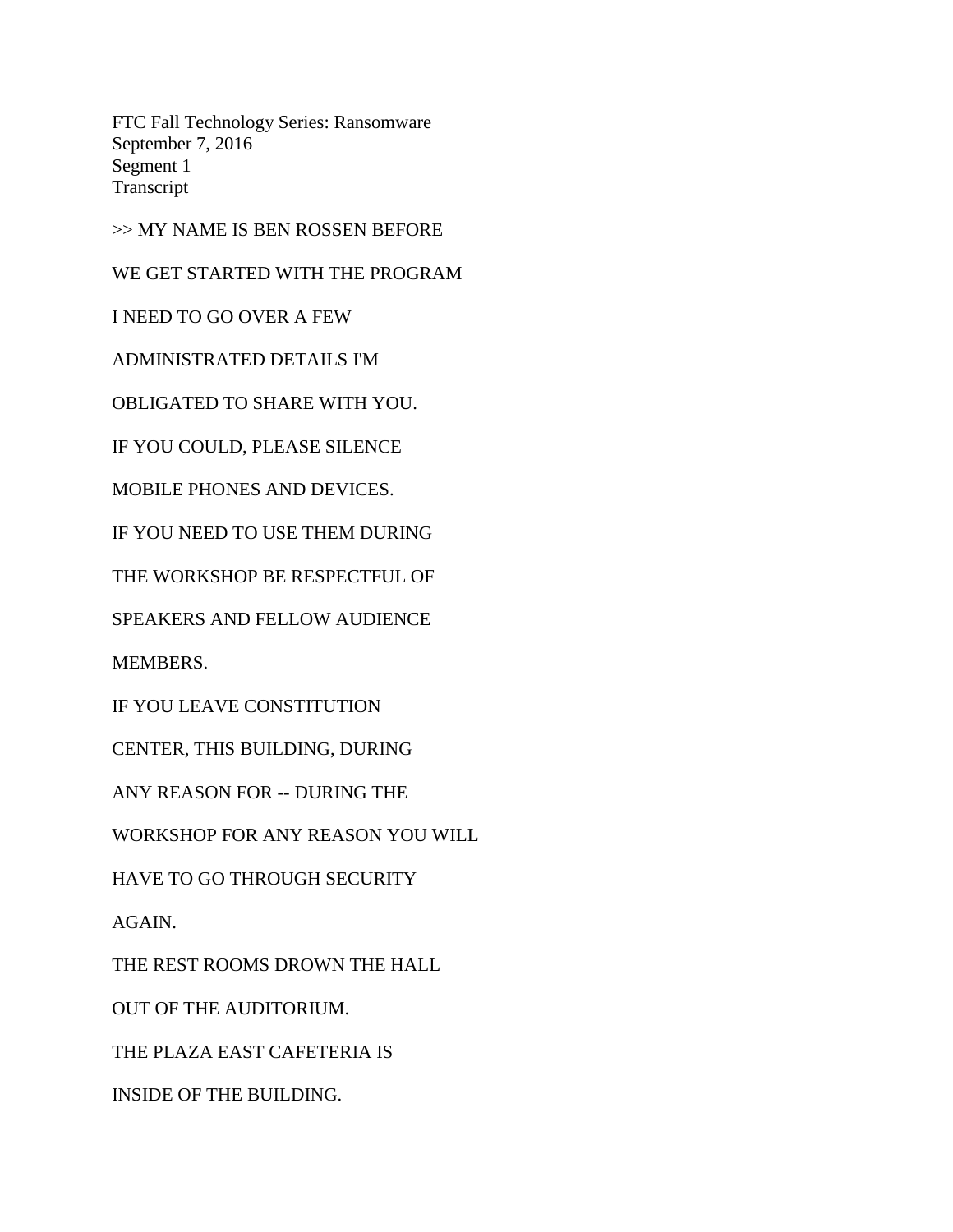IT'S ONLY OPEN UNTIL 3:00 P.M.

MOST OF YOU RECEIVED A LAN.

YARDSECURITY BADGE.

WE REUSE THESE.

PLEASE RETURN THEM TO EVENT

STAFF.

IF A EMERGENCY OCCURS REQUIRING

US TO LEAVE THE ROOM BUT REMAIN

IN THE BUILDING FOLLOW THE

INSTRUCTIONS OVER THE BUILDING

PA SYSTEM.

IFFY EVACUATION IS REQUIRED AN

ALARM WILL SOUND.

EVERYONE SHOULD LEAVE THE

BUILDING IN AN ORDERLY MANNER

THROUGH THE MAIN SEVENTH STREET

EXITS.

TURN LEFT ACROSS E STREET TO THE

EMERGENCY ASSEMBLY AREA WHERE WE

ASK YOU TO REMAIN

UNTILINSTRUCTED TO RETURN TO THE

BUILDING.

ADVICE THIS EVENT MAYBE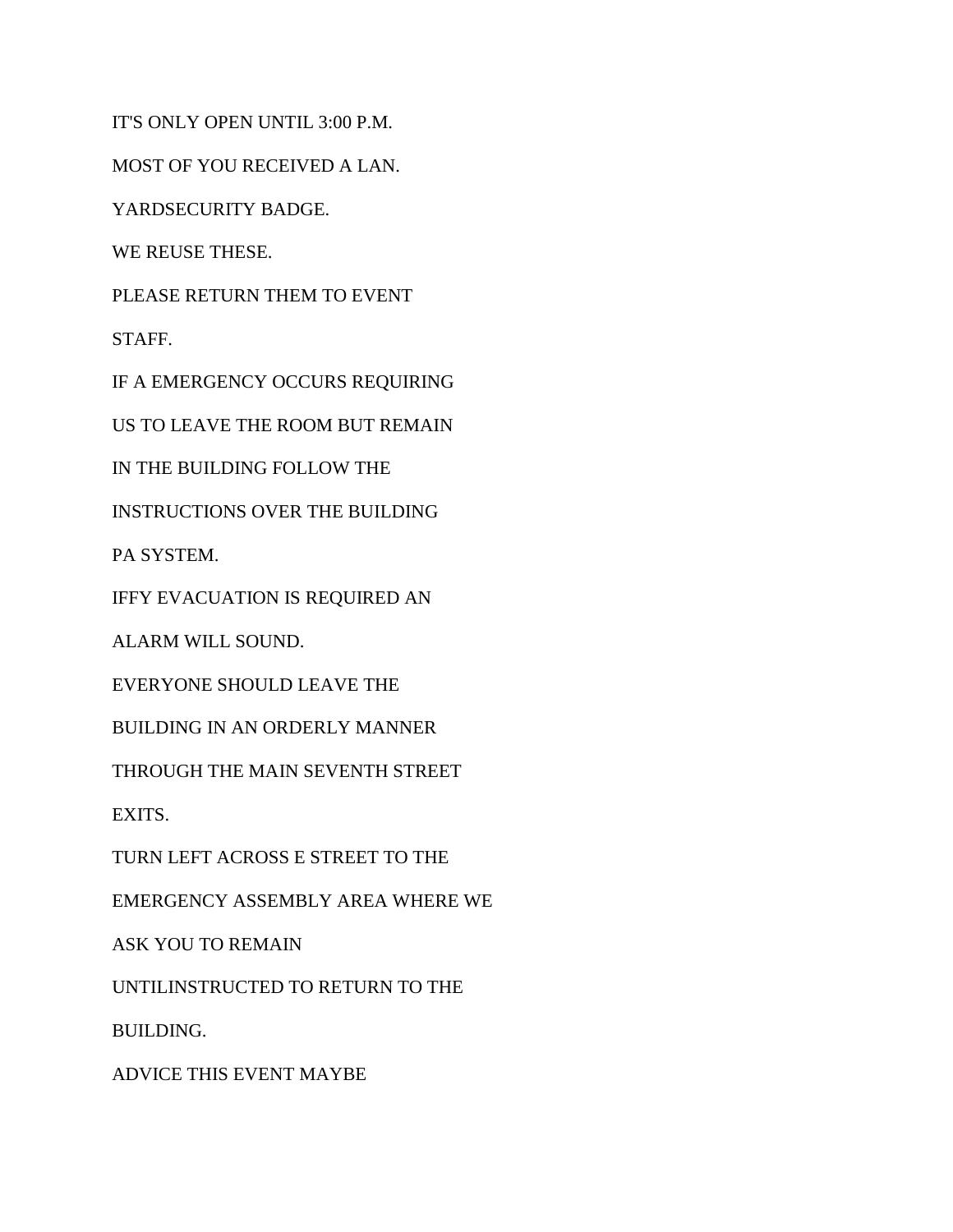PHOTOGRAPHED.

IT'S BEING WEB CASTD AND

RECORDED.

BY PARTICIPATING IN THE EVENT

YOU AGREE YOUR IMAGE AND WHAT

YOU SAY OR SUBMIT MAYBE POSTED

INDEFINITELY.

WE ARE HAPPY TO WELCOME EVERYONE

SKRAOE A WEB CAST.

WE WILL MAKE ALL MATERIALS

AVAILABLE ON-LINE TO MAKE A

LASTING RECORD.

FOR THOSE ON TWITTER FTC STAFF

WILL LIVE TWEET TODAY'S WORK

SHOP USING THE #RANSOMWAREFTC.

WORK SHOP STAFF WILL COLLECT

QUESTIONS.

BRING THEM TO THE MODERATORS.

RAISE YOUR HAND AND WE WILL

COLLECT THOSE UP.

AS ONE OF THE REMINDERS THE

PUBLIC COMMENT PERIOD WILL BE

OPEN THRUG OCTOBER 7th, 2016.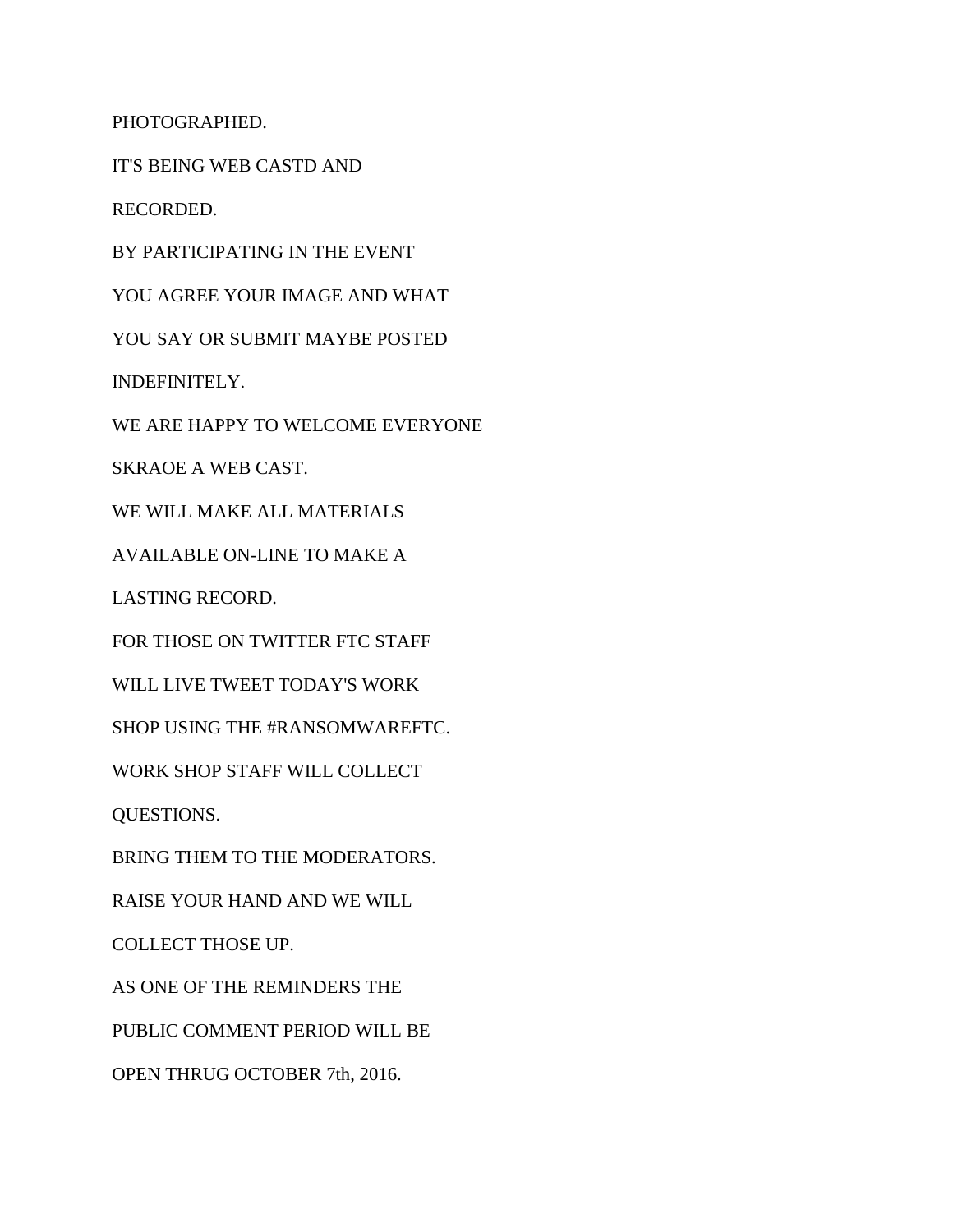I URG YOU IF YOU'RE TAKING TIME TO BE PART OF THE EVENT SUBMIT COMMENTS AT OUR WEBSITE FTC GOV. LASTLY THANK YOU TO OUR PANELISTS TAKING PART TODAY WE'RE GRATEFUL OF YOUR TIME AND CAREFUL CONSIDERATION OF THE ISSUES. WE'RE EXCITED TO HEAR YOUR THOUGHTS. ASIDE FROM FOLKS YOU SEE TODAY ON STAGE THIS PROGRAM WOULD NOT BE POSSIBLE BY THE GREAT WORK OF FOLKS AT THE COMMISSION. ALL OF OUR PARA LEGAL SUPPORT ALSO. WITHOUT FURTHER A DO I'M PLEASED TO WELCOME OUR CHAIR WOMAN EDYTHE RAMIREZ. [ APPLAUSE ] >> THANK YOU, BEN. GOOD AFTERNOON, EVERYONE. WELCOME TO AS BEN MENTIONED THE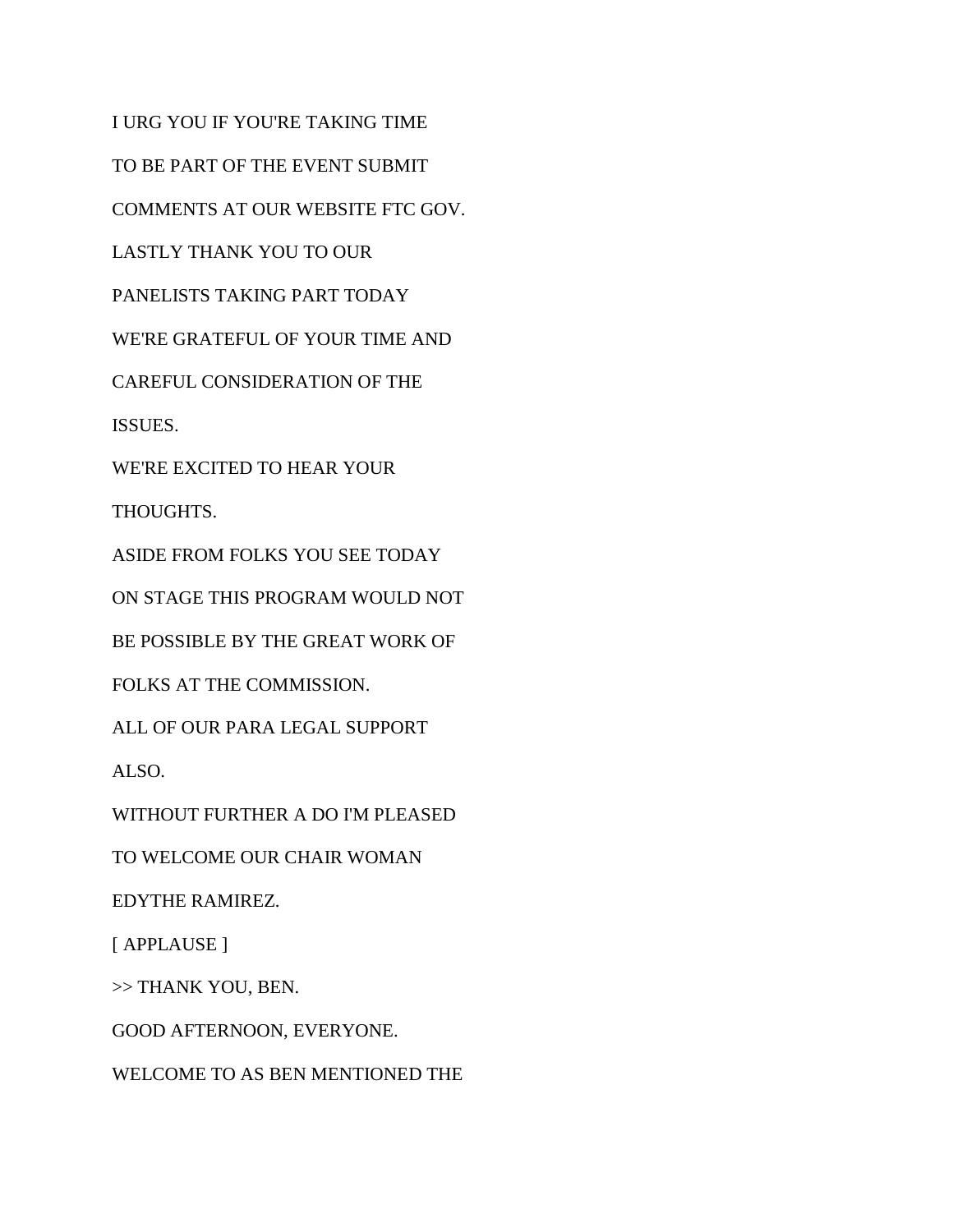FIRST OF OUR FALL TECHNOLOGY SERIES. FROM THE EARLIEST DAYS OF THE INTERNET CRIMINALS HAVE USED AN ARRAY OF TACTICS TO TRICK CONSUMERS TO DOWNLOADING MALWARE, SPYBARE AND OTHER UNWANTED SOFTWARE TO COMPUTERS AND DEVICES. THIS SOFTWARE MAKES OUR COMPUTERS VULNERABLE, ALLOW SPHOPB TORING FOR SCAMMERS, AND A PATHWAY TO STEAL PERSONAL INFORMATION WHICH THEY CAN USE TO PERPETRATE FRAUD. IN RECENT YEARS CRIMINALS HAVE FOUND A NEW BUSINESS MODEL IN THE FORM OF RANSOMWARE. THIS MALWARE INFILTRATES A COMPUTER SYSTEM AND USES TOOLS LIKEN DESCRIPTION TO USE VALUABLE DATA HOSTAGE IN EXCHANGE FOR A RANSOM.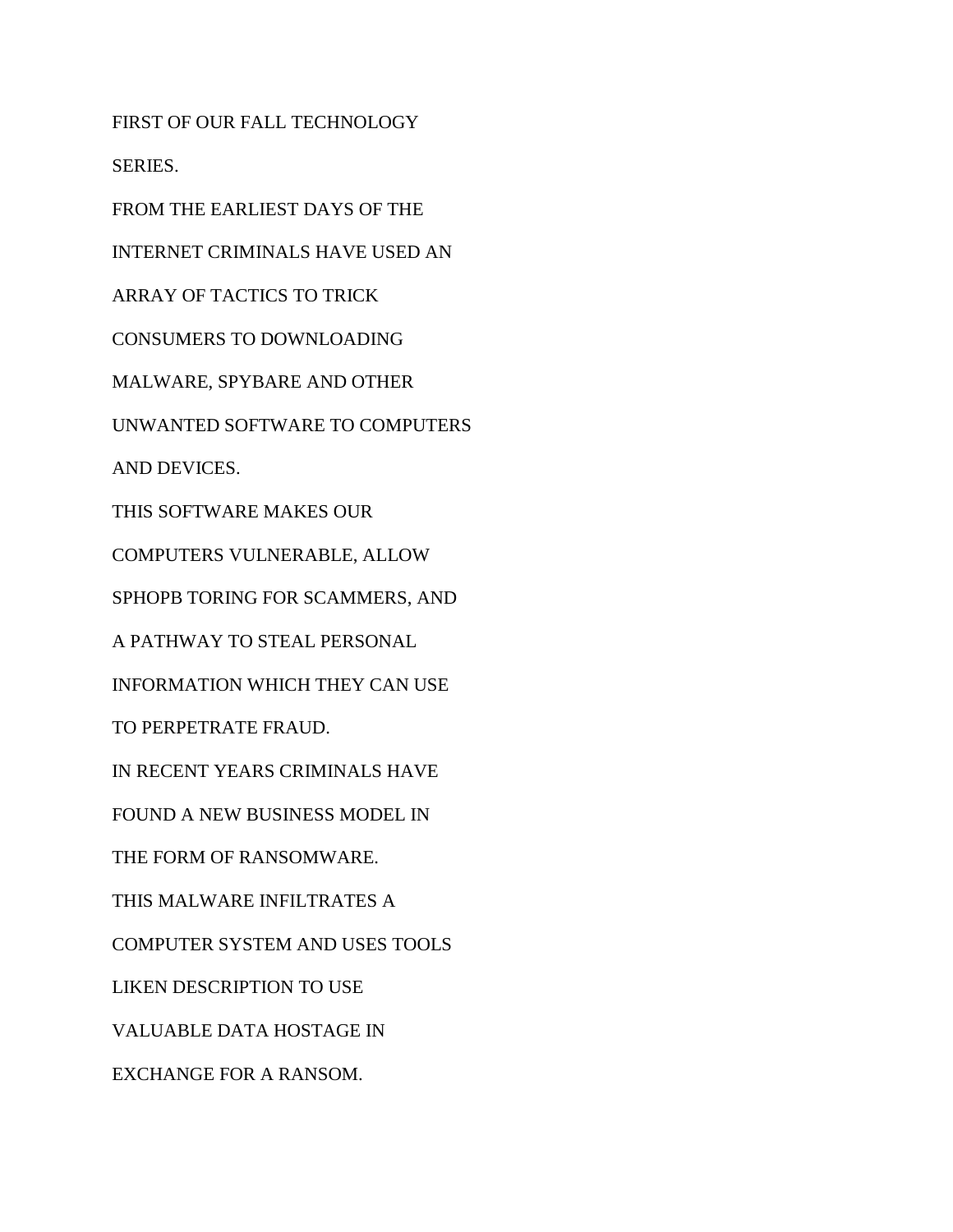CRIMINALS HAVE CREATED A NEW MARKET FOR PERSONAL INFORMATION, MAKING RANSOMWARE MORE PROFITABLE THAN OTHER SCAMS. IN FACT RECENT REPORTS DESCRIBE RANSOMWARE AS THE MOST PROFITABLE MALWARE SCAM IN HISTORY. NOBODY IS IMMUNE. INDIVIDUAL CONCERNS, TKPOFT AGENCIES AND ENTITIES OF ALL TYPES AND SIZES HAVE BEEN TARGETS. THE ATTACK ON HOLLYWOOD PRESBYTERIAN MEDICAL CENTER EARLIER THIS YEAR IN CALIFORNIA. THE FIRST ON A STRING OF ATTACKS, HIGHLIGHTS THE CHALLENGES OF RANSOMWARE. THEY TOOK OUT THE ENTIRE NETWORK OF THE HOSPITAL FOR MORE THAN A WEEK. LEAVING STAFF WITHOUT E-MAIL OR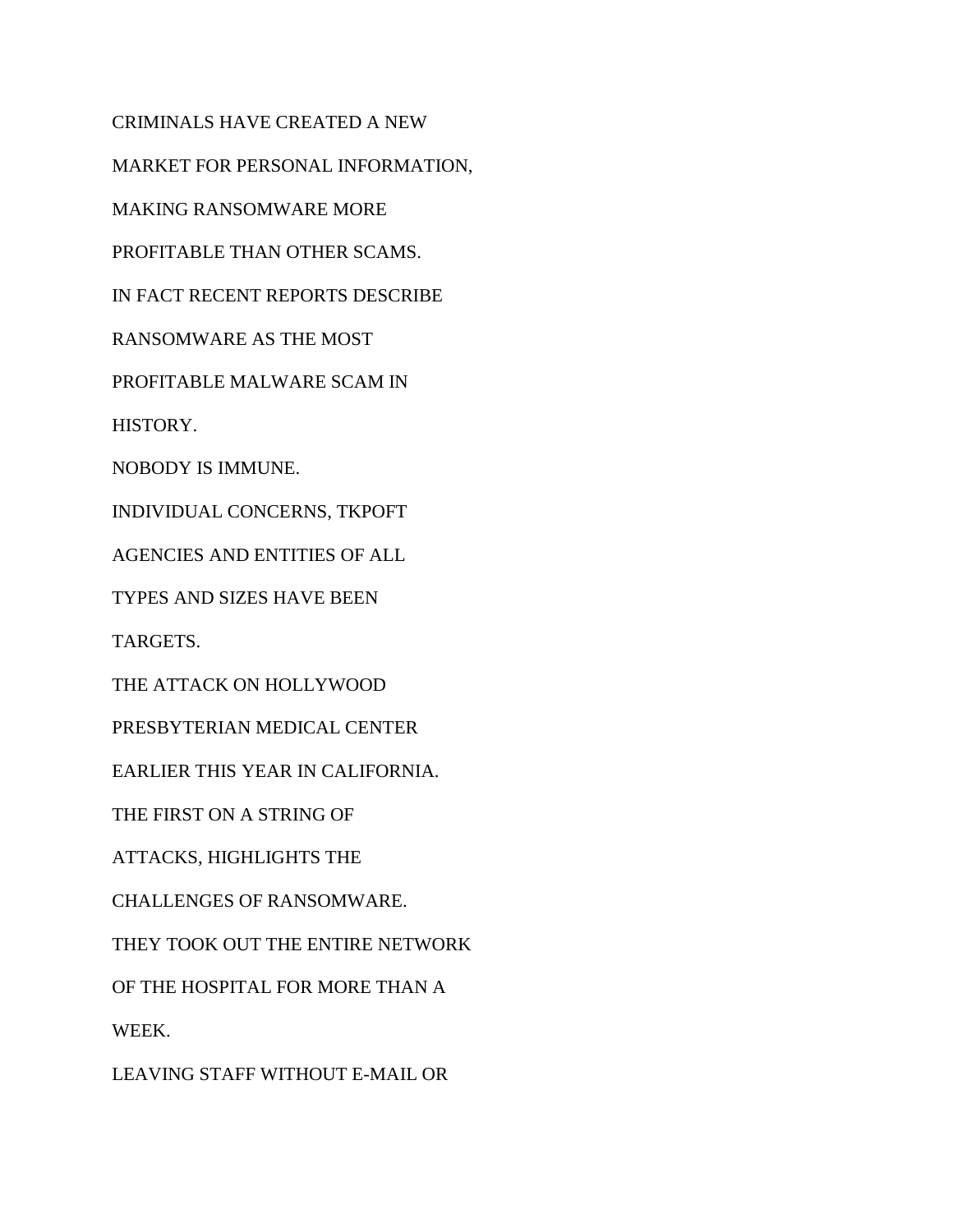CRITICAL PATIENT DATA. IT CRIPPLED THE EMERGENCY ROOM AND OTHER COMPUTER SYSTEMS FOR PATIENT. ULTIMATELY THE HOSPITAL PAID A RANSOM OF 40BIT COINS OR \$17,000 TO RESTORE IT'S OPERATIONS. ANOTHER ATTACK IN MARCH DISABLED MEDSTAR HEALTH COMPUTER SYSTEMS DENYING ACCESS TO E-MAIL AND PATIENT RECORDS FOR TEN HOSPITALS IN THE WASHINGTON DC REGION FOR NEARLY TWO WEEKS. IT'S NOT SURPRISING THAT RANSOMWARE IS AMONG THE MOST TROUBLE CYBER THREATS. TODAY WHAT I WOULD LIKE TO DO IS HIGHLIGHT SOME KEY CHALLENGES ASSOCIATED WITH RANSOMWARE AND THE IMPORTANT ROLL THAT I SEE BUSINESSES AND THE FEDERAL TRADE COMMISSION PLAY IN COMBATING THIS GROWING THREAT.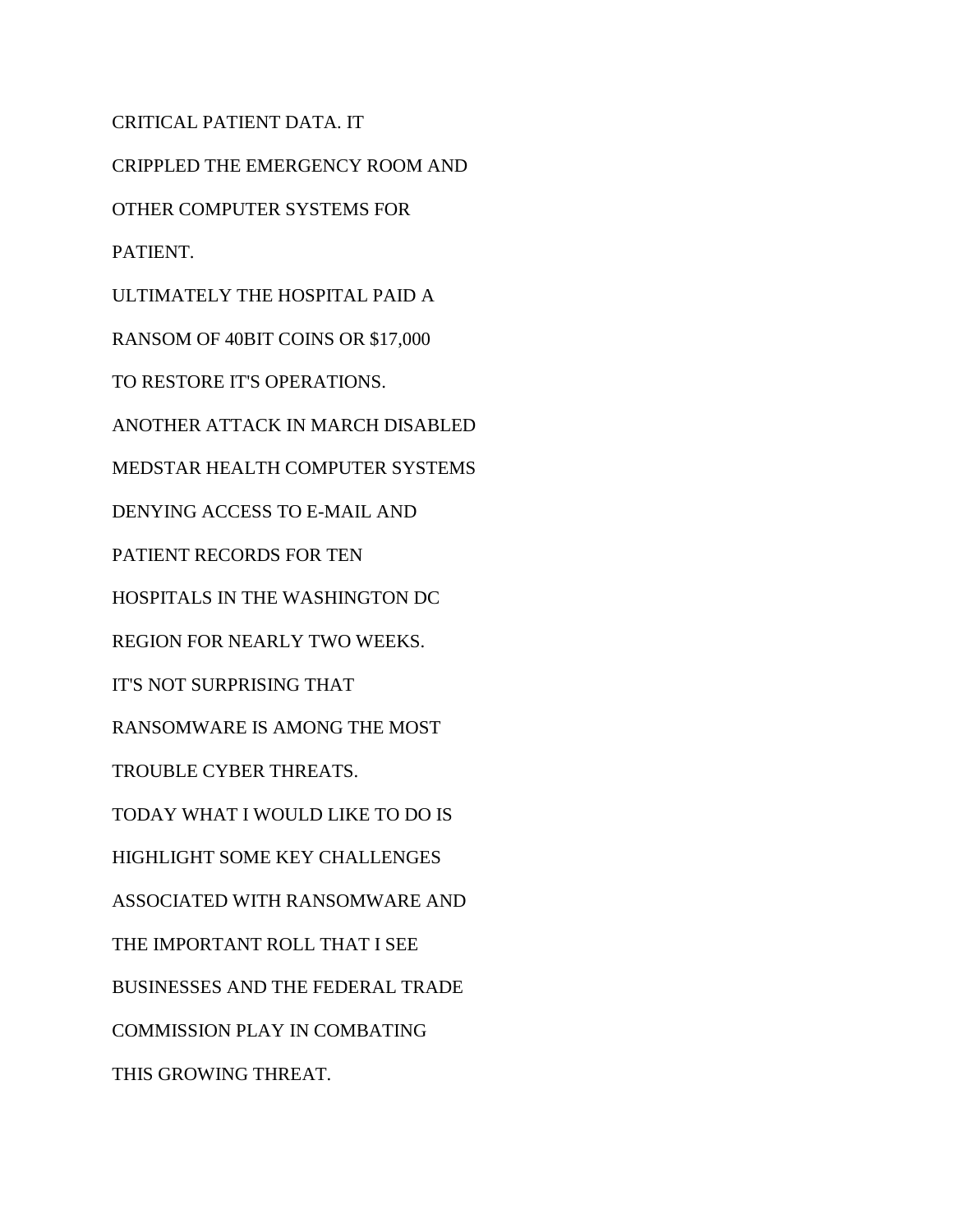THE RANSOM.

SOME WARE THREAT SIN CREASINGLY

MORE PERNICIOUS.

FIRST THE STATE OF RANSOMWARE

INCIDENTS ARE ESCALATING AT AN

ALARMING RATE.

THEY HAVE QUADRUPLED IN THE LAST

YEAR ALONE AVERAGE 4000 A DAY.

THE FINANCIAL MOTIVATION FOR

RANSOMWARE ATTACKS SUGGESTS THE

THREAT IS UNLIKELY TO GO AWAY

ANYTIME SOON.

ACCORDING TO DATA FROM SCIENCE

INC. TYPICAL PAYMENTS ARE \$500

TO A THOUSAND DOLLARS.

SOME CRIMINALS HAVE DEMANDED AS

MUCH AS \$30,000.

THE PERM TRAITORS OF RANSOMWARE

ATTACKS ARE USING A WIDE RANGE

OF TACTICS TO LURE THEIR TARGETS

TO DOWNLOADING MALICIOUS

SOFTWARE.

BEFORE IT WAS SPAM E-MAIL USED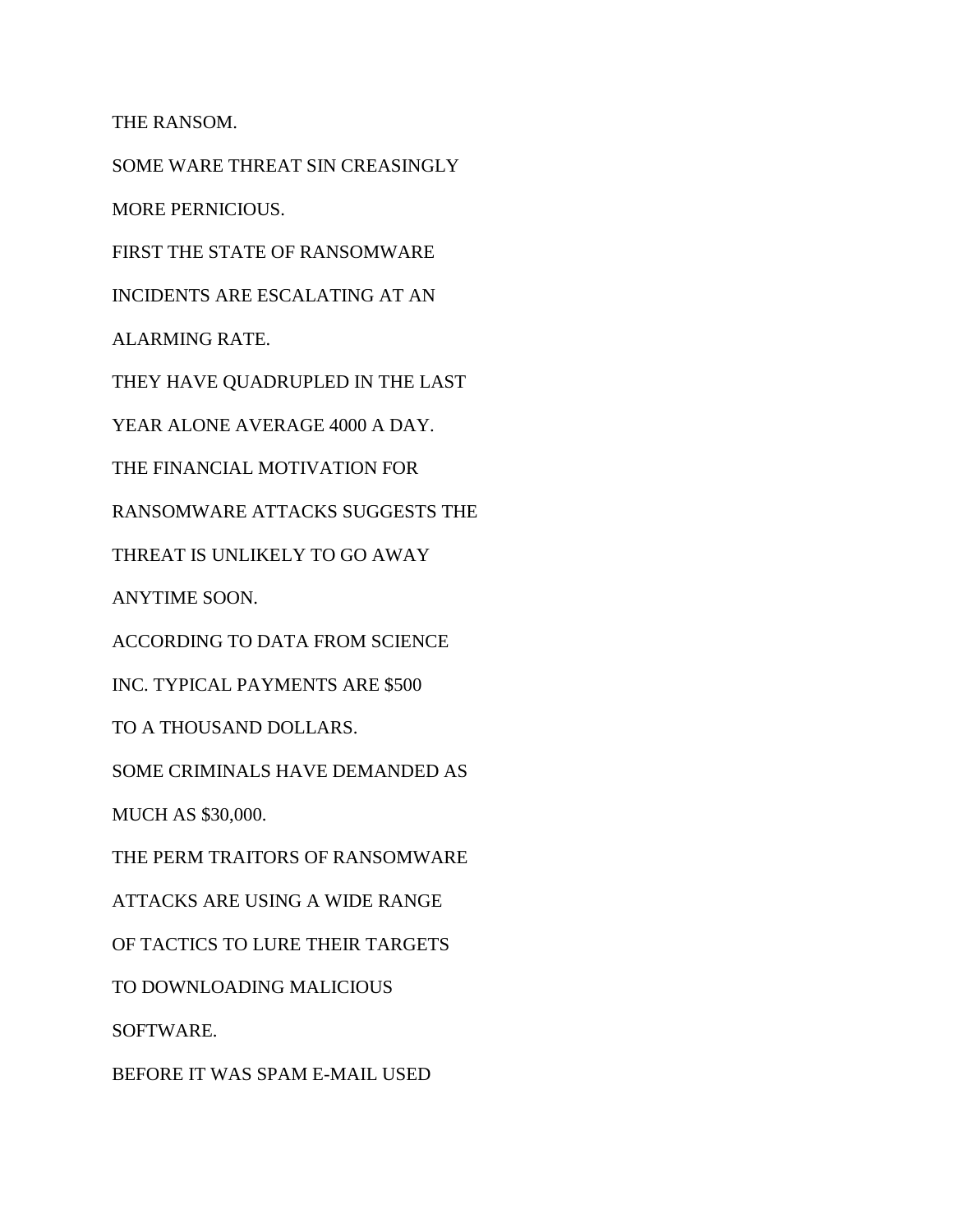TO DELIVER RAM SO MANYWARE. AS SPAM FILTERS HAVE GOTTEN BETTER SOME HAVE TURNED TO SPEAR FISHING TARGETING SPECIFIC INDIVIDUALS OR ORGANIZATIONS. 93% OF FISHING MALES HAVE SOME VARIANT OF RANSOMWARE. OTHERS AVOID E-MAIL ALL TOGETHER PLANTING MALICIOUS CODE ON SEEMING LESS EXPLOSIVE WEB SITES AND PATCHES ON SERVERS. ONE VERSION SAM SAM EXPLOITS A WEB SERVING APPLICATION FOUND IN OVER 3.2 MILLION MACHINES USED MAINLY BY SCHOOLS, LOCAL GOVERNMENTS AND AVIATION COMPANIES. AS SOME OF THE PANELISTS TO DAY WILL EXPLAIN CYBER CRIMINALS DEVICE NEW AND CREATIVE METHODS FOR SPREADING THE MAL WARE. THE HARM IS ALSO RISING. ATTACKS TARGETING CONSUMERS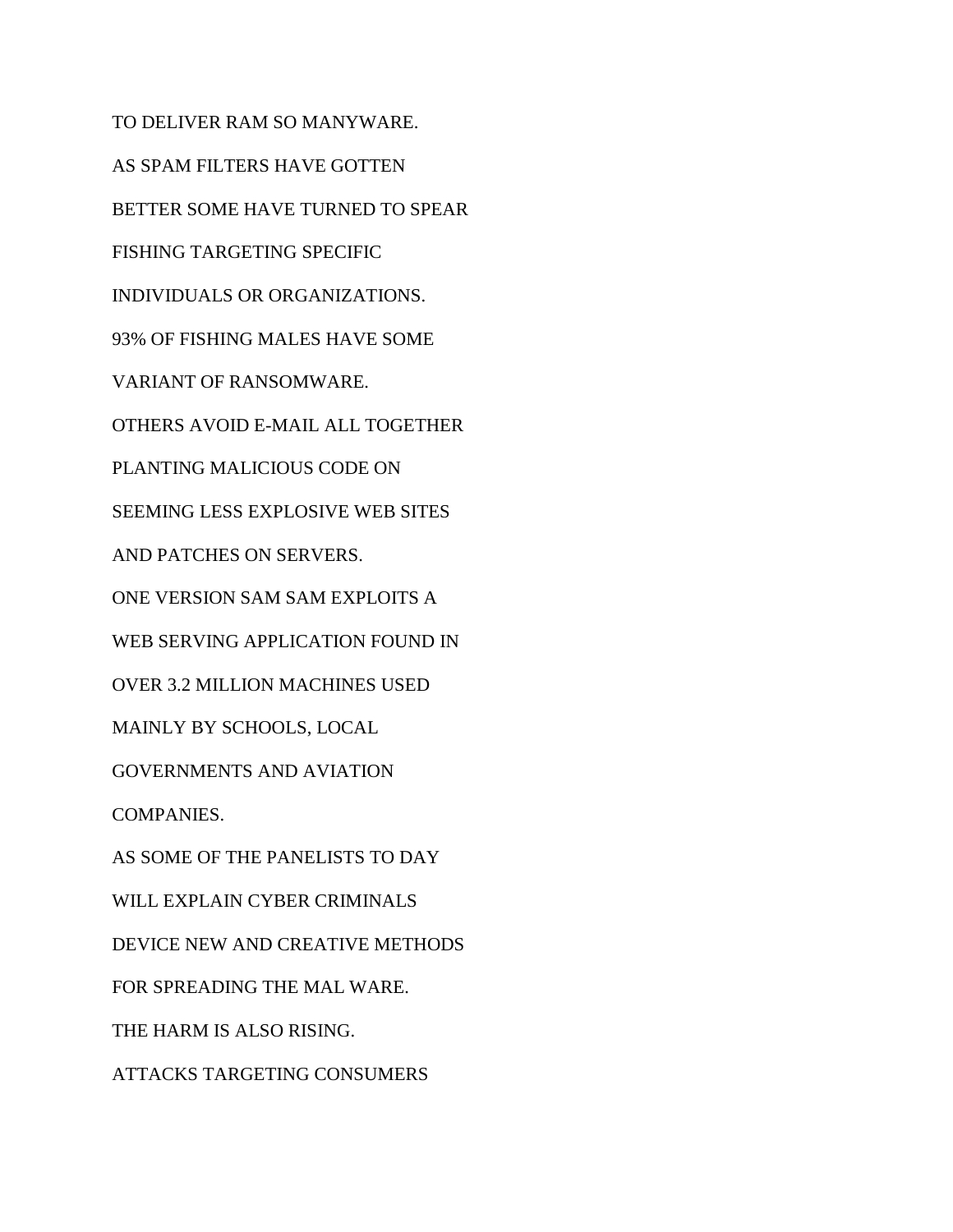CAPITALIZE ON THE FACT THAT VICTIMS ARE LIKELY TO PAY TO PREVENT LOSING IMPORTANT DOCUMENTS OR REPLACE PERSONAL ITEMS LIKE FAMILY PHOTOS. SOME NEW FORMS TARGET CONSUMER'S MOBILE DEVICES. RENDERING THEM COMPLETELY INOPERABLE. ATTACKS TARGETING BUSINESS CAN IMPOSE SIGNIFICANT COSTS. EVEN BEYOND THE MONETARY LOSSES ATTACK ON BUSINESSES CAN HAVE DEVASTATING AFFECTS ON CONSUMERS. FOR EXAMPLE RAP SO MANY WARE ATTACKERS MAY STEAL EXTREMELY SENSITIVE CONSUMER INFORMATION. SUCH AS MEDICAL DATA, FINANCIAL ACCOUNT NUMBERS, AND THE CONTENT OF PRIVATE COMMUNICATIONS THAT CAN BE SOLD ON THE DARK WEB. SHUTTING DOWN A COMPANY'S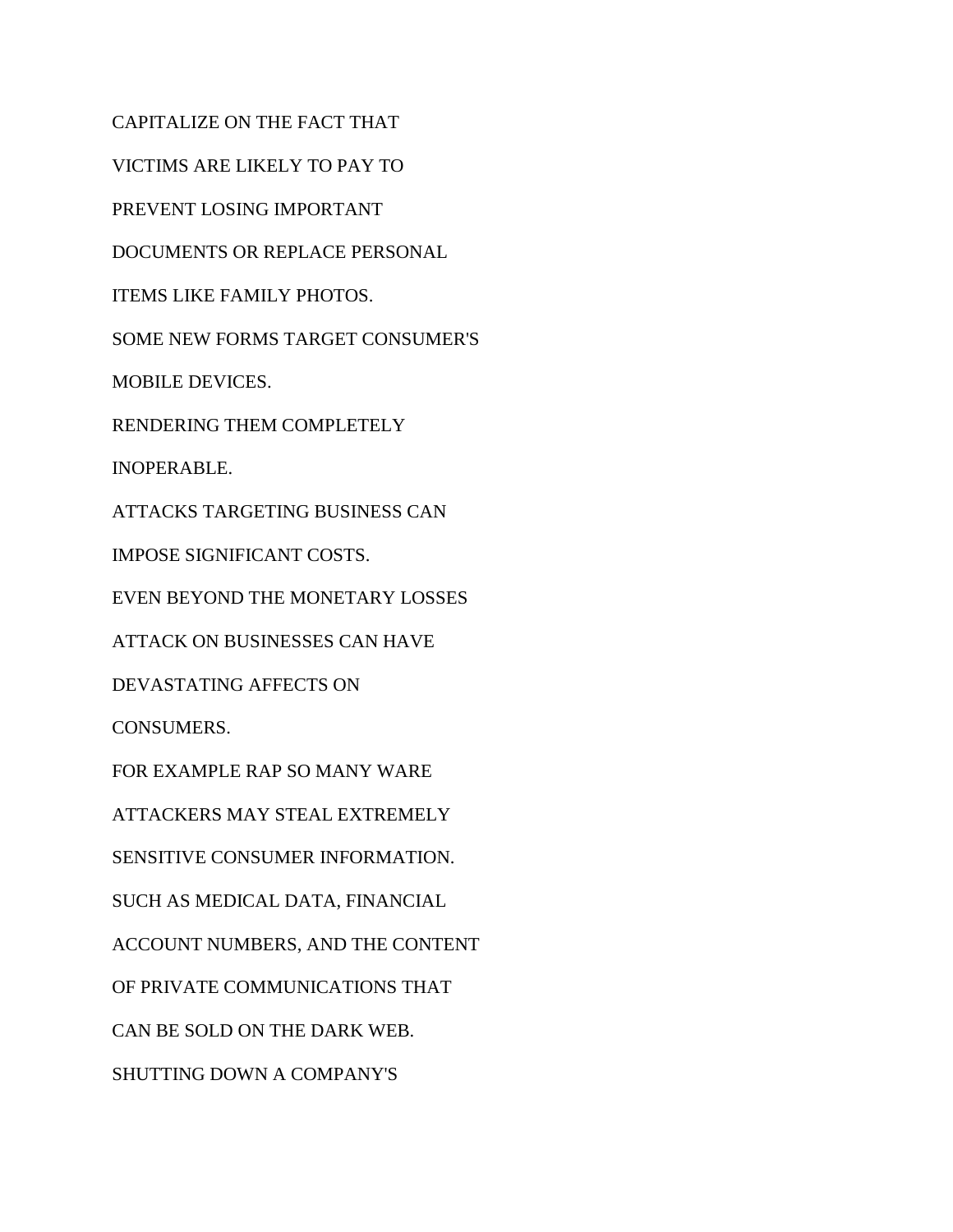ABILITY TO WORK CAN HURT CONSUMERS SUCH AS ACCESS TO MEDICAL RECORDS IN AN EMERGENCY. AS WELL AS THE INCREASE AND SOPHISTICATION AH TACKS AT THE FTC WE'RE EAGER TO UNDERSTAND THE GROWING THREAT. AS AN AGENCY ADDRESSING MALWARE AND THE HARM, INCLUDING CHALLENGES TO CONSUMER DATA, THE FTC PLAYS A UNIQUE ROLL. FOR NEARLY A DECADE WE WORKED WITH OTHER AGENCIES AND PROVIDED GUIDANCE TO CONSUMERS AND BUSINESS ONS HOW TO BEST PROTECT THEIR CONSUMERS AND NETWORKS. IN 2014 THE FTC ALONG WITH THE FBI AND OTHER AGENCIES ISSUE WARNINGS ABOUT CRYPTO LOCKER. A EARLY FORM OF CRYPTO RANSOMWARE. THESE TIPS ARE NO LESS RELEVANT TODAY.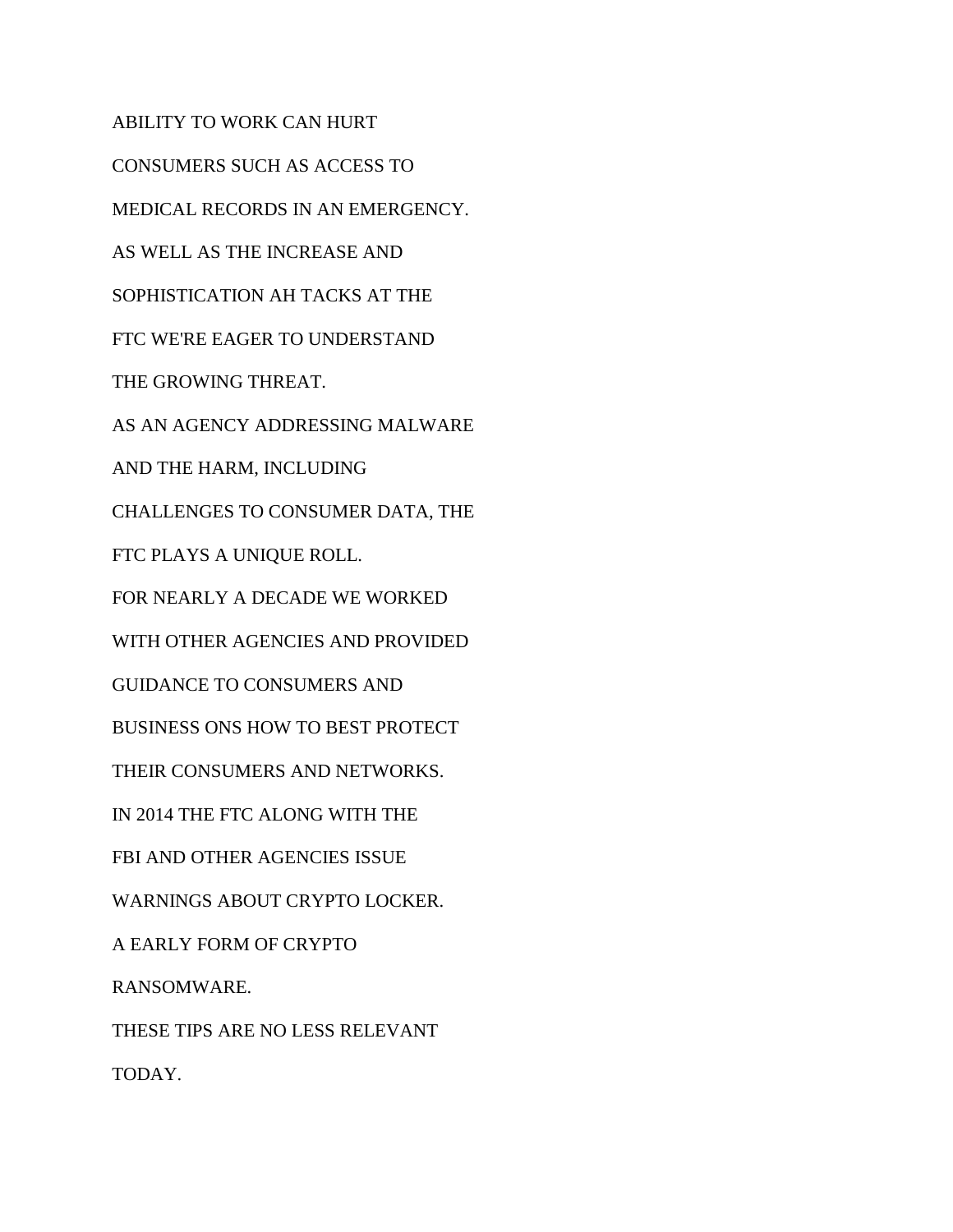THE FTCs PRIVACY AND DATA

SECURITY LABS EXPRESS SECURITY

WHICH CAN PREVENT RANSOMWARE

ATTACKS.

WE HAVE BROUGHT APPROXIMATELY 60

ENFORCEMENT ACTIONS AGAINST

COMPANIES THAT HAVE FAILED TO

REASONABLY SECURE CONSUMER DATA

ON NETWORKS.

WE AIM FOR COMPANIES TO MAKE

TRUTHFUL REPRESENTATION ABOUT

THEIR SECURITY PRACTICES AND

PROVIDE REASONABLE INFORMATION

FOR CONSUMERS.

ONE COMPONENT IS THAT COMPANIES

HAVE PROCEDURES IN PLACE TO

ADDRESS VULNERABILITIES AS THEY

ARISE INCLUDING MALICIOUS

SOFTWARE.

A FAILURE TO PATCH

VULNERABILITIES MAY VIOLATE THE

FTC ACT.

IN A RECENT CASE AGAINST DEVICE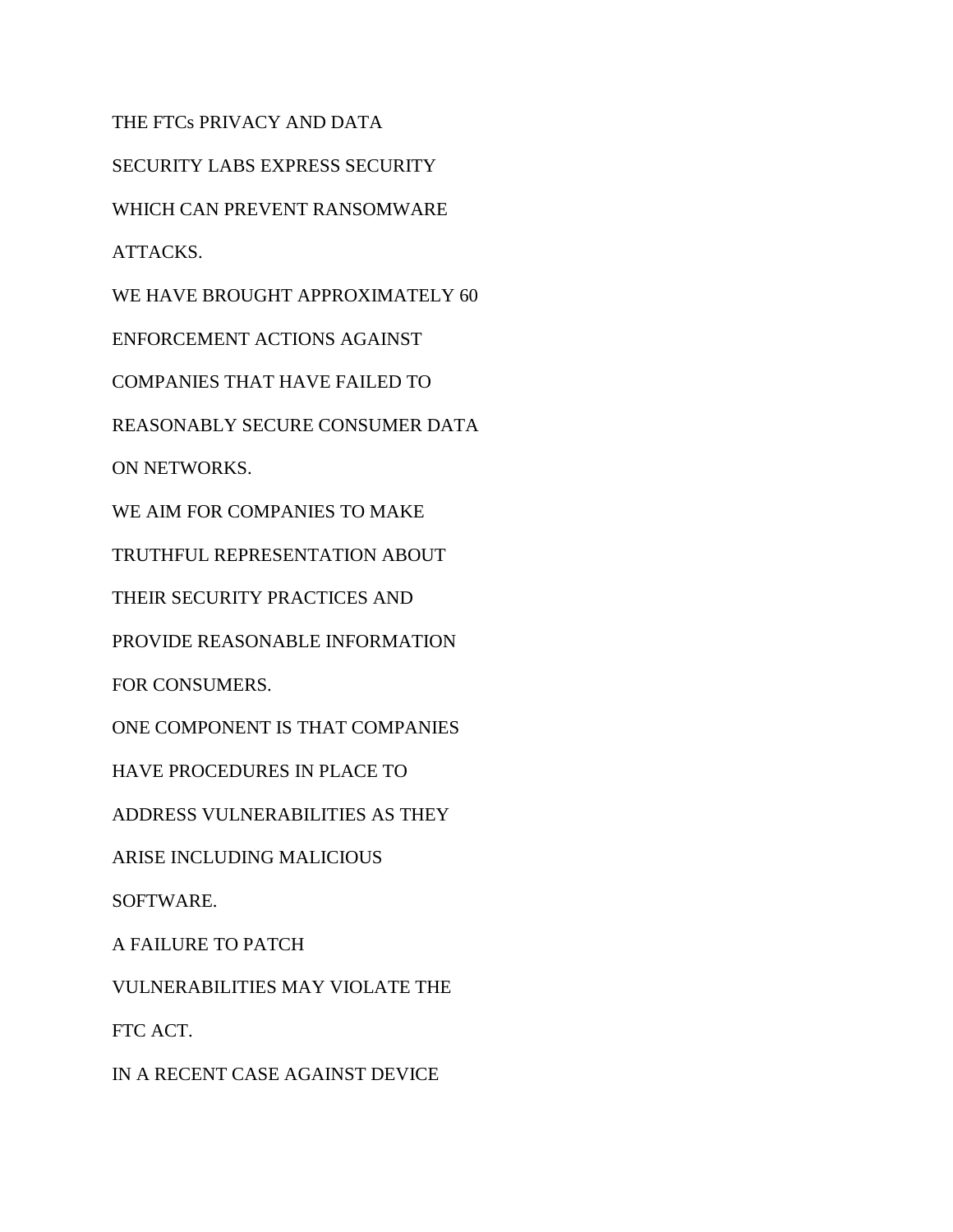MANUFACTURE ASIS WE ALLEGE THE COMPANY'S PERVASIVE SECURITY BUGS LEFT THE COMPANY OPEN TO MALWARE AND ATTACKERS DID THIS TO RECONFIGURE SETTINGS AND TOOK CONTROL OF CONSUMERS WEB ACTIVITY. WE ALLEGED THE COMPANY DIDN'T ADDRESS THE SECURITY VULNERABILITIES IN A TIMELY MANNER AND FAILED TO INFORMATION CONSUMERS ABOUT THE VULNERABLE ROUTERS. AGAINST WYNDAM WORLDWIDE HACKERS INFILTRATED. THEY PLACED MEMORY SCRAPING MALWARE ON THE FRANCHISE SERVERS. WE ALLEGE THE HACKERS THEN EXPLOITED THE VULNERABILITIES TO STEAL DATA FROM DOZEN OF FRANCHISES. AS THIS IS CLEAR BUSINESSES PLAY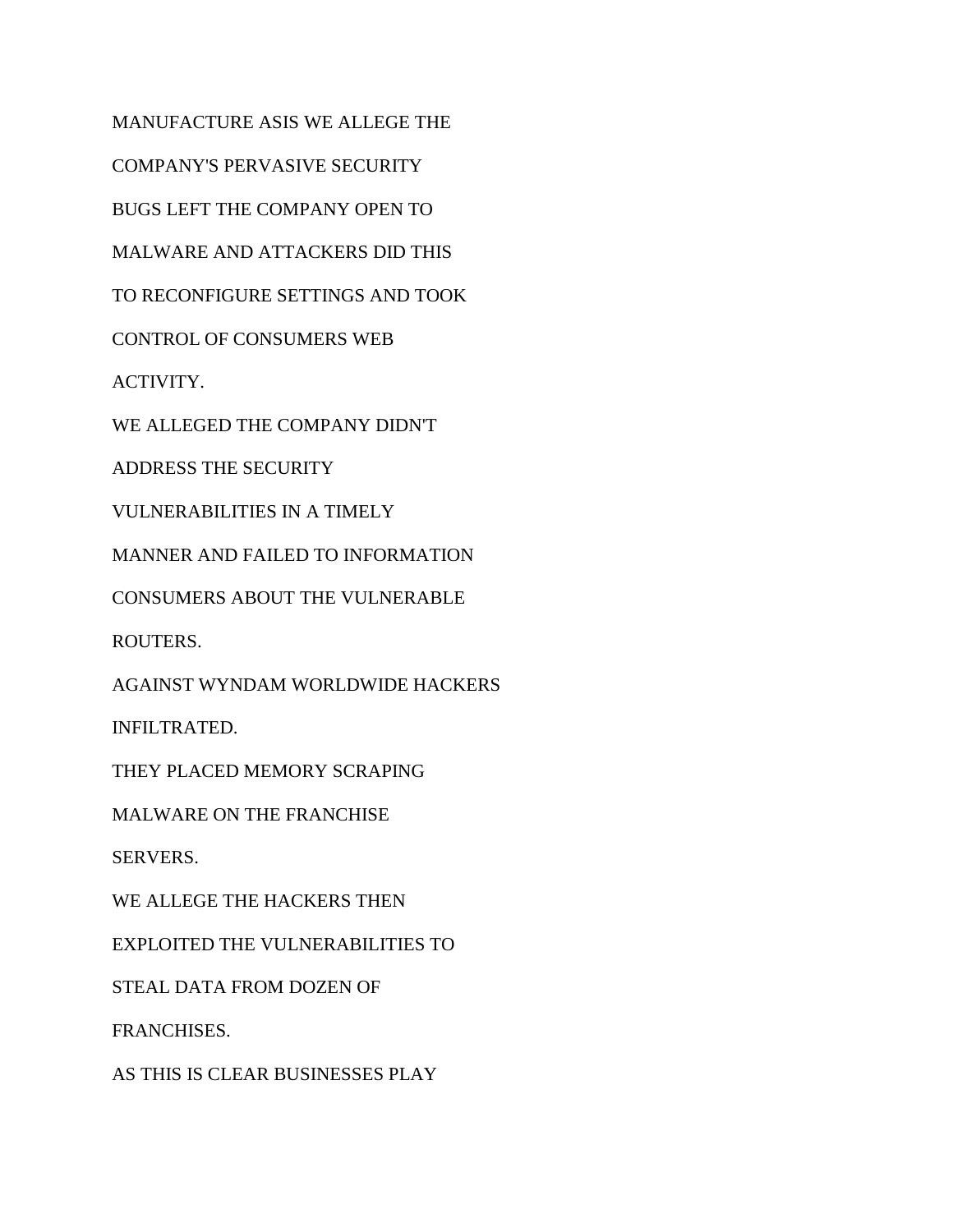A CRITICAL ROLL TO ADEQUATELY PROTECT CONSUMER INFORMATION. PARTICULARLY AS SECURITY THAETS ESCALATE, LIKE RANSOMWARE. AS WE LEARN MORE ABOUT THE IMPACT AND SCOPE OF THE RANSOM WARE ATTACKS WE FIND OURSELVES FACING A NUMBER OF QUESTIONS. FOR EXAMPLE ARE THE STEPS CONSUMERS AND BUSINESSES SHOULD BE TAKING TO REDUCE THE RISK OF RANSOMWARE OR DECREASE THE IMPACT? WHAT CAN BE LEARNED FROM CRIMINAL LAW ENFORCEMENT EFFORTS TO COMBAT THE ATTACKS. THESE ARE JUST A FEW OF THE QUESTIONS WE WILL ATTEMPT TO ANSWER DURING TODAY'S WORK SHOP. MY HOPE THIS S. THIS DISCUSSION WILL PROVIDE VALUABLE INSIGHT TO THE CHALLENGES OF THE RANSOMWARE THREAT AND PROVIDE PRACTICAL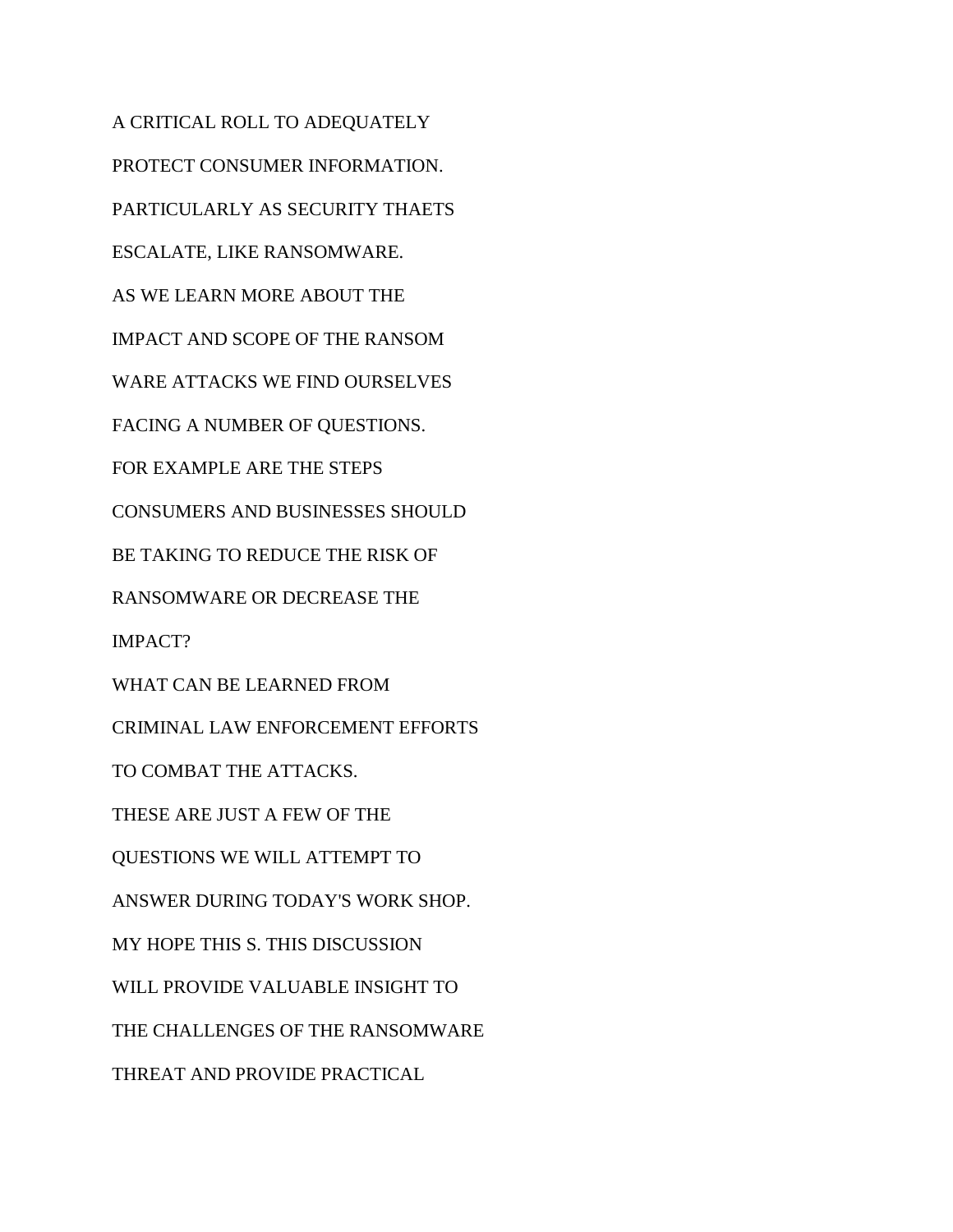ADVICE ON MEETING THE CHALLENGES. I HOPE BY THE TIME YOU LEAVE HERE THIS AFTERNOON YOU WILL HAVE A BETTER UNDERSTAND OF THE THREATS POSED BY RANSOMWARE. THE VECTORS USED BY A STACKERS AND THE TOOLS THAT ARE USED TO SAFE GUARD DATA. IN THE MONTHS AHEAD I HOPE WILL YOU CONTINUE TO WORK WITH US TO HELP ADDRESS THIS VERY CHALLENGING ISH AO +\*UZ AOU. BEFORE WE TURN TO THE FIRST PANEL I WANT TO TAKE THIS OPPORTUNITY TO THANK FTC STAFF FROM OUR DIVISION OF PRIVATE SEE AND IDENTITY PROTECTION, MARKETING PRACTICES AND RESEARCH/INVESTIGATION FOR ORGANIZING THE WORK SHOP TODAY. I WOULD LIKE TO THANK BILL, MAX, STEVE AND JOE AS WELL AS OUR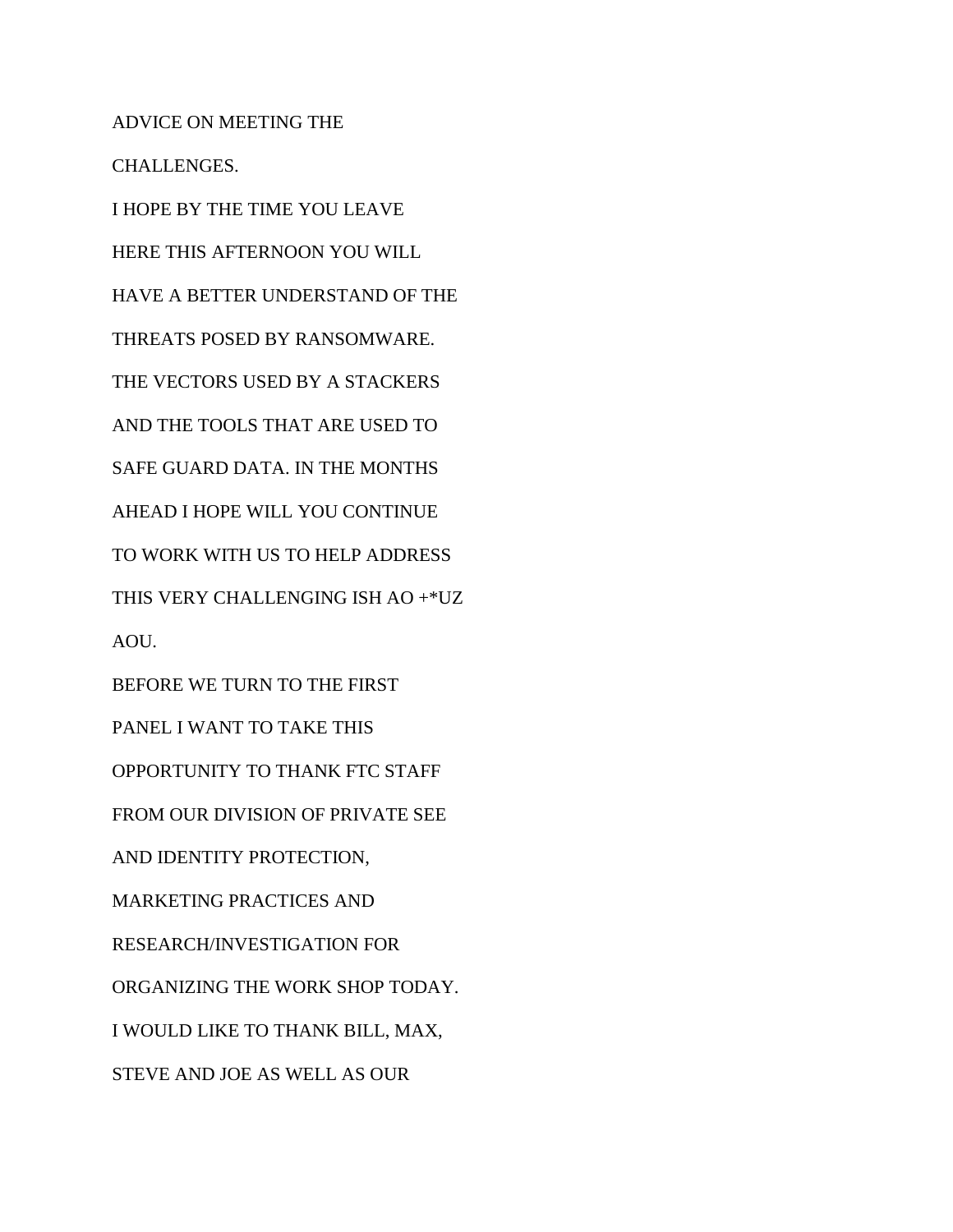## SPEAKERS WHO HAVE GATHERED HERE

TO SHARE THEIR VERY VALUABLE

INSIGHTS.

THANK YOU, VERY MUCH.

[ APPLAUSE ]

;;;;Panel 1

>> THANK YOU, SO MUCH, EDITH RAMIREZ. IT'S MY PLEASURE TO TURN IT TO OUR FIRST PANEL OF THE DAY: OVER VIEW OF THE RANSOMWARE THREAT. OUR MODERATOR STEVE WERNIKOFF. >> THANKS TO -- THANKS TO CHAIR WOMAN RAMIREZ FOR THE GREAT KICK OFF REMARKS. WELCOME TO THE FIRST PANEL. MY NAME IS STEVE WERNIKOFF I'M THE ENFORCEMENT OFFER FROM OFFICE OF TECHNOLOGY RESEARCH AND INVESTIGATION. WE'RE LOOKING AT RANSOMWARE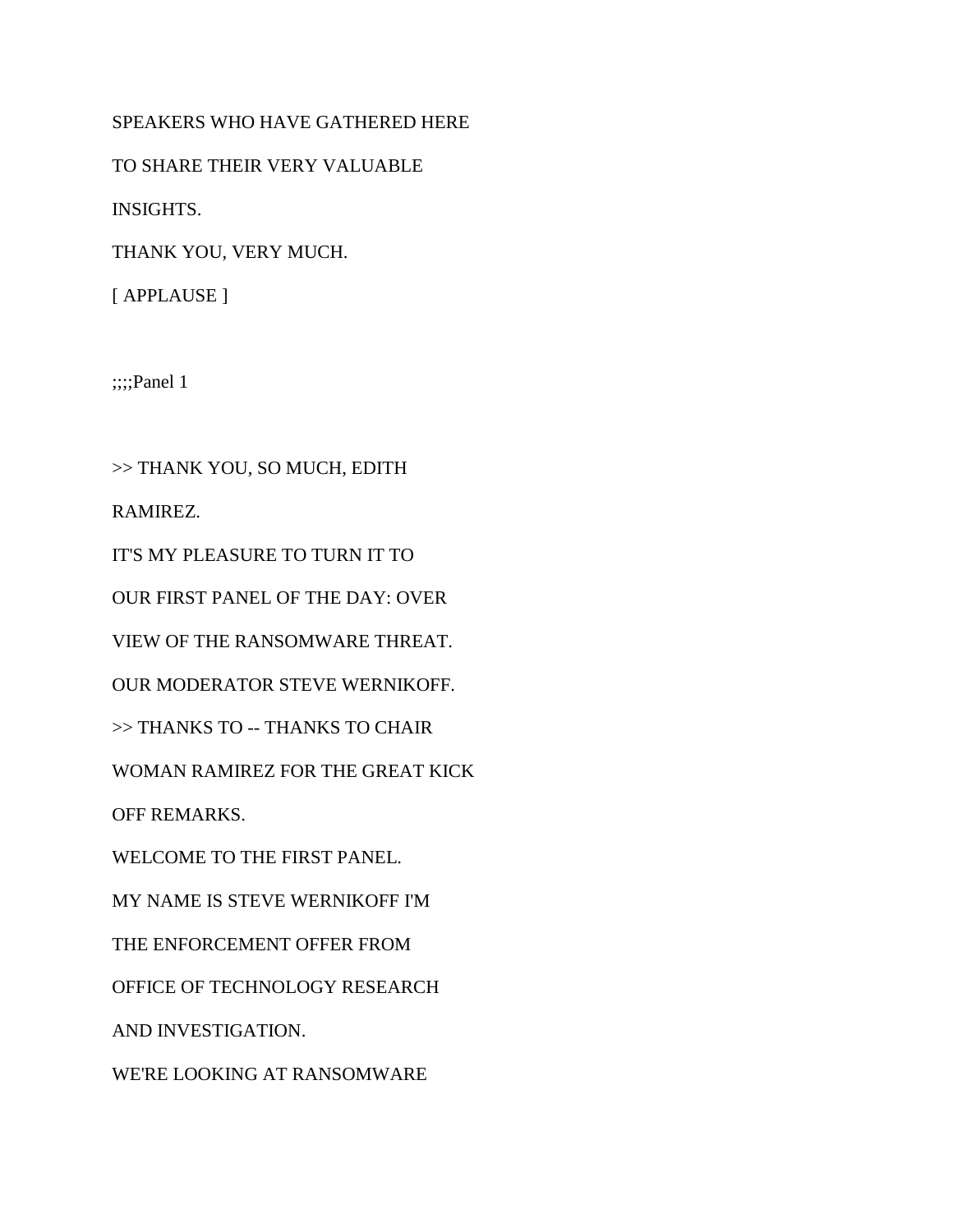THREAT.

WE HAVE FOUR EXPERTS JOINING US. I AM DOING A SHORT INTRODUCTION. IN THE INTEREST OF TIME I WON'T READ THEIR FULL BIOS. I ASK YOU TO TAKE A LOOK AT THEIR PIES. WE HAVE A VERY ACCOMPLISHED GROUP WITH US THIS MORNING. AT THE FAR END CRAIG WILLIAMS. JOE OPACKI. LANCE JAMES. GEORGIA WEIDMAN. OUR EXPERTS WILL GIVE FOUR SHORT PRESENTATIONS ON DIFFERENT ASPECTS OF THE RANSOMWARE ISSUE. OUR GOAL IS TO PROVIDE A HIGH LEVEL OVER VIEW OF THE RANSOMWARE THREAT AND SET THE TABLE FOR THE ADDITIONAL PANELS IN THE WORK SHOP TODAY. IF TIME PERMITS WE WILL ANSWER QUESTIONS.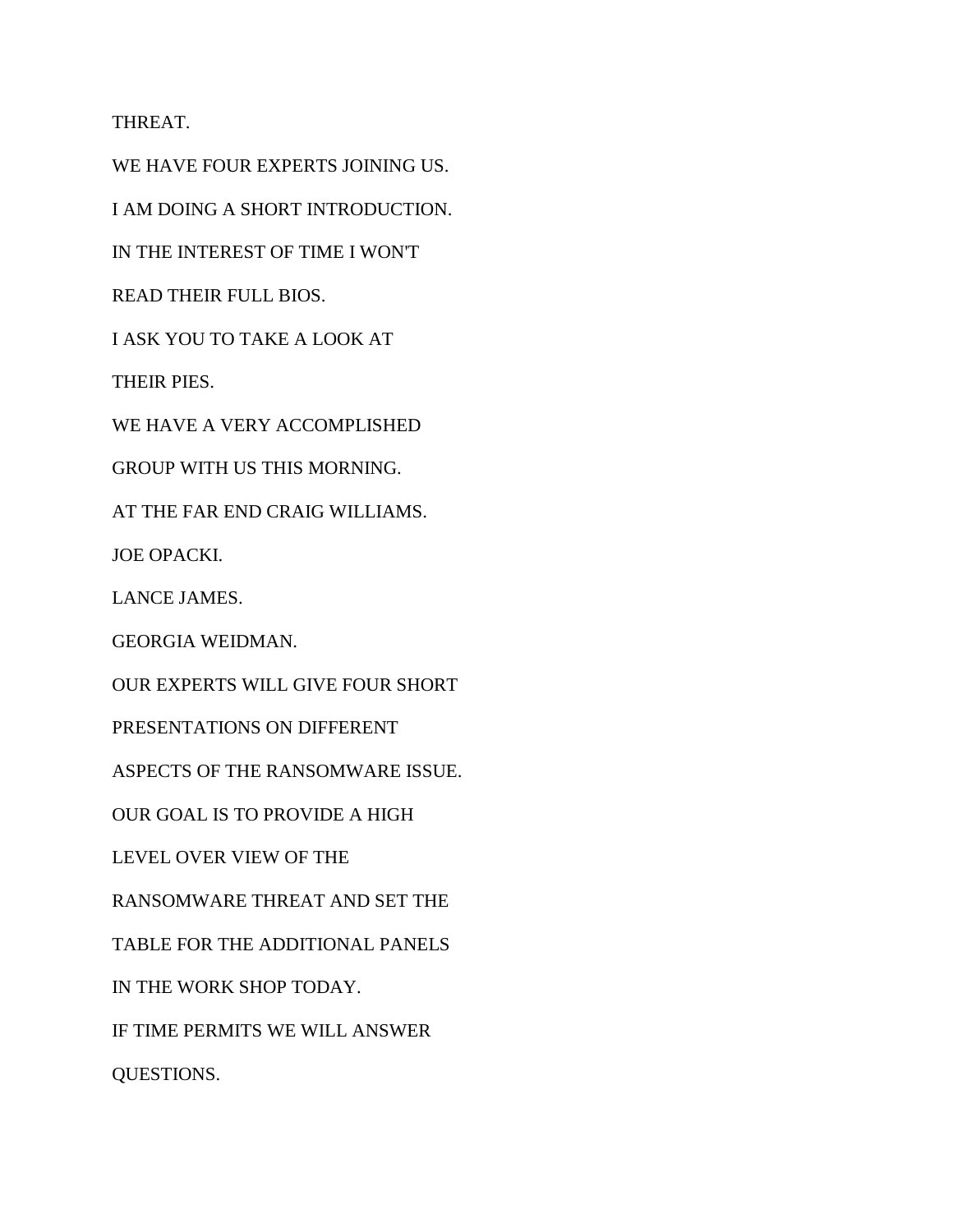THERE ARE COMMENT CARDS IN THE FRONT FRONT AND OTHER FTC PERSONNEL AROUND WITH COMMENT CARDS. PLEASE WRITE YOUR QUESTIONS ON THE CARDS. THEY WILL GET FILTERED TO THE FRONT HERE. ON THE WEB CAST, IF YOU HAVE ANY QUESTIONS AND WANT TO TKWAOET THE QUESTIONS WE WILL OF COURSE TRY TO GET TO THOSE TOO. SO, TO START THINGS OFF WE HAVE CRAIG WILLIAMS. CRAIG WILL GIVE AN OVER VIEW OF THE HISTORY OF RANSOMWARE AND DISCUSS HOW IT AFFECTS CONSUMERS AND BUSINESSES. YOU'RE WELCOME TO SIT OR STAND, WHATEVER. >> I WILL STAND. >> SO, MY NAME IS CRAIG

WILLIAMS.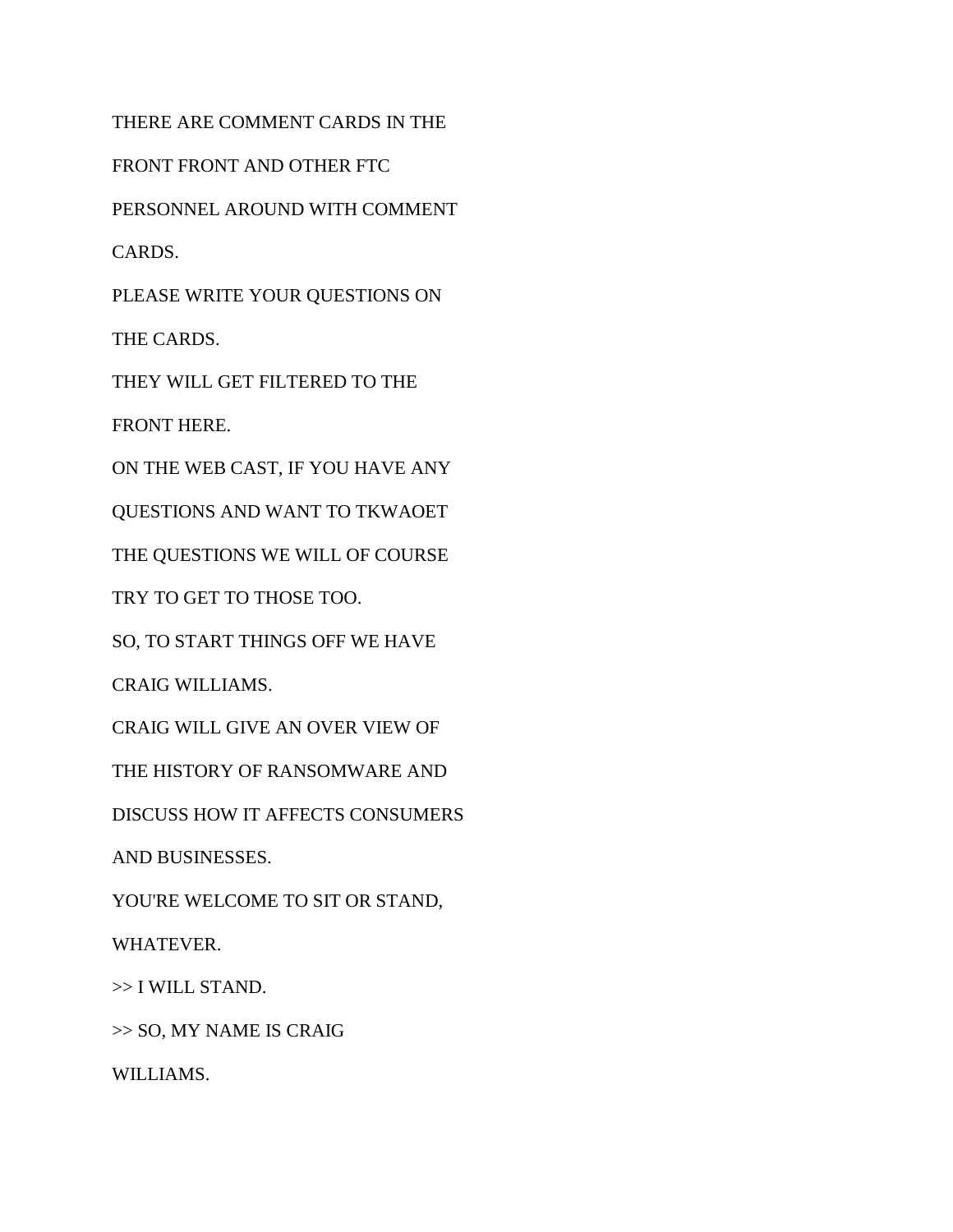I'M FROM AN ORGANIZATION AT CISCO KNOWN AS TALOS. IT'S THE SECURITY AND RESEARCH OF CISCO. THE REASON I WANTED TO TALK TO YOU TODAY IS THE PROBLEM OF RANSOMWARE IS IT HAS THE HIGHEST MONETARY VALUE FOR ADVERSARIES. WE HAVE MOVED FROM AN ATTACKER MAKING A COUPLE OF DOLLARS TO USER, NOW THEY'RE MAKING A COUPLE OF HUNDRED PERUSERS AND TENS OF THOUSANDS FOR COMPROMISING BUSINESS. IT HAS PUT IT ON A SCALE WE HAVEN'T SEEN BEFORE. IT'S ATTRACTIVE FOR OUR ADVERSARIES. GIVEN THAT MONEY AND INCOME THEY CAN HIRE PROFESSIONAL DEVELOPMENT TEAMS ACROSS THE WORLD TO EVOLVE AND DEPLOY MALWARE AT AN AMAZING RATE.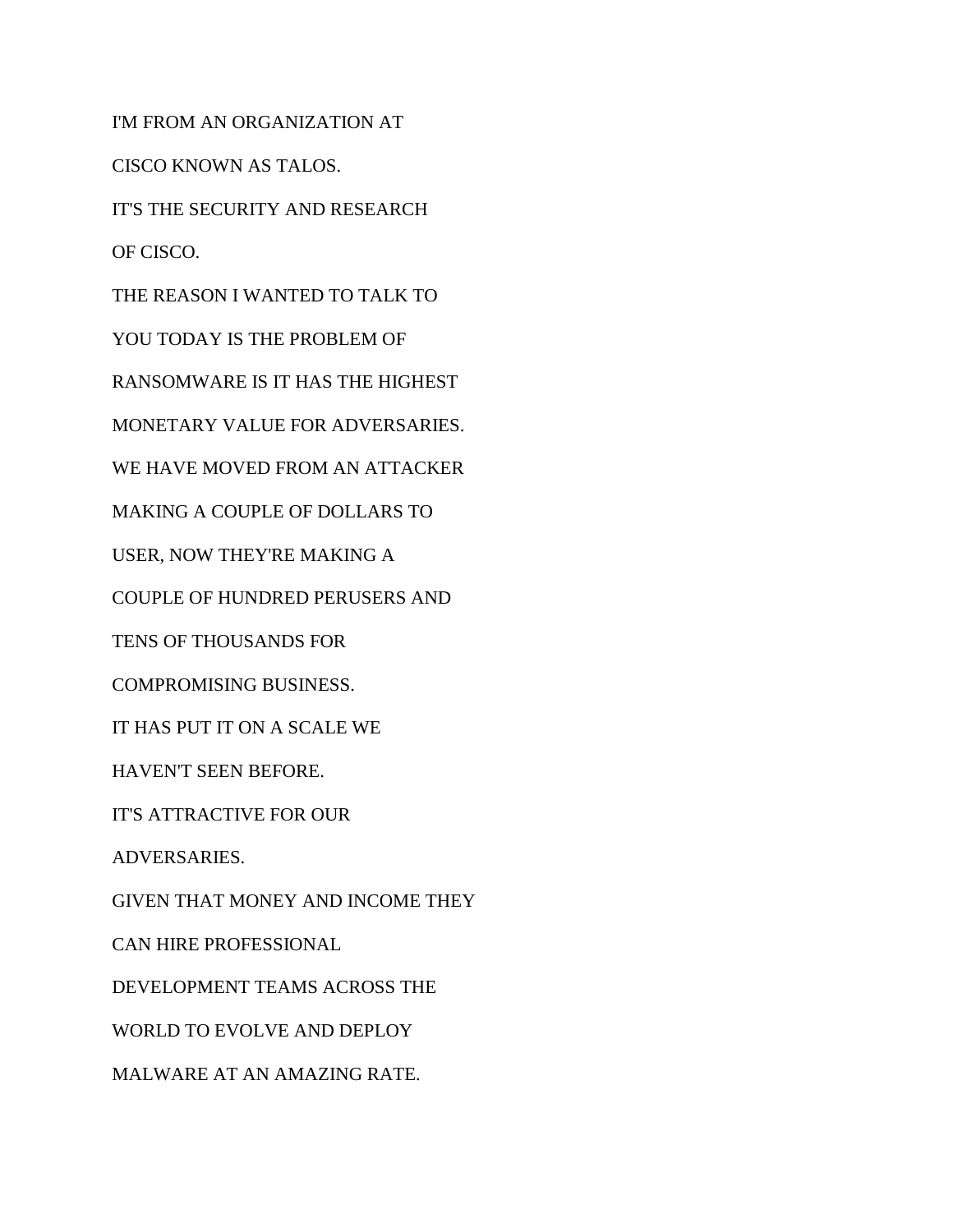WE HAVEN'T SEEN ANYTHING LIKE

IT.

IT'S REALLY JUST A PROCESS THAT

IS GROWING FASTER AND FASTER

WITH FUNDING GETTING BIGGER.

TO PUT THIS IN PERSPECTIVE IF

YOU DON'T KNOW WHAT RANSOMWARE

IS IT'S NOT NEW.

THE MOST COMMON IS CRYPTO WALL

3.

WHAT IS SO INSIDIOUS IS OVER A

NUMBER OF YEARS IT CONVINCED

PEOPLE THAT RANSOMWARE WAS

TRUSTWORTHY.

WE KNOW, ON THE STAGE, IT'S NOT.

A USER OR HOME OFFICE.

MY FRIEND GOT INFECTED WITH

RANSOMWARE THEY PAID \$500 AND

GOT FILES BACK.

WE SEE THIS IN THE NEWS AND

MEDIA, TIME AND TIME AGAIN.

THE BENEVOLENT BAD GUYS GIVE THE

FILES BACK.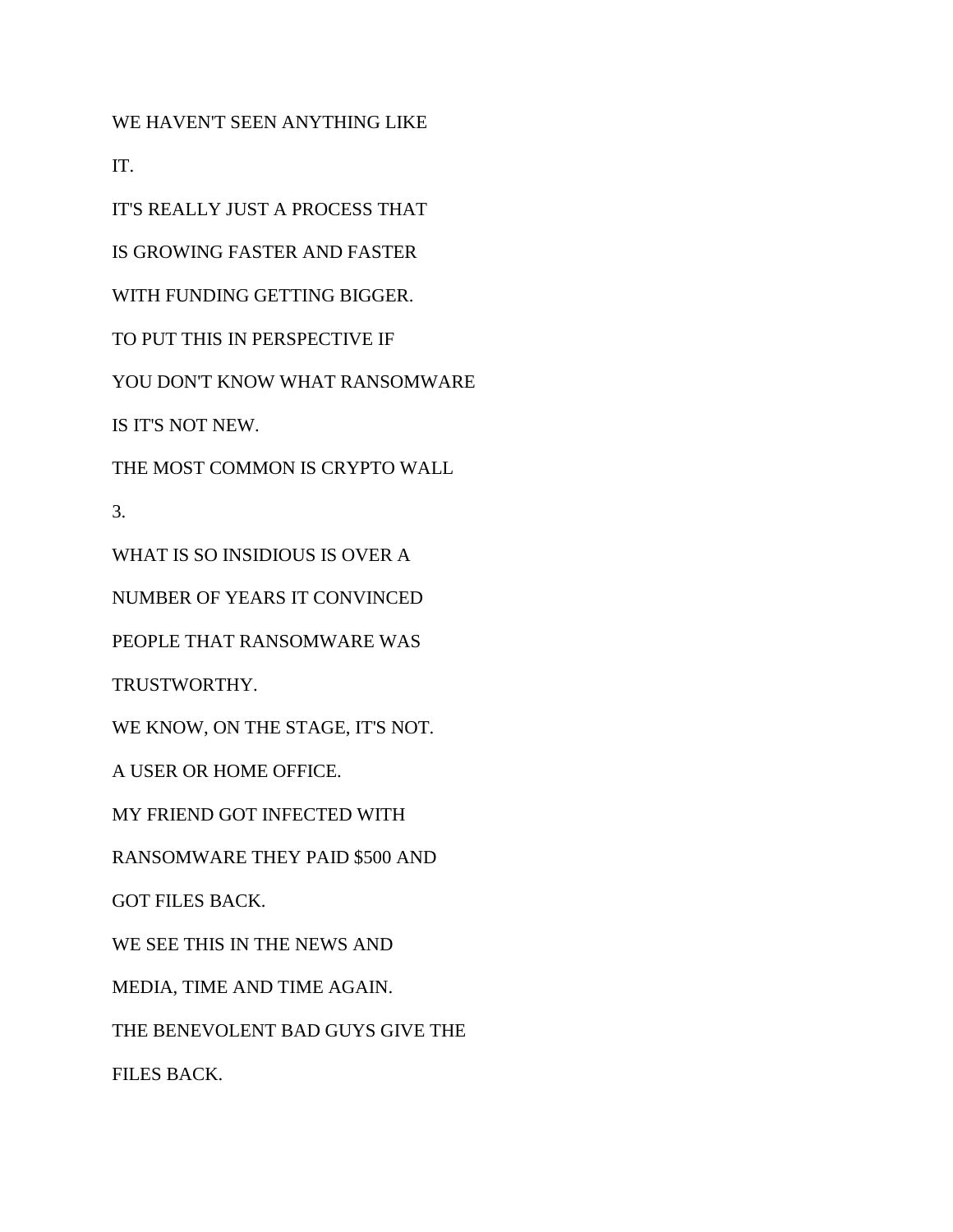THAT'S NOT ALWAYS THE CASE. SOMETHING CAN GO WRONG OR THE BAD GUY DECIDES I WANT MORE MONEY. WE WILL TALK ABOUT SAM SAM IN A MOMENT. THE SAM SAM ACTORS WE REGULARLY SAW THEM WANT MORE MONEY. RANSOM -- DESPITE THE IMAGE THAT THEY CAN. IT'S TO THE EXTENT SOMEONE HITTING THE BIG EXCHANGE ON A BAD GUY AND THE BENEVOLENT BAD GUYS GAVE THE FILES BACK. IF I COME TO YOUR APARTMENT AND ROB THE APARTMENT AND PUT A LETTER ON THE DOOR SAYING I HAVE TAKEN EVERYTHING YOU OWN. IF YOU SEND ME \$500 TO A PO BOX I PROMISE TO SEND YOU A KEY TO A STORAGE UNIT WHERE IT'S ALL STORED. ABSURD.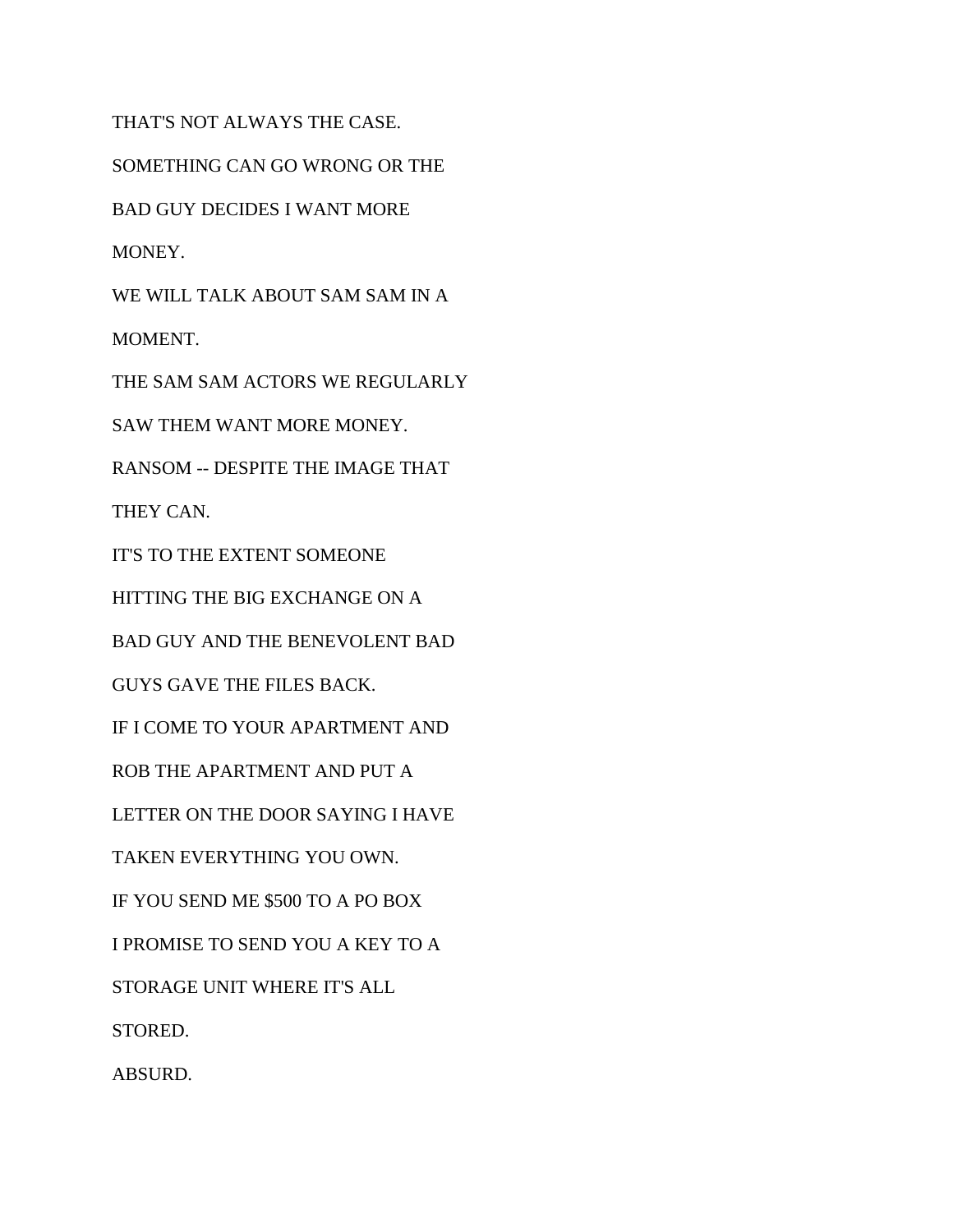NOBODY WOULD FALL FOR IT THAT'S THE REALITY OF RANSOMWARE AND PEOPLE TRUST THEM WITH THE HISTORY OF SOME FILES GIVEN BACK. THE FIRST PIECE OF RANSOMWARE WAS WRITTEN IN 1915. IT WAS A TROJAN AND PHYSICALLY ASKED PEOPLE TO SEND MONEY THROUGH THE U.S. MAIL. ANY PROBLEM WITH THAT APPROACH. >> IT'S EASY TO TRACE WITH A PHYSICAL ADDRESS. FOR ABOUT TEN YEARS IT TK-RPBT EVOLVE. RANSOMWARE WAS STAGNANT. SOMEONE HAD THE IDEA BUT IT WASN'T USED. THEY ASKED FOR RANSOM OF \$189 DISTRIBUTED BY A CASSETTE. IT WASN'T A BIG DEAL AND THE AUTHOR'S HISTORY IS INTERESTING. WE SAW THIS EVOLVE INTO THINGS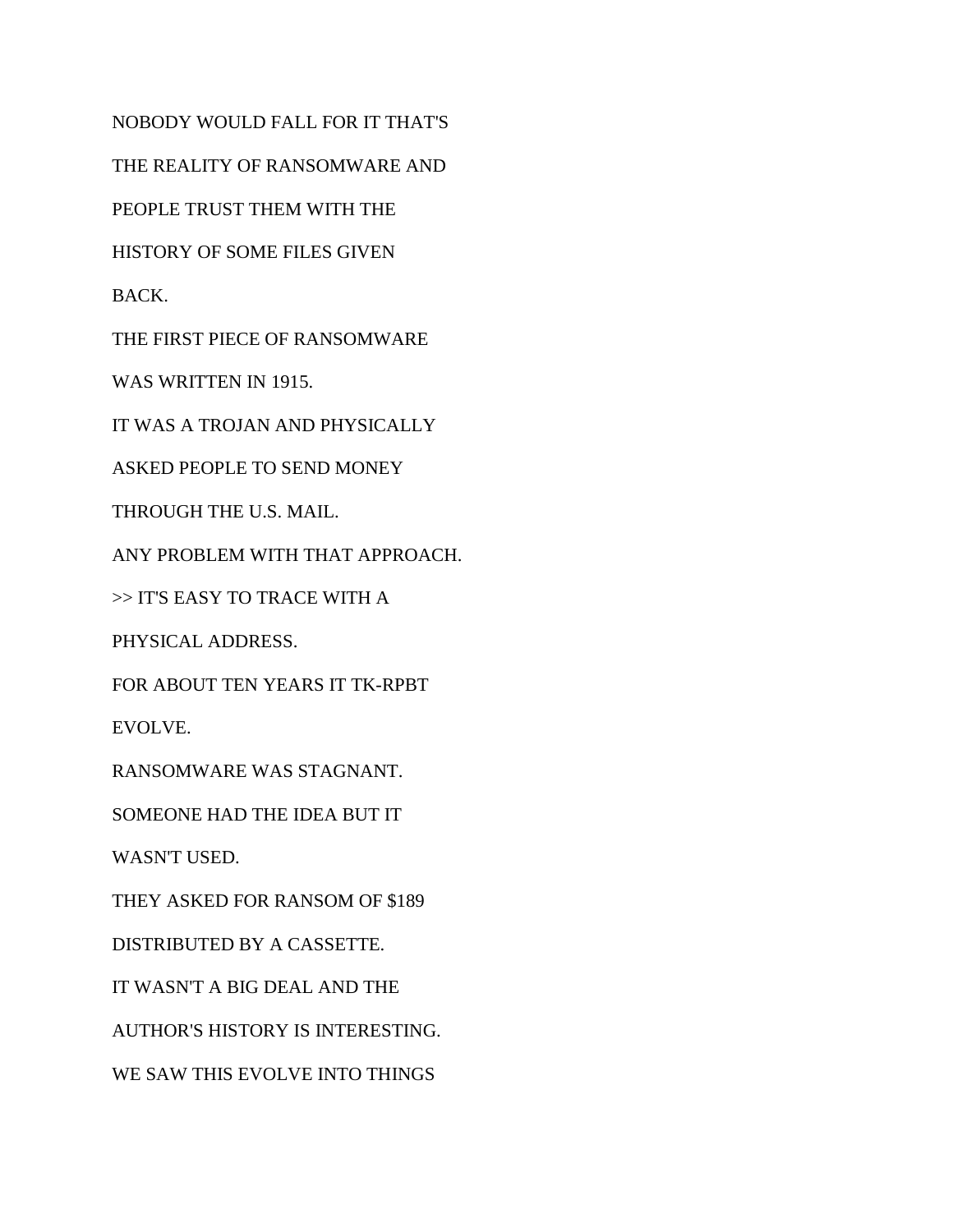LIKE GPC CODER.

THAT EVOLVED A BIT.

THIS IS ONE OF MY FAVORITES

REVETON.

DEPENDING WHERE YOU WERE

GEOGRAPHICALLY LOCATED IT WOULD

HAVE A DIFFERENT SCREEN.

IN THE U.S. IT WAS FBI.

IN EUROPE IT WAS INTERPOLL.

FBI INFECTS YOUR COMPUTERS AND

DEMAND A RANSOM.

IF YOU READ IT, IT WILL ACCUSE

YOU OF CRIMES.

IF YOU PAY THE FINE FOR THE

CRIMES IT'S OKAY.

IT'S BASIC MANIPULATION TO THE

USER.

AS SOON AS THE TOR PROJECT TOOK

OFF AND BY THECOIN IT WAS A

CHANGE FOR RANSOMWARE.

IT WAS A CYBER CRIME.

WHEN YOU HAVE BITCOIN YOU

EFFECTIVELY HAVE A SYSTEM THAT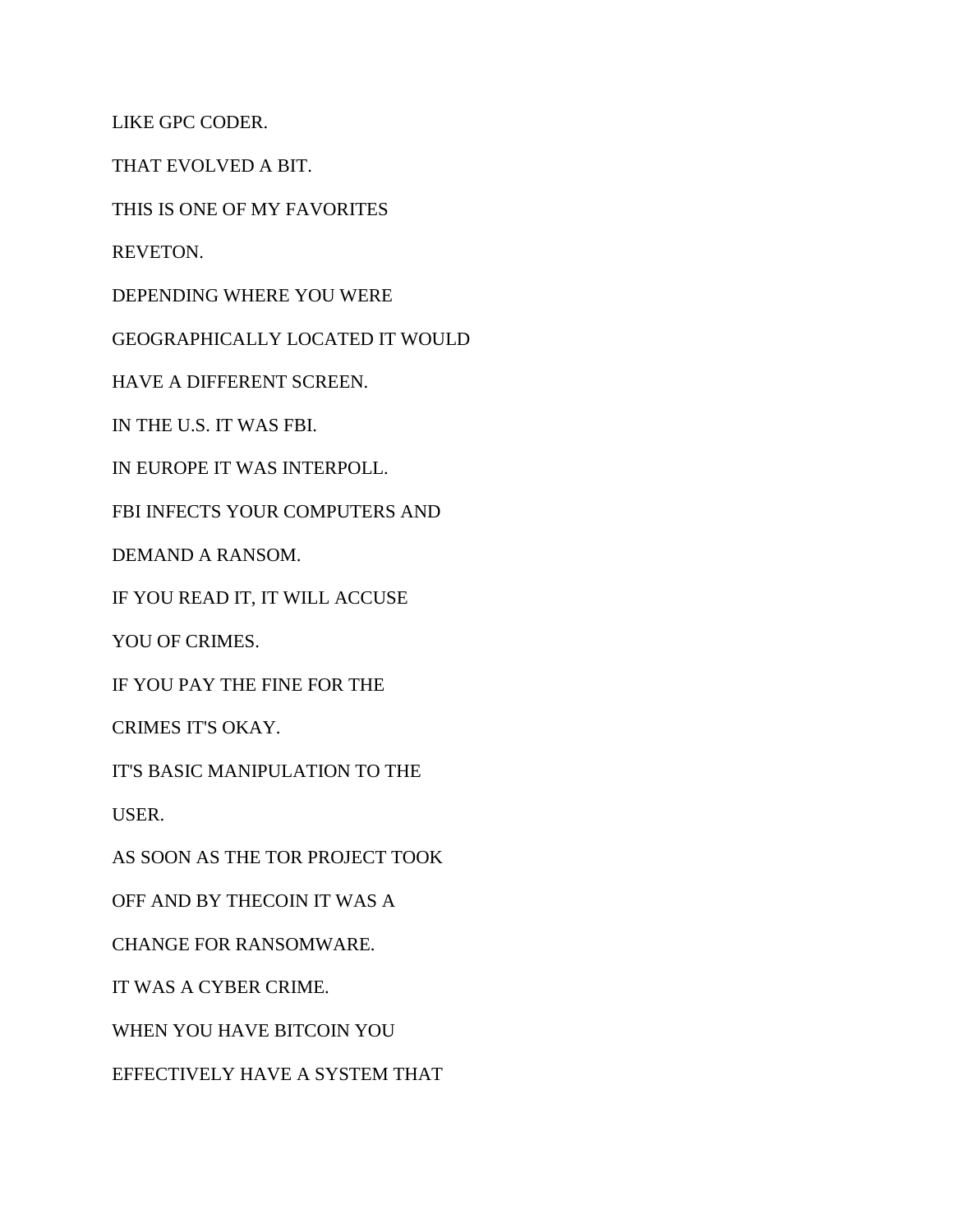CAN'T BETRAYED OR STOPPED. THAT CAN BE PAID TO PEOPLE TO WRITE MALWARE. YOU HAVE A UNTRACEABLE SYSTEM OF CURRENT SEE. IMMEDIATELY THAT SOLVES THE BIGGEST PROBLEM THAT THE TROJANS HAD AND OTHER RANSOMWARE HAD. BASICALLY IT TOOK OFF. WE HAD CRYPTOWALL, CRYPTO LOCKER, SAM SAM, CTB-LOCKER. THERE HAVE BEEN VARYING DEGREES OF SUCCESS. I DON'T WANT TO BE A GLASS EMPTY GUY. SOME OF THESE ARE -- I BELIEVE SHORTLY AFTER THIS FOR THE NEXT VERSION A INDEPENDENT TEST WAS RELEASED. OVER A PERIOD OF 18 MONTHS THE SECURITY KICKED OUT THE DESK FROM THE BAD GUYS DESTROYING THEIR MODEL.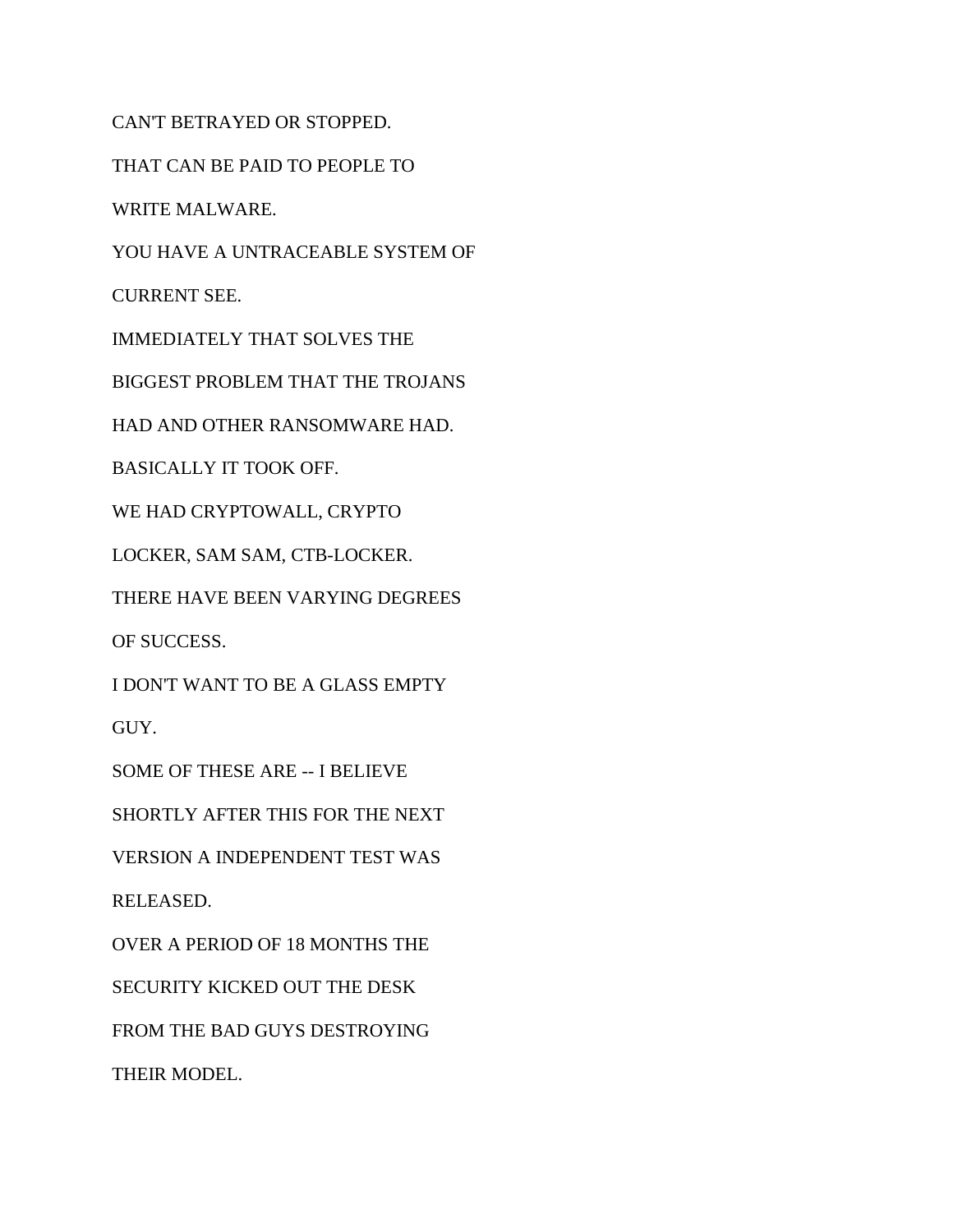WHEN YOU THINK OF THE MONEY IT TAKES TO WRITE THE SOFTWARE WE BROKE THAT IN AN INDUSTRY. ABOUT A MONTH AGO THE AUTHORS GAVE UP. THEY POSTED A WEBSITE AND SAID SORRY. THIS ISN'T TO SAY IT'S AN EASILY SOLVED ISSUE. THERE IS RANSOMWARE THAT DOES IT RIGHT AND WE'RE LOOKING FOR WAYS TO COMBAT THOSE. THE NEXT THING I WANT TO TALK ABOUT IS RANSOMERS DEPLOYED. WE HAVE SEEN THE SPAM METHODOLOGY. WE SEE HUNDREDS OF THOUSANDS OF LOCKY EVERY DAY. I WOULD EXAMINE THE NUMBERS YOU THINK, WE SEE THEM OTHERWISE. COMBINE THAT WITH AUTOMATION AND IT GROWS ASTRONOMICALLY. IF YOU'RE NOT FAMILIAR WITH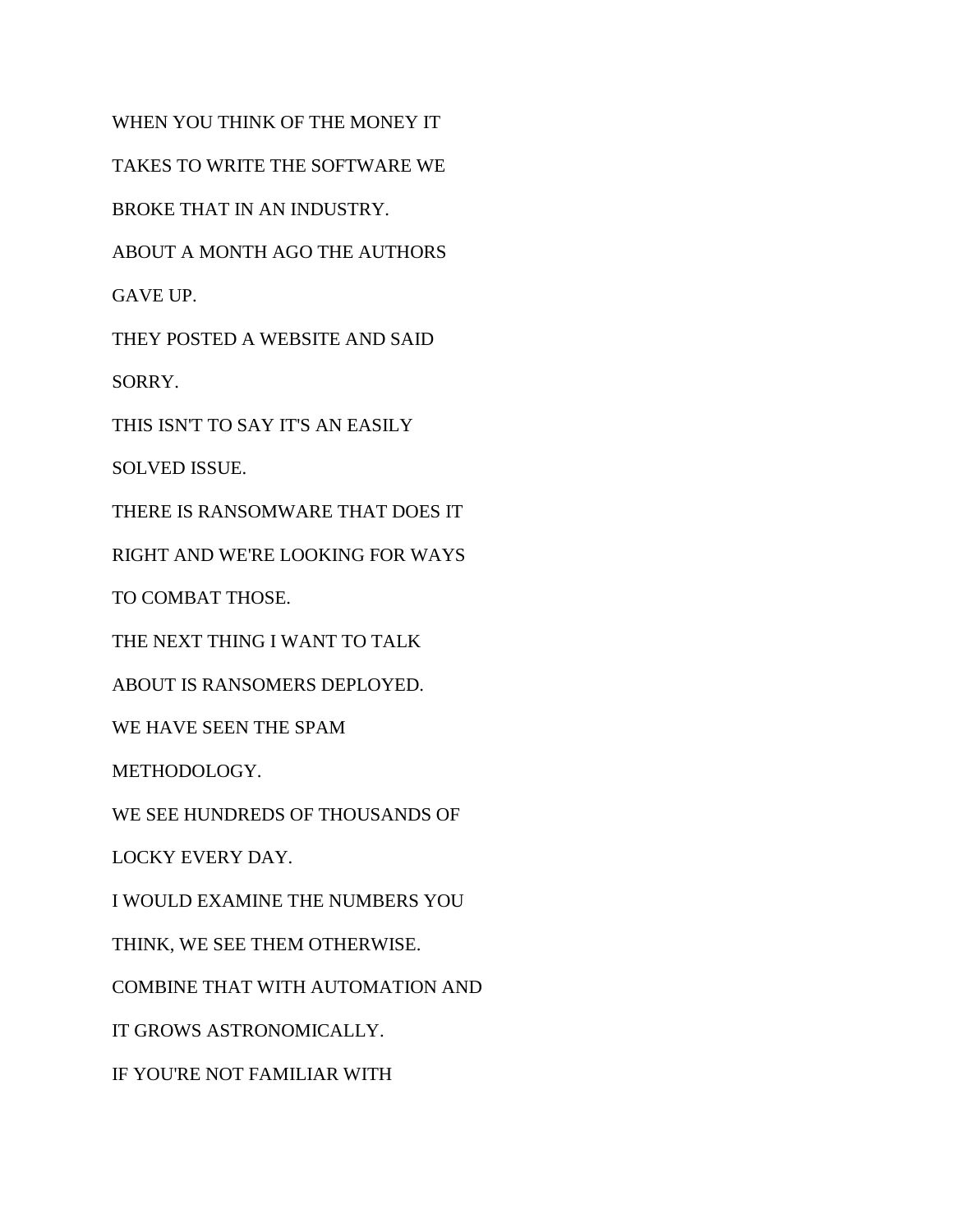MAGVERTIZING IT'S THE NUMBER ONE

THREAT.

I HAVE PEOPLE SAY WE'RE SECURE.

THE MODEL DOESN'T WORK ANYMORE.

>> IF ADS ARE ON THE INTERNET

IT WILL NEVER WORK.

IT'S WORST NOW.

WE SEE CERTAIN WEB SITES

BLOCKING USE WERZ AD BLOCKERS

KNOWING THEY RUN AN INFECTIOUS

AD STREAM.

SEVERAL U.S. NEWS SITES.

BUSINESS SITES DO THIS.

THE WAY MALEVTISING WORKS YOU

HAVE AN AD SERVICE AND IT

REDIRECTS YOU.

99.8 PERCENT OF THE TIME IT'S

FINE AND LEGITIMATE AD.

YOU SEE IT.

THE BUSINESS AGAINST ONE

MILLIONTH OF A PENNY.

THE SMALL FRAC OF THE TIME,

THEY'RE REDIRECTED TO A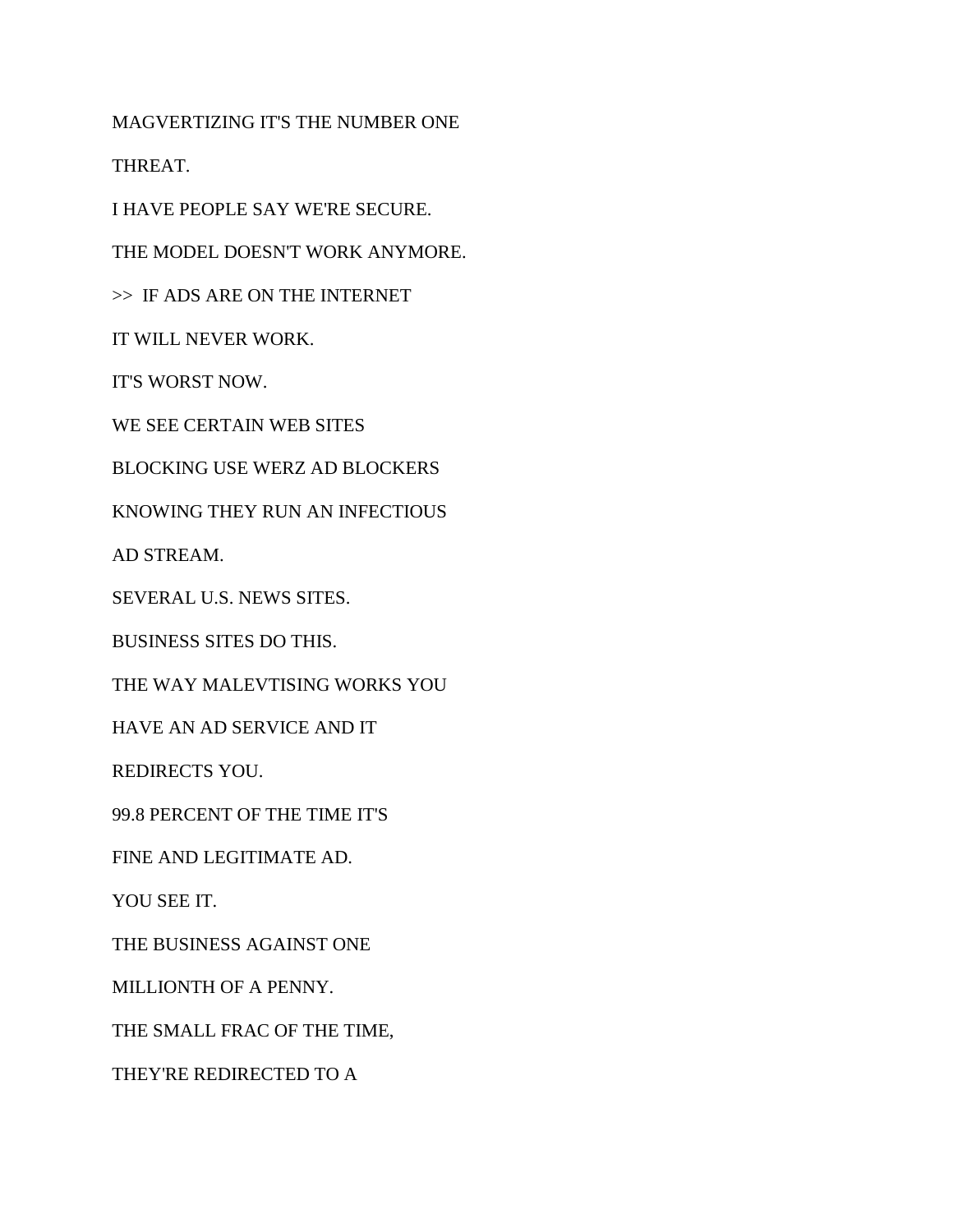DIFFERENT SERVING, THAT TO A MALICIOUS SERVICER AND THEN TO A LANDING PAGE. WE SEE THIS DAILY AT CISCO. AS A SECURITY RESEARCHER OR AD MIN. YOU SEE THIS, YOU SAY THE INTRUSION PREVENTION SYSTEM SAID I SAW THE NUCLEAR EXPLOIT KIT. LET ME PASTE IN THIS. IT THEN SHOWS YOU'RE NOT RIGHT AND YOU'RE KICKED OFF. YOU THINK IT'S A FALSE POSITIVE. NOW WE HAVEN'T REACHED AN AGE WHERE THIS IS PREVALENT BUT WHERE IT HAS BUILT IN SYSTEMS TO STOP INVESTIGATORS FROM INVESTIGATING THE ISSUES T-FPLTZ A GROWN INDUSTRY. IT'S NOT NEW. TO GIVE YOU AN EXAMPLE THIS IS A NICE DIAGRAM. YOU GO THROUGH A SERIES OF WEB PAGES AND THEN YOU HIT A LANDING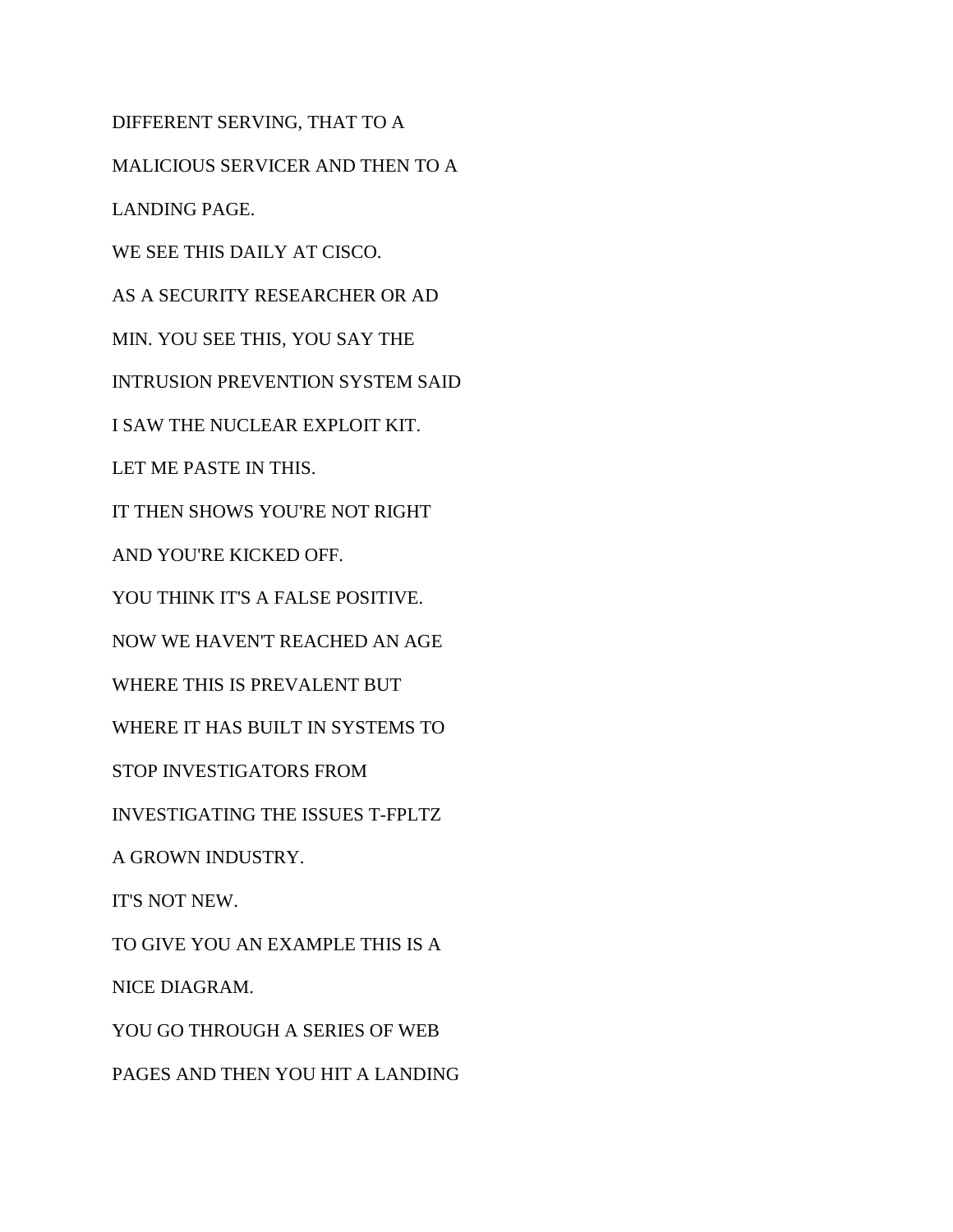PAGE.

ANGLER IS A FUN ONE TO LOOK FOR. THIS IS WHAT IT WOULD LOOK LIKE. BASICALLY WHAT AUTHORS DO IS FIND A WEBSITE THAT MAY HAVE USERS THAT ARE NOT YOU KNOW IS SECURE. IN THIS CASE THEY WERE TARGETING PEOPLE ON THE OBITUARY SECTION. THEN YOU GET SENT TO SENSE AND SENSIBILITY. OVER TO ANGLER IS. IF YOU ARE VULNERABLE IT WOULD COMPROMISE YOUR BROWSER AND LOAD CRYPTO LOCKER. THERE IS A VIDEO ON THE U TUBE CHANNEL TO WATCH IT. WE SELECTED LOGS DURING THE INVESTIGATION ON THIS. WE CAN'T BE A HUNDRED PERCENT SURE. WE WEREN'T GOING TO WATCH THIS

FOR A YEAR AND ALLOW OUR USER TO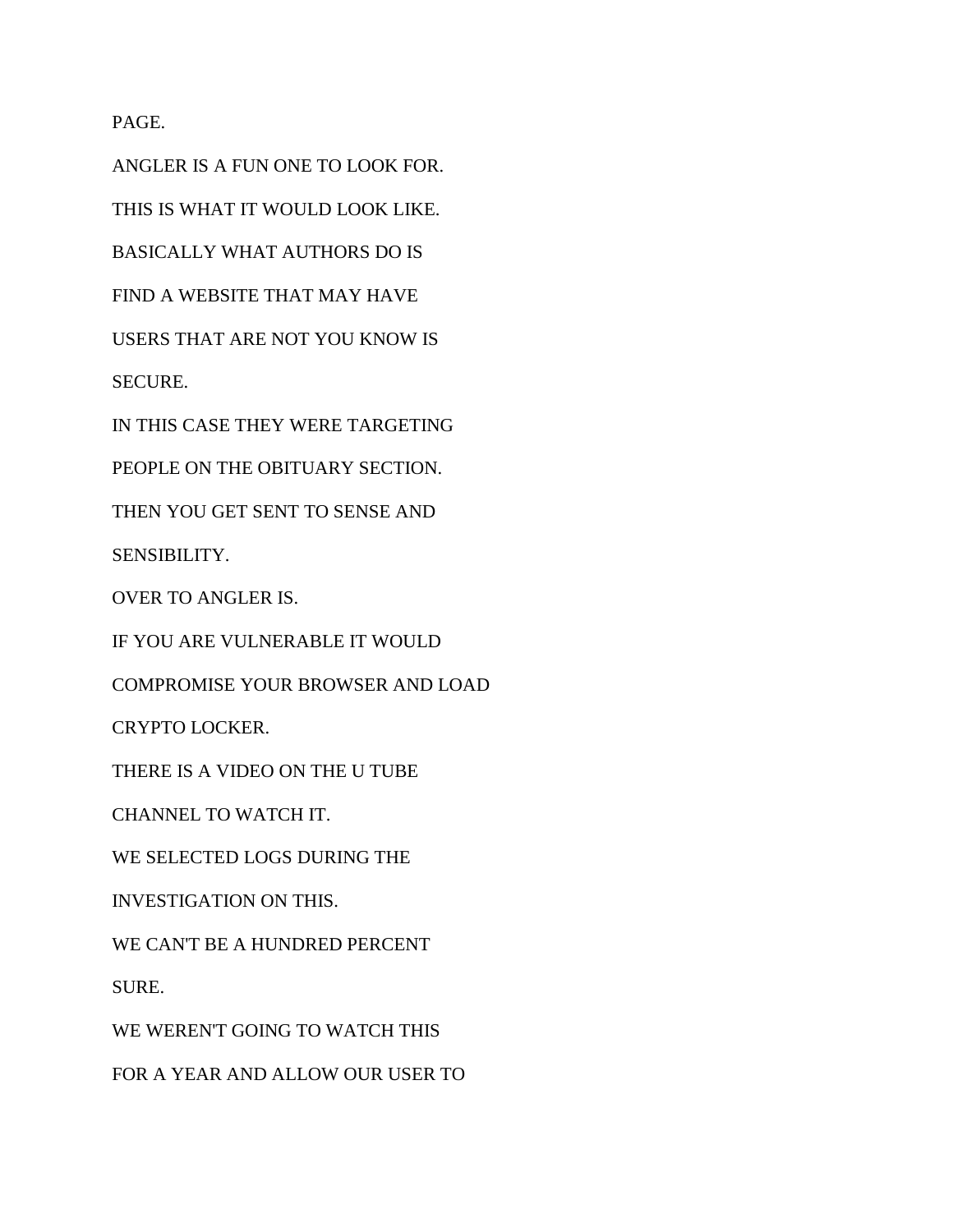BE COMPROMISED.

ABOUT 90 THOUSANDS PEOPLE ARE

REDIRECTED TO A SINGLE PROXY A

DAY.

THAT HAD 9000 WERE VULNERABLE TO

A EXPLOIT.

WITHIN THE EXPLOIT KIT, TEN

PERCENT, 40% WERE SUCCESSFULLY

COMPROMISED.

40 PERCENT IS A PRETTY HIGH

NUMBER.

OF THE 40 PERCENT, 62 PERCENT

WERE SERVED RANSOM WARE.

THESE NUMBERS PERTAIN TO RANSOM

WARE.

THIS OPERATES THE SAME YEAR OVER

YEAR.

WE KNOW IT'S NOT TRUE.

ASSUMING WE'RE ABLE TO OPERATE

FOR A YEAR.

THIS IS PARTICULAR HOW MUCH

MONEY THEY WOULD MAKE.

THE 2.9 PERCENT I BELIEVE FROM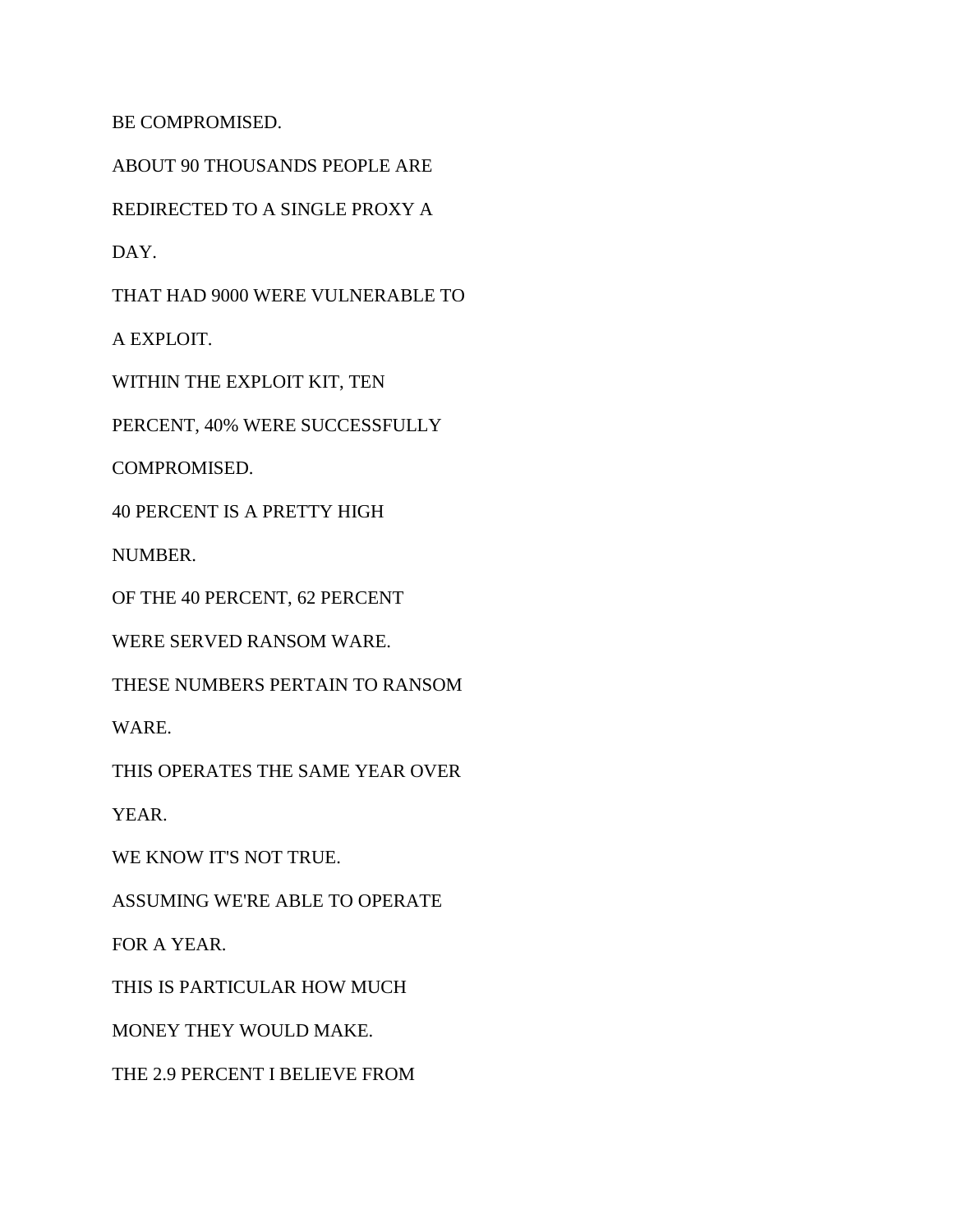THE FTC.

NO US CERT.

THINK IT'S CLOSER TO 500 NOW.

THE 147 INVOLVES THE

INVESTIGATION WE HELPED

LIMESTONE OUT WITH.

WE KNOW THE NUMBERS ARE

SIGNIFICANTLY HIGHER.

FROM THE ANGLER PORTION THEY EX

KITED IN THAT FASHION YEAR AFTER

YEAR THEY MADE ABOUT

\$34 MILLION.

THERE IS EQUAL IN THE U.S. AND

THE UK.

IT'S LIKELY THEY'RE MAKING

60 MILLION.

MY POINT WITH THIS IS WE'RE NOT

DEALING WITH HACKERS IN THE

BASEMENT.

THESE ARE HACKERS WITH THE

CAPABILITY AND FUNDING OF AN

ATTACK.

THEY ARE TARGETING HUNDREDS OF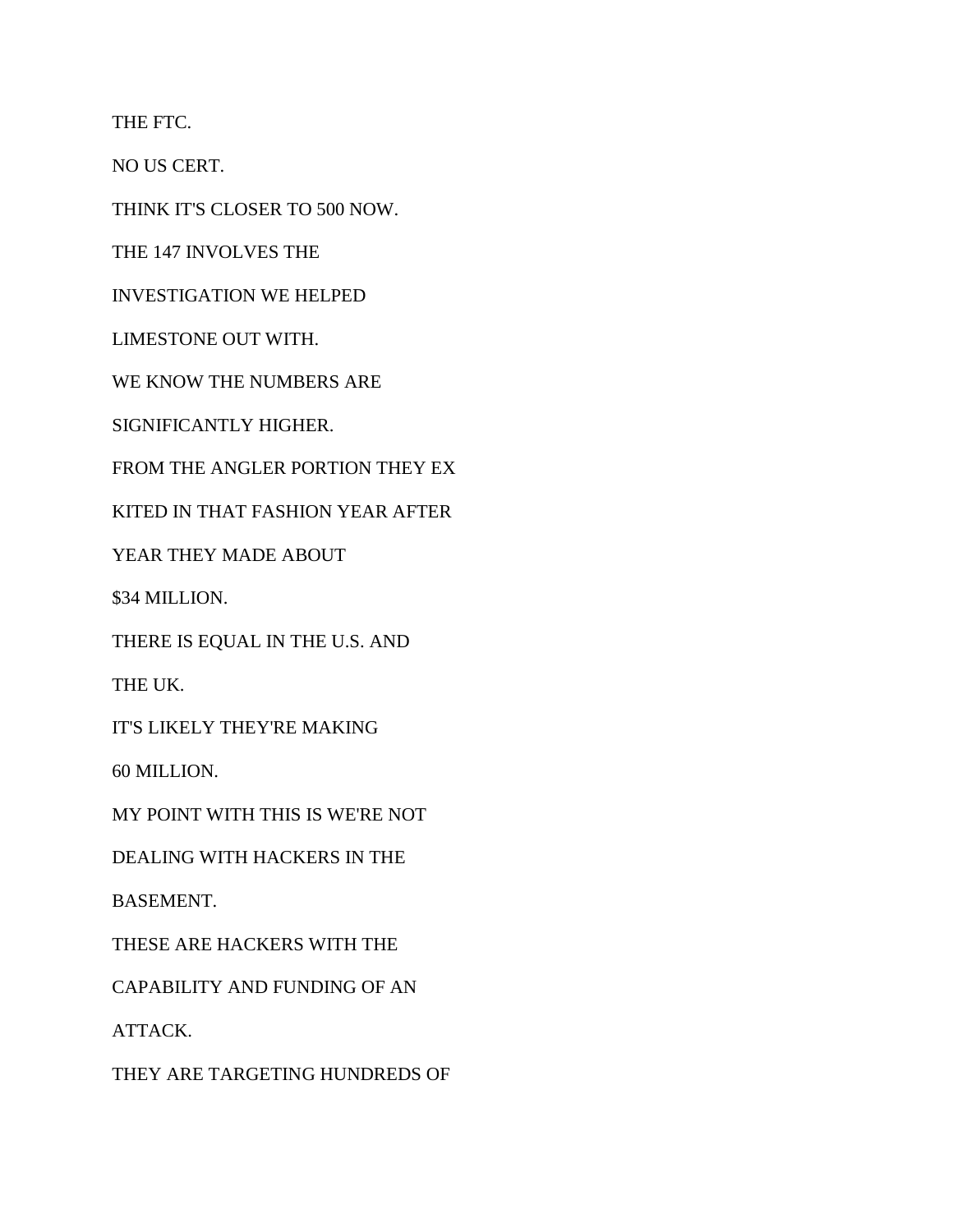PEOPLE.

IT'S GETTING WORST.

UP UNTIL A FEW MONTHS AGO AND

THE SAM SAM CAMPAIGN EVERY PIECE

OF RANSOMWARE REQUIRED A PERSON.

IT REQUIRES A PERSON TO OPEN THE

E-MAIL.

REQUIRED A PERSON TO GO TO THAT

WEBSITE AND NOT HAVE A PATCHED

BROWSER.

IT REQUIRED A PERSON.

IF YOU HAVE A SYSTEM YOU DIDN'T

ALLOW PEOPLE ON YOU WERE SURE IT

WOULDN'T BE INFECTED BY RANSOM

WARE.

THE AUTHORS WERE

UNSOPHISTICATED.

THEY TOOK THE VULNERABILITIES

AND TURNED IT AROUND TO THE

RANSOM DAY A LOAD.

THE VULNERABILITIES WE USE WITH

THE SAM SAM CAMPAIGN.

ONE WAS 7 YEARS OLD.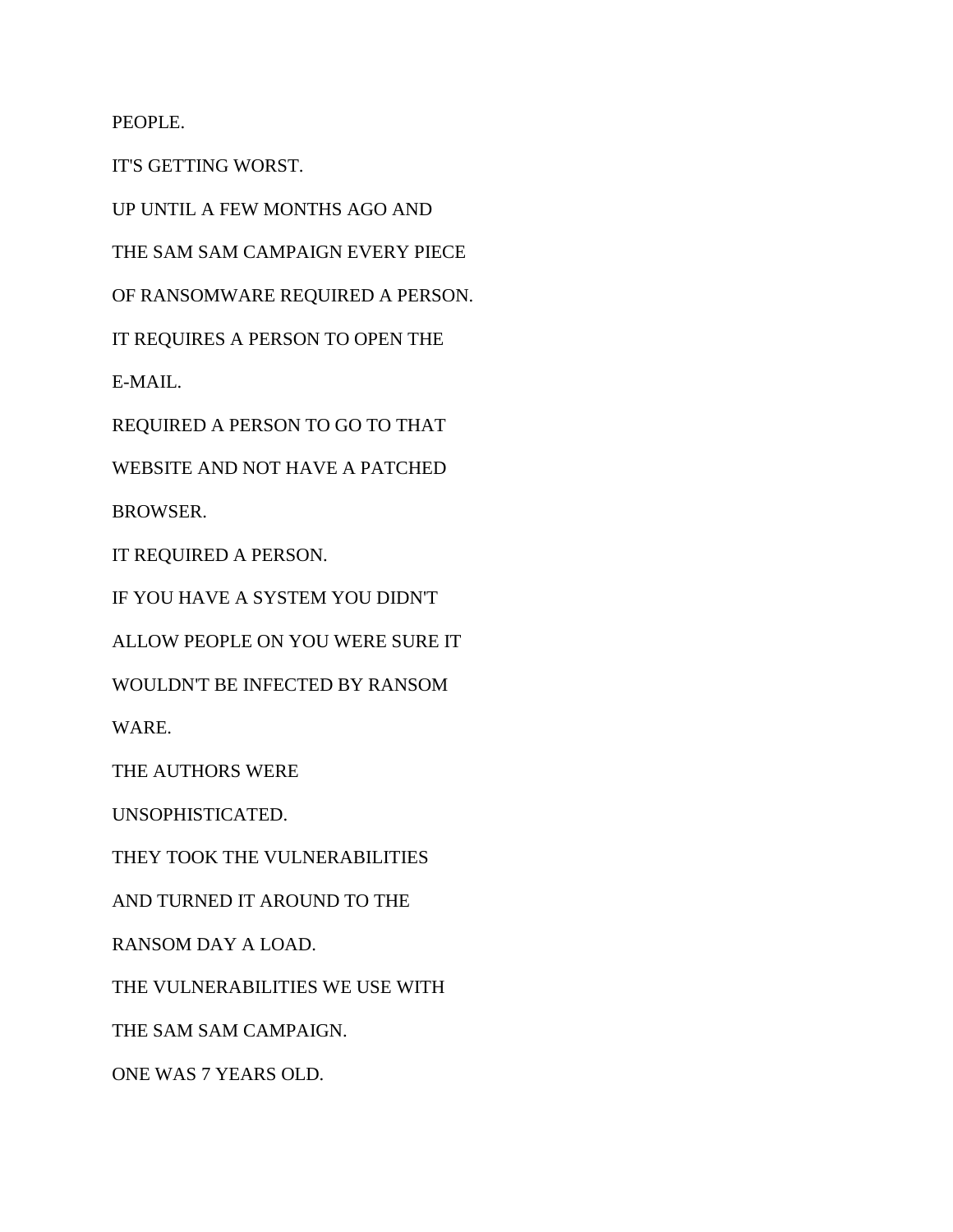ONE WAS 9 YEARS OLD.

THESE ARE SERVING SIZE

VULNERABILITIES.

IF YOU HAVE A INTERNET EXPOSED

TO THE INTERNET YOU SHOULD HAVE

SEVERE CONCERNS.

EXPLORES THE SAM SAM CAMPAIGN WE

DECIDED TO SCAN THE INTERNET AND

SEE PARTICULAR HOW MANY MACHINES

WERE OUT THERE.

WE DETECTED 3.5 PH +\*L VULNERABLE

MACHINES.

WE FOUND OUT FROM THE SERVICES

ORGANIZATION THEY HAD A CUSTOMER

WHO SAID IT WAS OKAY TO SHARE

DATA WITH US.

WE FOUND OUT THAT BASICALLY IT

THERE IS A PERIOD OF UP TO 74

DAYS WHEN THE SAM SAM

COMPROMISES A MACHINE BEFORE

THEY INSTALL THE RANSOM WARE.

THAT'S GREAT FOR ME.

THEY LOOK FOR THE MACHINES, THEN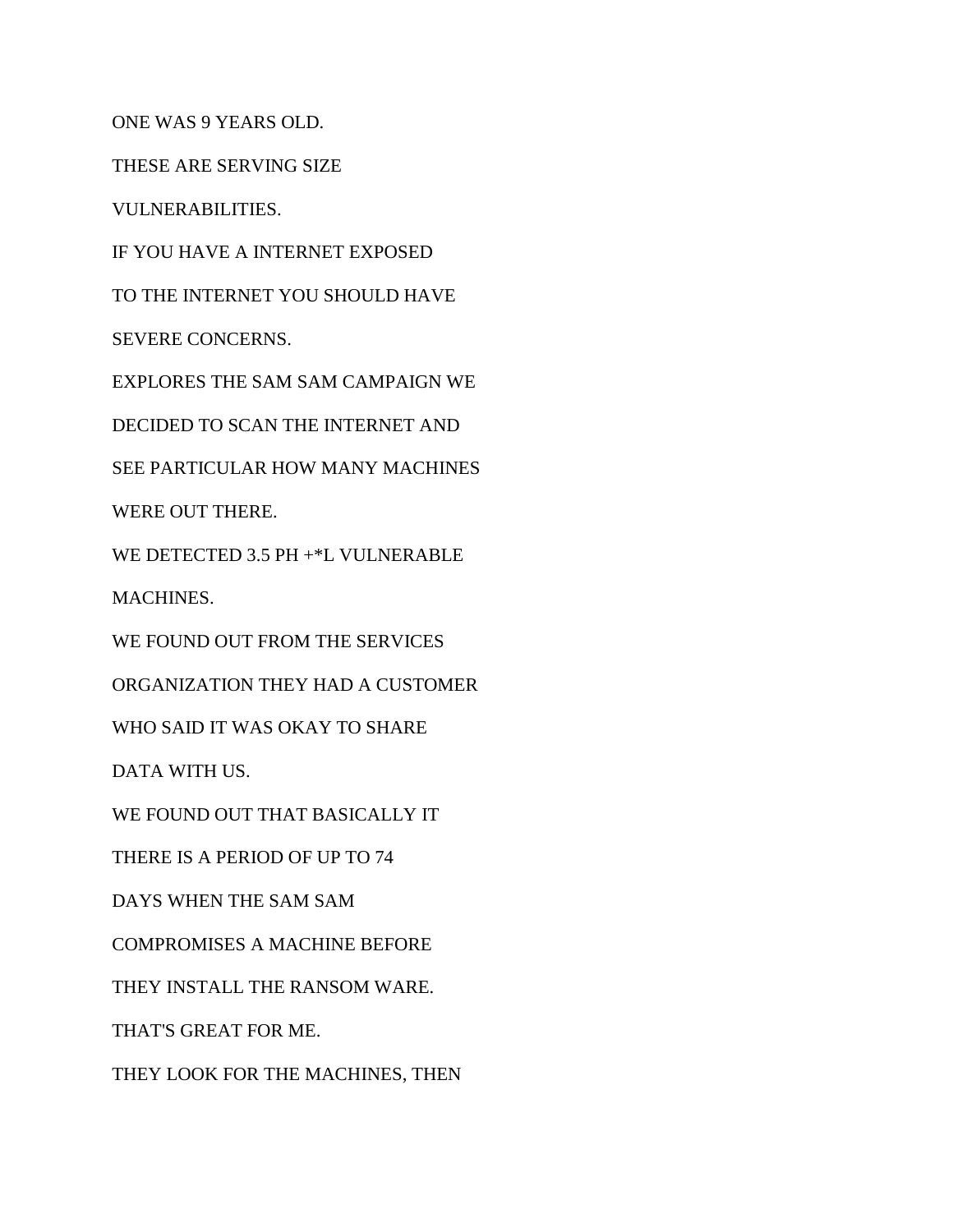SPEND TWO MONTHS DIGGING INTO

IT.

IMMEDIATELY WE WERE ABLE TO WORK

WITH A TEAM TO SCAN THE INTERNET

AND FOUND OVER 2900 COMPROMISED

MACHINES.

WE THEN CONTACTED A PERSON FOR

EACH MACHINE.

WE WERE ABLE TO GET MOST CLEANED

UP AND MOST OF THE BACK DOORS

REMOST.

WHAT DOES THAT MEAN AT THE END

OF THE DAY?

WE WERE LITERALLY ABLE TO TAKE

TENS OF THOUSANDS OF TKHRARBZ

OUT OF THOSE POCKETS.

THE ONLY REASON WHY, THEY USED

OFF THE SHELF COMPONENTS.

NOW THEY HAVE MADE HUNDREDS OF

THOUSANDS OF DOLLARS THEY HAVE

THE FUNDING FOR A DEVELOP TEAM.

THIS HAVE THE FUNDING TO THEIR

OWN BACK DOORS.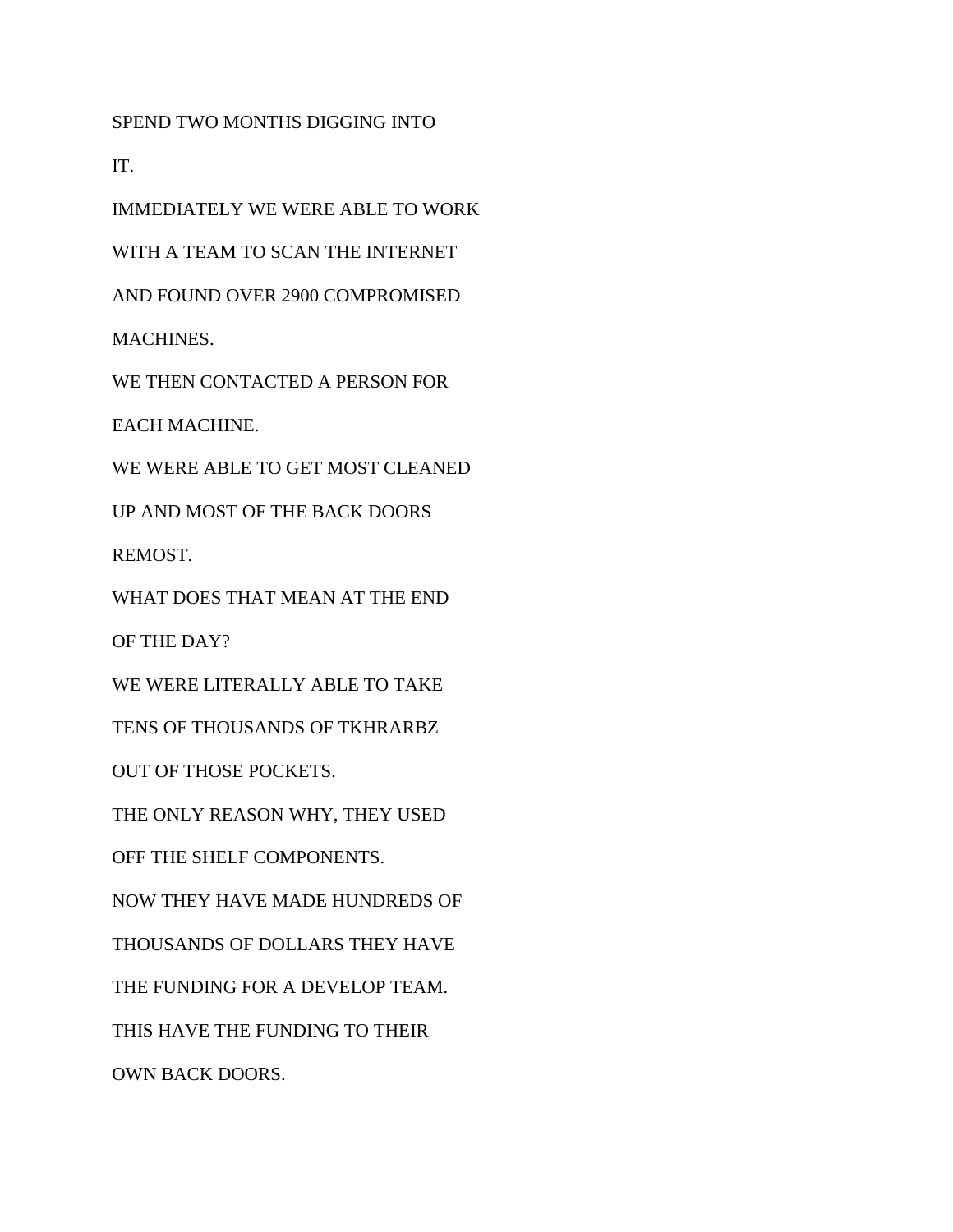THIS IS NO LONGER AN ACADEMIC

THREAT.

IT'S SOMETHING WE SEE IN THE

WILD.

THAT'S ALL I HAVE TO TALK ABOUT

TODAY.

IF YOU WANT TO READ MORE ABOUT

TALOS THERE IS A LINK THERE.

>> THANK YOU, CRAIG.

[ APPLAUSE ]

>> NOW WE'RE CALLING UP JOE.

WILL HE TALK ABOUT RANSOMWARE

VECTORS.

>> THANK YOU, STEPHEN.

I'M VICE PRESIDENT OF PHISHLABS

IN SOUTH CAROLINA.

WE LOOK AT A TACK VECTORS WHERE

PHISHING IS THE VECTOR.

WE SEE A LARGE MOVEMENT OF

RANSOMWARE.

ONE THING WILL YOU SEE RECURRING

IN OUR CONVERSATIONS.

RANSOMWARE THREAT ISN'T NEW.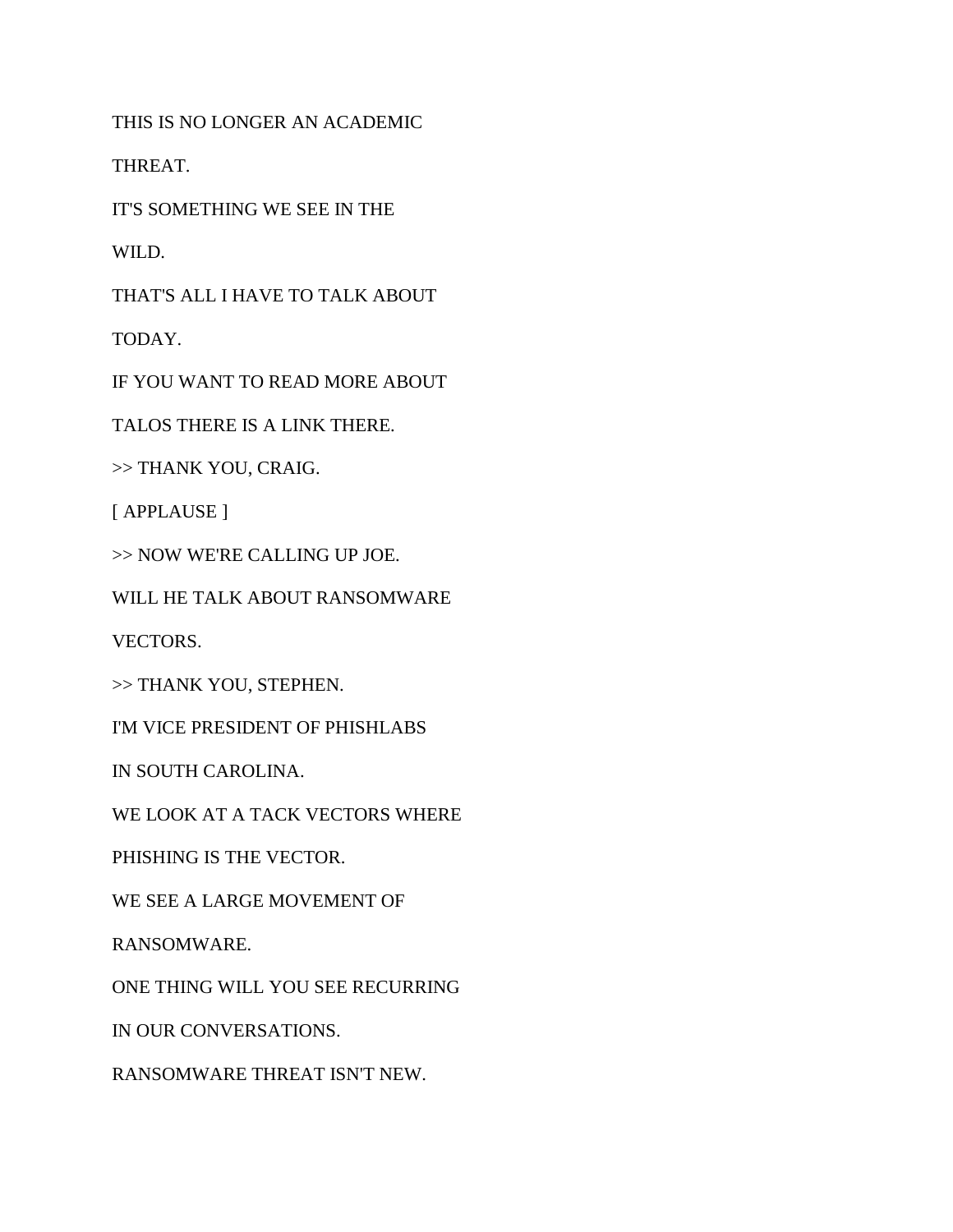IT'S BEEN AROUND FOR A LONG TIME. IN FACT THERE IS A GENTLEMAN WHOSE NAME IS DR. ADAM YOUNG NOW WORKING AT BLOOMS BERG. A FRIEND OF MINE. HE WROTE A BOOK IN 2004, A CO-AUTHORED BOOK WITH ANOTHER DOCTOR. HE POSTULATED THAT BASICALLY THREAT ACTORS WHO FOCUS ON CRYPTOGRAPHY COULDN'T DO IT IN 2004 BUT IT WAS A MATTER OF TIME BEFORE THEY HAD THE RESOURCES. THERE WEREN'T ENOUGH LABS AVAILABLE AT THE TIME AND THE SUPPORTING TECHNOLOGY DIDN'T EXIST ON A LARGER SCALE. SINCE THEN WE HAVE SEEN A LOT OF ADOPTION OF CAMPAIGNS THAT ARE UTILIZING NOW THE AVAILABLE CRYPTOGRAPHIC LIBRARIES, TOUR BASED MESSAGES, P TO P MESSAGING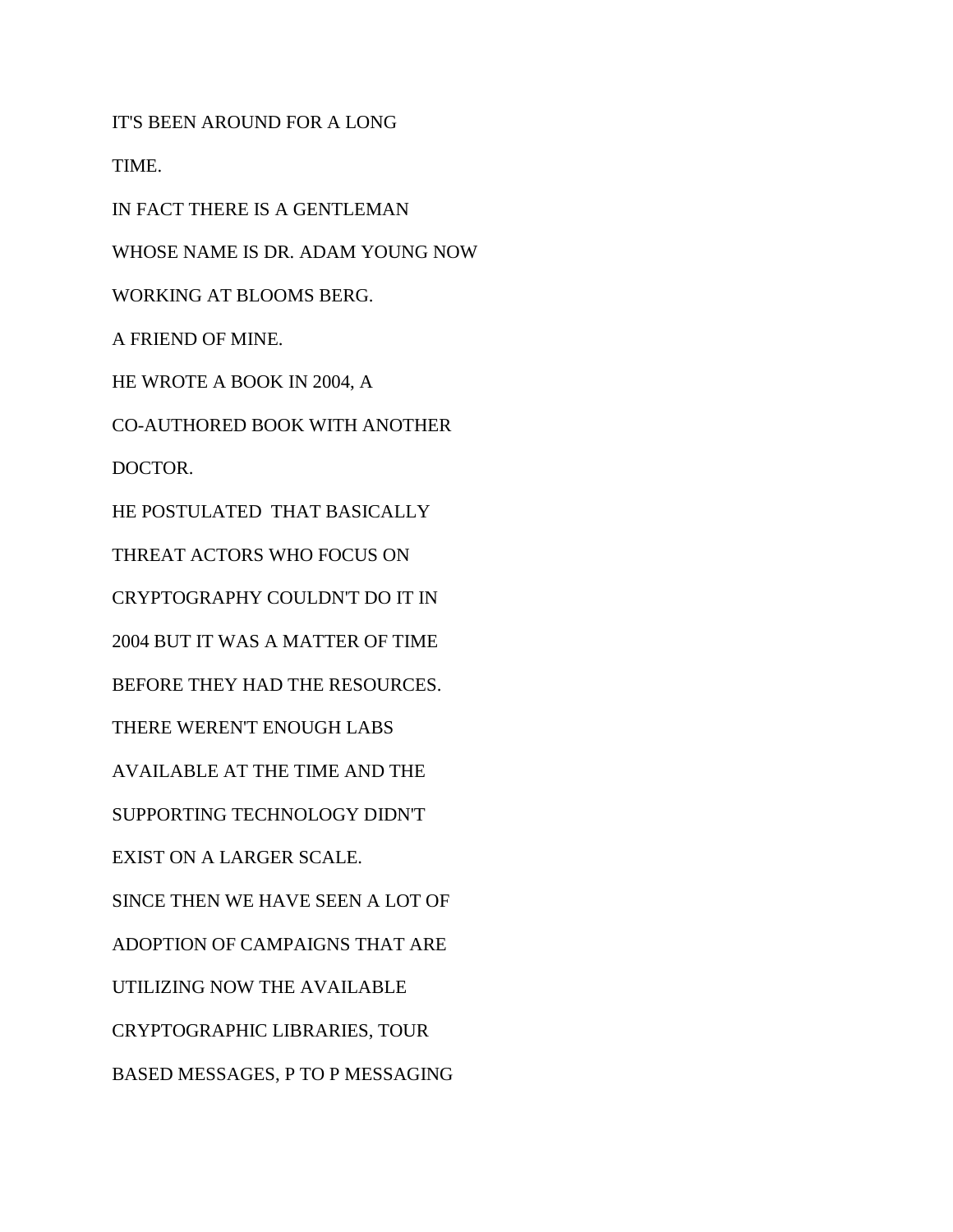AND DARK MARKET ARCHITECTURES BROUGHT UP AND USED AS PART OF THE DISTRIBUTION CAMPAIGN BY THE THREAT ACTORS. NOW YOU HEARD CRAIG TALK LARGELY ABOUT RANSOM WARE AS A SOCIAL ENGINEERING CAMPAIGN UNTIL RECENT SRI. THAT BEING THE CASE A LARGE PERCENTAGE OF CAMPAIGNS ARE DELIVERED WHAT WHICH CONSIDER A SOCIAL ENGINEER AGO TACK. THAT IS LARGELY A PHISHING CAMPAIGN OR GETTING USERS DIRECTED TO ANOTHER WEBSITE WHERE THEY HAVE MALICIOUS VULNERABILITY AND EXPLOITING A PLATFORM ON THE BROWSER OR RELYING ON YOU TO DOWNLOAD MALWARE FROM A SPECIFIC WEBSITE. WE'RE LOOKING AT EX LIGHTED DELIVERY.

ADVERTISEMENT CAMPAIGN DELIVERY.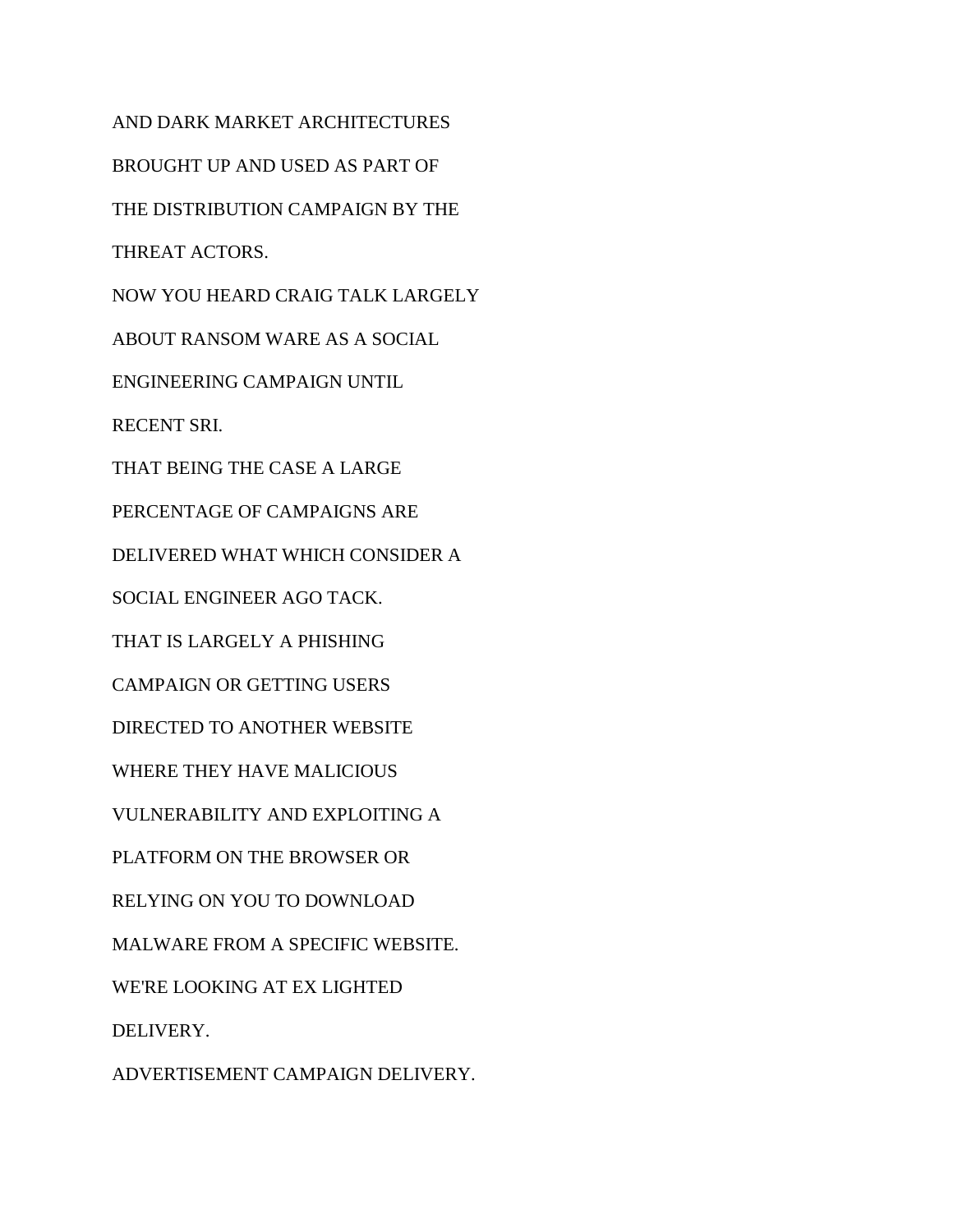MOSTLY PHISHING E-MAILS.

PHISHING IS LARGELY ACCOUNTS FOR

912 PERCENT OF RANSOMWARE

DELIVERY.

IT'S THE LARGEST OF THE SOCIAL

ENGINEERING TECHNIQUE.

EACH HAS A DIFFERENT TTP, TACTIC

THREAT AND PROCEDURE ASSOCIATED

WITH THE CAMPAIGN IT'S

DELIVERING.

SOME OF THE THINGS WE TALKED

ABOUT OR WE WILL ALL TALK ABOUT

I BELIEVE THAT'S SCARY FOR SUS

NUMBER ONE THE ADOPTION OF THE

ADVANCE ENCRYPTION.

NUMBER TWO THE TECHNOLOGIES THAT

ALLOW FOR COMMUNICATION THAT'S

ARE COMPLETELY ANONYMOUS.

IN FACT WE SAW RANSOMWARE

CAMPAIGNS USING THE RANSOMWARE

COMMUNICATION DELIVERY

PLATFORMS.

BIT MESSAGES THAT IS ENCRYPTION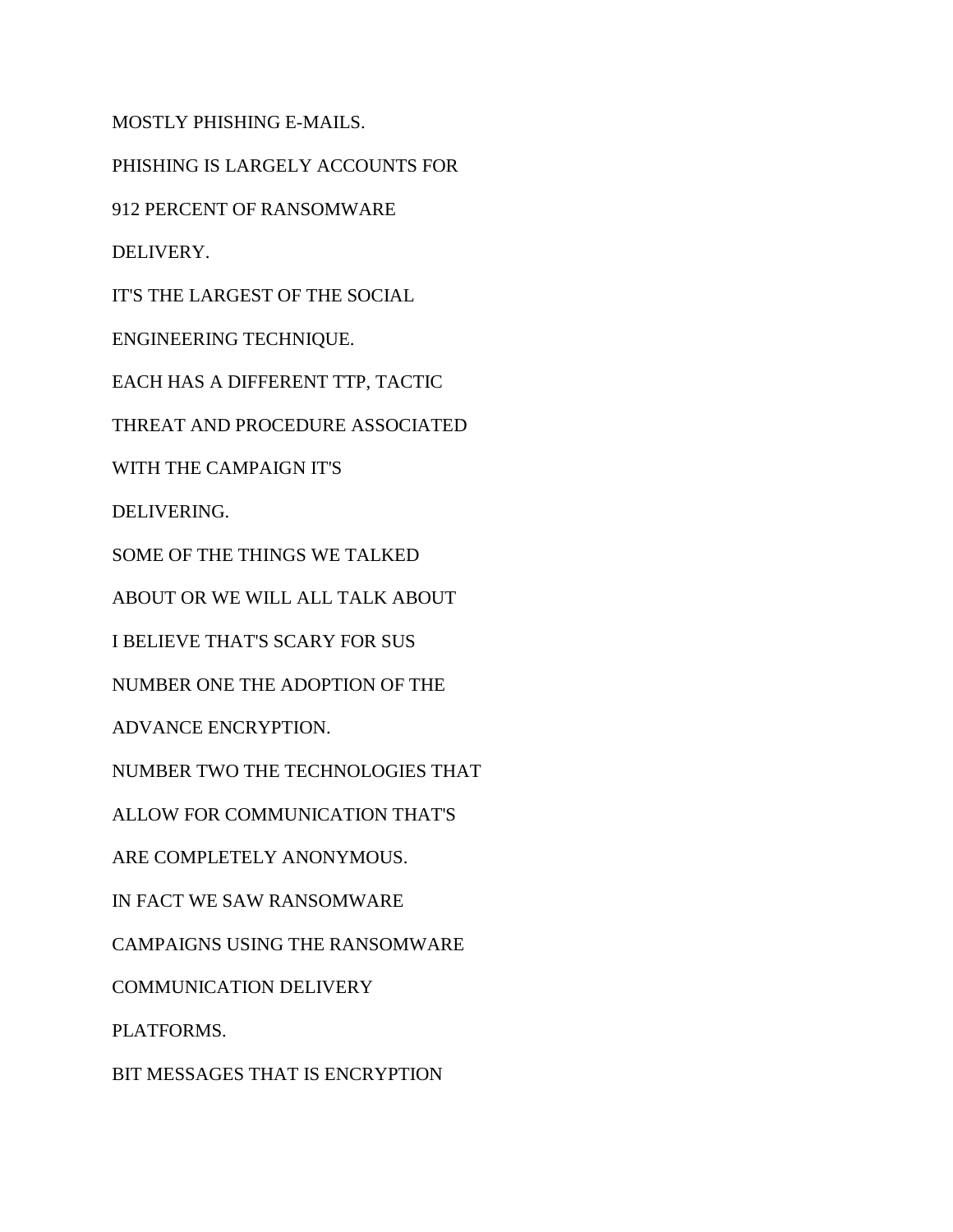BETWEEN THE ACTORS AND THOSE

INFECTED.

PAYMENT METHODOLOGIES.

AND OTHER THINGS WE'RE SEEING IS

A IDEA OF TIME LIMITS.

IT USE TO BE PAY US

RANSOMWARE -- PAY US TOMORROW OR

WHICH WILL DELETE YOUR FILES.

WE ZOO THAT A LOT.

OR WE SEE PAY US THE RANSOM BY

TOMORROW OR WE WILL DISCLOSE THE

DATA WE HAVE TAKE FRIEND YOU.

IT'S A PROBLEM THESE DAYS.

ONE OF THE THINGS I WANT TO

HIGHLIGHT HERE IS MALICIOUS

ADVERTISEMENTS.

WHILE IT IS NEW THERE ARE TWO

THINGS I WANT TO SAY.

WHILE IT'S NEW TO THE MEDIA

THERE ARE TWO THINGS TO SAY.

ONE, IT'S NOT UNCOMMON.

IT'S HAPPENED BEFORE.

IT'S BEEN A DELIVERY PLATFORM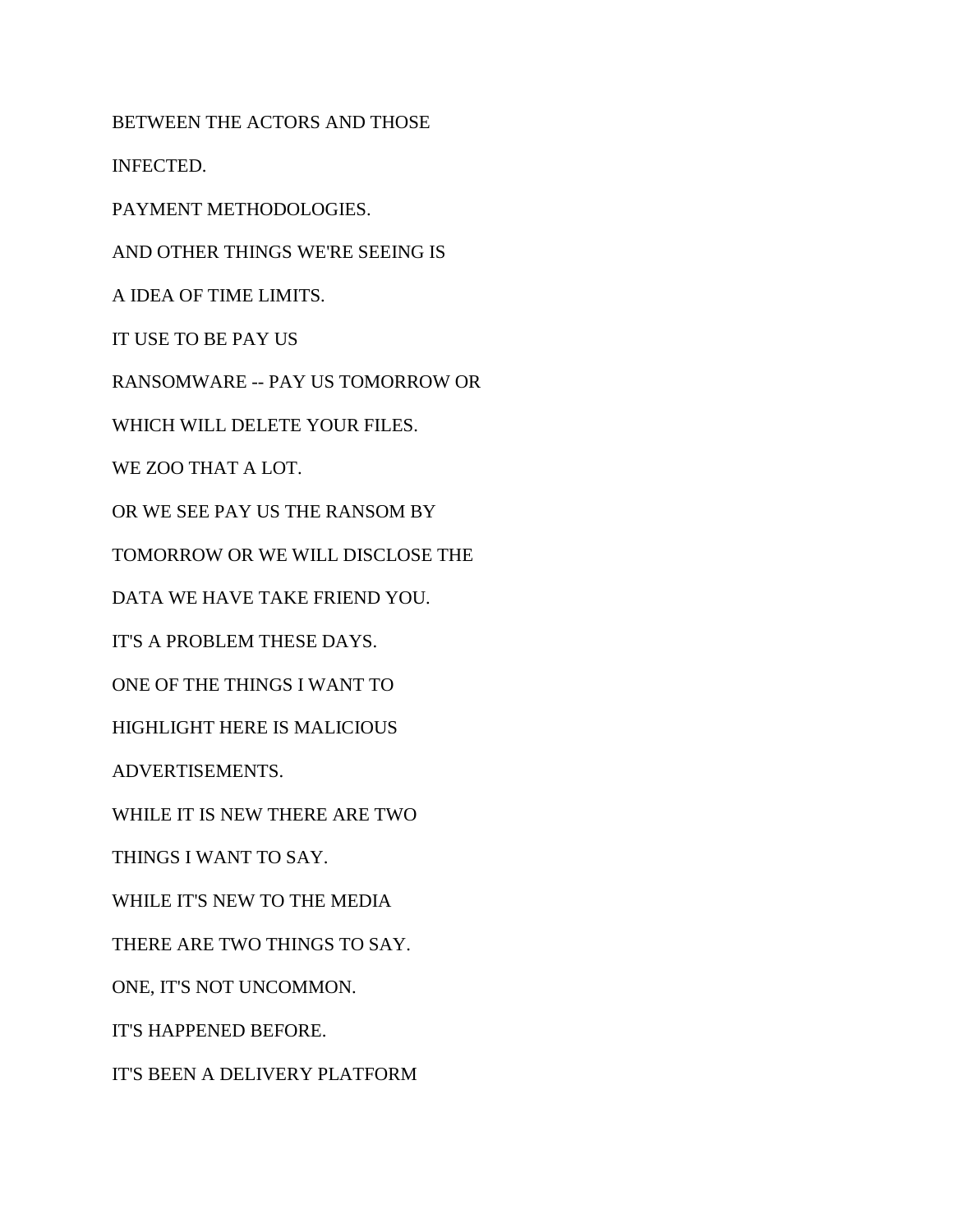FOR A WHILE.

I HIGHLIGHTED AN ARTICLE FROM

MAY 2014 DISCUSSING THE SAME

THING.

THE SECOND THING I WANT TO SAY

ABOUT THE MALICIOUS AD

CAMPAIGNS, NUMBER TWO, THE

REASON WHY PEOPLE ARE SO SCARED

ABOUT MALICIOUS AD CAMPAIGNS IS

THEY'RE DELIVERING RANSOM WARE

TO TRUSTED WEB SITES.

ALRIGHT.

OR WHAT THE USER BELIEVES IS A

TRUSTED WEBSITE.

>> SO THEY RELY ON THE CALMNESS

OF A SITE AND THEN AFFECTED BY

RAM SONWARE.

THE WEBSITE HAS AN ADVERTISEMENT

SCENE WITH MALICIOUS RANSOM

WARE.

>> OKAY LIKE I SAID THE LARGEST

PERCENTAGE IS DISTRIBUTED SROE A

PHISHING.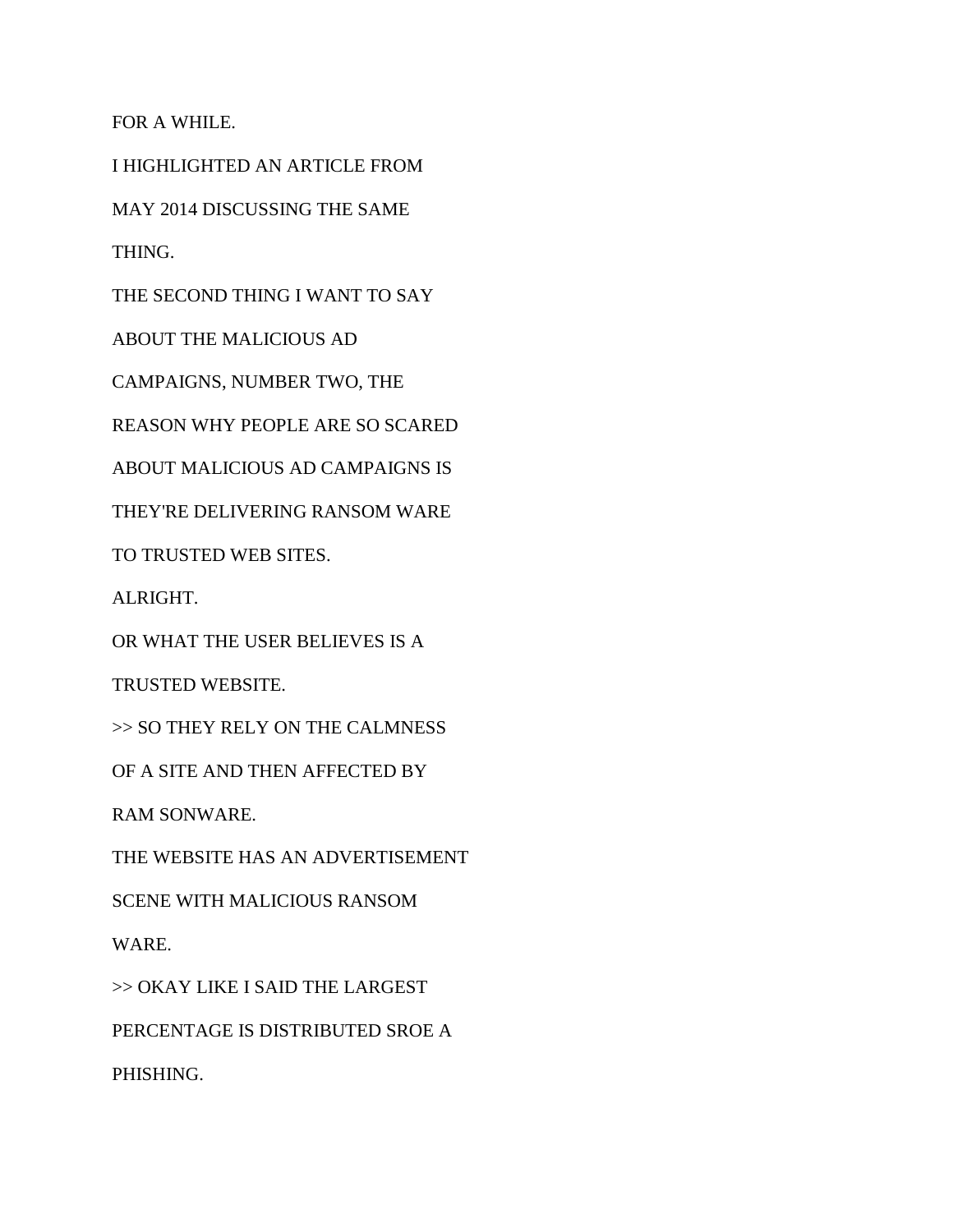I'M SURE EVERYONE HAS SEEN A

TYPE OF TP +\*EURBGING E-MAIL

BEFORE.

THERE IS A LARGE PERCENTAGE OF

RANSOMWARE OUT THERE.

EACH CAMPAIGN DELIVERS YOU THIS

THROUGH DIFFERENT TECHNOLOGIES

AND METHOD OL KPWAOES.

WE'RE LOOKING AT THIS CRYPT --

PHISHING IS A SOCIAL ENGINEERING

SCAM.

THE USER WILL BELIEVE WHAT THEY

SAY.

THEY WILL CLICK ON A LINK AND

OPEN A A LOAD ATTACHED TOLDT

E-MAIL, RIGHT.

THEY WILL GET THE USER INFECTED

IN ONE WAY, SHAPE OR FORM.

THIS IS CRYPTOWALL IT HAS A

DOCUMENT BUT THE DOCUMENT

DOESN'T CONTAIN AN EXPLOIT.

THERE IS A URL.

WHEN YOU GO TO THE URL IT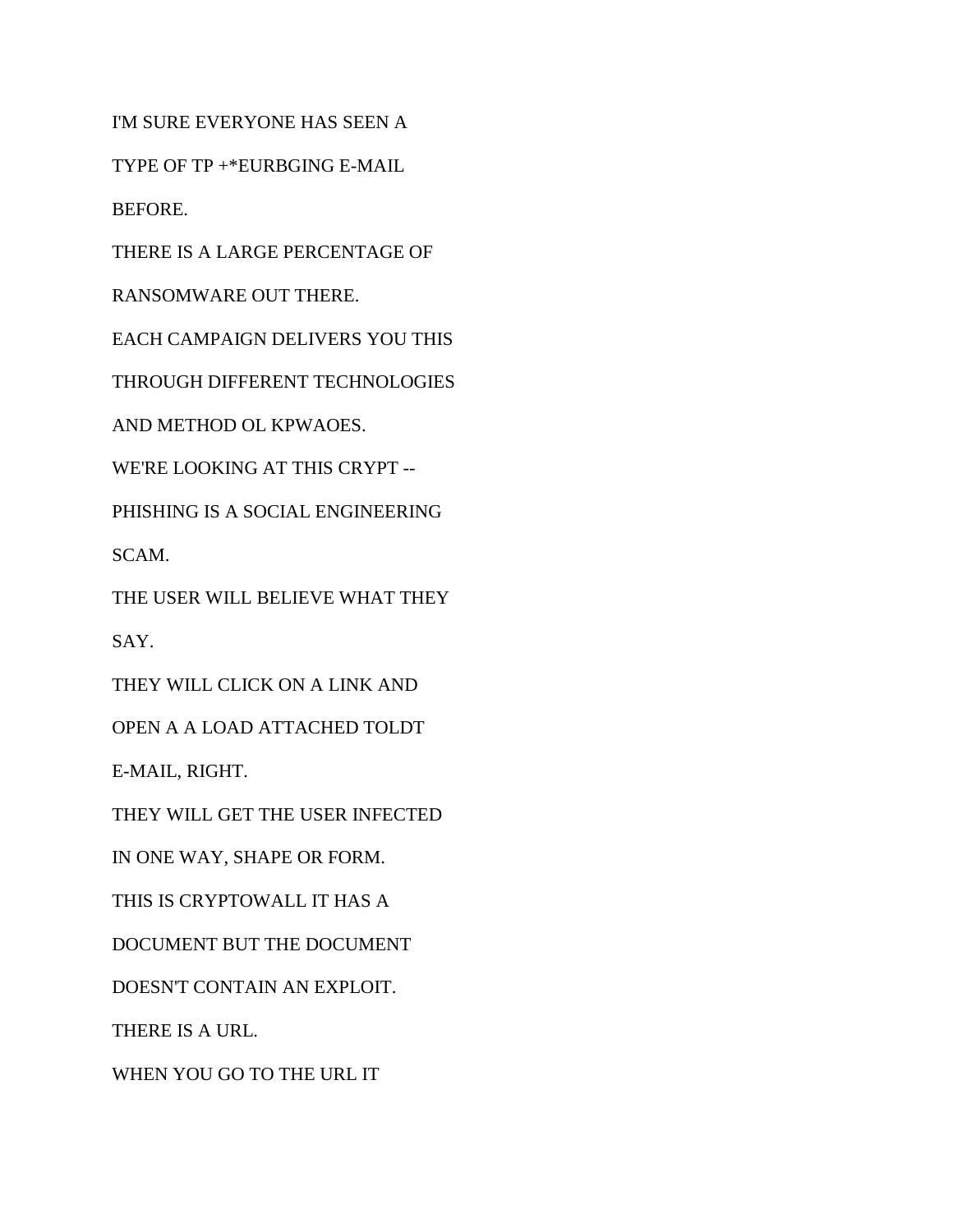DOWNLOADS A PAY LOAD. IT CAN INSTALL ON THE COMPUTER. THIS HAS A "DO THE M" FILE A MICROSOFT TEMPLATE WITH SCRIPT. WHEN YOU OPEN IT UP IN MICROSOFT IT EXPLOITS WITH YOU A RANSOM WARE PAY LOAD. THIS ISY SEPTEMBERUALLY LOCKY. THIS IS IN A ZIP ARCHIVE. IT INFECTS YOU WITH A PAY LOAD. >> THIS IS RAN -- OOPS CRYPTOWALL THIS. IS THE FIRST TARTED SPEAR TPH +\*EURB WHERE THEY'RE DELIVERING THIS TO THE END USER. RAN SCAM A SIP FILE ATTACHED WITH A BATCH FILE ON IT THIS IS -- IF YOU DON'T KNOW THIS IS PROLIFIC AS WELL. THIS IS USING VERY TARGETED LANGUAGE TO TARGET USERS AND DELIVERING AN ATTACHMENT THAT IS

INFECTED.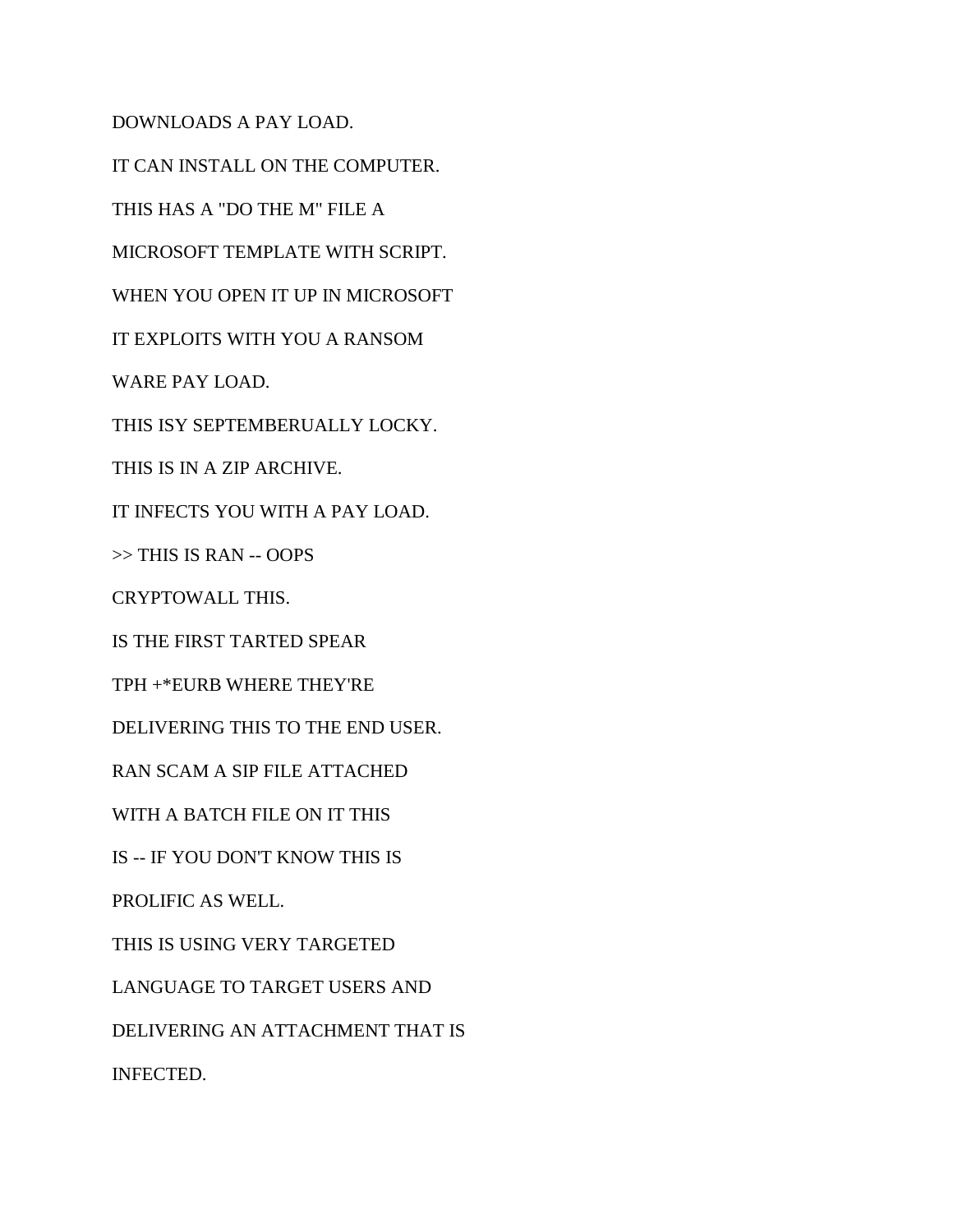IT'S A FIRST STAGE INFECTER DOWNLOADED PAY LOADS. RANSOMWARE BEING A PAY LOAD. IN ADDITION TO THAT RANSOMWARE DELIVERS IN OFFICE SCHEMES. ONE OF THE THINGS MY MARKETING PROGRAM IS WORKING ON IS A PUBLIC SERVICE ANNOUNCEMENT SAYING MACROS AND MICROSOFT OFFICE IS NOT OKAY. ANYONE ON THE TABLE WILL TELL YOU THEY'RE NOT OKAY. WHAT WE'RE LOOKING AT IS A RAN SOEPLWARE DOCUMENT WITH AN ATTACHED FILE. IT'S EN A +\*EUBLZ ABLING THE MACROS AND IT WILL RUN THE MALICIOUS SCRIPT AND IT WILL INFECT YOU. ONCE THAT OCCURS YOU HAVE RANSOM PRESENTATION. THIS IS WHERE THE MAL WARE AUTHOR TELLS YOU, YOU NEED TO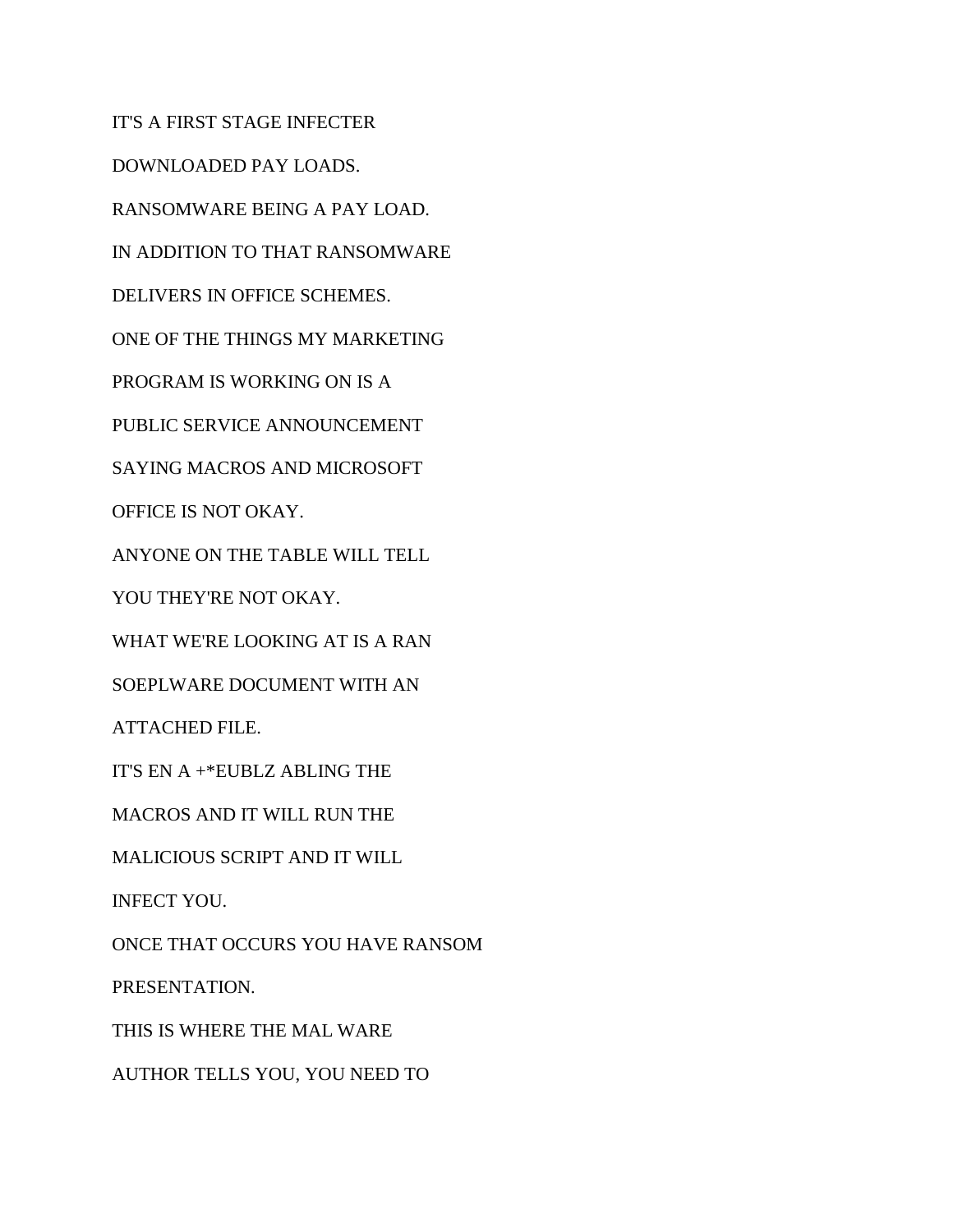PAY ME SOME MONEY. THIS IS A HRARPL NUMBER OF FLAVORS THE OF -- EACH THREAT CAMPAIGN HAS DIFFERENT INFORMATION OR INDICATORS TO TRACK AND IDENTIFY. FOR THIS ONE HERE, THIS ONE HERE, I BELIEVE THIS IS ROKU. THE THINK ABOUT THIS IS ROKU ASKED FOR A SMALL PHAOUPBT OF MONEY AND YOU USE SMALL CODES WITH A TELEPHONE FOR PAYMENT EVEN THOUGH THE RANSOMWARE THREATS ASK FOR SMALL AMOUNTS PER TRANSACTION LEVELS THEY'RE STILL SCAMMING HUNDREDS OF THOUSANDS IF -P MILLIONS FROM USERS ON A DAILY BASIS. CAN THIS IS EX TPROEPLLY INTERESTING. THE GUYS BEHIND THIS WANT YOU TO KNOW THEY'RE NOT CROOKS. THAT YOU CAN RECEIVE YOUR DATA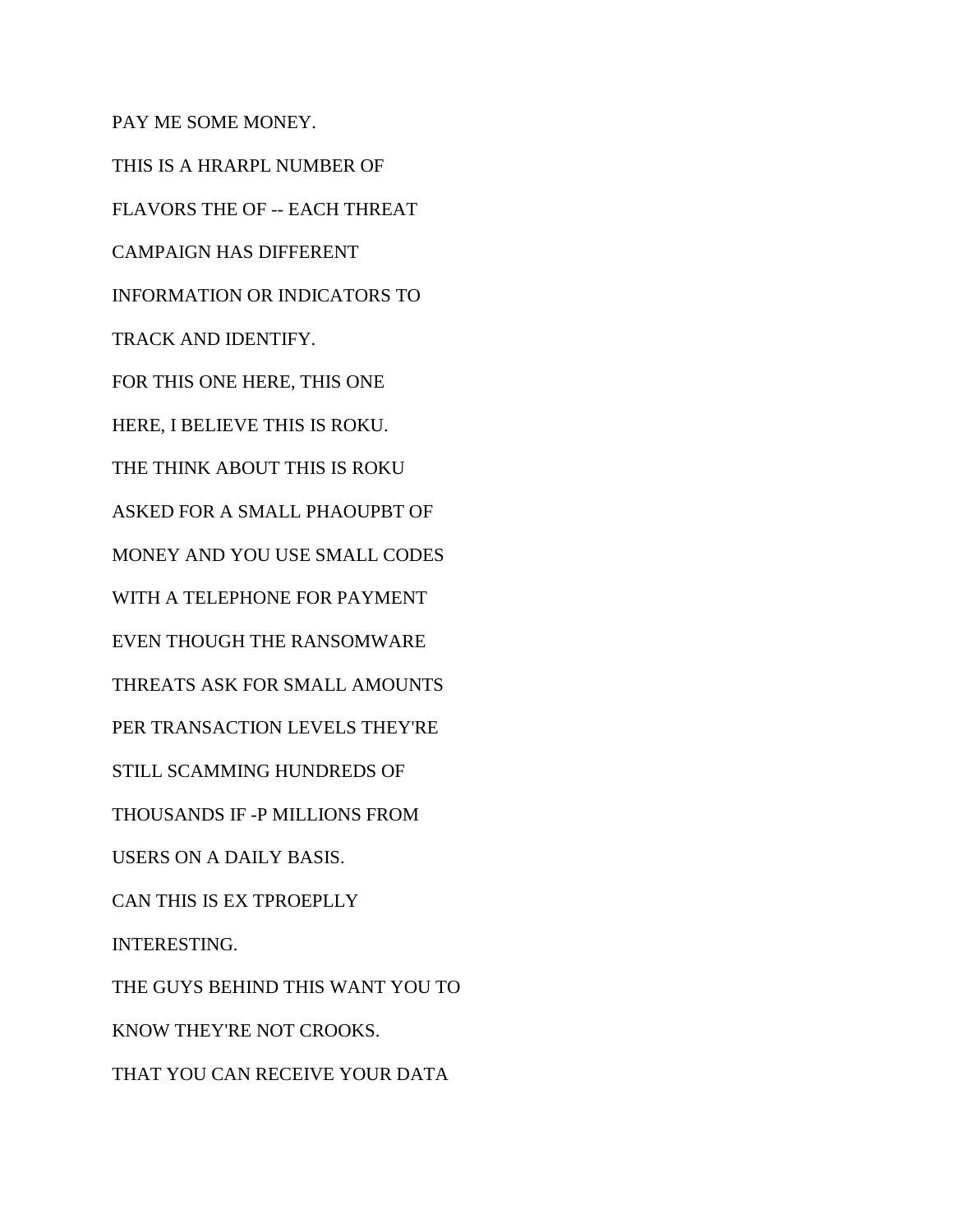BACK AFTER SIX MONTHS.

I THOUGHT THAT WAS FUNNY OR PAY AND RECEIVE IT BACK RIGHT NOW. >> THIS IS TORN LOCKER. ONE OF THE THINGS I WANT TO HIGHLIGHT IS THIS IS NOT THE FIRMING TIME WE HAVE SEEN THREAT ACTORS TRY TO DUPLICATE THE TECH AND PROCEDURES OF OTHER THREAT ACTORS. THEY'RE TELLING YOU WE'RE CRYPTO LOCKER WITH THE SAME RANSOM TEXT AND THE SAME DUPLICATE PAGE VERBIAGE AND LETTING THE USER KNOW YOU HAVE TO PAY US. MAKING THEM THINK THEY'RE INFECT THE DIFFERENTLY. PETYA DOUBLE THEIR FINE AFTER A CERTAIN AMOUNT OF TIME. JIGSAW WHICH IS SCARY. IF YOU DON'T A WITHIN -- IF YOU REBOOT THEY DELETE A THOUSAND FILES.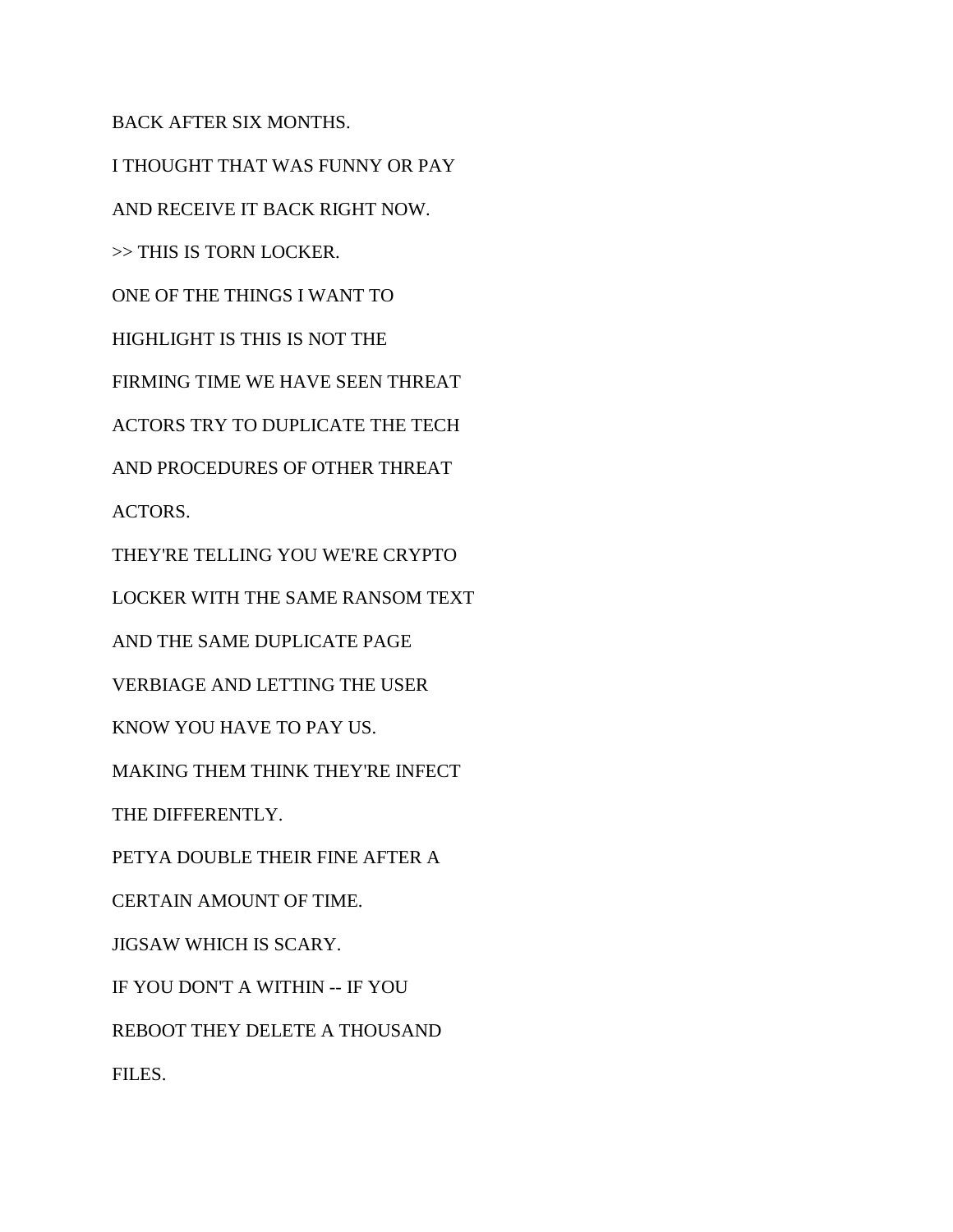EX TREATMENTLY SKAEY.

THERE IS ZEPTO ASKING FOR A

SMALL A MOWN LIKE \$1500.

IN A RANSOM WARE LIFE CYCLE WE

HAVE A PHISHING DELIVERY AND

THAT TKAEUBGZ TO YOU A PAGE

DELIVERING A PAY LOAD OR SCAM TO

THE USER.

IT'S NOT MARKED TO A SPECIFIC

BRAND.

ONCE THAT OCCURS AND THEY INFECT

A USER THEY BRING THEM TO A

RANSOM PAGE.

THIS SAYS THIS IS HOW YOU PAY

THE BIT COIN.

AND THEY LIKE TO MIMIC OTHER

RANSOMWARE SCAMS.

IN THIS EXAMPLE CRYPTO LOCKER

WITH.

THAT I THINK I SET THE STAGE.

>> THANK YOU.

>> THANK YOU.

JOE.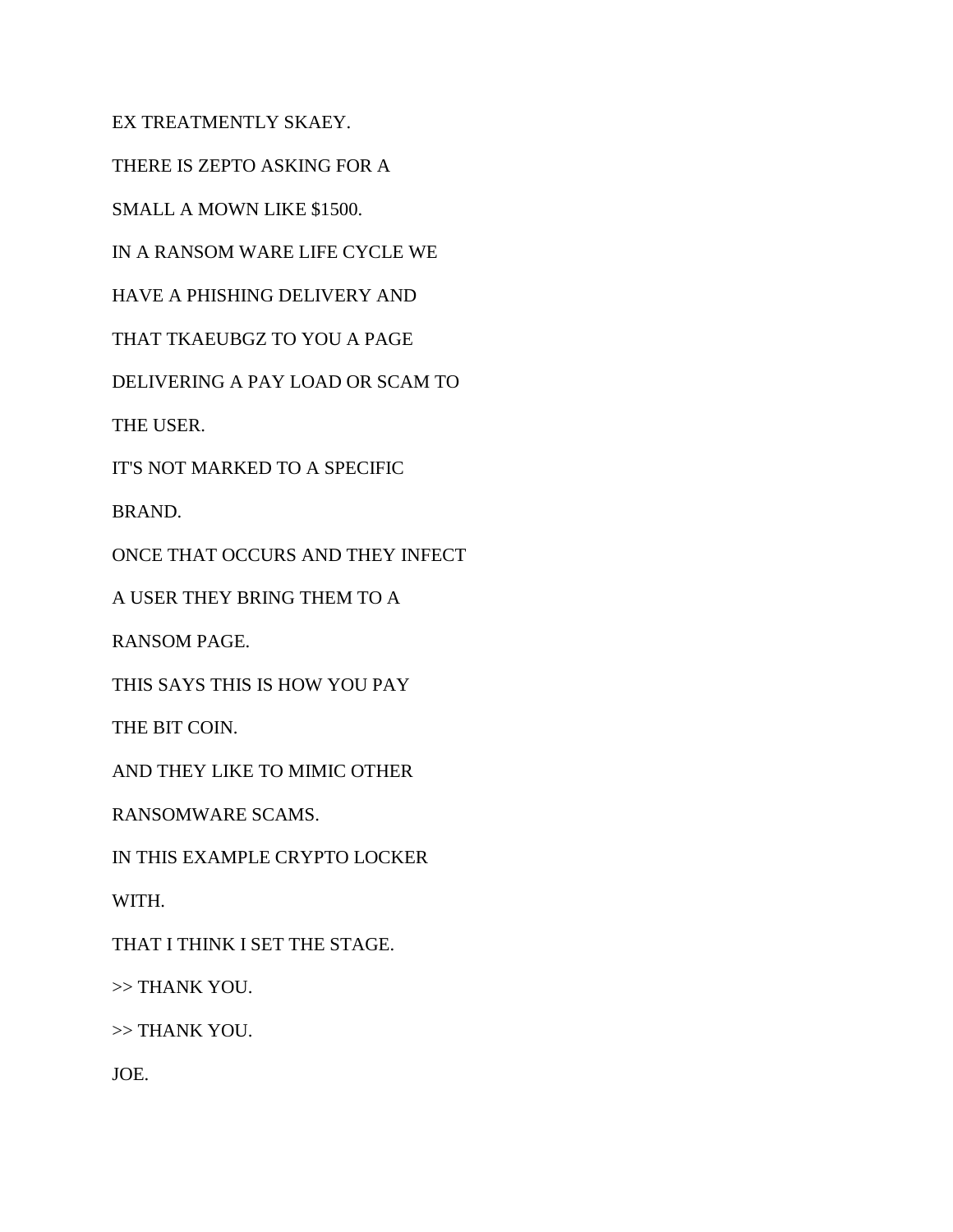>> NOW WE WILL CALL UP LANCE.

LANCE WILL GIVE US INSIGHTS INTO

WHO LIKELY IS BEHIND RANSOMWARE

AND DISCUSS HOW LOW END

CRIMINALS CAN GET INVOLVED USING

WHAT IS OFTEN CALLED RANSOMWARE

AS A SERVICE.

>> GOOD MORNING.

EVERYBODY AWAKE.

ALRIGHT, COOL.

ALRIGHT.

SO, I'M LANCE JAMES.

I'M OVER AT FLASHPOINT.

JUST KIND OF GLAD TO BE HERE.

WE TALKED ABOUT TECHNIQUES --

AND PROCEDURE.

WE'RE LOOKING AT SPECIFIC

RUSSIAN RANSOMWARE CAMPAIGN AND

RELATIONSHIPS WITH OTHER

CRIMINALS OR A FLIP YEATS IN THE

CRIMINAL ORGANIZATIONS AND HOW

THEY RECRUIT OUT AND DOUBLE UP

MONEY ANOTHER ONE WE TALK ABOUT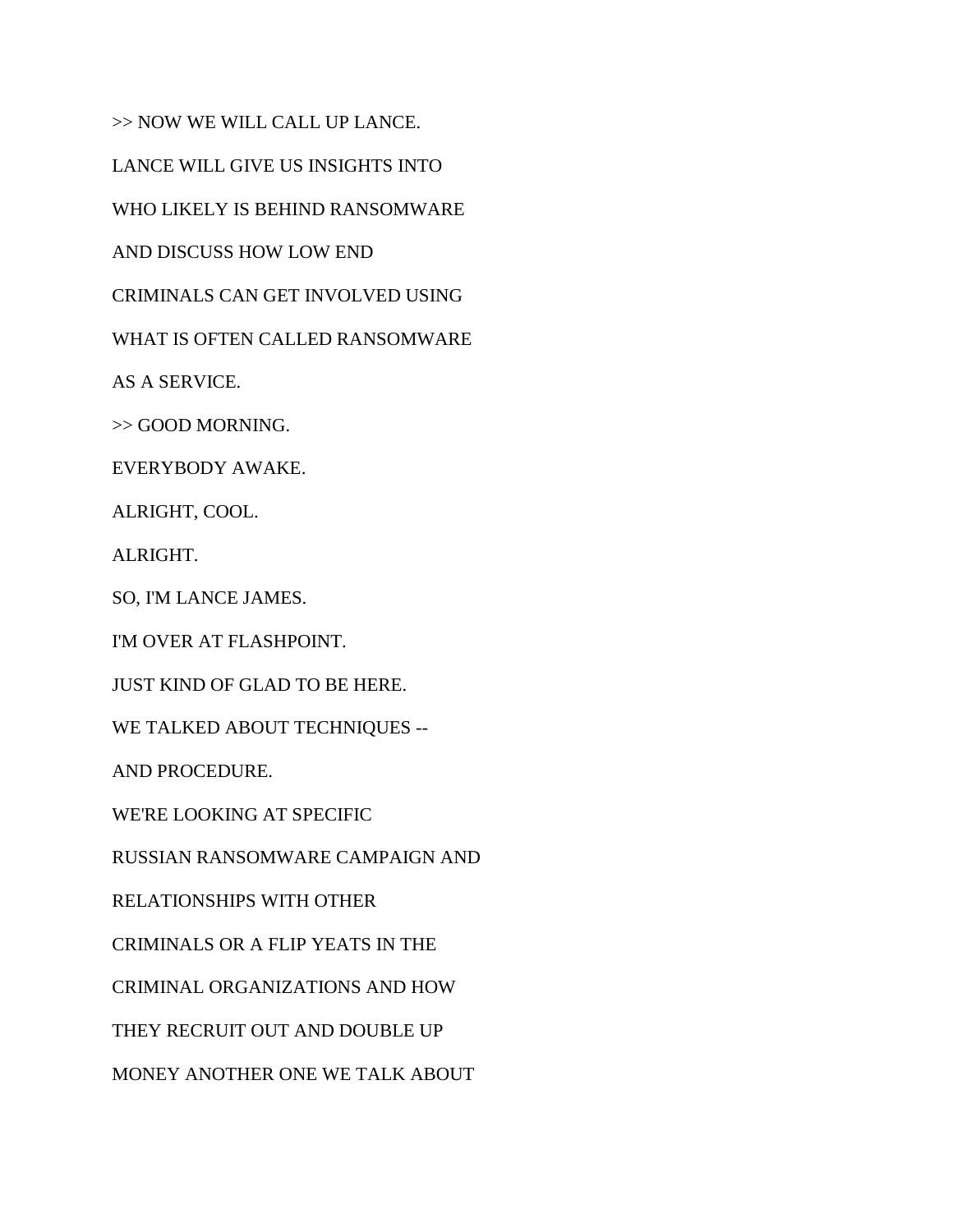HOW THE BAR IS LOWERED.

WE ARE SEEING RANSOMWARE THAT

YOU DON'T EVEN NEED CODE.

THERE IS RANSOM32.

YOU PUT IN SETTINGS AND YOU HAVE

YOUR OWN RANSOMWARE.

IT'S A COMMON COMMODITY TOOL FOR

BUSINESS.

A FASCINATING FACT ON THE HIGHER TIERED ORGANIZATION SUCH AS MAZA AND EXPLOIT, THE TOP TIER, RICH CRIMINAL RUSSIAN CRIMINALS OUT THERE HATE RANSOMWARE. THEY BELIEVE IT'S DESTROYING THE INTELLECT I'LL GAME AS AS HITTERRING THE BUSINESS WITH TOO MUCH ATTENTION. IF I MAY QUOTE, THERE WAS A QUOTE OFF A FORUM WE SAW "I HOPE THAT EVERY RANSOMWARE FAMILY ENDS UP IN THE HOSPITAL, AND THE MACHINE THAT KEEPS THEM ALIVE GETS INFECTED WITH RANSOM WARE"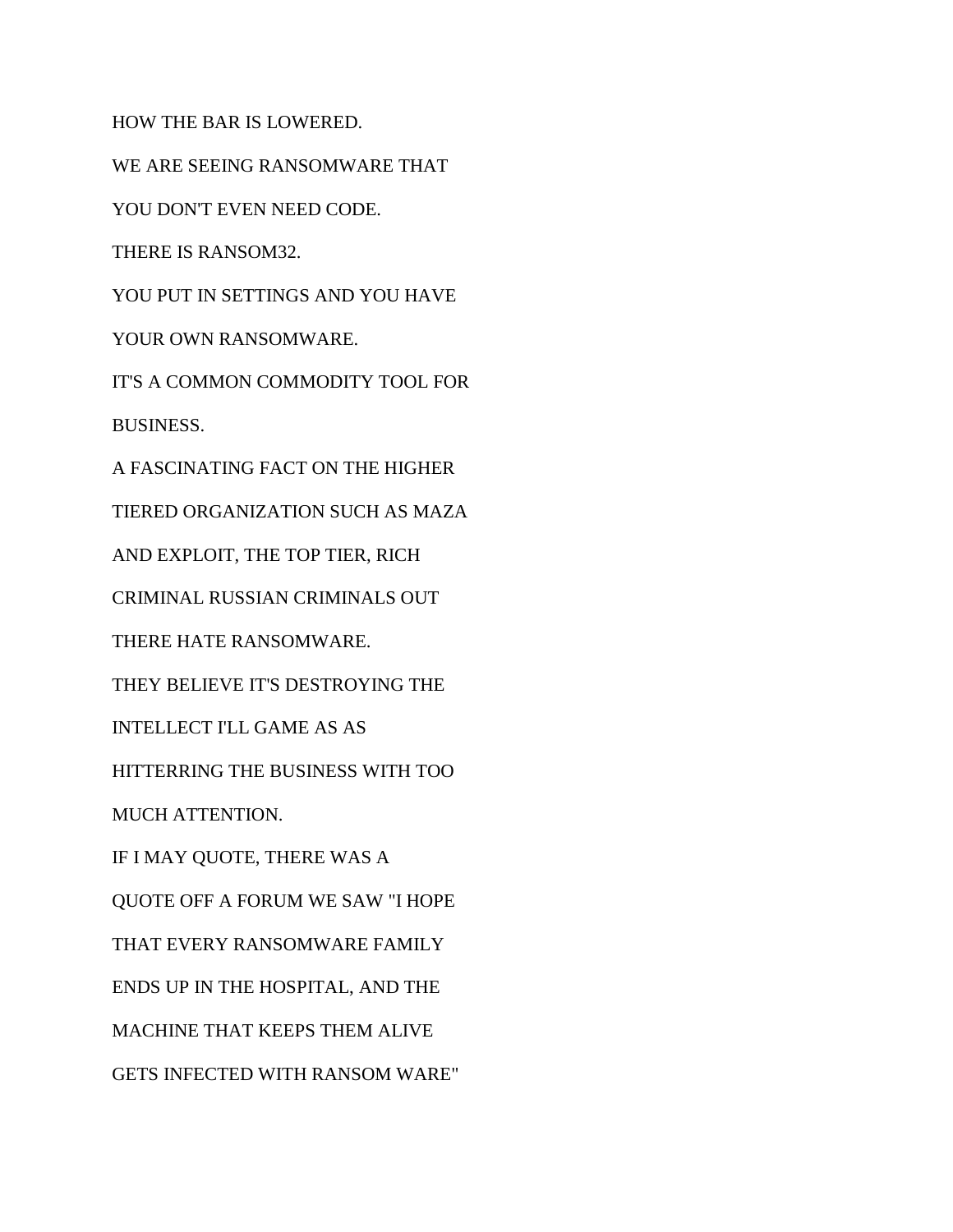THAOEFPLTZ ARE THE FEELINGS OF HIGHER TIERED BUSINESSES WITHOUT THE LIGHT ON THEM. AS WE HAVE SEEN EARLIER WE TALKED ABOUT SAM SAM. HEALTHCARE IS A LUCRATIVE TARGET. SO, ONE OF THE THINGS RANSOM WARE AS A SERVICE IT ENABLES AFFILIATES FROM OUR KING PINS OR CEOs ON THE OTHER SIDE OF IT. SO SIMILAR TO CRYPTO LOCKER. HOW IT WORKED WITH. WE SEE ANGLER EXPLOITS. THERE ARE INDIVIDUALS, PIECES WHERE THEY GET THE MALWARE ONTO THE COMPUTE EURZ. ON THE LOWER END SIDE. A LOT OF THE LOWER END TIERED CRIMINALS DON'T HAVE ACCESS TO THE HIGH END DISTRIBUTION CHAINS. THEY PW +\*LTD BUILD OUT THEIR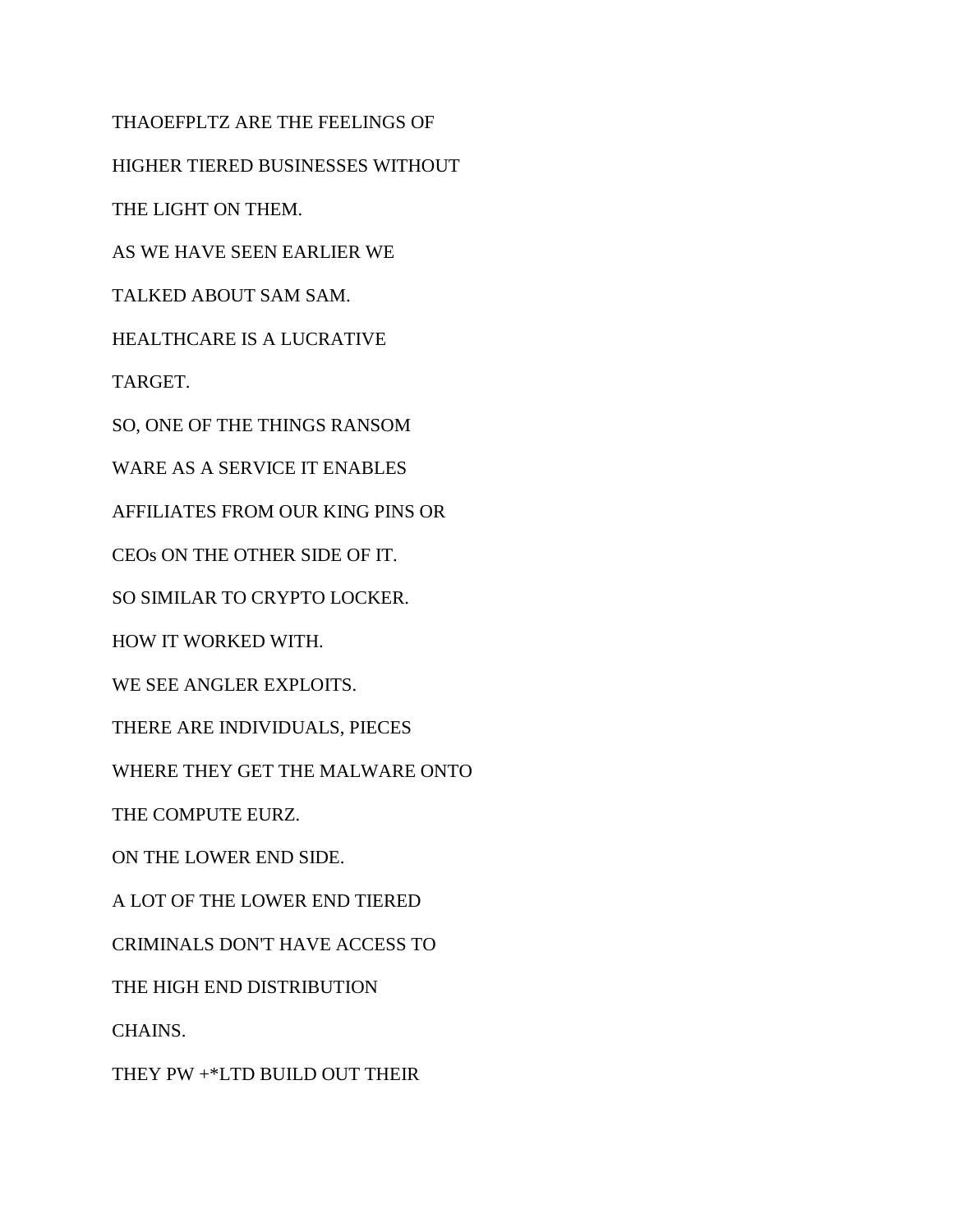AFFILIATES AND FIND OUT THAT THEY ATTRACT EACH OTHER NOW WE HAVE LOW END CRIMINALS. MY CONCERN IS HIGHER MAKING UP TO \$34 MILLION IN A SHORT AMOUNT OF TILE. AS THIS IS MORE COMMONPLACE THE QUESTION IS MORE AND MORE PEOPLE PAY THE RANSOM WHAT HAPPENS WHEN IT'S NOT ABOUT THE RANSOM. IT'S COERCION OR OTHER TECHNIQUE TO GET SPH-L DONE IN THE . SO, THIS IS BASICALLY A RECRUITMENT METHOD HERE. THEY GET THE SLIDES. THE CAMPAIGN BOSS REACHED OUT AND APPROACH -DZ A LOW SCALE CRIMINAL AND SAYS I WILL GIVE YOU 40 PERCENT. YOU GET THIS MAL WARE ON EVERYONE'S COMPUTER. WHAT WILL HAPPEN THERE IS THE -- THEY ATTRACT AN AFFILIATE DOING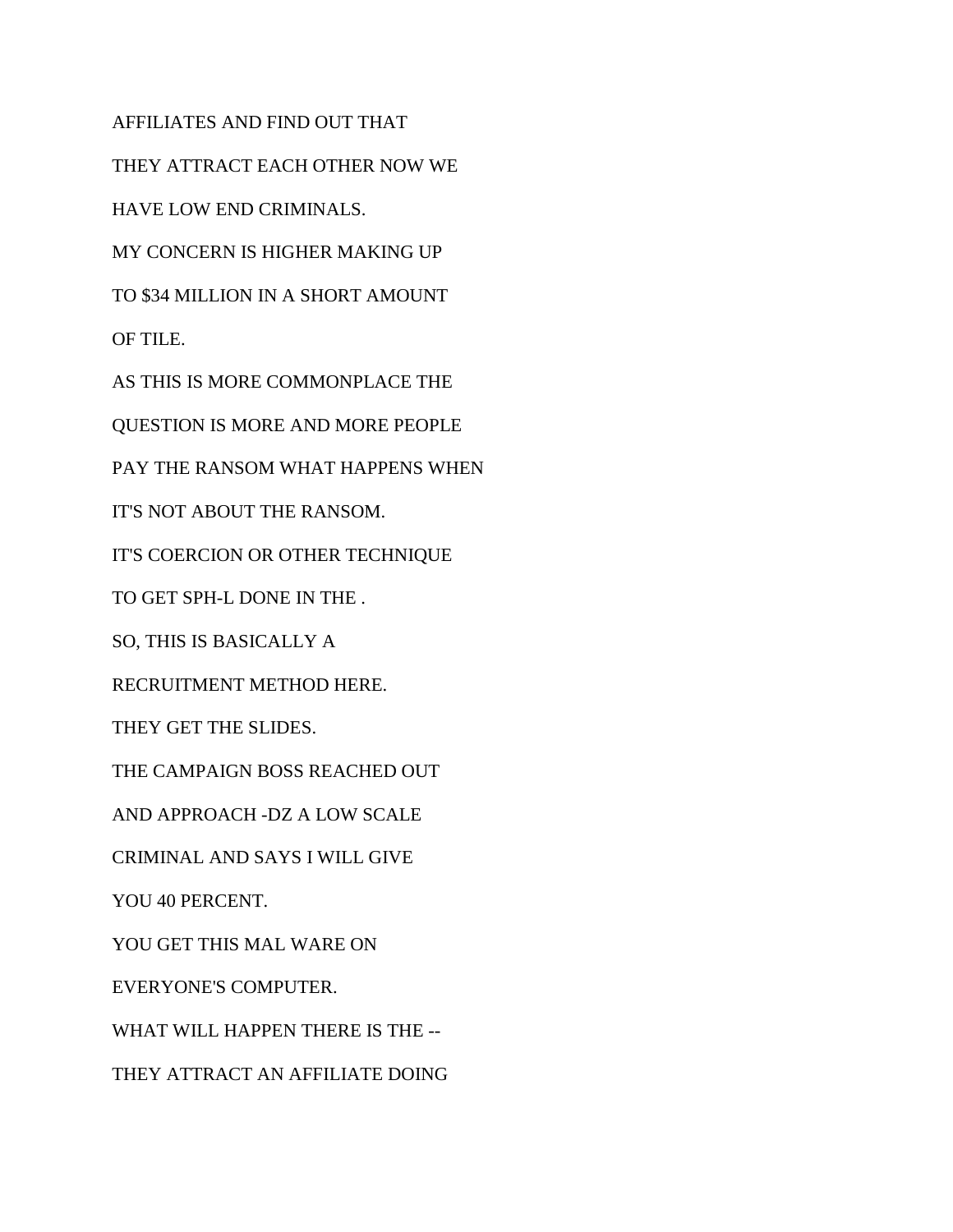IT BOTNET IN STALLS AND GET IT

PROPAGATION.

SO THIS AFFILIATE GOES OUT AND

CHASES ACCESS TO THE COMPUTERS.

SO IT'S MORE LOW KEY.

LESS SOPHISTICATED.

IT'S WHO DO YOU KNOW, HOW DO YOU

GET ACCESS INTO IT.

>> THEY ALSO DO LOADING

RANSOMWARE ON COMPROMISED

SYSTEMS.

E-MAIL AND SOCIAL MEDIA SPAM.

SPAM BOTNETS TO DISTRIBUTE

SPAMWARE.

COMPROMISED DEDICATED SERVICES

FOCUSING ON.

BRUTE FORCING AN STEALING

CREDENTIALS FROM BOT NET LOGS.

EVEN DATING AND TOURING OTHER

SITES AND FILE SHARING WEB SITES

ARE ACTIVE TO EXPLOITING AND

TRICKING PEOPLE TO CLICK ON

SOMETHING AND IT'S RANSOM WARE.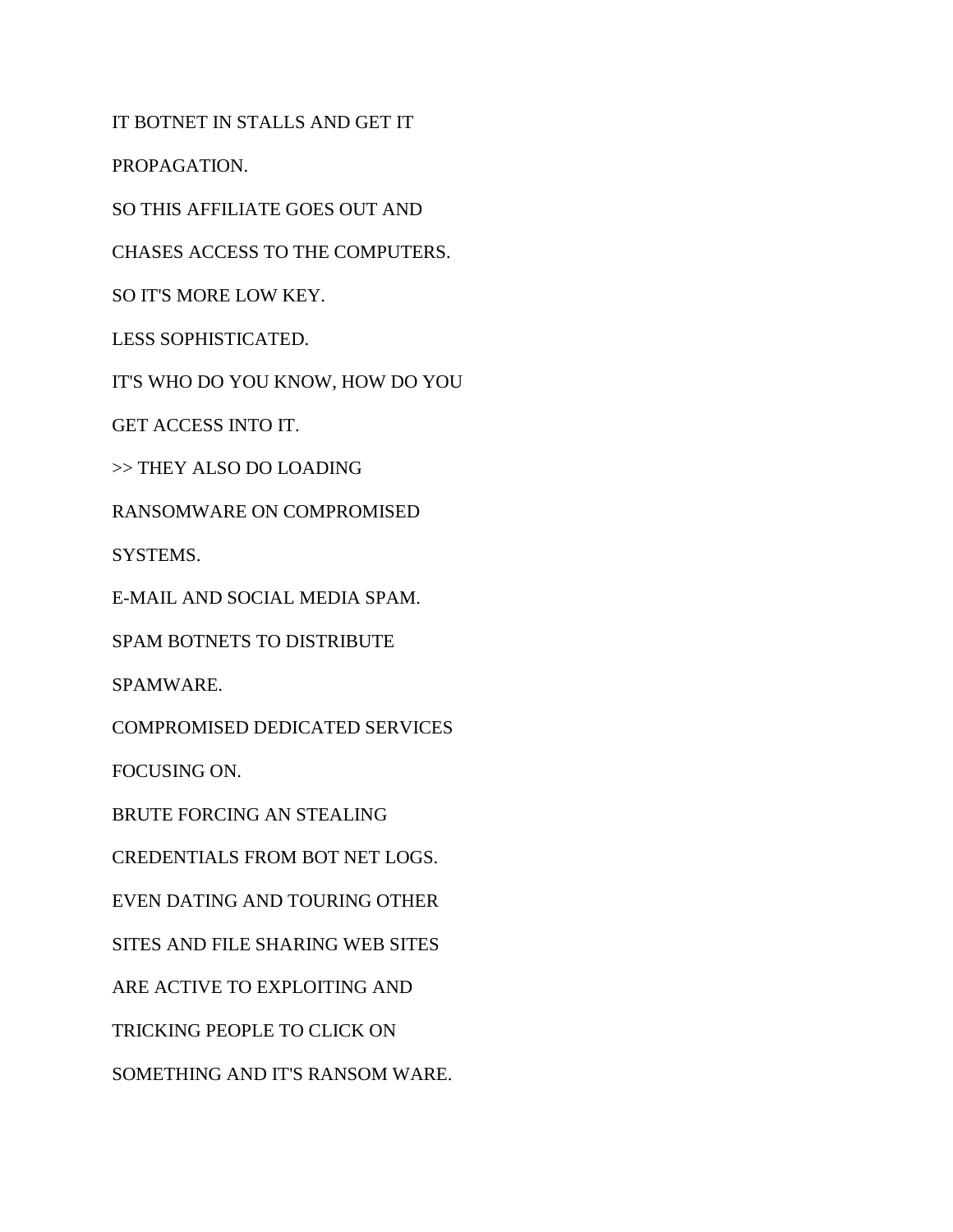>> THESE ARE MORE ATTRACTIVE FOR

THINK TO CLICK ON AND IT'S

RANSOM WEAR.

YOU HAVE THE RAM SON WEAR BOT.

HE REACHED OUT TO THE AFFILIATE

AND SAYS, GET THIS MOVED OUT.

ALRIGHT.

THEN THE AFFILIATE GETS THIS

DISTRIBUTED.

IT'S NOT A LOT THESE ARE LOWER

TIERED.

THEN THE I FECTED PERSON GETS

THE NOTICE.

THEN THE BOSS REACHED OUT AND

DOES THE KPHOUP CATION FOR THE

TRANSITION.

NOT THE AFFILIATE.

THE AFFILIATE FOCUSES ON

DISTRIBUTION, RIGHT.

ONCE THAT IS DONE AND THE BOSS

IS PAID THE BOSS AS THE

AFFILIATE 40 PERCENT OF THE

100 PERCENT ON THAT.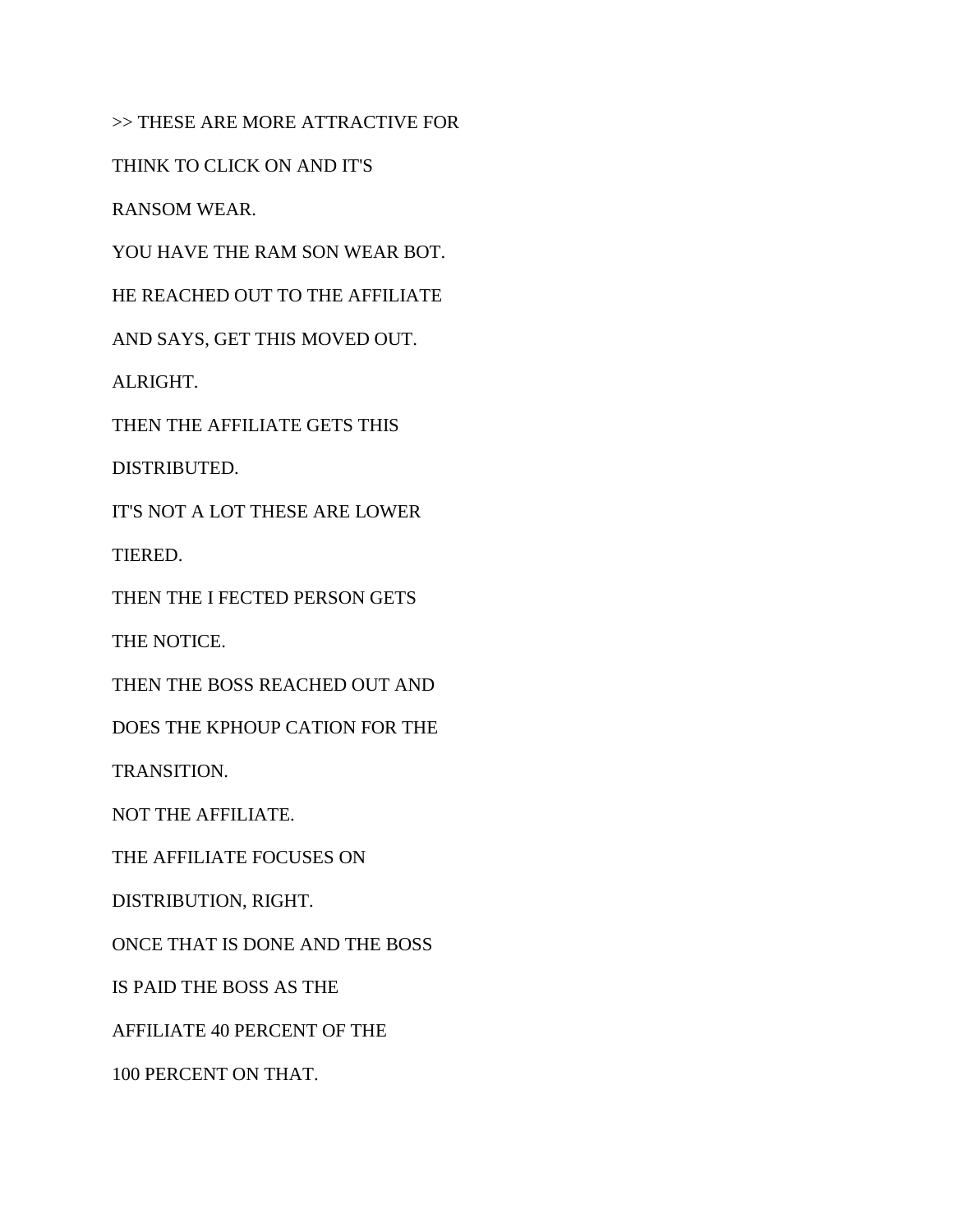THAT CONTINUES ON THE CYCLE. SO, WHAT WE SEE THOUGH IS A LOT OF SCHEMED SCENARIOS. IT BASICALLY DROPS DOWN TO LOW LEVEL. THE BIG COIN PAYMENT. THEY ENCRYPT. DO THE 40 PERCENT. SOME CRIMINAL BOSSES WILL ASK FOR MORE MONEY AND SAY I HAVE YOU AGAIN OR I WANT MORE. THEY WANT MORE TAKE. THEY DON'T LIKE THE 40 PERCENT BUT NODE TO ATTRACT PEOPLE TO DO THIS. SO THE MONEY FLOW IS SIMPLE. THIS WAS MENTIONED EARLIER HOW WE GOT FROM THE AIDS VIRUS TO THE RANSOMWARE VIRUS NOW IS THROUGH THE FLOW OF BITCOIN. ALMOST UNTRACEABLE WE SEE A CONSIDER AMOUNT OF ACTIVITY. BIT COIN IS RECEIVED FROM THE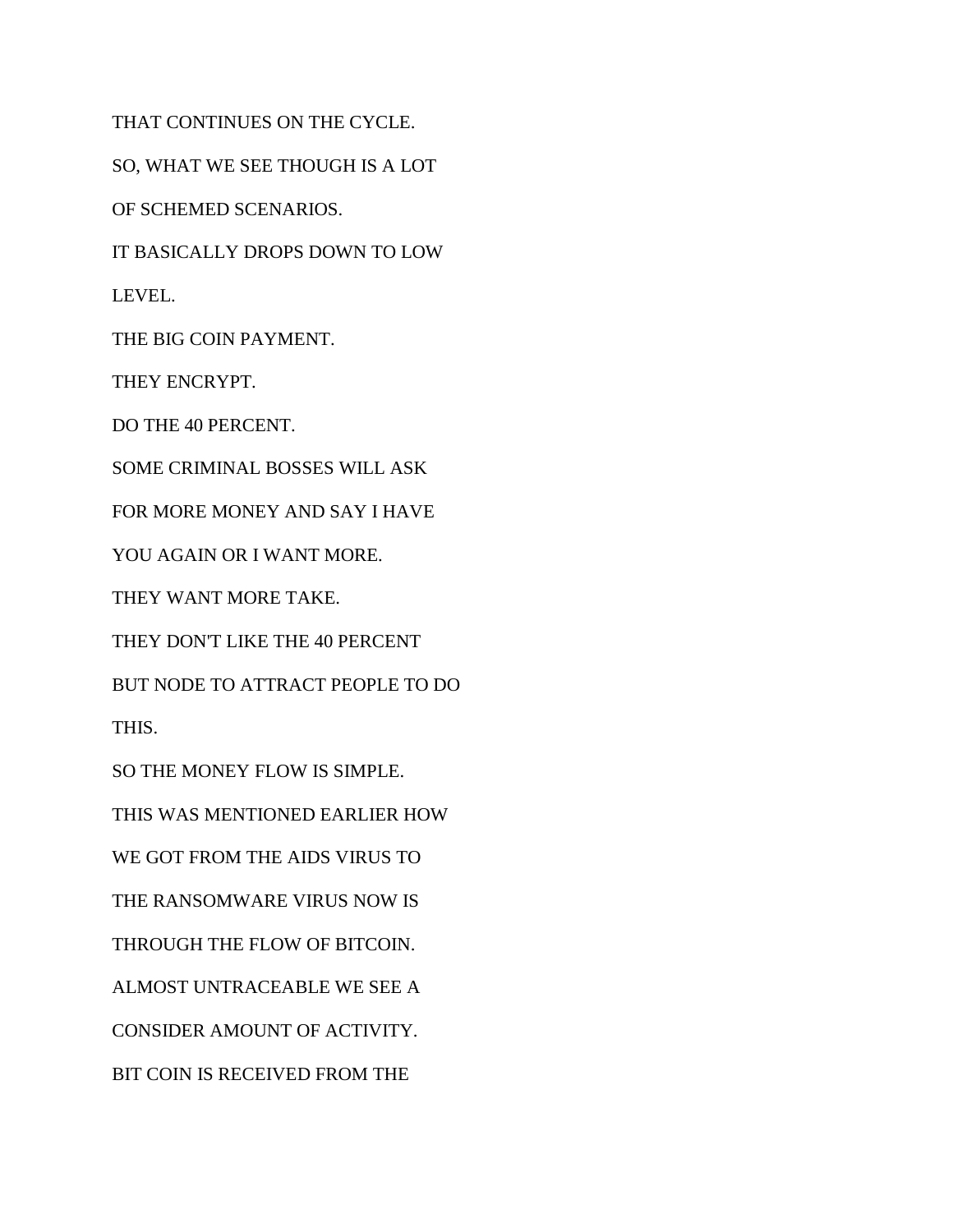VICTIM BASICALLY.

THEY TAKE THE BIT COIN RECEIPTS

AND GO THROUGH BIT COIN -- AND

LAUNDER IS.

THEY THEN HAVE A CLEAN WALLET.

THE WALLET'S THAT MAYBE INVOLVED

ARE NOT ASSOCIATED.

>> THEN FORWARDS THE REST.

THIS AND A FEW WE HAVE SEEN

HERE, THE AVERAGE OF THE LOW

TIER.

THEY MAKE ABOUT A HUNDRED

THOUSAND A YEAR, 90,000 A YEAR.

IN RUSSIA THAT'S NOT BAD THOUGH.

SO, ON AVERAGE THEY MAKE \$7500 A

MONTH.

THEY HAVE A LIFETIME -- WE DID A

LIFE PATTERN HERE, AN IDEA

HEREOF THEIR BUSINESS.

ON AVERAGE WE SEE, SORRY -- IT'S

HARD TO SEE.

THE AFFILIATES AVERAGE TAKE HOME

SALARY IS ABOUT 600.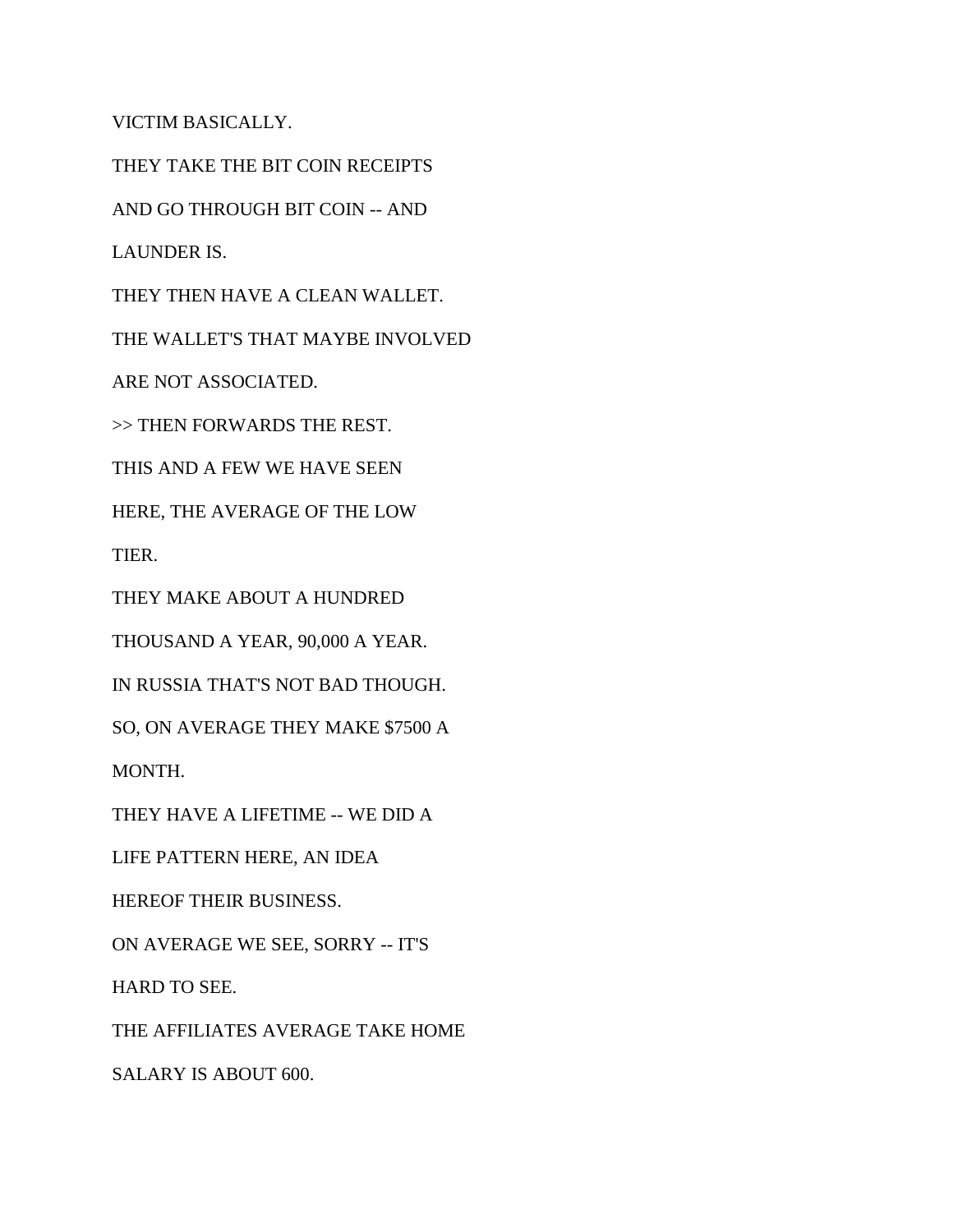THE FORM ACCOUNT PER VICTIM IS

\$300.

SO, IT'S ACTUALLY A LOW PRODUCT

RANGE.

IT DOESN'T MEAN IT WON'T

CONTINUE TO GROW.

THE PROBLEM WITH TODAY'S RAM SON

WARE YOU DON'T KNOW IF IT'S

USING THE BIT.

IF IT'S CRYPTO LOCKER OR

SOMETHING OF THAT VARIANT.

YOU KNOW THE COMPUTER STOPPED.

CAN'T DO BUSINESS AND YOU HAVE

TO PAY THE PERSON.

A LOT ARE SIMPLIFIED.

NOT COMPLICATED.

MANY CASES SECURITY TEAMS CAN

BREAK SOME OF THE LOWER TIER

ONES.

WE SEE WITH THE HIGHER TIER ONES

THEY'RE COPYING AND SEEING THE

BENEFIT OF UTILIZING NATIVE

DESIGNED KRIT TOP IN THE MAL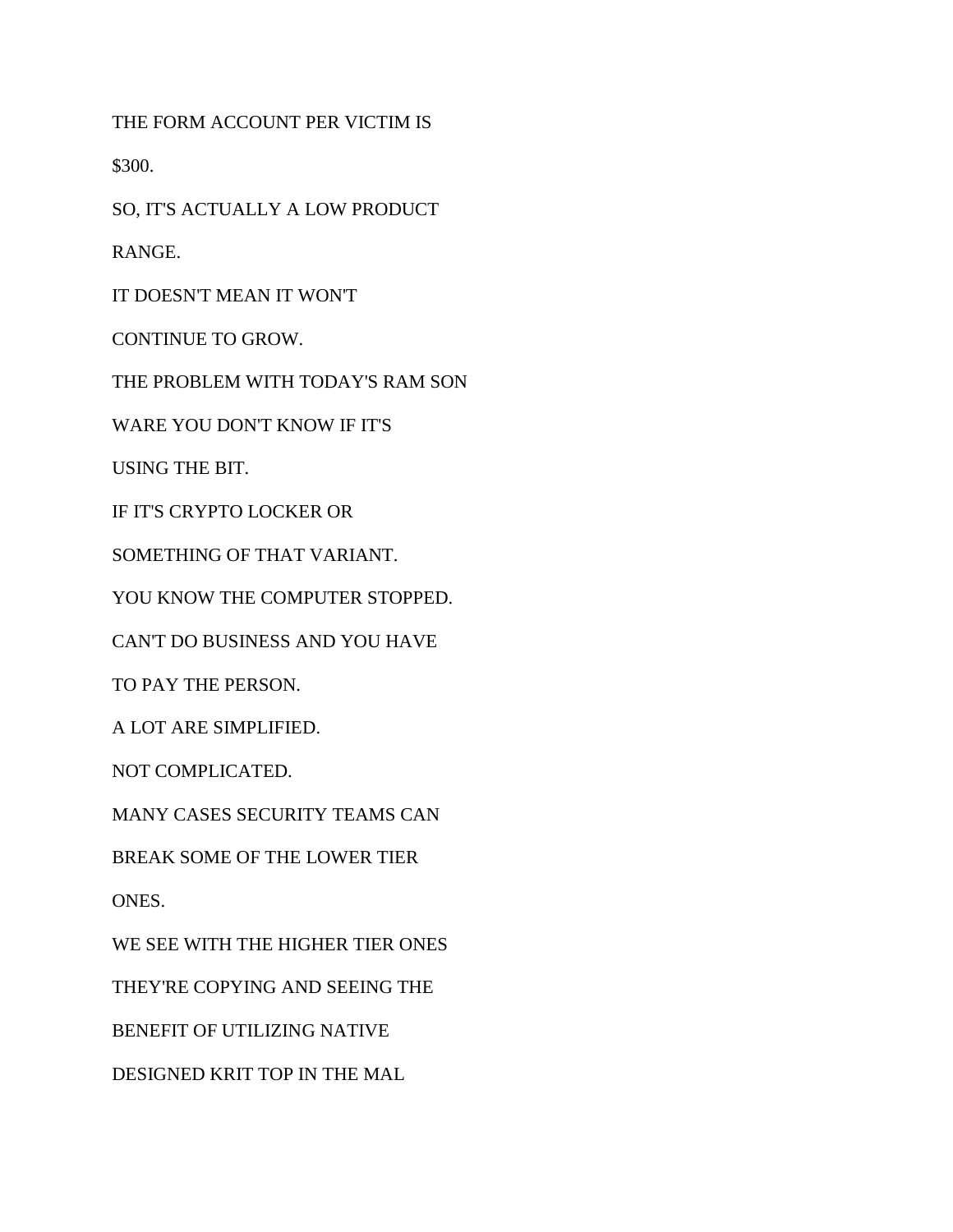WEAR.

THIS IS JUST A GROWING PROBLEM

THERE.

KEY FINDINGS TO THIS IS THE

BARRIER IS LOW.

THAT'S A FACT.

YOU CAN GET IT ANYWHERE THESE

DAYS, BUSINESS OR HOME.

THE RUMOR AS IT'S MORE KPHOD

COMMODITY.

THE \$30,000 THINGS IS RARE.

IT'S NOT ALWAYS TO ONE PERSON.

WE SEE THE CAMPAIGNS CRYPTO WALL

AND CRYPTO LOCKER.

WE WILL SEE SMALLER CAMPAIGNS

NOW FOR EVERYONE TO GET IN.

THE MONEY WILL BE SPREAD OUT.

WELCOME TO THE WILD WILD WEB.

THE DAYS OF 30 MILLION ARE LESS

OF A COMMON GAIN, AND MORE

SPREAD OUT.

STANDARD LIVING OF A HUNDRED

THOUSAND DOLLARS A YEAR OR . SO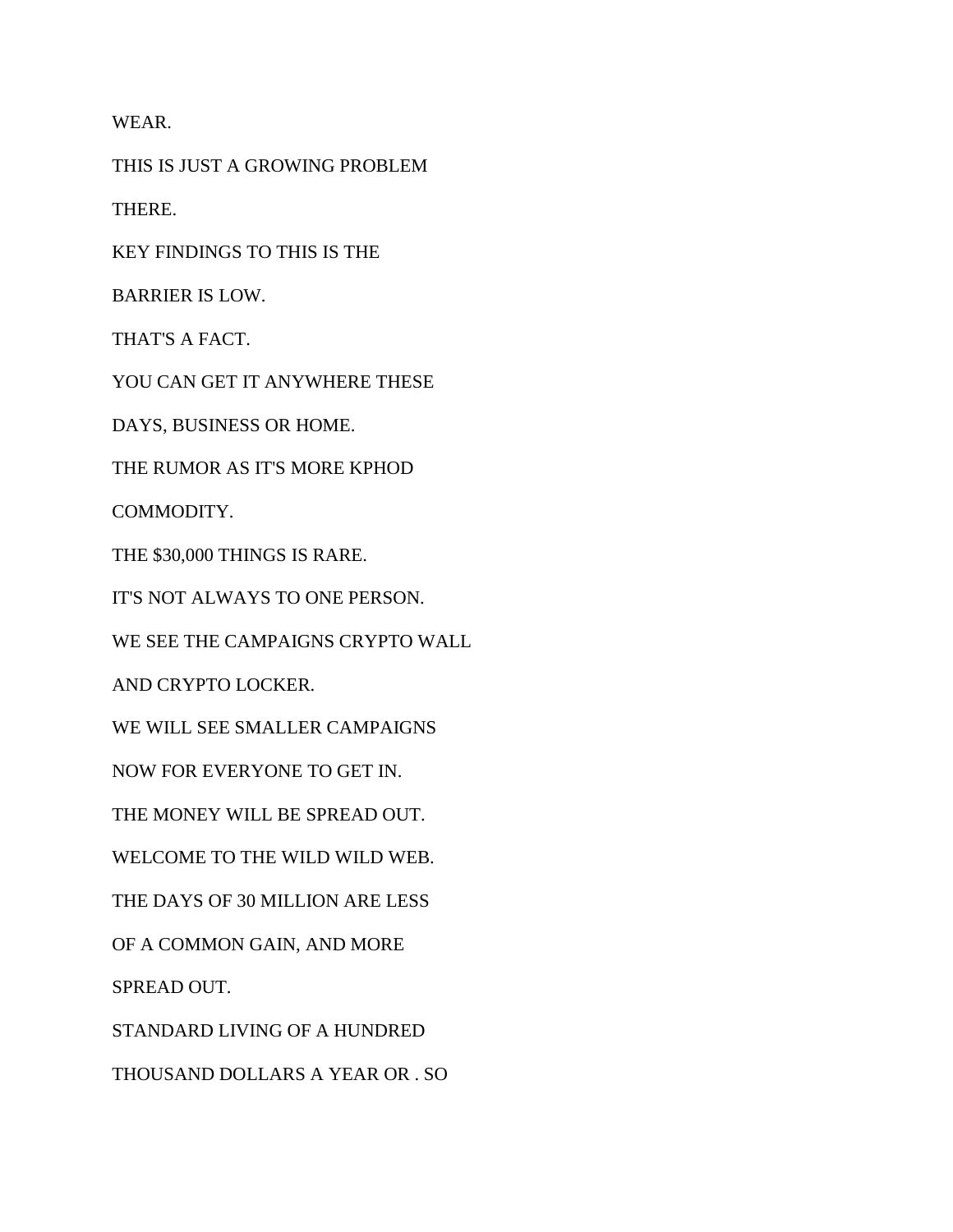THANK YOU.

>>

[ APPLAUSE ]

>> THANK YOU, LANCE.

AND FINALLY ON OUR PANEL WE HAVE

GEORGIA.

GEORGIA WILL DISCUSS EMERGING

RANSOMWARE THREATS WITH RESPECT

TO MOBILE DEVICES AND OTHER

CONNECTED DEVICES.

>> SERIOUSLY IF YOU'RE GETTING

ON THIS STAGE LATER BE CAREFUL.

EVERY TIME I STOOD UP I HAVE

ALMOST GONE OFF THE BACK OF

THIS.

I GUESS THAT WOULD BE A GOOD WAY

TO MAKE A ENTRANCE.

YOU KNOW, SO, EITHER YOU'RE

MAKING \$30 MILLION OR 90,000 A

YEAR.

YOU KNOW IF YOU HAD A START UP

YOU KNOW \$90,000 A YEAR SOUNDS

PRETTY NICE.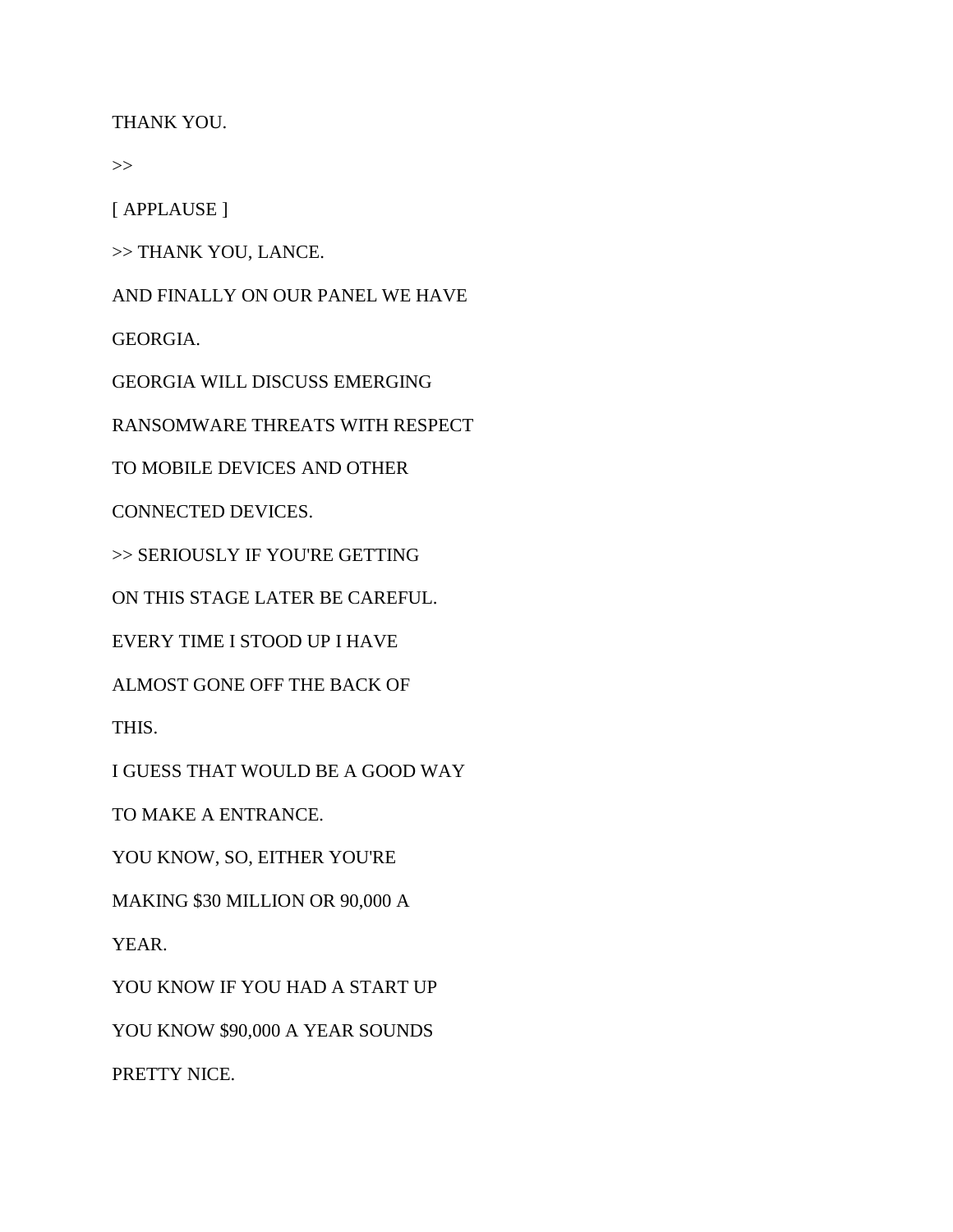OBVIOUSLY I'M IN THE WRONG

BUSINESS AND SHOULD MAKE

RANSOMWARE.

SO I'M GEORGIA.

I AM FOUNDER AND CTO OF A

COMPANY CALLED SHEVIRAH.

WE ARE EQUIPPING PENETRATION

TESTERS TO TEST INTO MOBILE AND

INTERNET OF THINGS.

THE IDEA IF THIS IS GOING TO

HAPPEN TO YOU, RANSOMWARE YOU

CAN TEST THE RISK AHEAD OF TIME.

SO, I DO A LOT OF SIMULATING,

BAD ACTSERS.

I'M NOT A BAD GUY, I JUST PLAY

ONE ON TV, IF YOU WILL.

WE WILL TALK ABOUT WHERE MALWARE

AND PARTICULARLY RANSOMWARE IS

HEADING.

PARTICULARLY MOBILE AND INTERNET

OF THINGS.

UNLIKE THESE THINGS HAVE FACTS.

I'M TALK ABOUT THE FUTURE I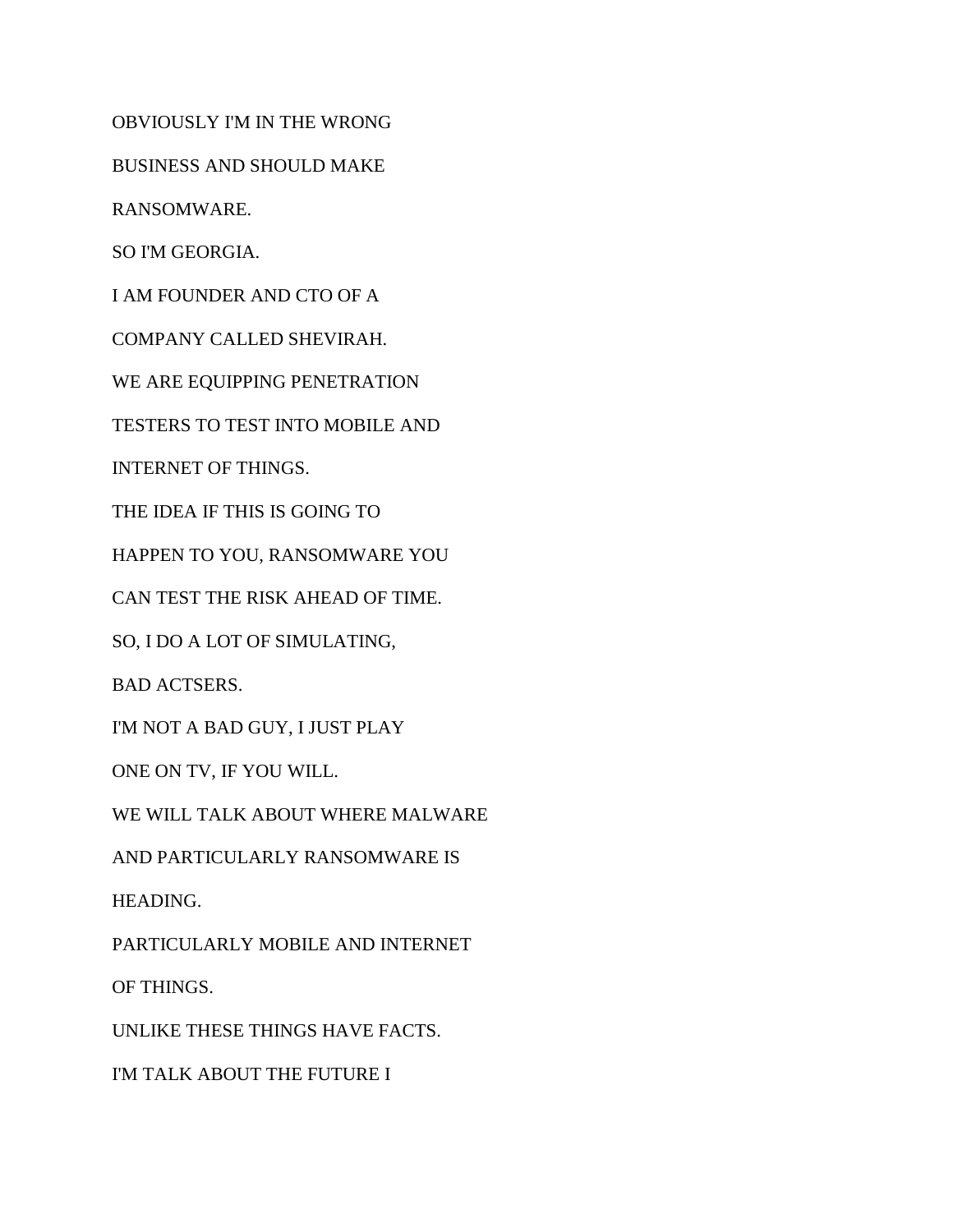BASICALLY GET TO MAKE IT ALL UP.

TAKE IT WITH A GRAIN OF SALT IF

YOU WANT TO.

ANYWAYS MOBILE RANSOMWARE.

AS RANSO MANY WARE GETS BIGGER

NOBLE DOES TOO.

MOBILE DEVICE IS THE PERFECT

THING TO GET.

IT'S IN MY POCKET NOW.

IT'S ALWAYS WITH ME LITERALLY

ALL THE TIME.

SO, WE HAVE SEEN A LOT ALREADY.

LIKE WE HEARD IN PREVIOUS TALKS

NOT ALWAYS PARTICULARLY

SOPHISTICATED.

THINK RANSOM WARE GETS THAT BAD

VIBE THAT IT'S SO COMPLICATED

AND YOUR COMPUTER WILL NEVER

RECOVER FROM IT A LOT OF TIMES

IT'S SIMPLE AND IT'S ASKING

PEOPLE, LIKE DO YOU WANT TO MAKE

ME A DEVICE ADMINISTRATE TORE

DAY.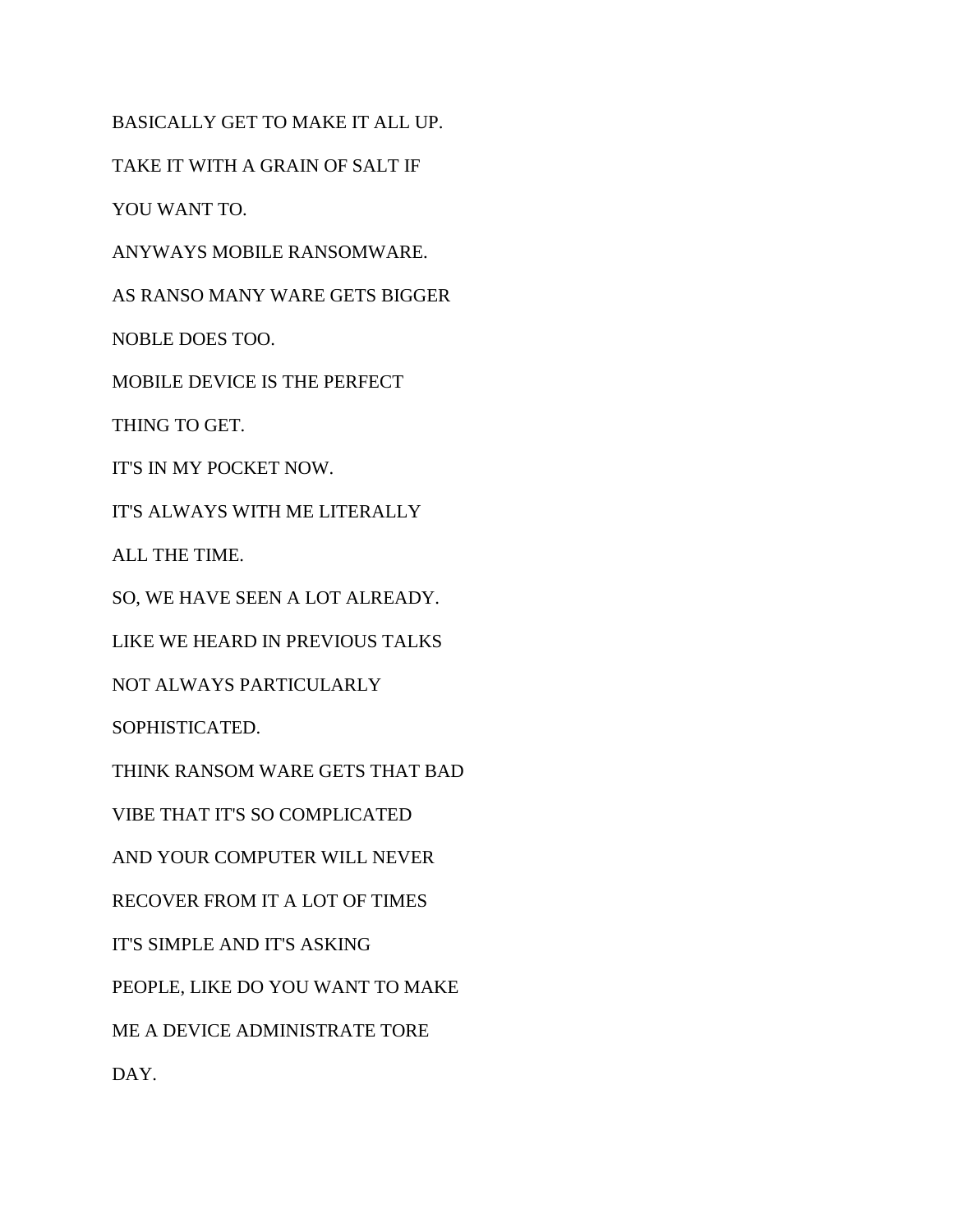I'M JUST AN APP FOR THE PHONE

THAT PLAYS GAME BUT I SHOULD

HAVE ADMINISTRATIVE PRIVILEGES.

SURE.

THEN IT CHANGES THE PIN OR SETS

THE PIN SO YOU CAN'T LOG NO YOUR

PHONE.

YOU HAVE TO PAY THE RANSOM TO

GET IT BACK.

WE HAVE SEEN THINGS WHY WAS IT'S

AN OVER LAY.

MY APP IS ALWAYS ON TOP.

NO MATTER WHAT.

YOU CAN'T DO ANYTHING ELSE ON

THE PHONE.

YOU HAVE TO PAY TO BASICALLY

MAKE THE OVERLAY GO AWAY.

LIKE I SAID IT'S NOT VERY

SOPHISTICATED AT ALL BUT PEOPLE

PAY.

THAT'S WHAT WE HAVE SEEN SO FAR.

IF YOU THINK ABOUT MOBILE IT

COULD GET WAY WORST.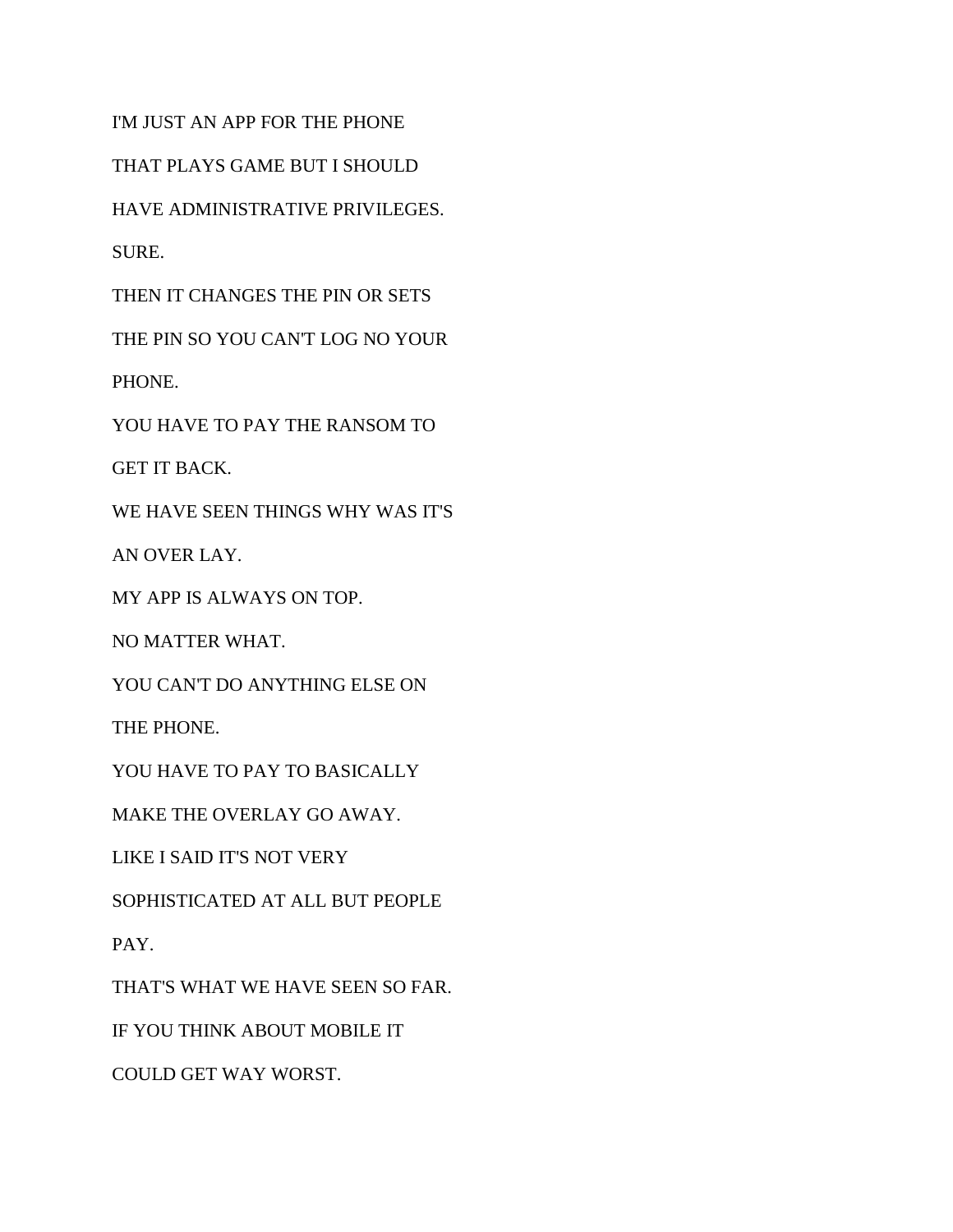THINK ABOUT THE THINGS ON YOUR

PHONE.

ALL OF THE THINGS YOU DO WITH

YOUR PHONE.

ALL OF THE THINGS YOUR PHONE

COULD DO.

LIKE I GUESS A FEW YEARS AGO

NOW, WE SAW THE CELEBRITIES WITH

THEIR NUDES UP LOADED TO

ICLOUD AUTOMATICALLY.

CELEBRITIES ARE NOT THE ONLY

ONES THAT DON'T WANT THAT TO

HAPPEN.

YOUR PHONE HAS PHOTO, AUDIO AND

VIDEO RECORDING.

YOUR PHONE IS WITH YOU

EVERYWHERE.

I KNOW I TAKE MY PHONE IN THE

SHOWER WITH ME.

DON'T YOU.

CERTAINLY CELEBRITIES ARE NOT

THE ONLY ONES WHO DON'T WANT

THAT TO HAPPEN.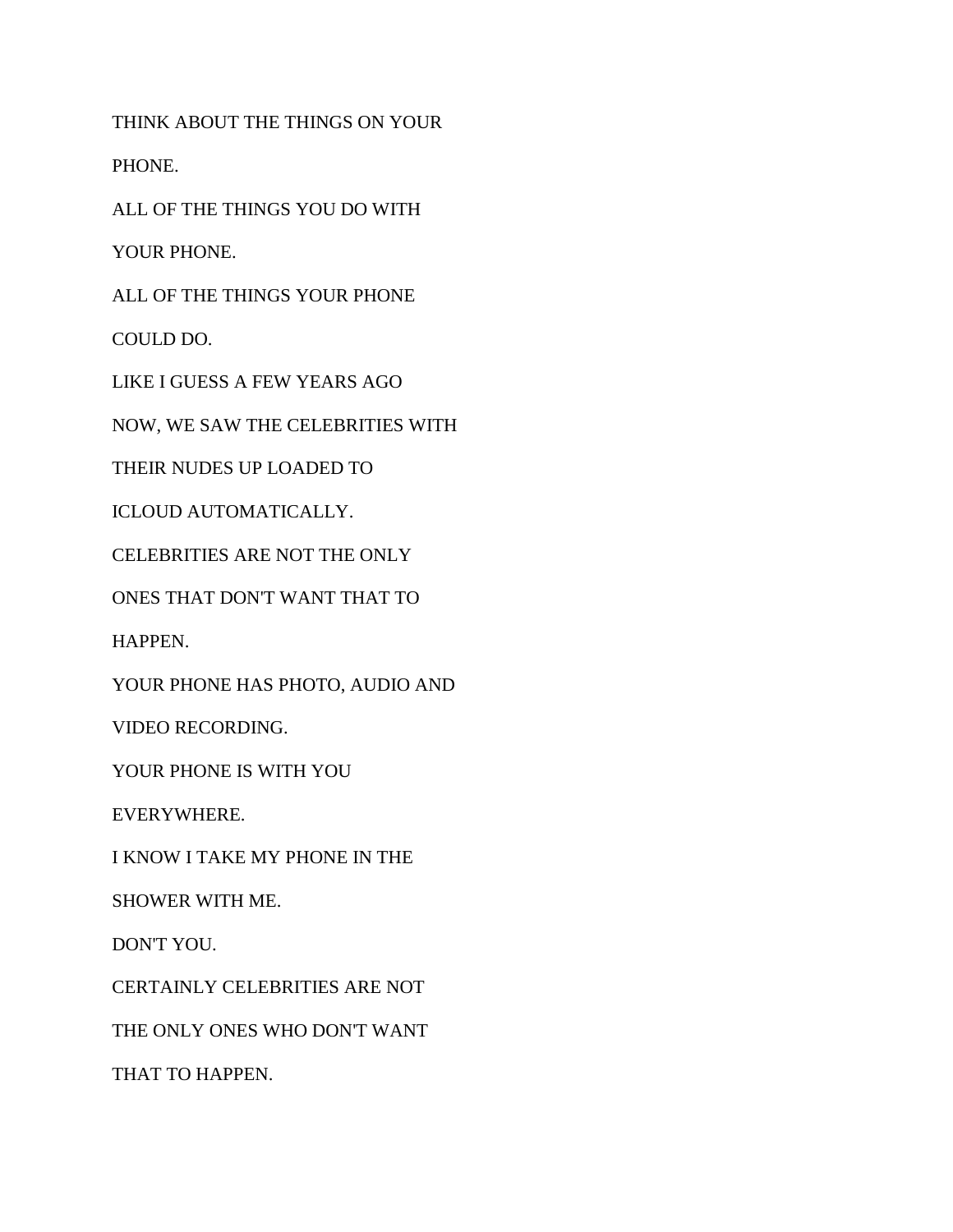A NEW RANSOMWARE.

WE'RE RELEASING THESE VIDEOS WE

TOOK IF YOU DON'T PAY US THE

MONEY.

THE PHONE SETS UP.

LAP TOPS WITH THE GREEN DOT HAVE

THAT AS WELL.

YOUR PHONE IS MORE AOU BIC AOU

UBICOTOUS.WE WILL SEE MORE AND MORE OF IT.

WHY WE WILL SEE MORE OF IT IS

BECAUSE IT'S EARLY AS 2014 WE

WERE SELLING MORE MOBILE DEVICES

THEN LAP TOPS.

YOU KNOW SALES WISE.

YOU KNOW YOU PROBABLY THINK BACK

TOE YOUR OWN BUYING HISTORY IT'S

PROBABLY STEW TRUE.

YOU HAVE TONS OF THINGS

QUALIFYING AS A MOBILE DEVICE.

A FANCY NEW iPAD EVERYONE HAS

TO HAVE ONE.

THEN THE BOSS GETS ONE AND IT

TRICKLES DOWN.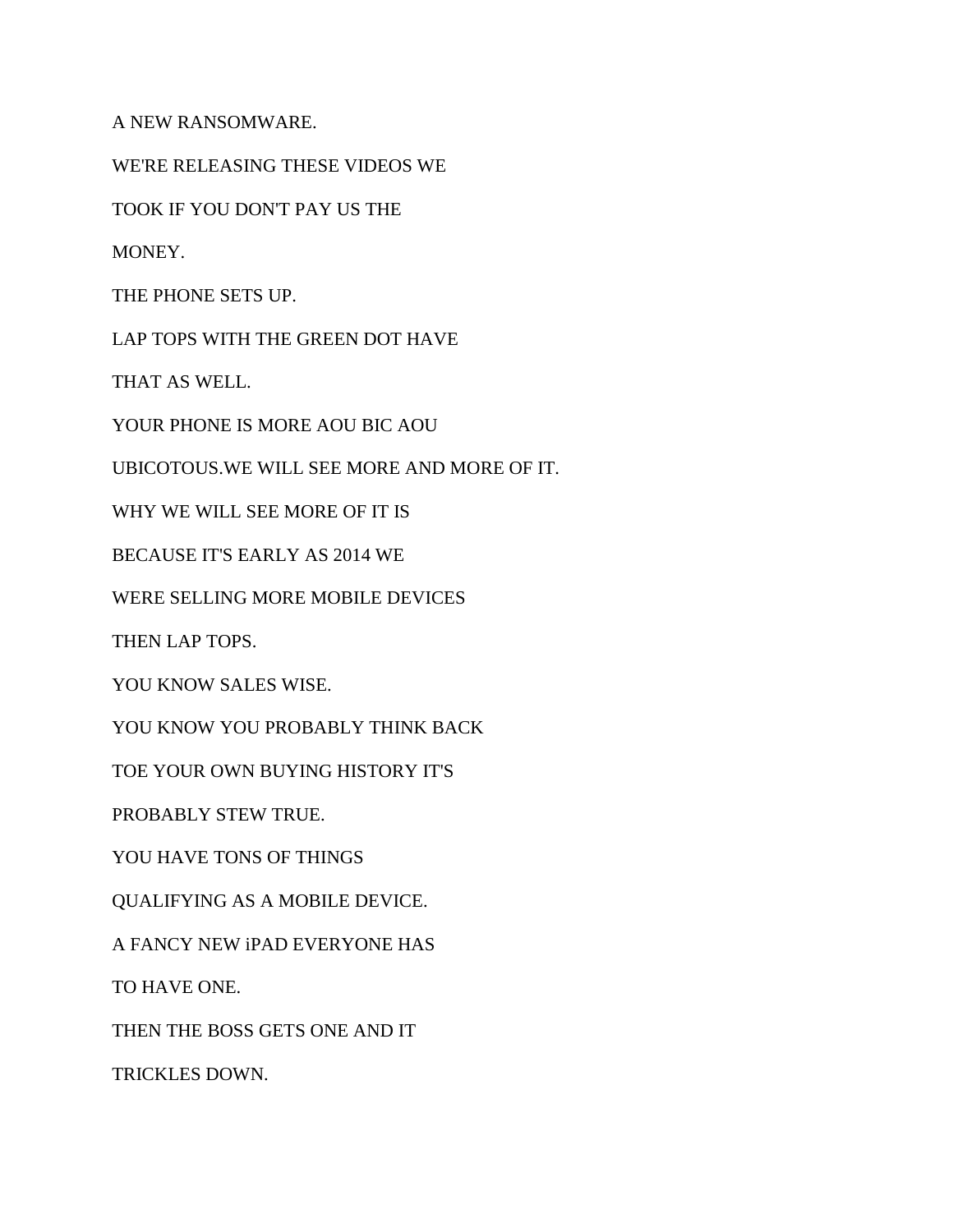WE AS SECURITY PEOPLE HAVE TO

PUT THEM ON THE NETWORK.

SO, THAT'S WHERE.

THE BAD GUYS GO WHERE THE MONEY

IS.

AS THERE ARE MORE DEVICES OUT

THERE, MORE POTENTIAL TARGETS

AND RITCHER TARGETS.

NOW WE HAVE, YOU KNOW ALL OF OUR

WORK DOCUMENTS ON THERE.

GOOGLE DOCS, OFFICE SUITE,

E-MAILS, PICTURES, PERSONAL AND

PROFESSION LIVES COMPLETELY ON

THESE DEVICES.

THEY'RE PROBABLY THE BEST TARGET

THEY COULD BE.

CERTAINLY THAT WOULD BE WHERE I

WOULD WANT TO GO.

MAYBE THAT'S WHY I MADE A

COMPANY AROUND IT.

SO WHY IS MOBILE DIFFERENT.

YOU MAY THINK THAT YOUR PHONE

REALLY ISN'T THAT DIFFERENT FROM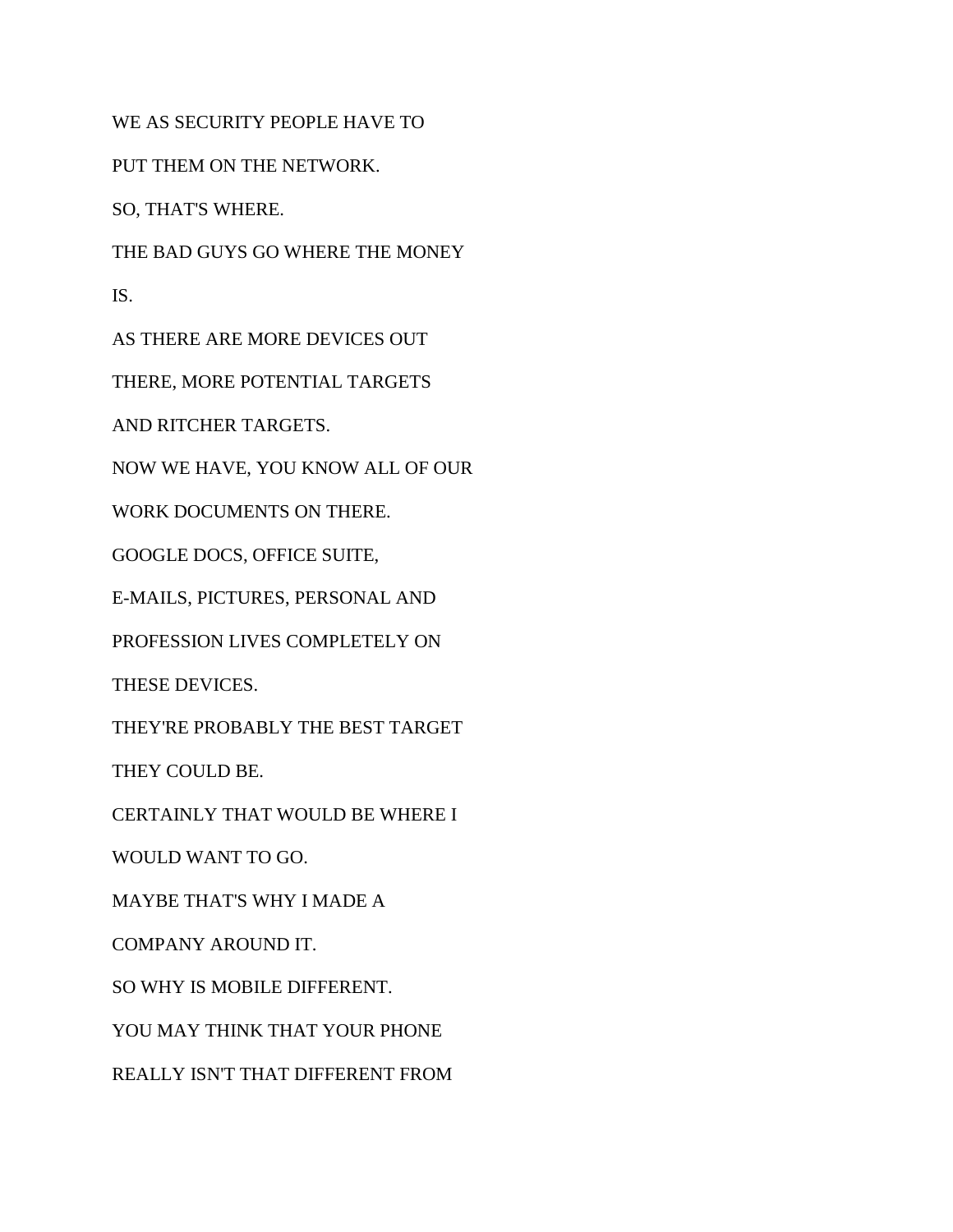YOUR COMPUTER.

YOU WOULD BE RIGHT IN A LOT OF

WAYS.

ANDROID OR iOS OR WINDOWS

MOBILE OR THE BLACKBERRY.

THEY'RE A COMPUTER THAT GOAT

SMALL.

THEY HAVE ALL OF THE SAME

CAPABILITIES AND THEN SOME.

& RANSOM WHERE IT MAKES THINGS

HARDER.

WE HAVE PUT IT IN PEOPLES HEADS.

DON'T CLICK ON LINKS AND

E-MAILS.

NOBODY HAS SAID ANYTHING ABOUT

LINKS AND TEXT MESSAGES.

DON'T CLICK ON LINKS AND

TWITTER.

DON'T CLICK ON LINKS IN

WHAT'SAPP AND POKEMON GO.

WE HAVEN'T DONE.

THAT MY FAVORITE QUOTE AROUND

THIS.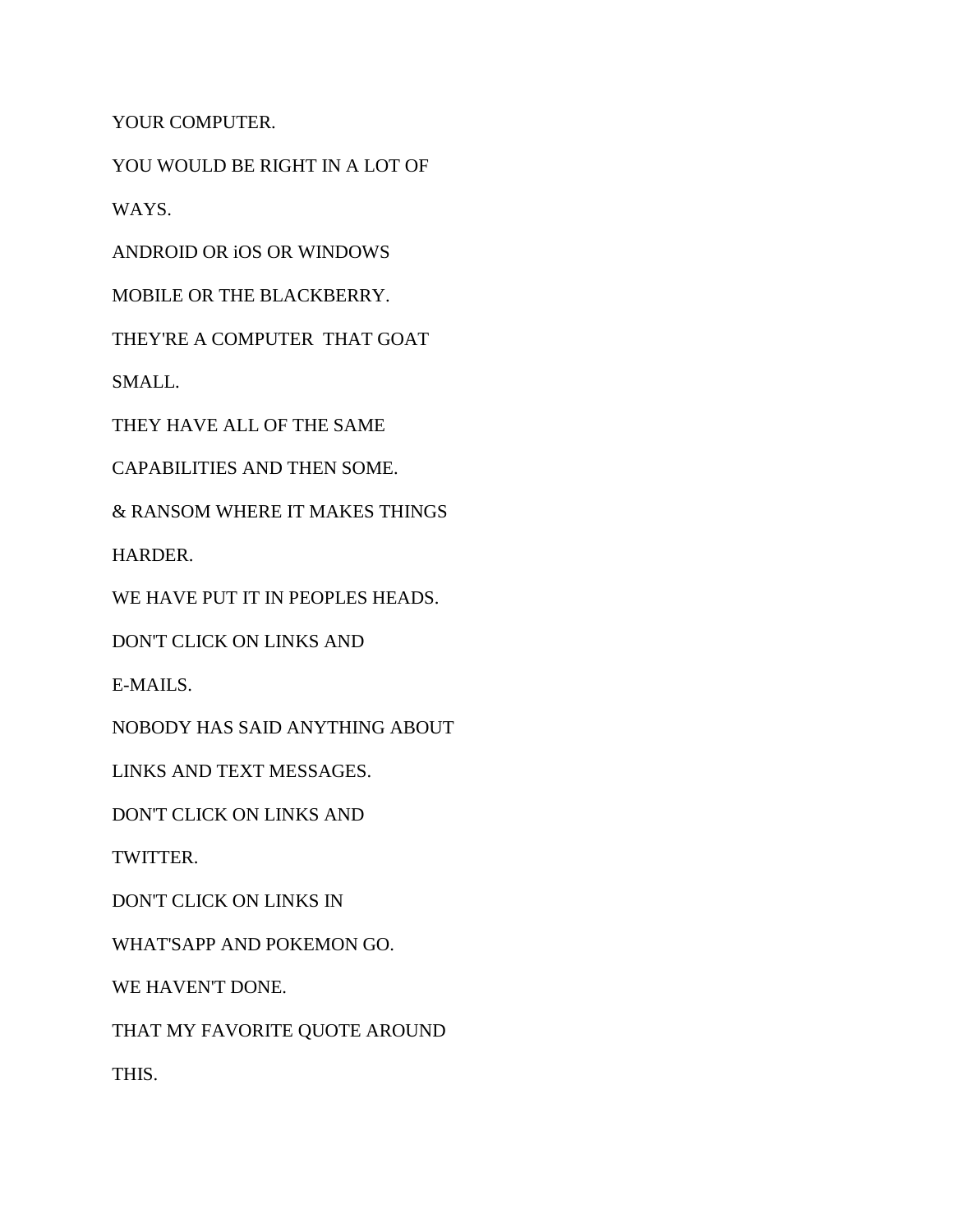THE GUY THAT TOLD ME IS IN THE

ROOM.

HE SAID LINKS ARE MEANT TO BE

CLICKED.

IT MAKES IT DIFFICULT WE SAY ONE

SET OF LINKS IS BAD.

IN GENERAL -- WE THINK ABOUT THE

THINGS THAT YOU ARE SUPPOSE TO

LOOK FOR.

IF YOU ARE GOING TO CLICK ON A

LINK.

YOU LOOK ON YOUR E-MAIL.

IT TELLS YOU TO HOVER OVER IT WE

SHOW YOU THE FULL LINK.

WE THEN SEE THE LINK ON THE

CORNER IT'S HTTPS.

THAT'S WHAT YOU'RE TAUGHT TO DO

IN SECURITY AWARENESS.

HOW DO YOU HOVER OVER A LINCOLN

A PHONE.

YOU DON'T, RIGHT.

WHAT DO YOU DO?

THEN AGAIN YOU HAVE OUT OF BAND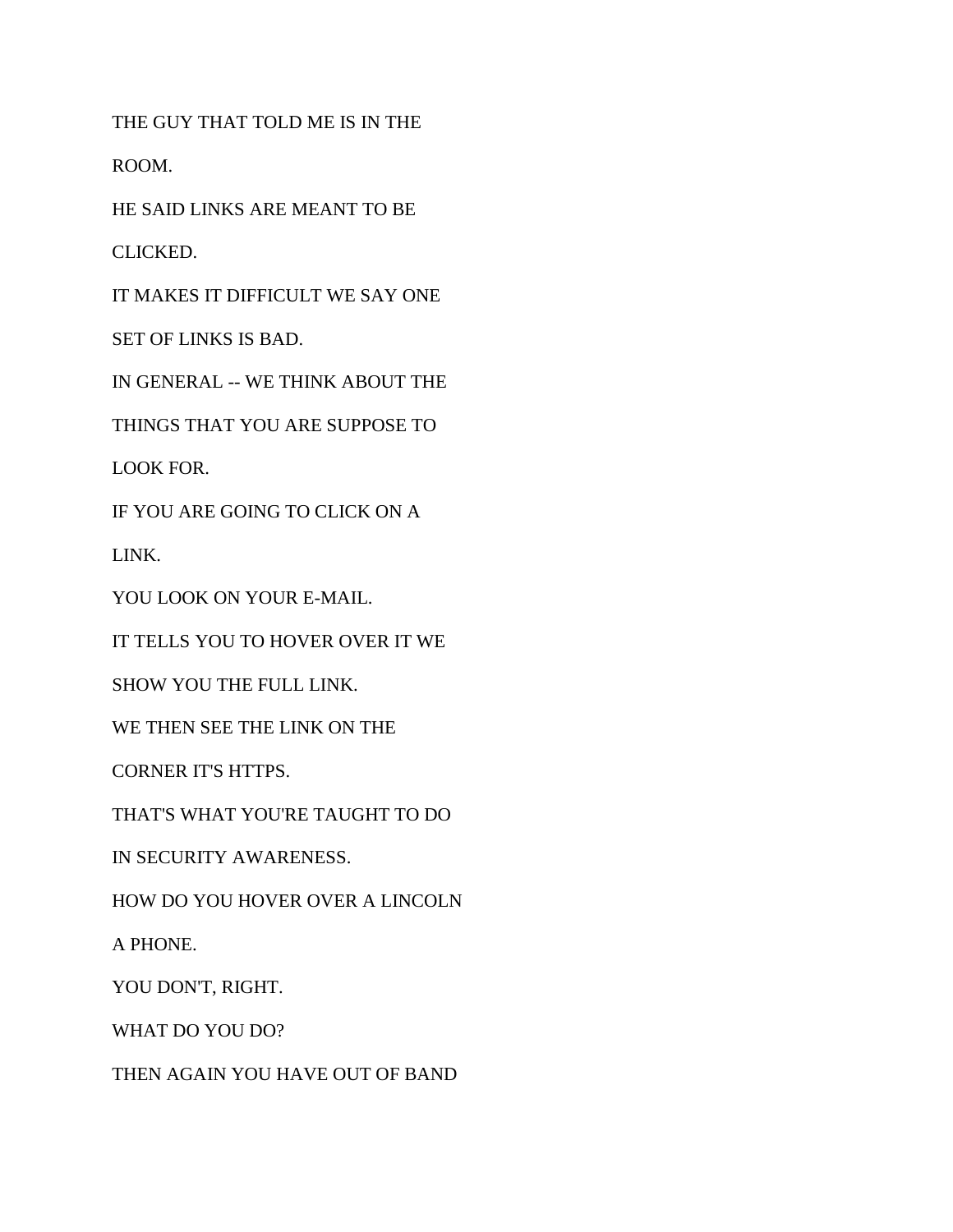WAYS TO COMMUNICATE. WHAT HAPPENS TO SOMEONE YOU KNOW SENDS YOU A MESSAGE ON FACEBOOK MESSENGER WITH A LINCOLN IT CHANCES ARE IT'S SOMEONE YOU KNOW OR IT HAS THEIR PICTURE AND YOUR FRIEND. WHAT DO YOU DO? I THINK THAT -- IT'S DIFFICULT, EVEN AS SOMEONE WHO DOES SECURITY FOR A LIVING TO SAY I WILL USE THE INTERNET AND MY TECHNOLOGY SECURITILY TODAY. I DON'T THINK I MAKE IT PAST MAYBE BREAKFAST BEFORE I HAVE DONE SOMETHING INSECURE THAT WOULD MAKE ME POTENTIALLY A TARGET TO THESE THINGS. WHAT IS WORST FOR US WITH COMPANIES. WE CAN'T REALLY DO THE SAME SORT OF THINGS AROUND MOBILE THAT WE DO AROUND LAP TOPS.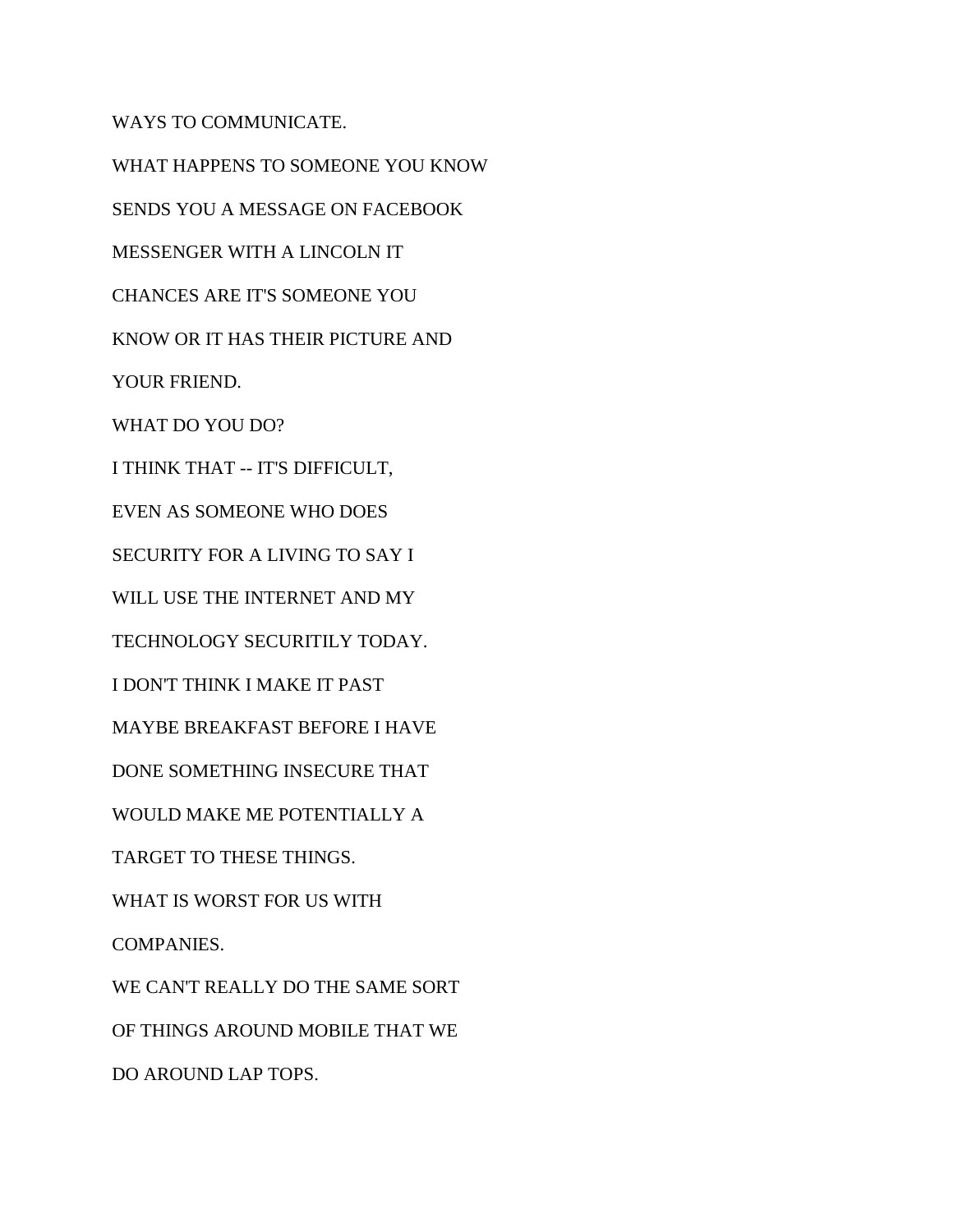IF I GIVE MY EMPLOYEES LAP TOPS

I HAVE A LOST SAY OF THE

PROGRAMS ON THERE.

THE PATCH LEVELS, THE

REQUIREMENTS FOR PASSWORDS.

WE ARE MOVING IN THE RIGHT

DIRECTION WITH MOBILE BY DEVICE

ADMINISTRATION, ENTERPRISE

MOBILITY MANAGEMENT.

THINGS LIKE.

THAT IN GENERAL IT'S STILL THE

USERS DEVICE.

THEY MAY GIVE TO T. TO THEIR

KIDS ON THE WEEKEND TO DOWNLOAD

GAMES.

YOU KNOW, SOME OF YOU PROBABLY

KNOW HOW EXPENSIVE THAT CAN BE.

THAT'S RANSOMWARE ALL BY ITSELF,

RIGHT.

SO, I MEAN WE HAVE A LONG WAY TO GO.

MOBILE CAME UP LATER, WE ARE

STILL A LITTLE BEHIND IN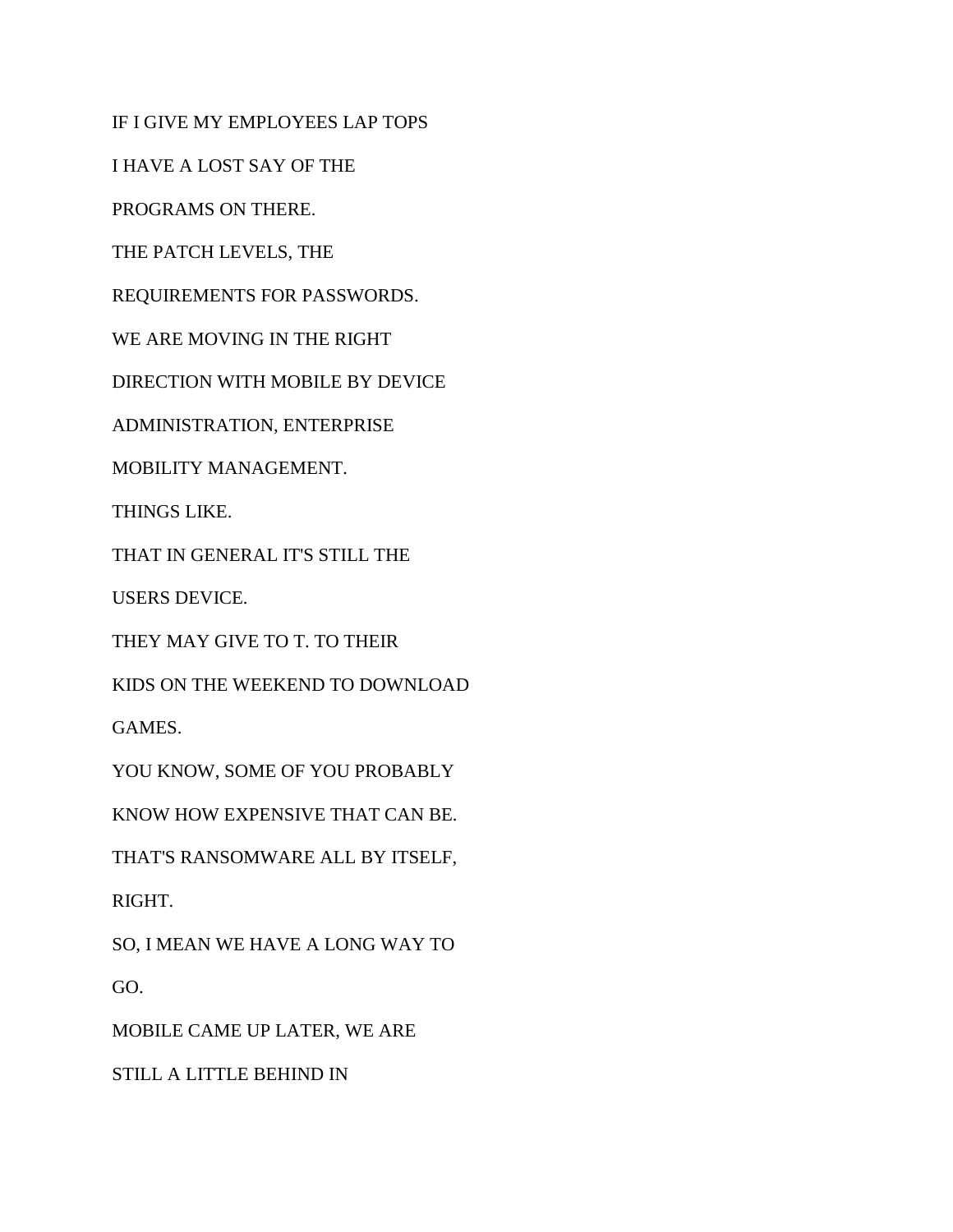SECURITY IN A LOT OF WAYS.

PARTICULARLY AROUND USER

AWARENESS.

I THINK WE HAVE MADE A BIG DENT

IN THE USER AWARENESS PROBLEMS

AROUND MOBILE PHISHING BUT WE

HAVE FARTHER TO GO.

SO, I THINK THAT'S WHY IT'S SUCH

A GREAT TARGET.

THERE IS NOT MUCH OUT THERE FOR

IT YET.

IT'S NOT JUST MOBILING.

THINK ABOUT THE THINKS LIKE

CONNECTED CARS, EVEN

TELEVISIONS.

CERTAINLY YOU HAVE PROBABLY

HEARD THAT A LOT OF THE SMART

TVs HAVE A MICROPHONE THAT IS

LISTENING ALL THE TIME.

PARTICULARLY THOSE WHO LIVE IN

THE DISTRICT HAVE SMALL

APARTMENTS THAT MAY MEAN

SOMETHING TO YOU.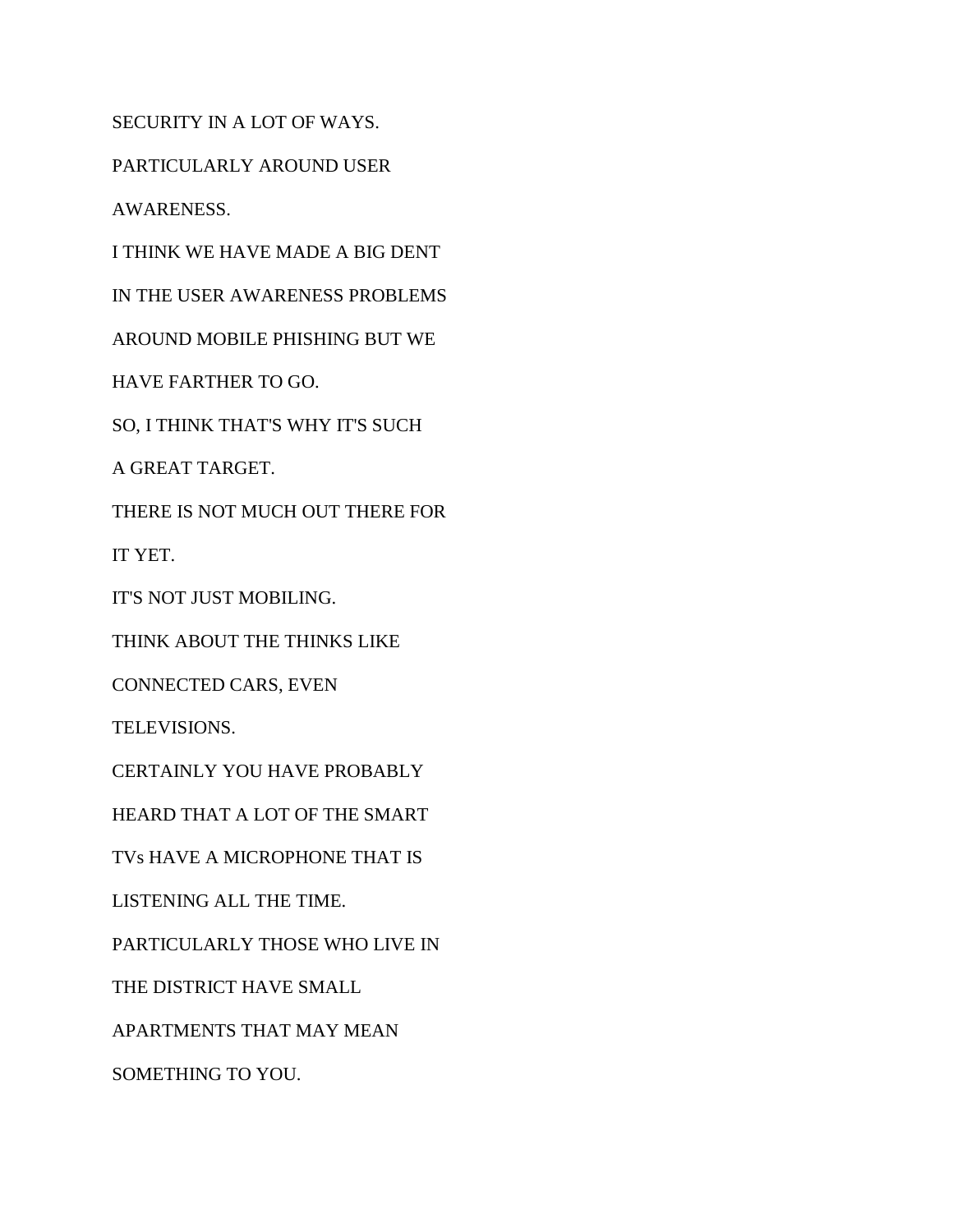THEN IT CAN BE THINGS LIKE TOYS. LIKE HELLO BARBIE THAT HAVE A WiFi CONNECTION AND A MICROPHONE IT WAS RECORDING CHILDREN ALL THE TIME. AS LONG AS IT HAS A INTERNET CON CONNECTIVITY IT HAS THE ACT TO BRUISE THE INTERNET, AN OPERATING SYSTEM, A WAY TO COMMUNICATE WITH THE USER. IT COULD BE FOR RANSOMWARE AS WELL. WE SAW AT THE DEATHCON CONFERENCE RESEARCHERS DID A HOME THERMOSTAT WITH RANSOMWARE MAYBE THEY WOULD MAKE YOUR HOUSE REALLY HOT OR COLD, MAKE THE AIRILY AND RUN UP THE BILL. THINK ABOUT THE DAY MY CAR WON'T START AND THE RANSOMWARE COMES UP ON THE LITTLE SCREEN WHERE THE MUSIC SUPPOSE TO PLAY AND SAYS PAY ME MONEY OR I WON'T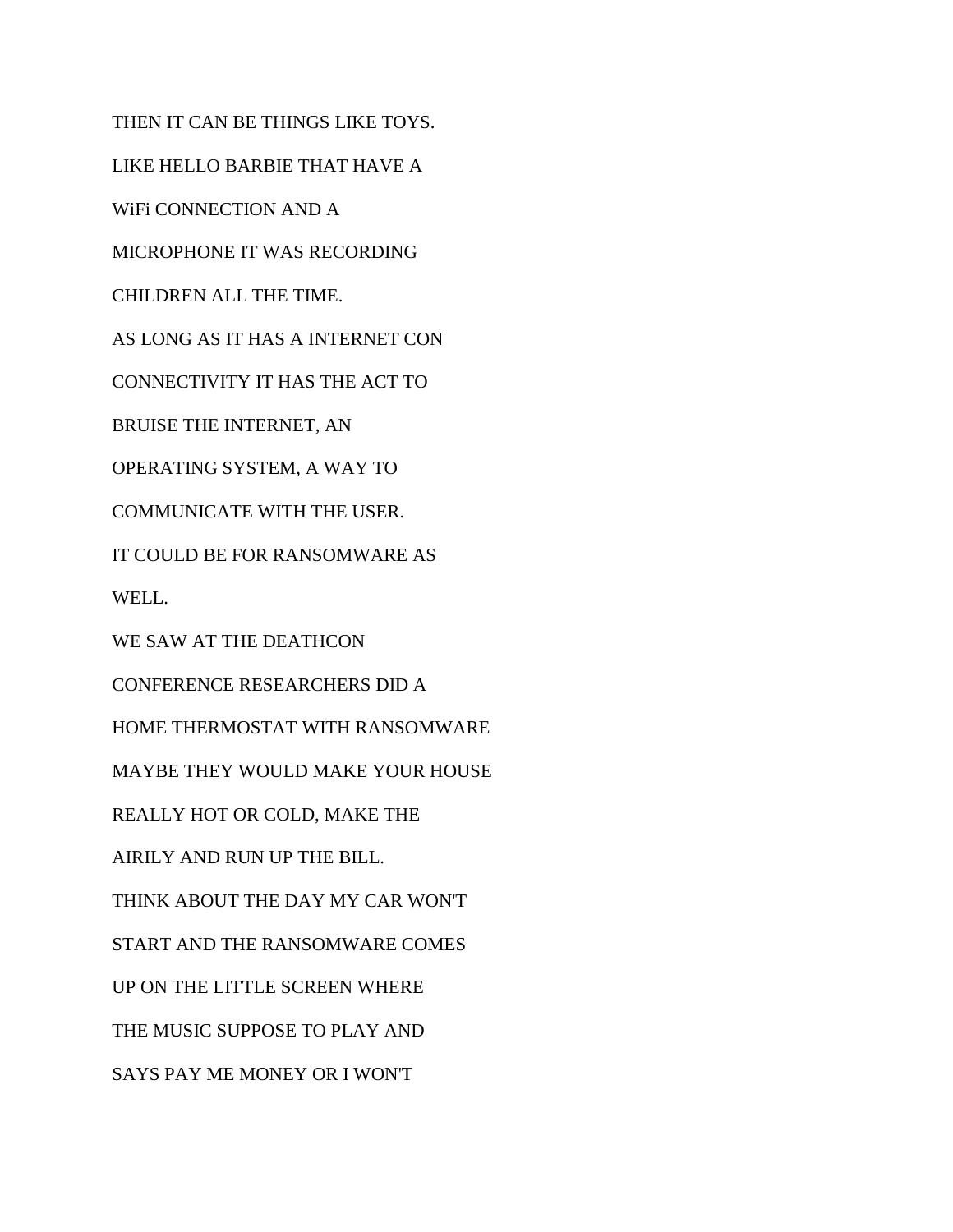START YOUR CAR TODAY.

THAT'S THE REALITY OF WHERE

WE'RE HEADED.

IT GIVES US THE ABILITY TO HAVE

OUR CARS POTENTIALLY DIAGNOSED

OVER THE INTERNET TO FIX THEM

FOR US BEFORE WE EVEN DRIVE INTO

THE PLACE.

THEN WE'RE OPENING IT UP TO A

LOST OTHER MALICIOUS PEOPLE.

YOU KNOW YOU HAVE TO TAKE THE

INTERNET OF THINGS, THE

POSSIBILITY THAT RANSOM WARE MAY

COME.

SO, WHAT DO YOU DO?

DON'T CLICK ON ANY LINKS EVER.

DON'T USE BROWSERS.

DON'T USE TECHNOLOGY.

DON'T RUN A WEB SERVER.

THEN YOU'RE JUST IN TROUBLE.

IN ALL SERIOUSNESS YOU HAVE TO

TAKE INTO ACCOUNT THIS MAY

HAPPEN TO YOU.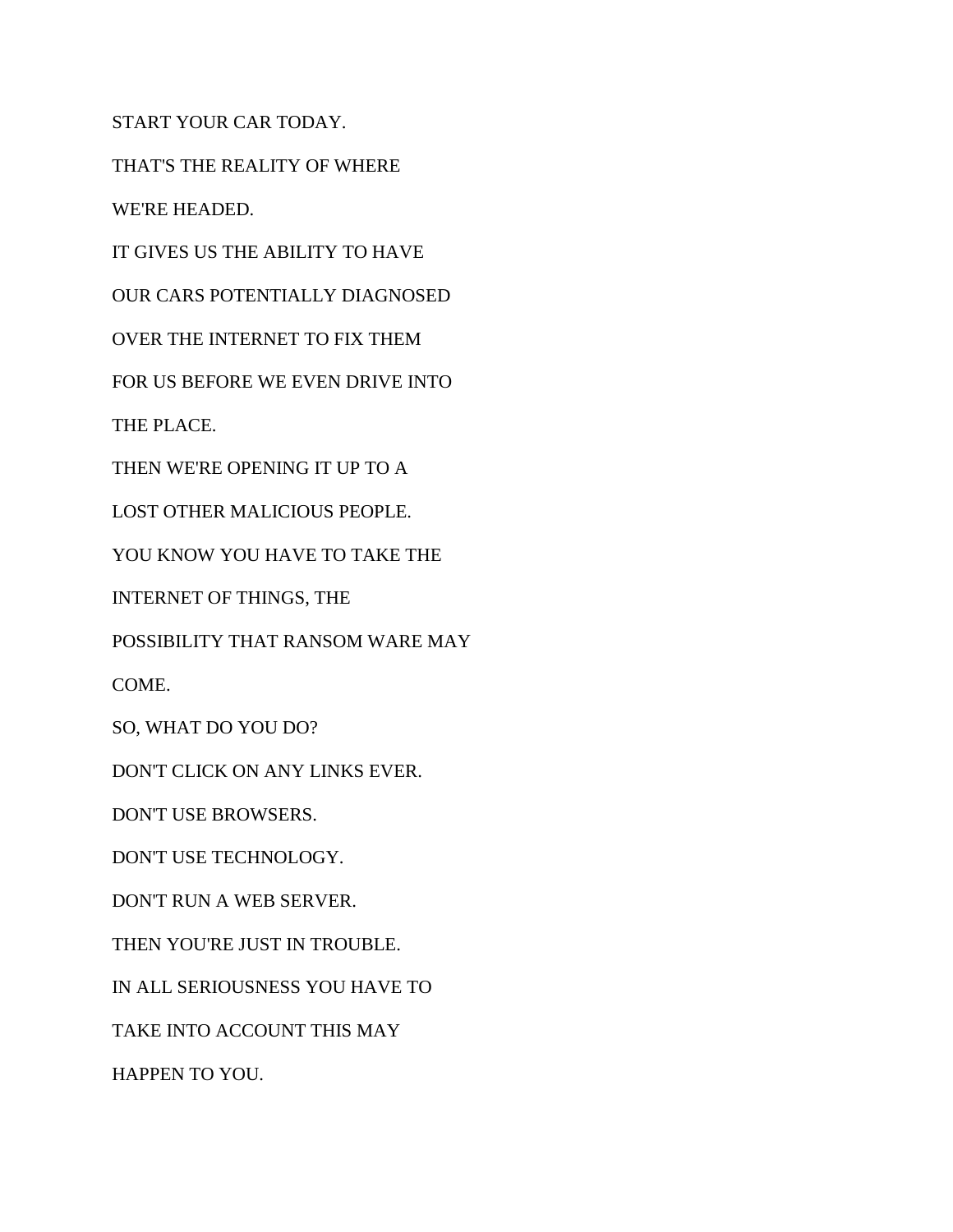YOUR KWOEL IS GOING TO BE TO MITIGATE YOUR RISKS AROUND IT. THINK THE ONLY WAY AS A SECURITY PERSON I GET THROUGH MY DAY WITHOUT SHATTERING INTO NOTHING I JUST HAVE TO THINK OKAY NO MATTER WHAT I DO THE RISK IS OUT THERE. I HAVE TO MAKE IT SO IF IT HAPPENS TO ME AND I AM A VICTIM OF RANSOM WARE I WILL HAVE MY STUFF BACKED UP. I WON'T HAVE MY CUSTOMER DATA ON THERE FOR THEM TO RELEASE. STUFF LIKE. THAT TAKE INTO ACCOUNT THESE RISKS DO VERY MUCH EXIST AND THERE ARE WAYS YOU CAN LIMIT YOUR RISK BUT YOU WILL BE SOMEWHAT SUSCEPTIBLE TO THEM. IF YOU'RE A MEMBER OF MODERN SOCIETY. SO, THAT'S ME.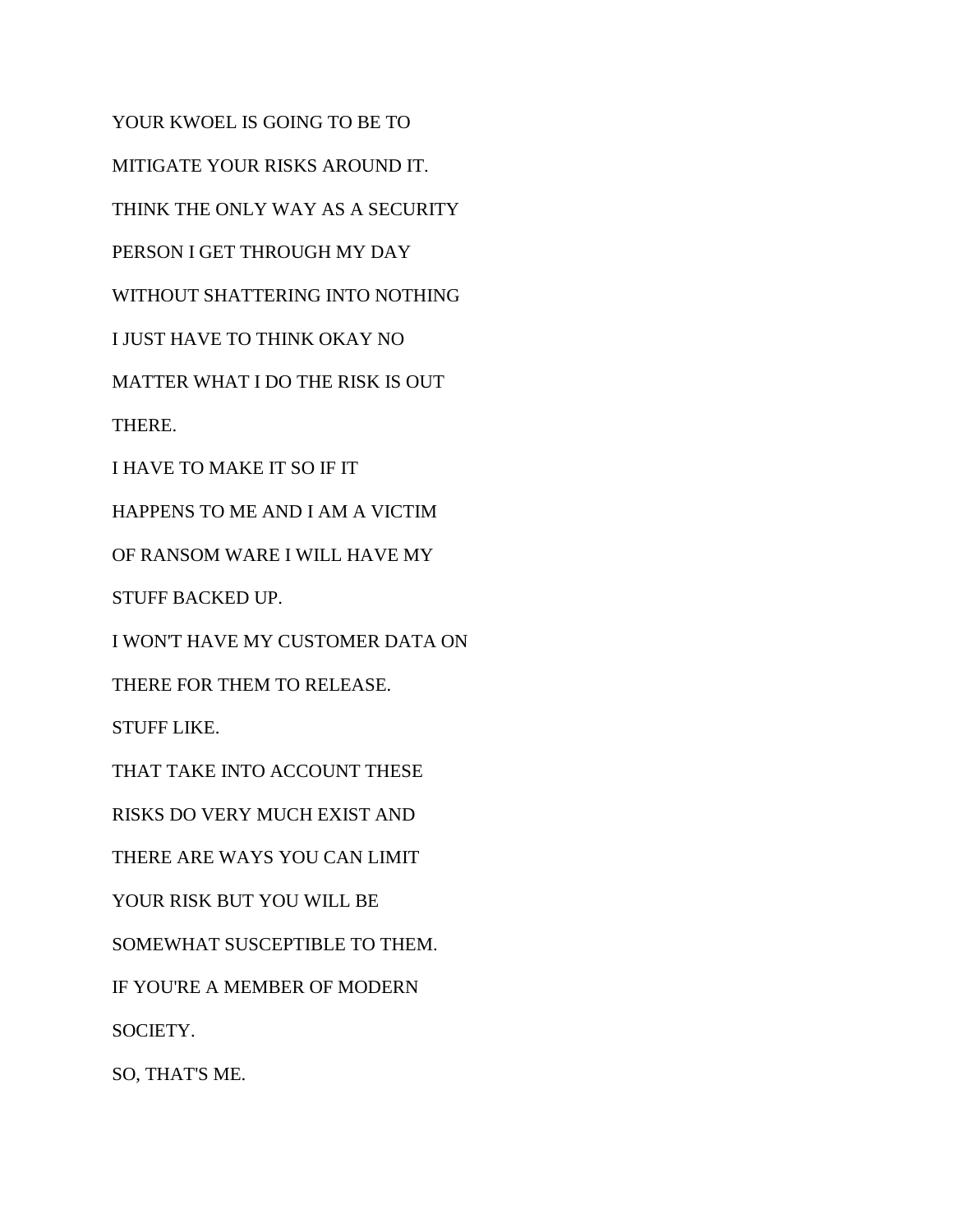I GUESS THAT'S NEXT.

[LAUGHING]

[ APPLAUSE ]

>> THANK YOU, GEORGIA.

>> WE HAVE TIME FOR A COUPLE OF

QUESTIONS.

WE HAVE ONE QUESTION AND ANOTHER

ONE JUST POPPED UP.

SOME OF THE PRESENTATIONS

HIGHLIGHTED MALICIOUS AD

CAMPAIGNS.

OUR QUESTION HERE IS ARE THERE

THINGS THAT LEGITIMATE PLAYERS

IN THE AD ECHO SYSTEM SHOULD BE

DOING TO PROTECT CONSUMERS FROM

MALV ERTISING.

ANY THOUGHTS FROM THE PANEL.

CRAIG.

>> YA, I THINK ONE OF THE -- CAN

YOU HEAR ME.

I THINK ONE OF THE FIRST THINGS

IS VET ADS.

MAKE SURE THEY COME FROM A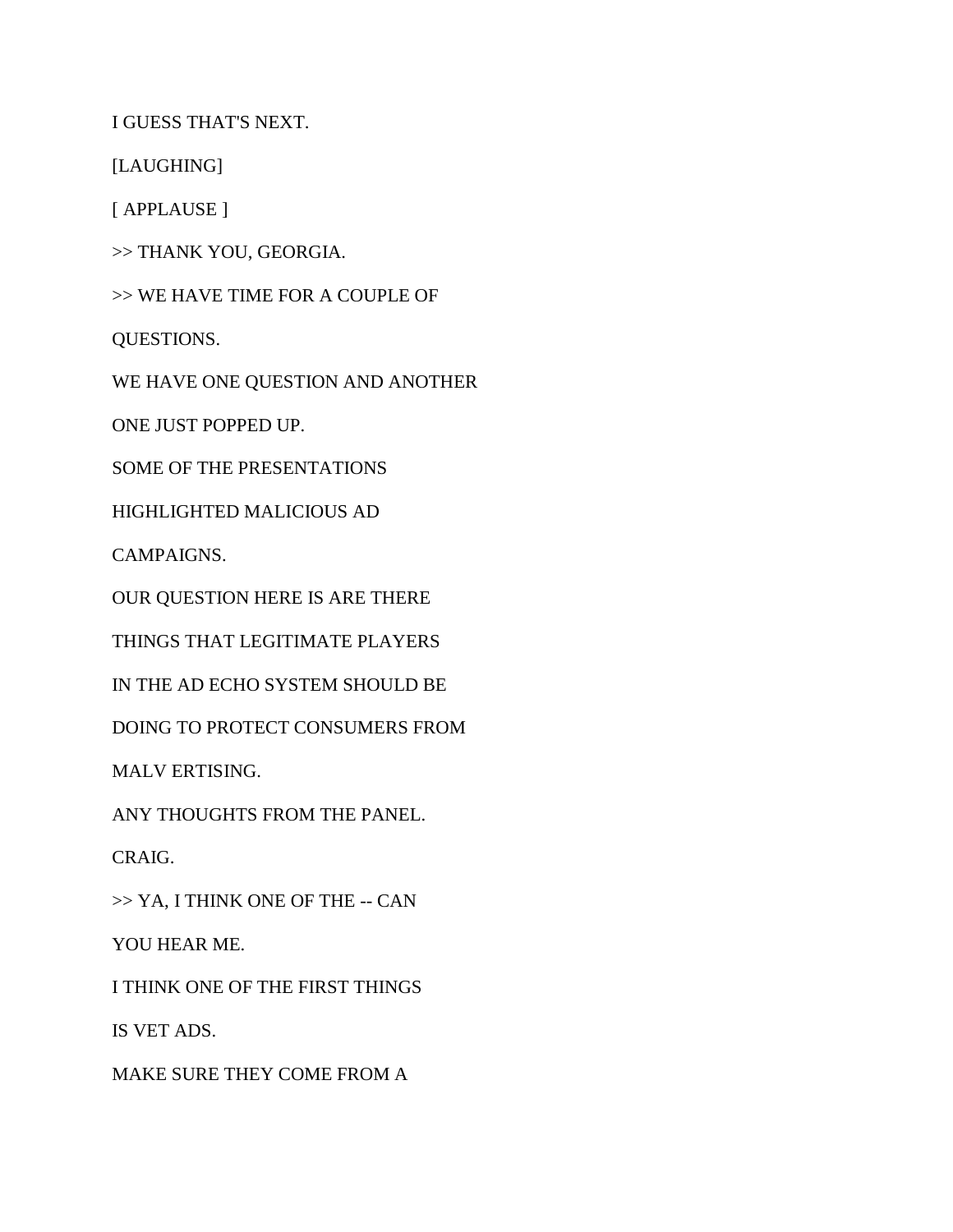TRUSTED SOURCE.

ANOTHER THING IS CRACKING DOWN ON THE WAY AD EXCHANGE IS CURRENTLY ALLOWING ADS TO TRADE PLACES FOR VARYING AMOUNTS OF MONEY. IT'S NOT DIFFICULT TO MAKE SURE THEY ORIGINATE FROM A SINGLE SITE OR THAT SITE IS TRUSTED. IF YOU SEE YOU KNOW AN AD FOR A PRODUCT IN THE UNITED STATES AND IT HAS A LINK TO A EASTERN EUROPEAN SITE AND YOU KNOW KNOWN REPUTATION THAT SHOULD BE A FLAG AND SOMETHING TO BE LOOKED INTO. >> IS I WILL MAKE A COMMENT. I THINK IT'S IRONIC RANSOMWARE USED -- YOU COULD BUILD AN ADVERTIFICATION SYSTEM THIS IS A SIGNED AD THAT'S THE FUTURE OF THE WAY TO DO IT EVEN THOUGH IT COULD OF BEEN DONE YESTERDAY. >> I THINK THE REALITY IS RIGHT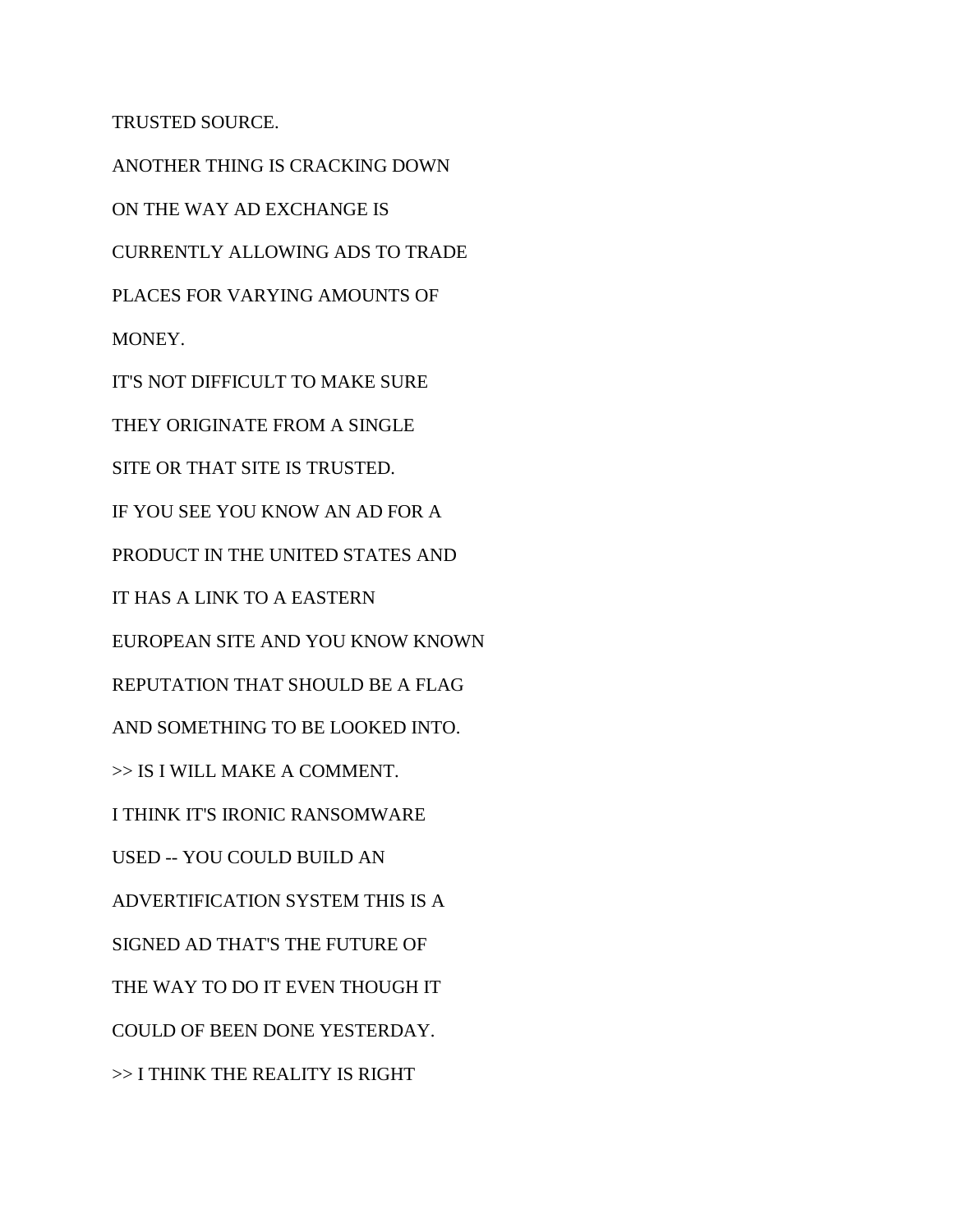NOW THE VIABLE OPTION FOR USERS

IS TO BLOCK ADS.

DOING IT ISN'T IN THE ECONOMIC

INTEREST OF THE AD PROVIDERS.

UNTIL THEY INVEST TO MAKE IT

SECURE AND PROVIDE IS THAT CHECK

OF SECURE ADS.

>> LIKE A UL.

TO GET SOMETHING TO PLUG INTO

THE WALL.

YOU HAVE TO GET THERE.

YOU HAVE TO PASS SPECS.

MAYBE WE SHOULD DR. SOMETHING

LIKE.

THAT.

>> I WAS GOING TO ADD TO THIS

IT'S NOT JUST ABOUT BLOCKING

ADS.

THERE ARE SEVERAL INSTANCES WE

SEE WEB SITES ARE SERVING UP

MALICIOUS SCRIPT AND DETECT,

THEY DETECT THE AD BLOCKER.

THEY WILL POP UP MESSAGES ON THE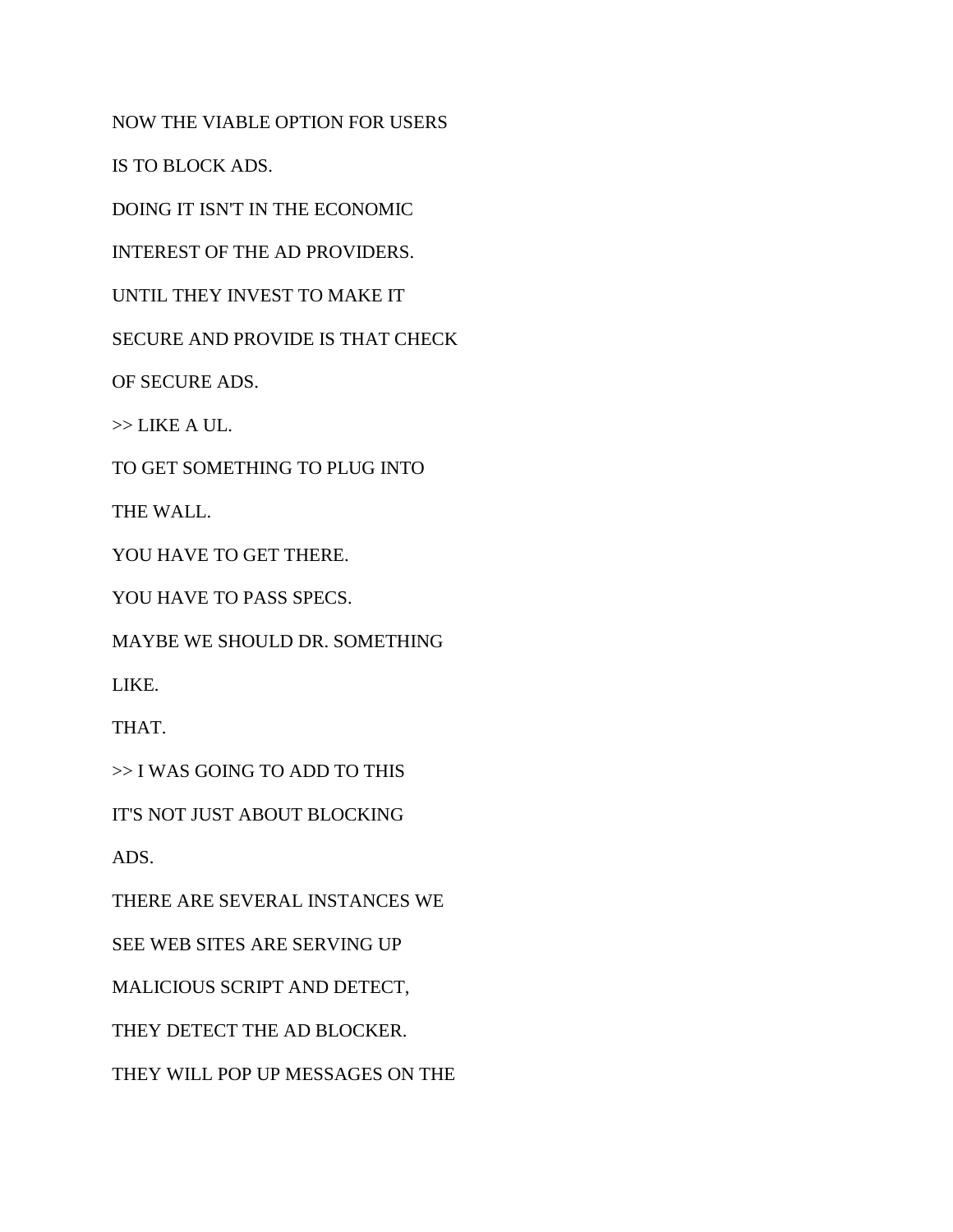SCREEN MUCH LIKE INJECT TPHAOGT BROWSER SESSION TO SAY YOU'RE USING AN AD BLOCKER DISABLE THE AD BLOCK TORE VIEW THIS SITE. WHAT YOU SEE IS YOU SEE THE USER WANT TO GO TO THE PAGE. THEY'RE SAYING OKAY I WILL DISABLE IT TO GO TO THIS PAGE. THEN ESSENTIALLY YOU'RE GOING TO A MALICIOUS SITE. >> IN A NUTSHELL HE'S SAYING, A BRILLIANT OBSERVATION. THESE WEB SITES KNOWN TO BE HOSTING MALICIOUS ADS FORCE THE USEERS TO DOWN GRADE SECURITY TO USE THE SITE. >> WE WILL ALL DO IT, RIGHT? EVEN AS AWE AN ADVANCE SECURITY PERSON, SO TO SPEAK. >> IF WHAT IS ON THE OTHER SIDE IS SOMETHING WE REALLY WANT OR NEED WE'RE DEFINITELY GOING TO DOWN GRADE SECURITY TO GET THERE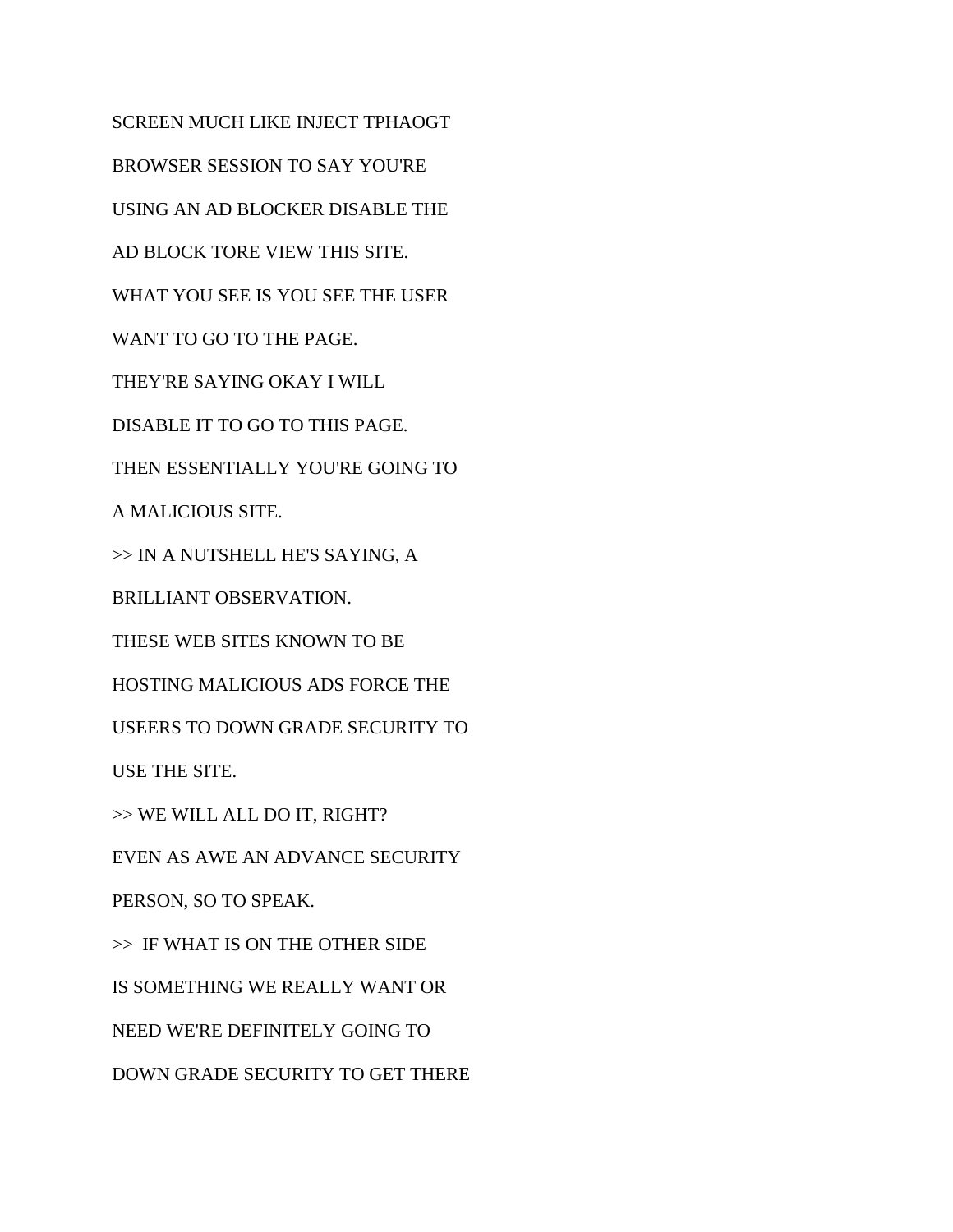BE IT INSTALL JAVA OR TURN OFF

THE AD BLOCKER.

>> I THINK IT'S A MATTER OF

CONVENIENCE OVER SECURITY.

SECURITY VETERAN WILL LET YOU

KNOW IF I WANT SOMETHING LUB

SURPRISED WHAT I WILL DO.

I HAVE A NEW JAVA UPDATE.

>> I THINK IT WILL BE LESS

CONVENIENT TO TURN OFF AN AD

BLOCKER.

I DON'T KNOW HOW TO DO IT.

 $\gg$  OKAY.

I WILL TRY TO COMBINE TWO

QUESTIONS.

SOMEWHAT SIMILAR.

I WILL TRY TO COMBINE THEM INTO

ONE QUESTION.

>> HOW DOES RANSOMWARY FECT

CONNECTED BACK UPS.

CAN PRACTICES BY THE CONSUMER

BUSINESSES INSURE THE BACK UP IS

NOT INFECTED.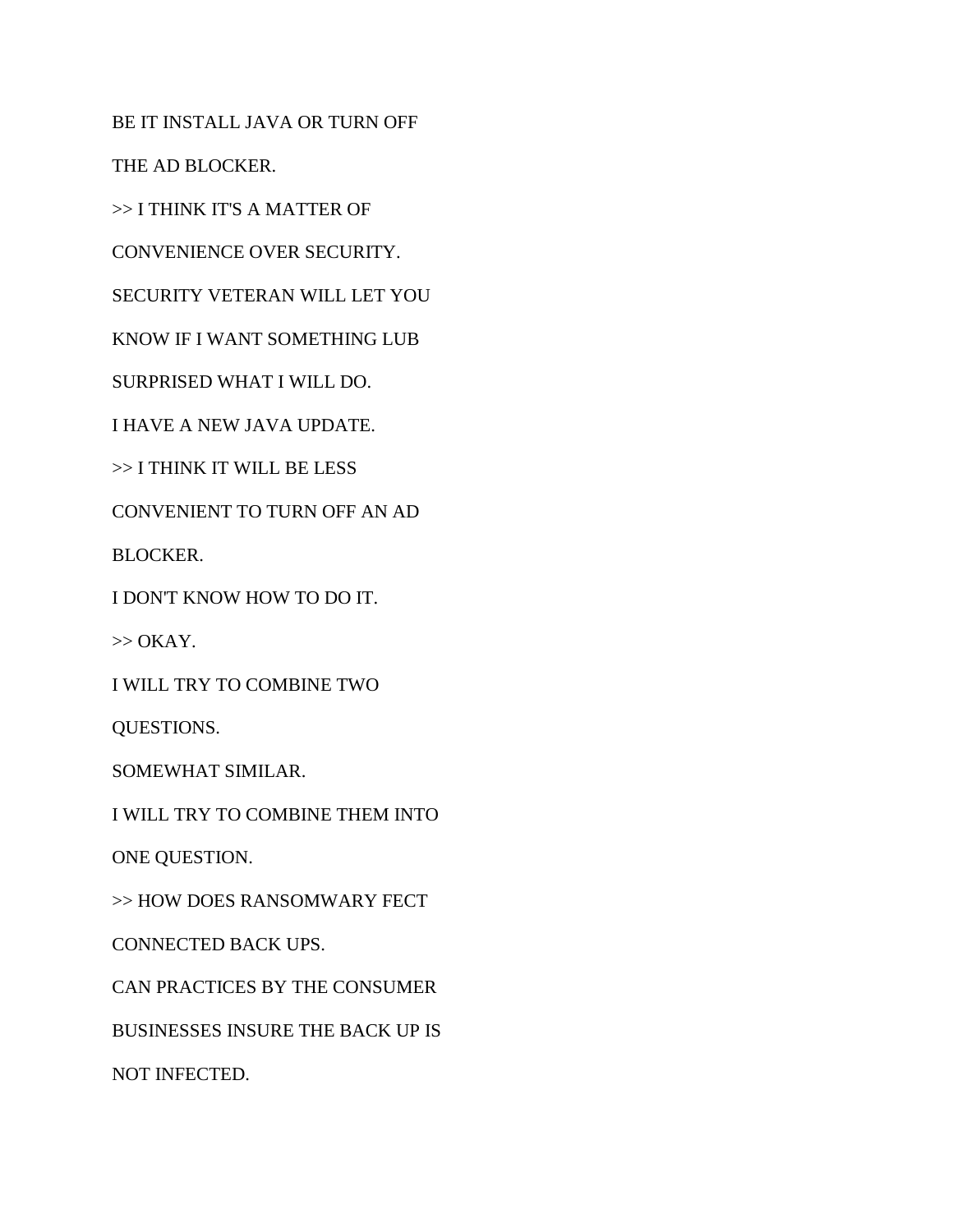CAN RANSOM WARE ENCRYPT FILES

STORED IN THE CLOUD?

A LOT OF BACK UP IS IN THE

CLOUD.

OR DOES IT ONLY REACH FILES

STORED LOCALLY ON A SERVER.

>> SO, RANSOM WARE THERE HAS

BEEN STUFF THAT GOES AND

ATTACKS.

IT'S NOT AS MANY, YOU KNOW

THINGS HAVE GONE TO ATTACK THE

BACK UP SYSTEM OR DEAL WITH.

THAT

SPEAKING OF THE FUTURE IT'S THE

ONLY NEXT OPTION THAT THEY WILL

HIT UP.

IT COMES DOWN TO THE CLOUD

QUESTION, NO NOTHING WE HAVE

SEEN DO THAT.

YOU HAVE TO HOLD THE CLOUD AS A

DUAL HOST SYSTEM.

THEY HAVE TO HACK THAT AND THE

RANSOM WARE.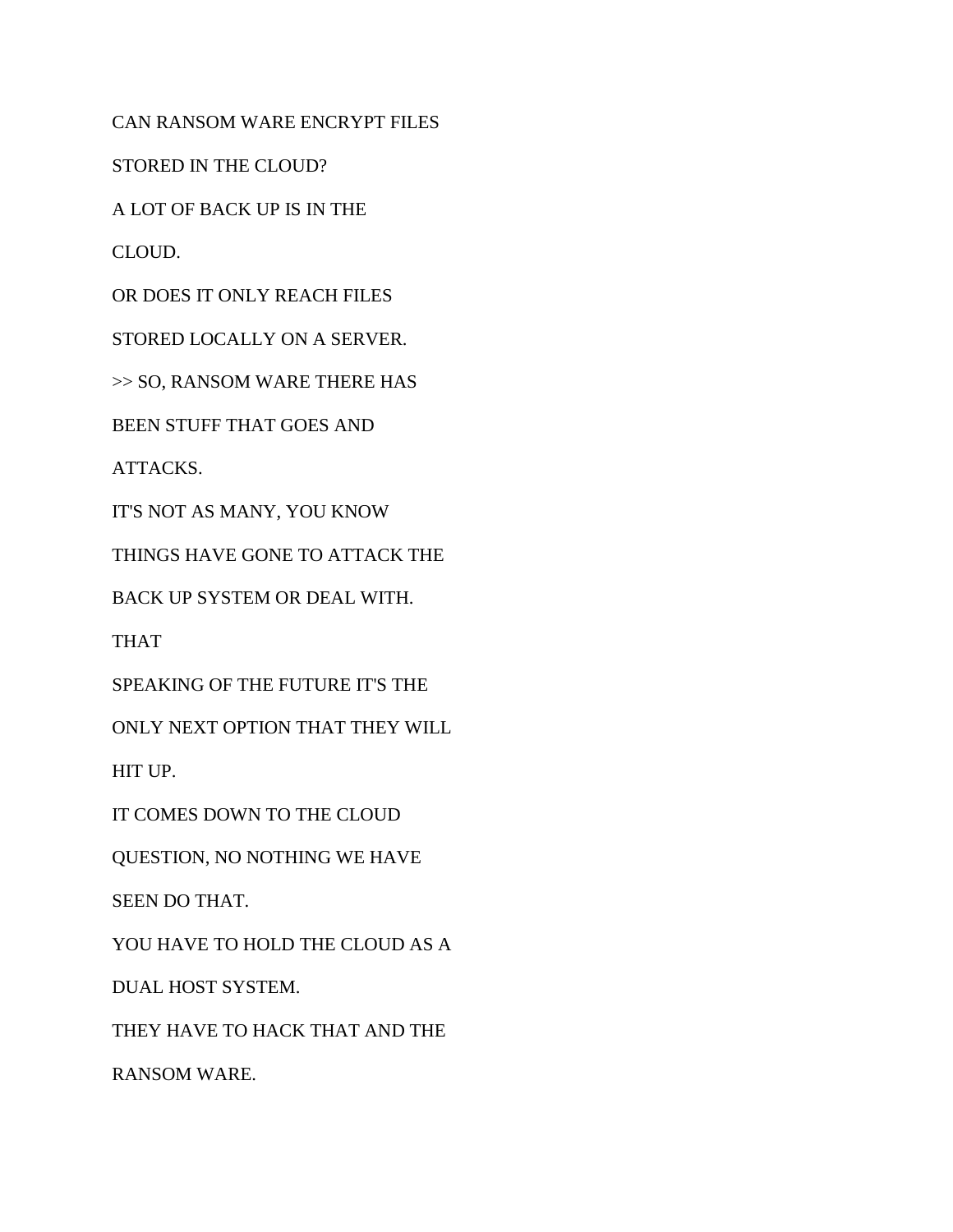THE TIMING WOULD BE IMPECCABLE. ON THE REALITY OF THE CONNECTED BACK UP A LOT OF THE TIMES IT'S VERY, THE THE IDEA OF A BACK UP IS SOMEWHERE YOU STORE. LIKE THE OLD WAY OF DOING A BACK UP YOU STORE IT SOMEWHERE. AN ARCHIVE OFF SITE OR AWAY FROM YOU. THINK ABOUT IT AS IF A BURGLAR GETS IN THE HOME THERE. IS AN INVENTORY IN YOUR HOME YOU DON'T WANT STOLEN. YOU GET A SAFE DEPOSIT BOX. JEWELRY OR WHATEVER IT IS. YOU MAY SAY MY HOME GET BROKEN INTO. THEY DIDN'T KNOW ABOUT THE SAFE DEPOSIT BOX. THEY DIDN'T GET THERE. YOU HAVE TO TREAT IT MORE LIKE. THAT IT'S NOT PERFECT OBVIOUSLY. I HAVE A TIME MACHINE BACK UP ON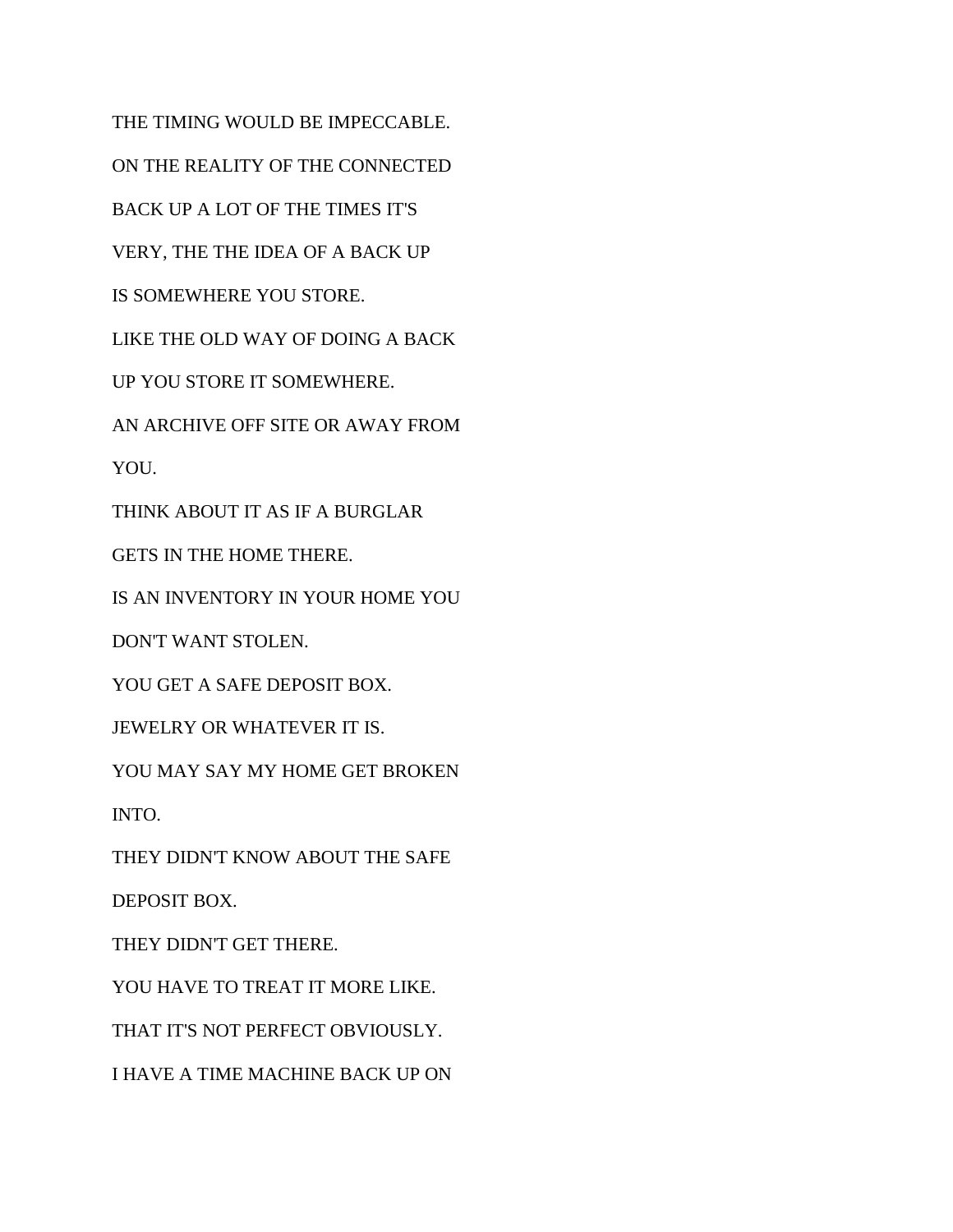MY MAC iOS.

I HAVE A COPY ON A SEPARATE SSD

HARD DRIVE I CAN HAVE.

I HAVE A REMINDER THAT TELLS ME

TO DO IT ONCE A WEEK.

>> I THINK IT'S ABOUT THE

TECHNOLOGY THAT'S BEING UTILIZED

IS PART OF THE INFRASTRUCTURE OF

THE USER.

WHAT I MEAN BY THAT IS, I HAVE

SEEN A LOT OF MALWARE SAMPLES

NUMERATE FILE SHARING FOR

EXAMPLE.

IF IT'S YOUR F DRIVE, FOR

EXAMPLE.

ESSENTIALLY IT'S ENUMERATING THE

HARD DRIVE.

IF THE F DRIVE IS A MAP TO THE

NETWORK IT WILL ATTACK THE FILES

ON THE NETWORK SHARE.

SAME WITH THE CLOUD SERVICES ON

A CONSUMER LEVEL.

IF IT'S TECHNOLOGY DROPBOX OR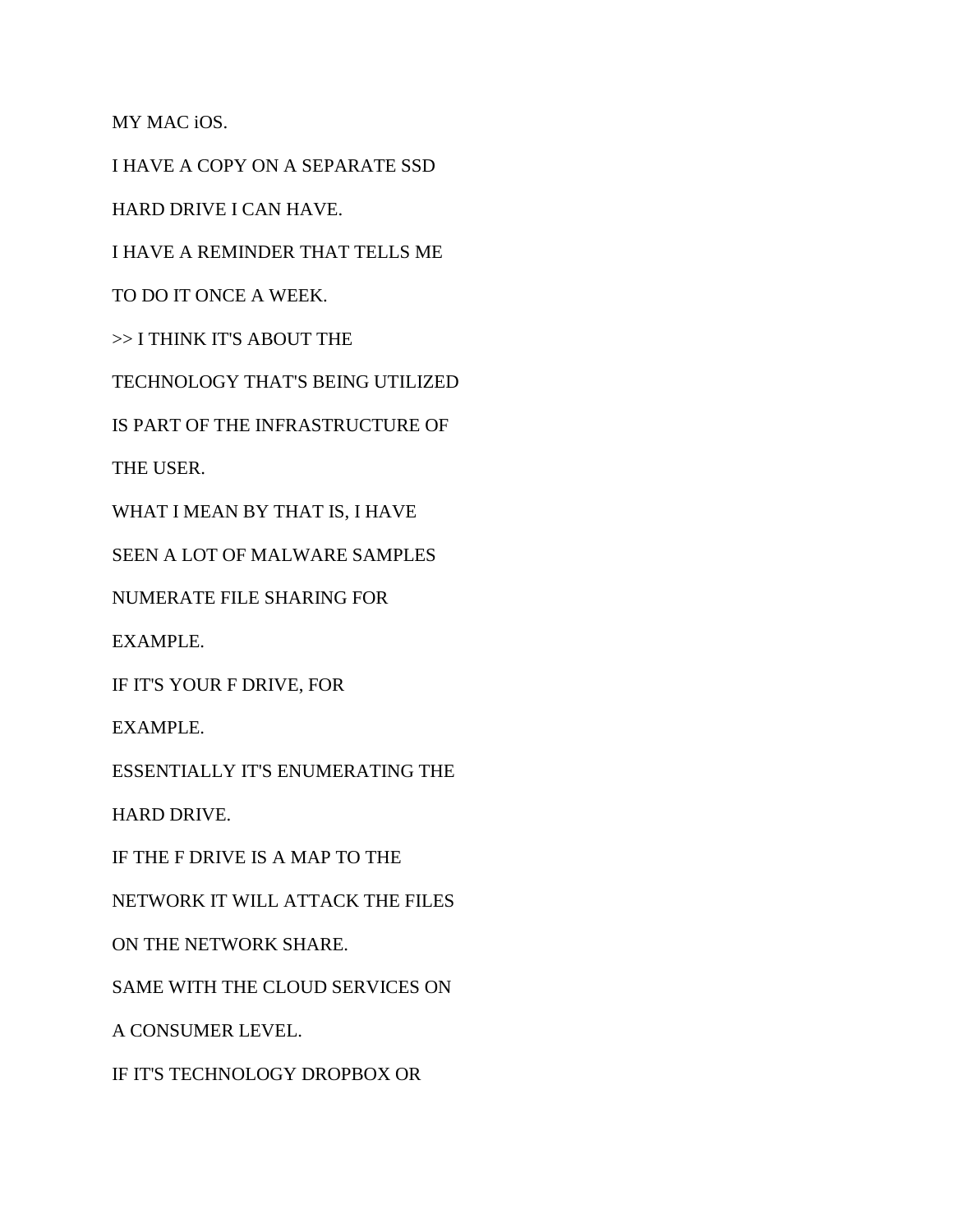GOOGLE DRIVE THAT HAS A HOSTED DRIVE ON YOUR COMPUTER. IT'S VULNERABLE TO THE ATTACK. ONCE THE CHANGES ARE MADE ON THE OPERATING SYSTEM. THE CHANGES RENEXT IN THE CLOUD SERVICE. >> A LOT OF PEOPLE DON'T REALIZE THAT. >> THAT MAKES SENSE. >> IF IT'S A LEGITIMATE BACK UP YOU CAN'T CONNECT IT TO THE SYSTEM. WE SEE MAL WARE THAT DIDN'T DO THIS. NOW WE SEE MORE MALWARE DOING THIS. GREAT EXAMPLE THE WINDOWS BACK UP SYSTEM. THOSE WERE LEFT IN PLACE AND COULD RESTORE FROM IT SLOWLY BUT SURELY ALL RANSOMWARE IS HITTING

THAT AS WELL.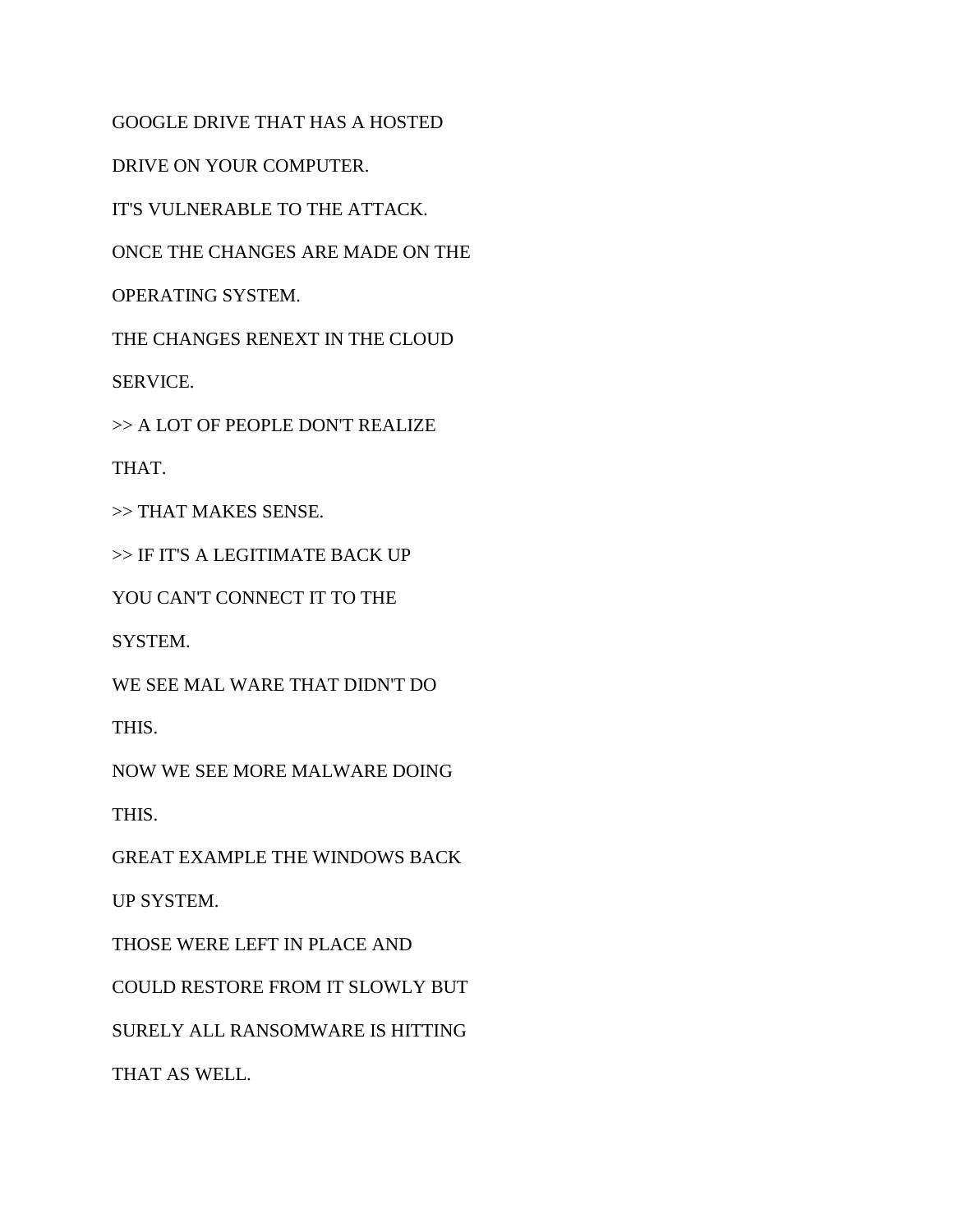>> I DIDN'T THINK ABOUT DROPBOX

AS A BACK UP SERVER.

IT SHOULDN'T BE.

>> DON'T JUDGE ME.

>> NO, IT'S TRUE PEOPLE USE IT

FOR.

THAT.

>> YES ABSOLUTELY.

>> IF YOU CONSIDER THE LARGEST

PERCENTAGE OF PEOPLE USING

COMPUTERS ARE CONSUMERS.

THEY'RE HIT WITH RAN SOME WARE.

>> FROM THE POINT OF THE FUTURE

I THINK WHAT I HAVE STARTED TO

SEE IF YOU GET YOUR MOBILE

DEVICE INFECTED NATURALLY YOU

WILL PLUG IT INTO THE COMPUTER

THE OLD SCHOOL WAY OF BACK

UNDERSTAND OR TO CHARGE THE

THING.

IT'S A GOOD WAY TO PIVOT FROM

ONE DEVICE TO THE OTHER.

GET ACCESS ONE DEVICE.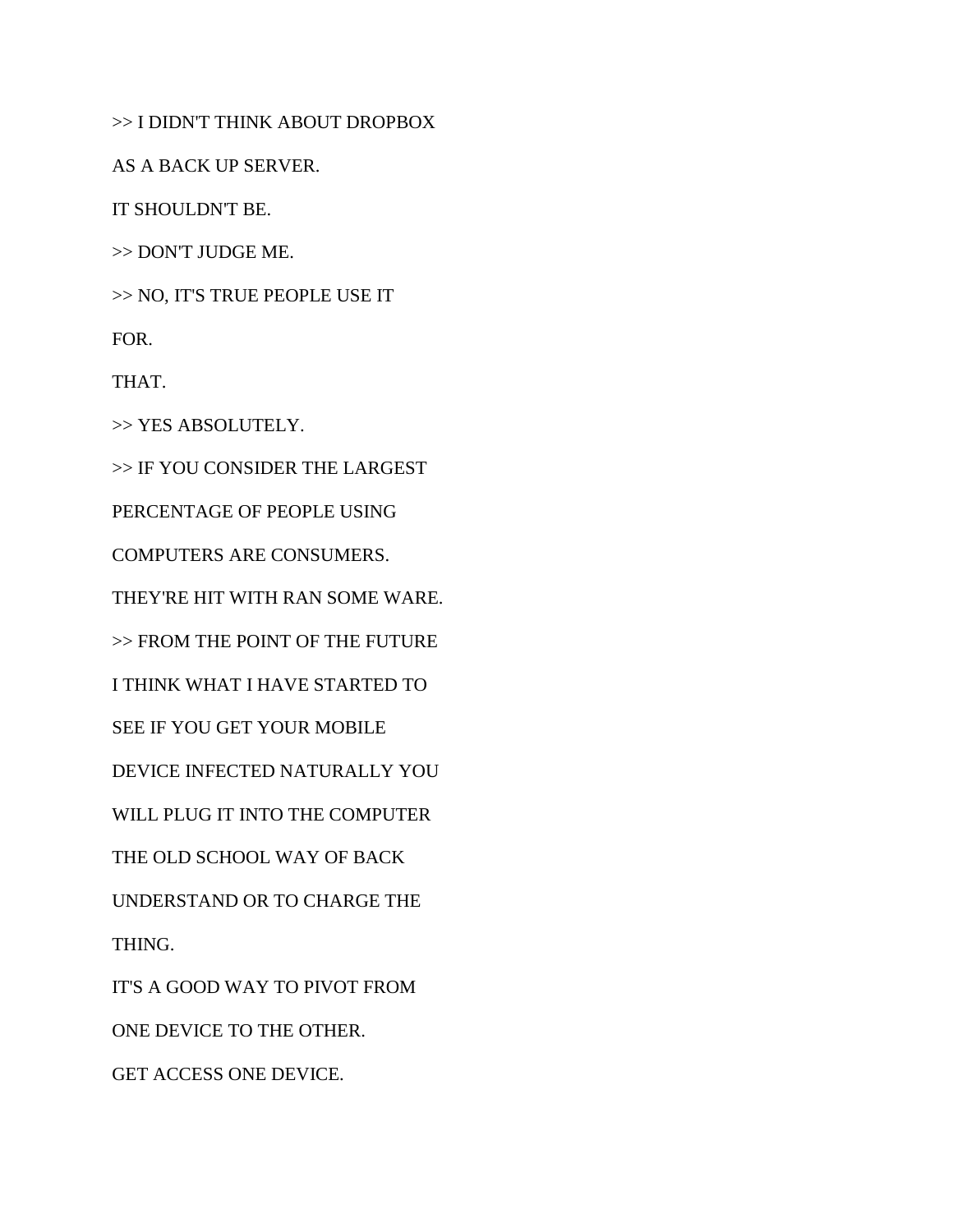IT'S ON THE HOME NETWORK OR CORPORATE NETWORK AND TRIES TO ATTACK OTHER DEVICES OR PHYSICALLY PLUGGED INTO ANOTHER DEVICE AND TALK TO THAT TO INFLECT ANOTHER DEVICE. IT WAS SAID, SERVICES ALWAYS LOGGED IN SERVICES AROUND MOBILE THOUGH. CERTAINLY WE SEE THEM ON OUR LAP TOPS AS WELL. IF THE DEVICE IS LOGD IN. I HAVE ACCESS TO THE DEVICE THEN I CAN POTENTIALLY AFFECT THOSE AS WELL. DELETE THINGS LIKE DROP BOX OR OTHER THINGS THAT WAY. AS MENTIONED THE ONLY WAY TO MAKE YOUR BACK UP SECURE IS NOT HAVE THEM ACCESSIBLE. HAVE THEM ON THE SAME NETWORK AND ABLING TO GO AROUND THE NETWORK TO CROWS HIGHS OTHER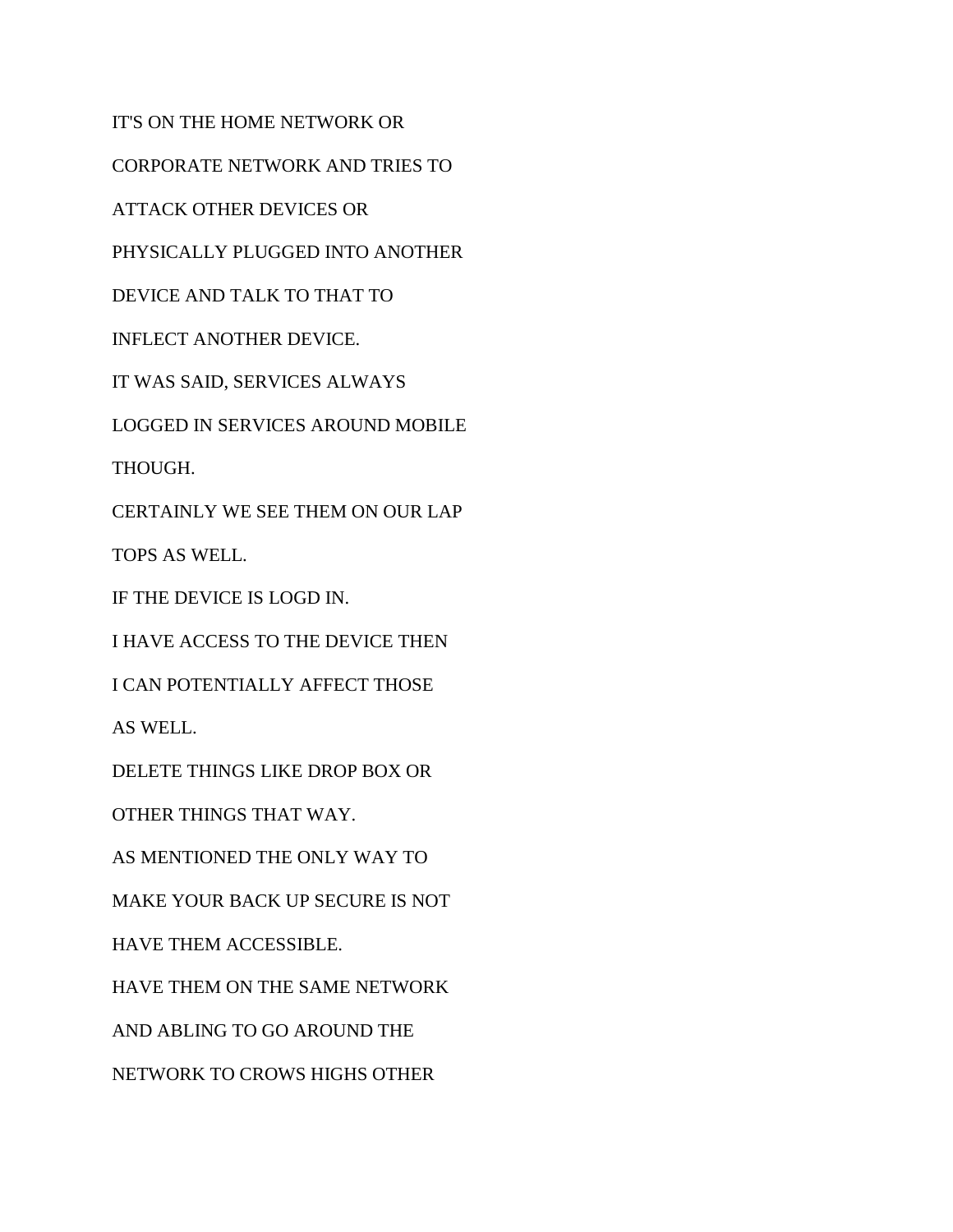THINGS THAT COULD BE THE NEXT

TARGET.

>> SO WE HIT THE END OF OUR

SESSION.

I HAVE A COUPLE OF QUESTIONS

HERE FOR MODERATORS TO GET TO

LATER.

I WANT TO THANK VERY MUCH OUR

PANEL FOR THE INSIGHTS THIS

MORNING.

A GREAT KICK OFF FOR THE WORK

SHOP.

THANK YOU TO THEM.

[ APPLAUSE ]

;;;;Presentation by Office of Technology

>> WE'RE NEXT INVITED JOE CALANDRINO AND ANTHONY MASI PRO SENTING ORIGINAL RANSOM WARE RESEARCH. >> OVER THE PAST SUMMER WE HAD A CROP OF FANTASTIC INTERNS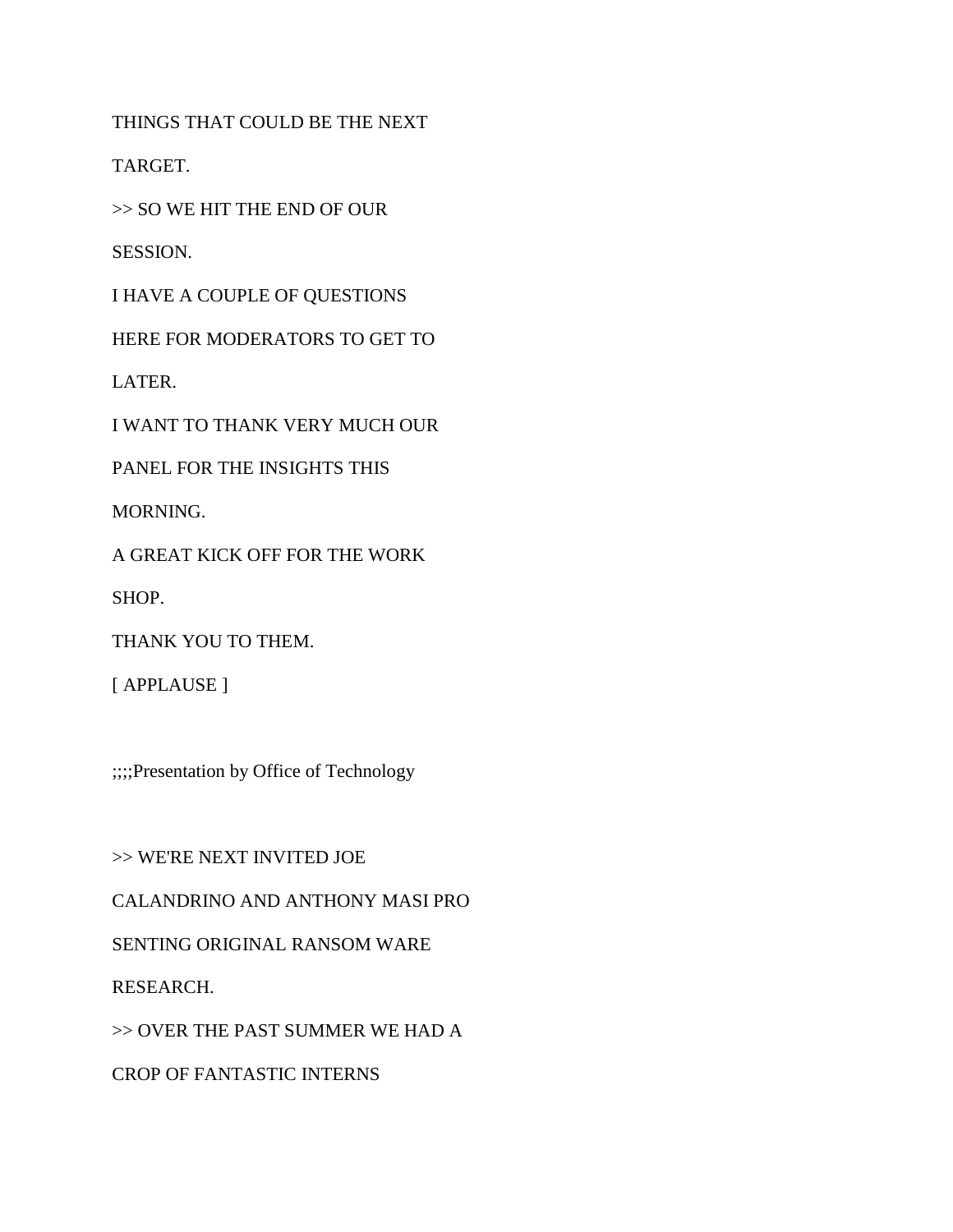WORKING WITH US.

ONE OF THEM WAS ANTHONY.

ANTHONY HELPED US BETTER

UNDERSTAND THE RANSOMWARE THAET.

FOR THOSE WORKING WITH THE

GOVERNMENT IN THE ROOM, A PLUG,

ANTHONY IS A SCHOLARSHIP FOR

SERVICE RECIPIENT.

AFTER HIS DEGREE HE'S COMMITTED

TO WORK FOR THE GOVERNMENT FOR A

FEW YEARS.

I THINK THE QUALITY OF HIS WORK

SPEAKS FOR ITSELF.

THE PREVIOUS PANEL DID A GOOD

JOB OF INTRODUCING WHAT THE

RANSOMWARE THREAT IS OVER ALL.

TYPICALLY SOMETHING IS LOCKED

UP.

SOMEONE REQUESTS IF YOU GET

ACCESS TO THAT AGAIN YOU HAVE TO

GIVE THEM AN AMOUNT OF MONEY.

WHAT WE FOCUSED ON FOR OUR

PROJECT WAS THE MORE TRADITIONAL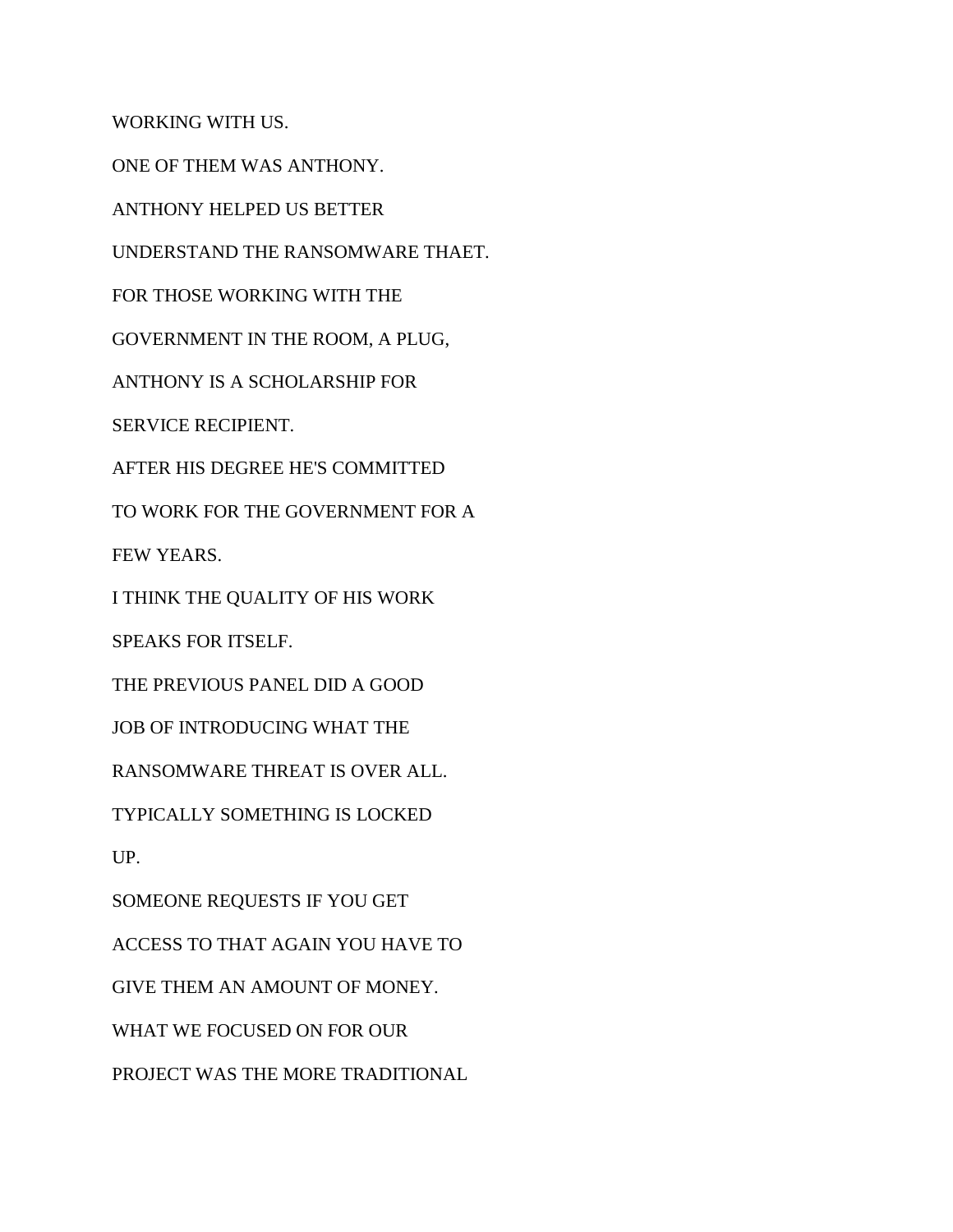FORM OF RANSOM.

THE DATA ON THE PC IS LOCKED UP. IF YOU WANT ACCESS TO THAT ON YOUR PERSONAL COMPUTER AGAIN YOU PAY MONEY AND IT WILL BE UNLOCKED AND YOU GET ACCESS TO IT. SO, HOW DO YOU GET IT. ONCE AGAIN THE PREVIOUS PANEL DELVED INTO IT QUITE A BIT. THERE COULD BE A NUMBER OF WAYS. ONE POSSIBLE VECTOR IS E-MAIL. YOU MAY GET AN E-MAIL WITH A PDF ATTACHED TO IT. YOU THEN INFECT THE COMPUTER OPENING IT UP. ANOTHER IS DRIVE BY DOWNLOAD. YOU VISIT A CERTAIN SITE. THAT SITE IS PRO MICED AND IT INFECTS YOUR COMPUTER WHEN YOU VISIT IT OR THE AD NETWORK SERVING ADS WITH A COMPROMISED ADVERTISEMENT.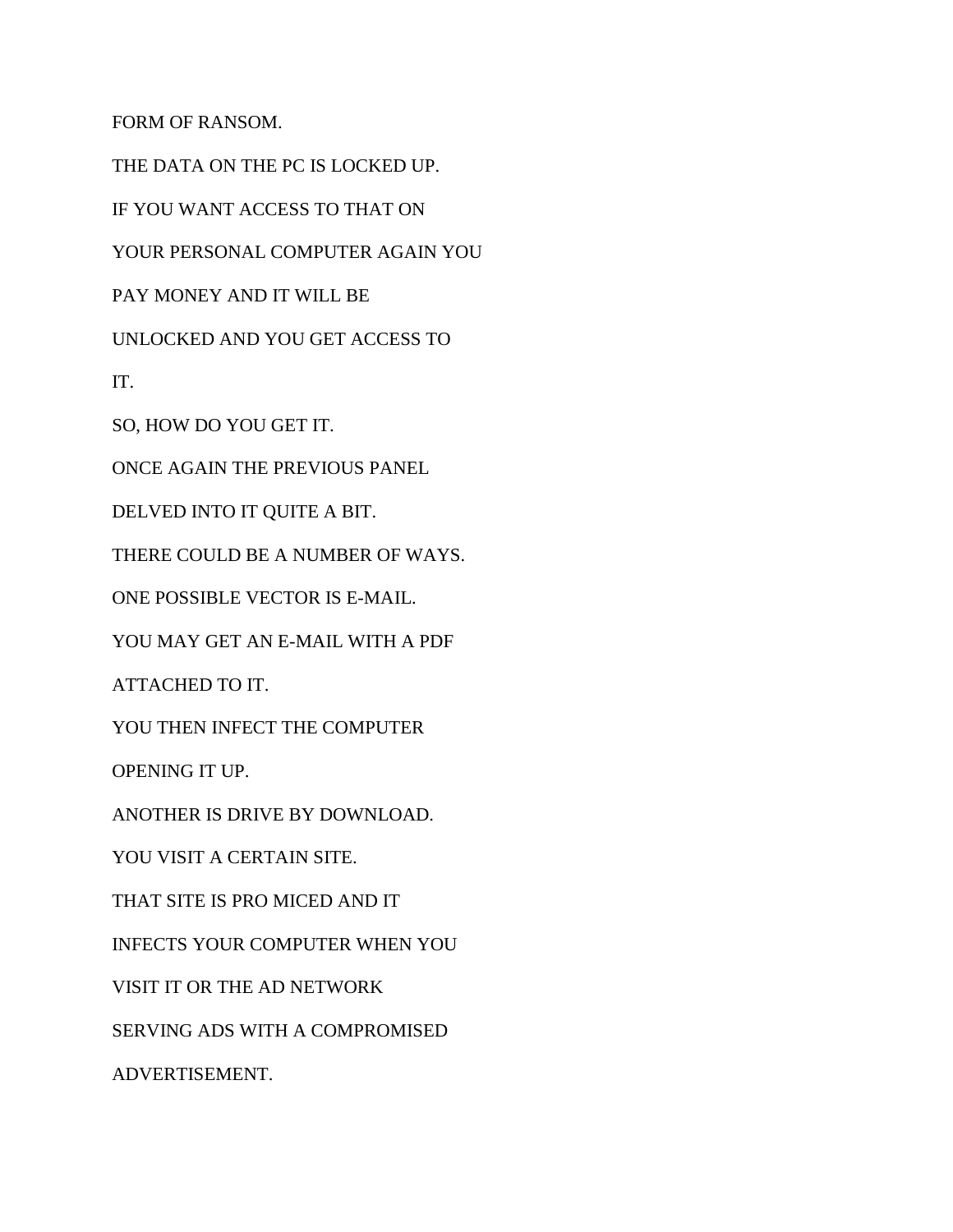FROM THERE YOUR COMPUTER IS INFECTED. WE HAVE SPOKE TONE A NUMBER OF PEOPLE VICTIM OF RANSOMWARE SCAMS. SOME JUST LOOKING FOR A LUNCH ORDER. WENT TO A LOCAL RESTAURANT SITE. IT TURNS OUT THE WEB SERVER WAS COMPROMISED AND AS A RESULT COMPUTERS IN THE COMPANY WERE COMPROMISED. SO, WE'RE JUST GOING TO SHOW A QUICK DEMO IN A MOMENT TO GIVE YOU AN IDEA WHAT THIS LOOKS LIKE WHEN YOUR COMPUTER IS INFECTED IN PRACTICE. IMAGINE YOU'RE DOING HR IN A LARGE COMPANY. YOU POST AID JOB. YOU HAVE A BUNCH OF RESUMES. WE DIDN'T GO THROUGH LOTS OF TROUBLE SETTING THIS UP.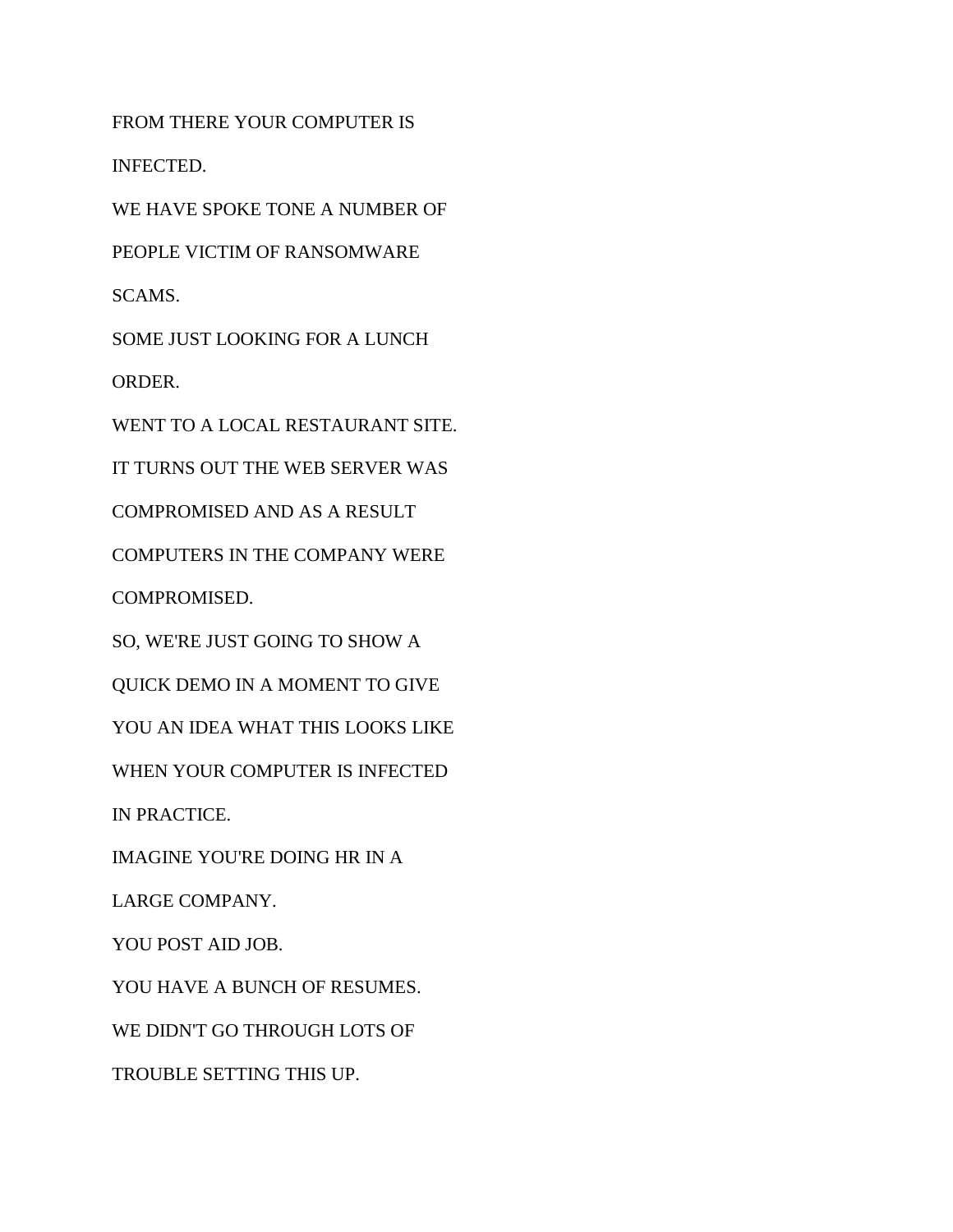WE DIDN'T MAKE IT LOOK LIKE A

PDF FILE.

WE COULD OF SET UP SO IT DIDN'T

PROMPT TO YOU RUN THE RANSOMWARE

LIKE HERE.

THIS WILL GIVE YOU A ROUGH IDEA

WHAT IT LOOKS LIKE.

THERE WILL BE FLASHING LIKE

THIS.

IF YOU SUFFER FROM EPILEPSY OR

SOMETHING YOU MAY WANT TO DIVERT

YOUR EYES.

I WILL TELL YOU WHEN IT'S OVER.

PLAY THE VIDEO HERE.

THIS IS ONE VARY OF RANSOMWARE.

WE CLICKED ON THE PDF FILE.

WE HAVE OPENED IT UP AND AGREED

TO THE PROMPT COMING UP LIKE

MANY DO.

SUDDENLY THE COMPUTER REBOOTS.

LOOKS LIKE THE COMPUTER CRASHED.

WE GET A WARNING MESSAGE THE

DISK IS BEING CHECKED.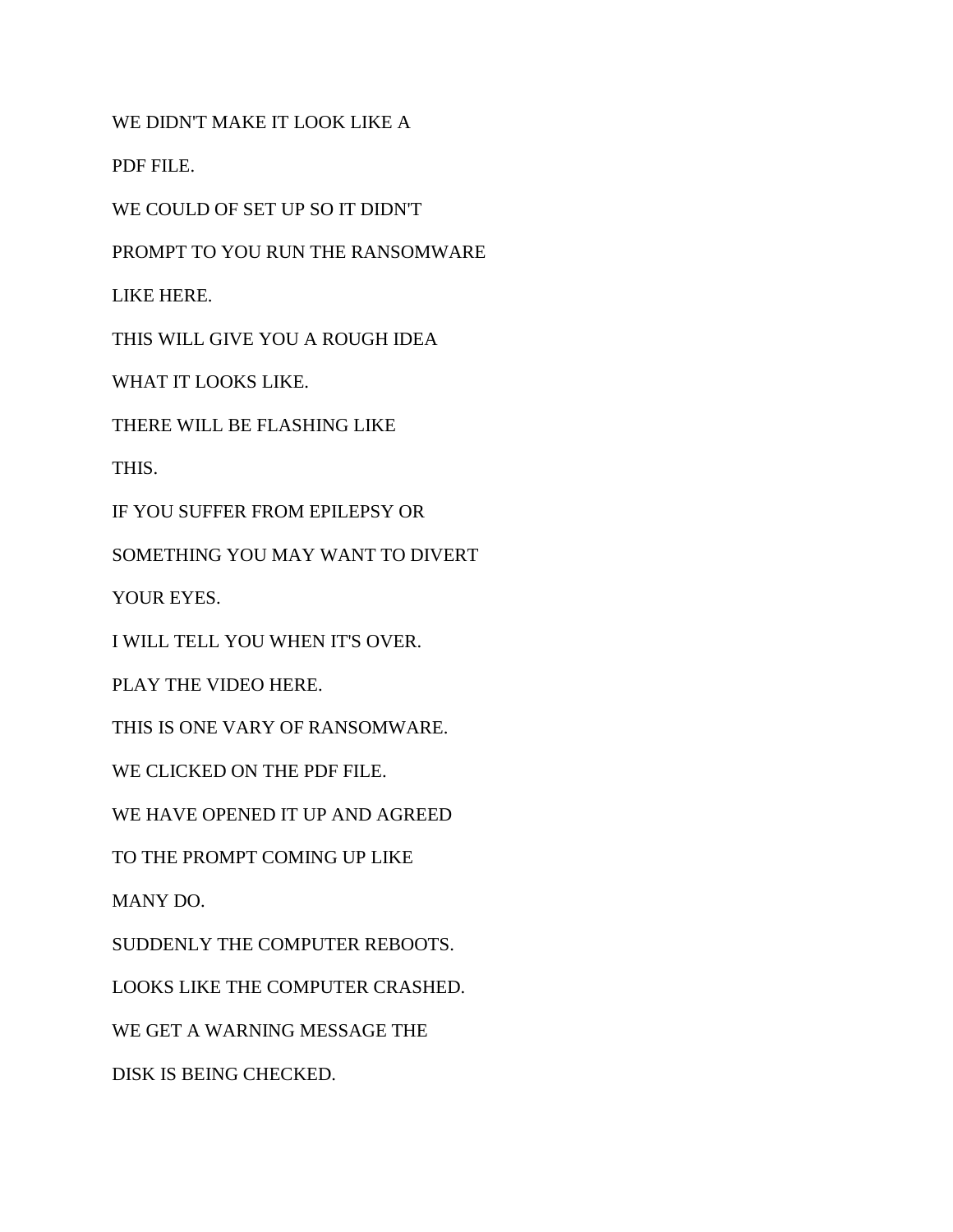THIS MAY LOOK LEGITIMATE IF THE COMPUTER WAS REBUTTING. I WILL GIVE YOU THE HEADS UP IT'S NOT CHECKING THE DISK SOMETHING ELSE IS GOING ON. WE WILL SEE WHAT IT IS IN A MOMENT. SO, LET'S HAVE A BRIEF PERIOD OF AWKWARD SILENCE. FINISHING IT'S TASK. SUDDENLY WE HAVE FLASHING SKULLS ON THE SCREEN AND THEN WE SEE A MESSAGE TELLING US OUR COMPUTER HAS BEEN COMPROMISED AND GIVING US INSTRUCTIONS OF THE REPAYMENT. THIS COULD BE FAIRLY STARTLING SOMEONE SEEING THIS UNEXPECTEDLY. SO, OUR GOAL WITH THE SUMMER PROJECT WE HAD ANTHONY WORKING ON WAS BETTER UNDERSTAND THE BEHAVIOR OF RANSOMWARE AND THE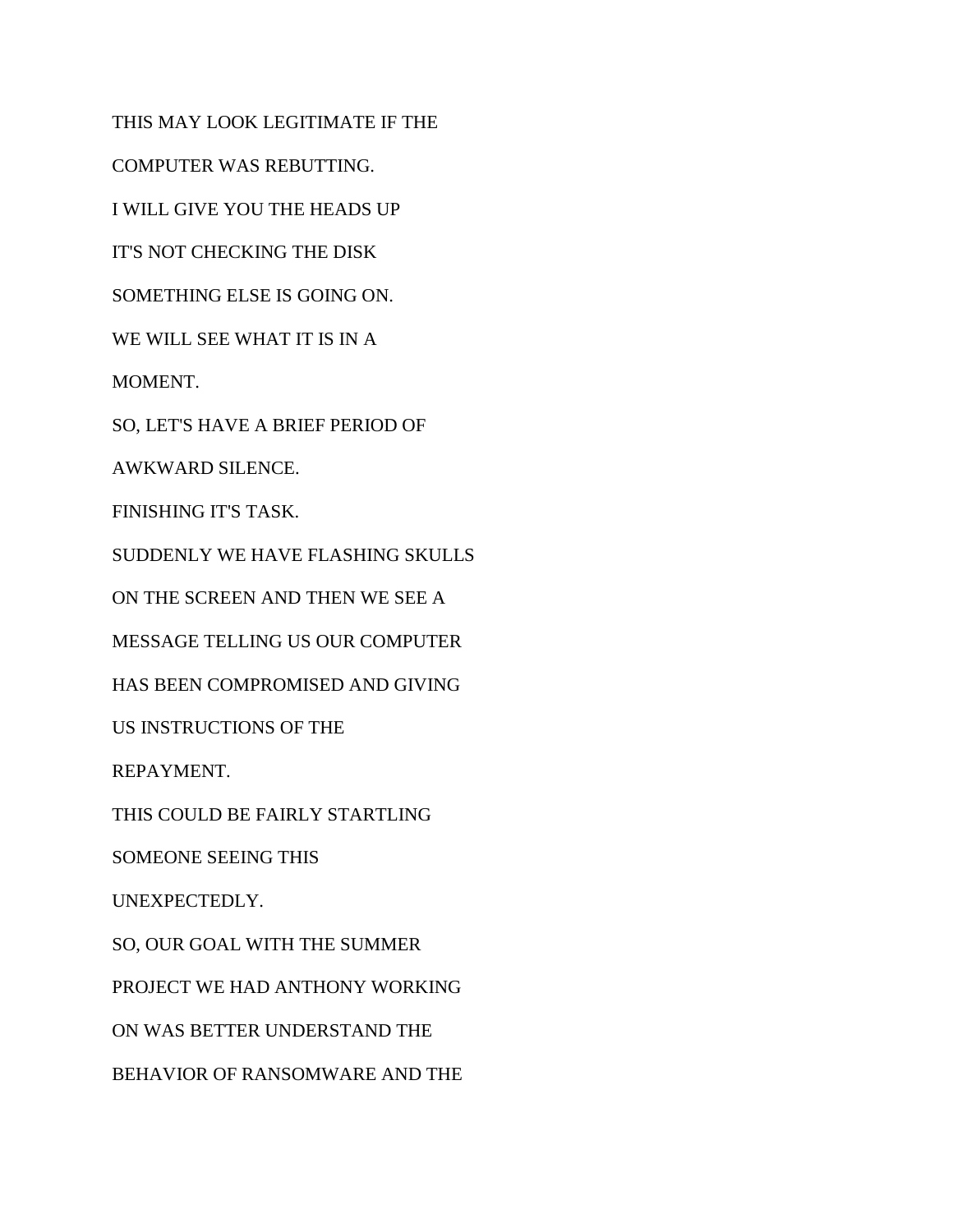EXPERIENCE OF VICTIMS OF

RANSOMWARE.

I WILL HAND THIS OFF TO ANTHONY

ON HOW HE DID THAT.

 $\gg$  OKAY.

COOL.

OKAY.

SO THE METHODOLOGY OF THE

PROJECT I FIRST OBTAINED MY

SAMPLES.

INFECTED VIRTUAL MACHINES AND

SAW THE RESULTS.

WITH THAT COMPLETE I WENT ONTO

COMMUNICATE WITH THE AUTHORS OF

RANSOMWARE.

I CHOSE THE SAMPLES BRUISING

THROUGH THE MAL WARE -- USING

FOR RANSOMWARE TAGGED SAMPLES.

THEY ARE FROM A THREE MONTH

PERIOD THIS SPRING TO EARLY

SUMMER.

SO, I SET UP A VIRTUAL MACHINE

WHICH FOR THE PURPOSE OF THIS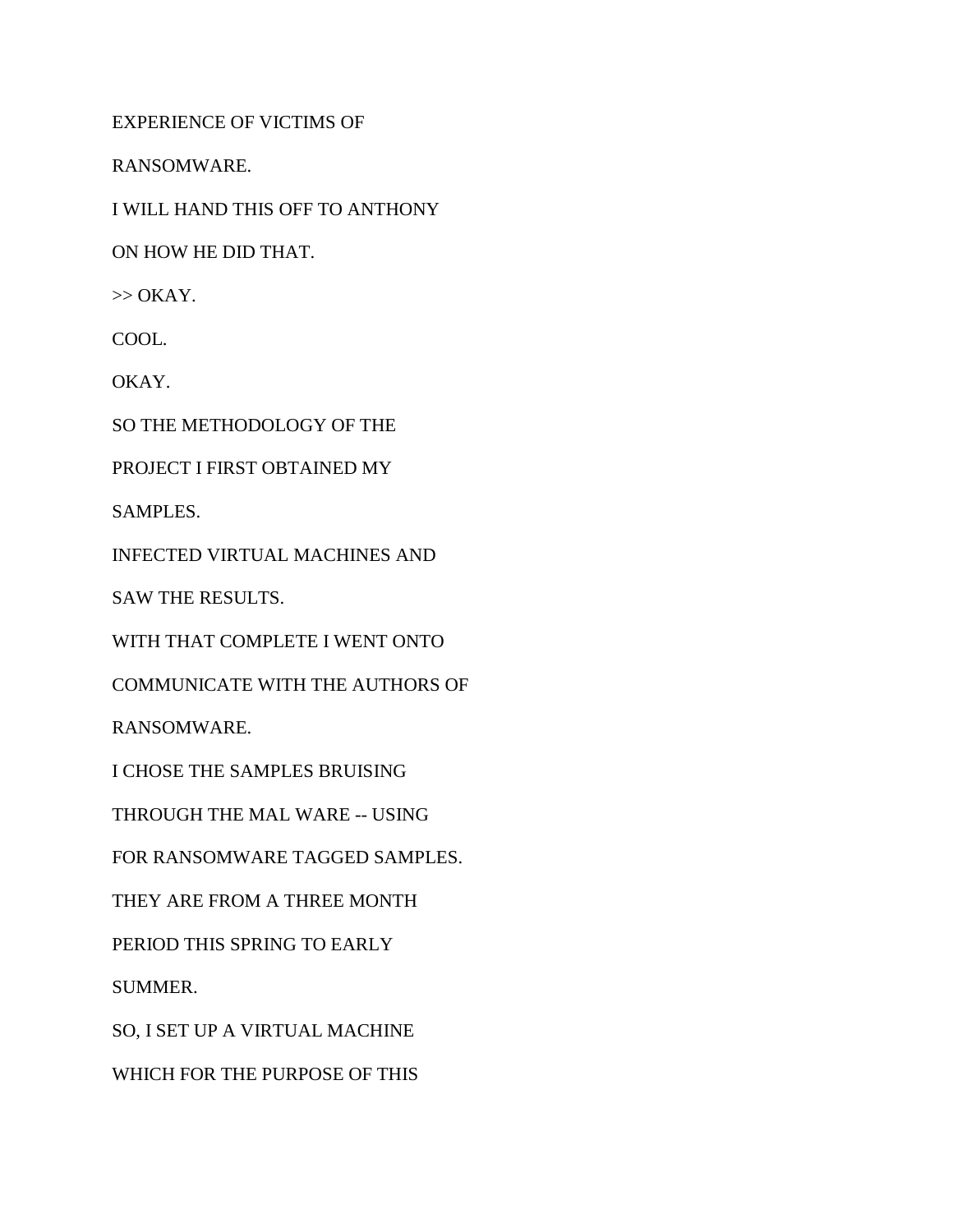PROJECT SERVED AS A SIMULATION OF A PERSONAL COMPUTER RUNNING WINDOWS 7.

I EXECUTED EACH SAMPLE ON THIS MACHINE INCLUDING CANARY FILES OR DUMMY FILES THAT REPRESENTED ABOUT 300 DIFFERENT COMMON FILE TYPES.

THE PURPOSE WAS TO SEE THE FILE

TYPES THE RANSOMWARE TARGETED

AND WHETHER IT WAS SELECTIVE IN

THE ENCRYPTION.

DURING THE PROCESS OF THE

RESEARCH I HAD FOUR SEPARATE

CONFIGURATION FOR EACH SAMPLE.

I SET THE WINDOWS LOCAL TO

EITHER INDAN, JAPANESE, RUSSIAN

OR THE AMERICAN LOCAL.

I CHOSE THESE DUE TO THESE BEING

FOUR OF THE MOST COMMON NATIONS

AFFECTED BY RANSOMWARE.

AT THE SAME TIME GEOGRAPHIC I

CANNILY AND ECONOMICALLY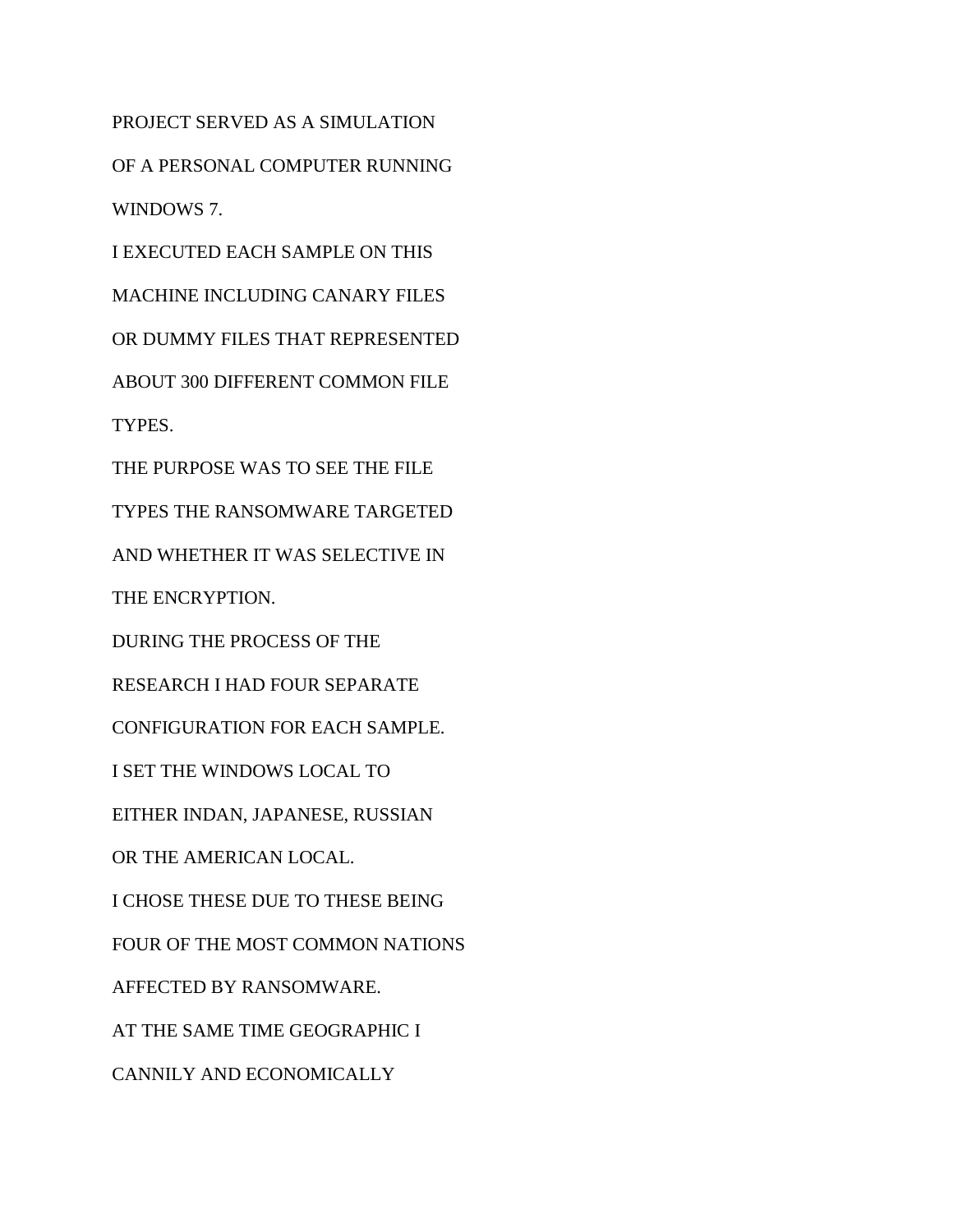DIVERSE.

IT'S FARE TO NOTE THE IP ADDRESS

OF THE MACHINE REMAINED THE

SAME.

IT'S POSSIBLE THE AUTHORS WERE

DETERMINED ALL OF THE INFECTIONS

WERE OCCURRING FROM THE SAME

PLACE.

SO MY SUCCESS RATE WAS ABOUT

60 PERCENT.

IT WASN'T A HUNDRED PERCENT.

THERE IS A SHORT SAMPLE LIFE

SPAN.

THE INFRASTRUCTURE IS QUICK TO

GO DOWN DUE TO LAW ENFORCEMENT

OR JUST THE AUTHORS ATTEMPTING

TO REMAIN UNDER THE RADAR

SWITCHING DEMAND AND CONTROL

SERVERS OR DOMAIN NAMES RAPIDLY.

ANOTHER POSSIBLE MAYBE

ANTI-ANALYSIS TECHNIQUES.

I WOULD LIKE TO NOTE THE

STATISTIC UNDERSTAND REPRESENTED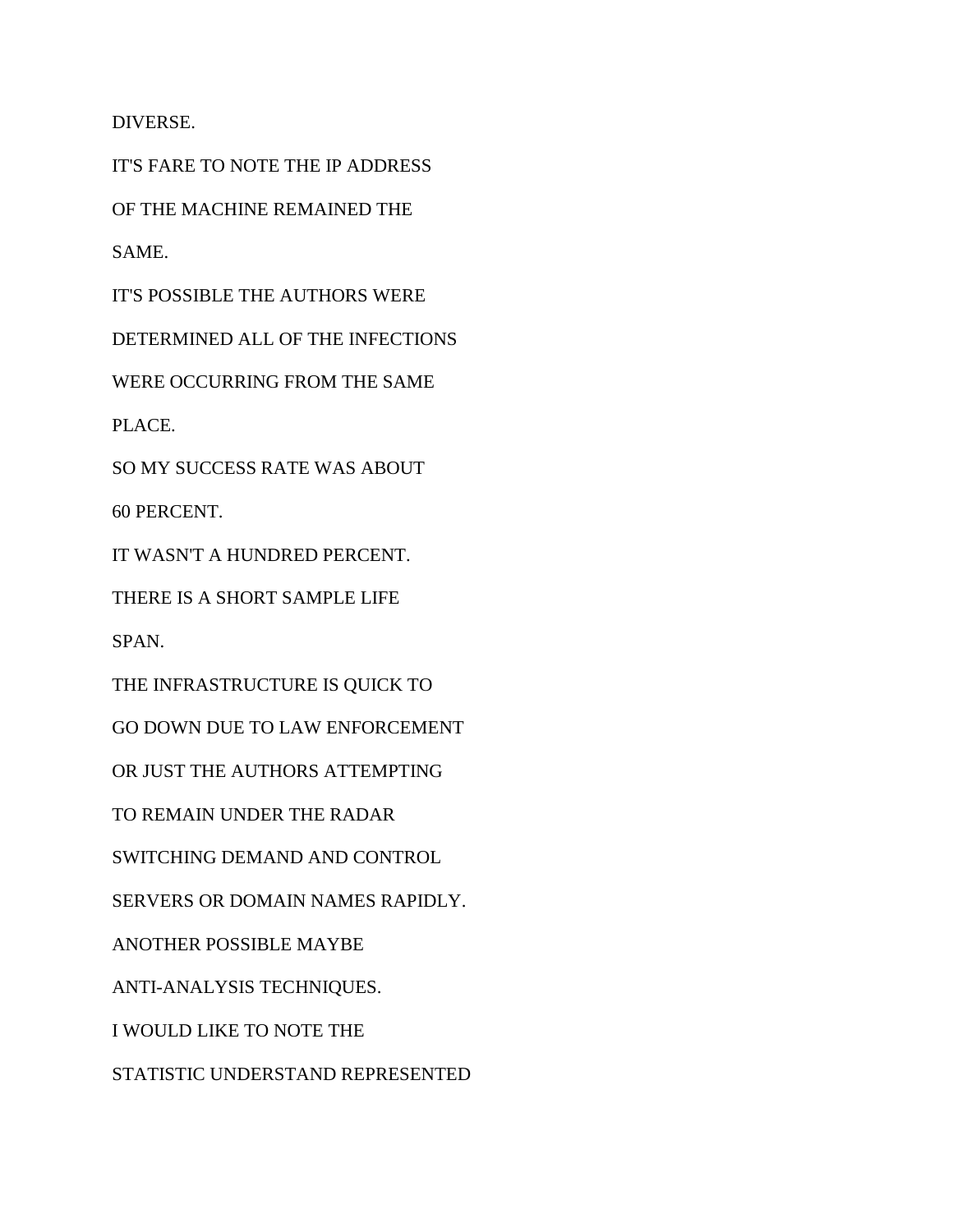HERE ARE REPRESENTATIVE OF THOSE IN MY RESEARCH AND SHOULDN'T BE TAKEN AS INDICATIVE OF THE SUCCESS RATE IN THE WILD. HERE IS FIRST EXAMPLE OF ONE I CAME ACROSS AS SEEN PREVIOUSLY. THIS IS CALLED JIGSAW. YOU CAN SEE A TIMER ON THE SCREEN. THE AUTHOR LIKES TO FRAME THIS AS A GAME. INTRODUCES EXPONENTIAL GROWTH. AN HOUR YOU LOSE TEN, ANOTHER HOUR YOU LOSE MORE AND SO ON UNTIL YOU PAY THE RANSOM. THERE IS AN ARBITRARY TIME SET IF YOU DON'T PAY THE FILES ARE GONE FOREVER. I DIDN'T TEST IF THAT WAS TRUE. YOU CAN SEE AT THE BOTTOM BLOCKED OUT BY THE RED BAR A BITWALLET ADDRESS. THAT WAS THE FORM OF PAYMENT FOR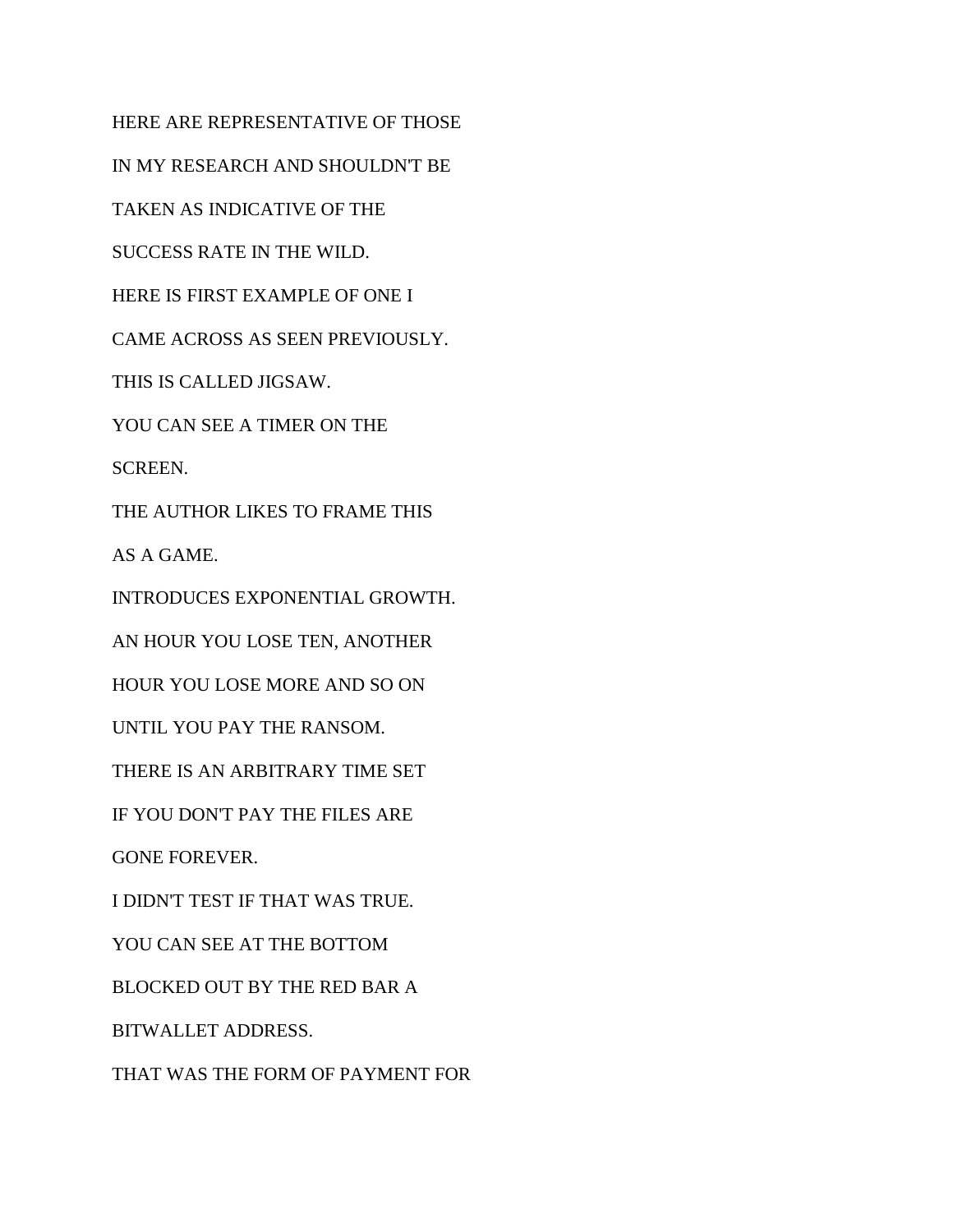THIS VARIANT.

IT WAS ALL PRESENTED TO THE USER

THROUGH THIS WINDOW.

HERE IS ANOTHER VARIANT KNOWN AS

CRIES CRISIS.

THIS VARIED SLIGHTLY FROM THE

PREVIOUS INFECTION I SHOWED YOU.

YOU CAN SEE THIS CHANGED YOUR

DESK TOP BACKGROUND.

IT LEAVES YOU A NOTE THAT IS NOT

IN PERFECT ENGLISH.

A SCARED TACTIC OF A MAN IN CAMO

WITH A LARGE GUN.

IT LEAVES BEHIND AN E-MAIL

ADDRESS AS WELL.

FOR FURTHER INFORMATION

REGARDING PAYMENT OF THE RANSOM

OR HOW MUCH IT COST YOU HAVE TO

REACH OUT TO THE E-MAIL.

SO, A THIRD, A THIRD VARIANT

THIS.

IS ON LOCK 92.

THIS WAS WRITTEN IN RUSSIAN,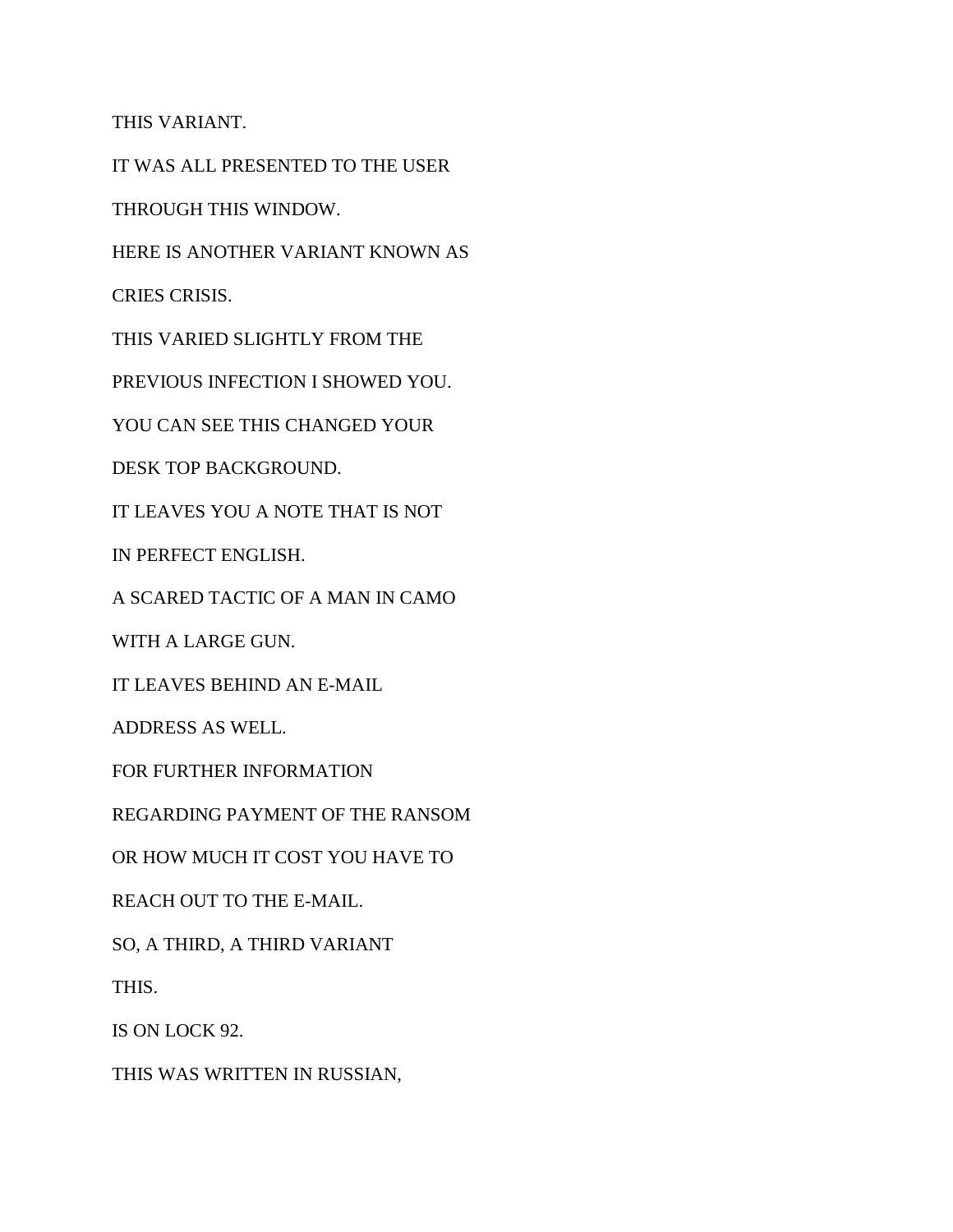RANSOM NOTE.

AFTER TRANSLATING THIS NOTE IT

KIND OF FOLLOWS THE SAME FORMAT

AS THE TWO PREVIOUS RANSOM

NOTES.

IT IS SAYING YOUR FILES ARE

ENCRYPTED.

CONTACT ME OR VISIT THIS WEBPAGE

FOR PAYMENT.

A WEBPAGE IS INCLUDED AND AN

E-MAIL FOR CUSTOMER SUPPORT.

SO, AS YOU CAN SEE THE

RANSOMWARE AUTHORS USE DIFFERENT

PRESSURE TACTICS TO GET YOU TO

PAY.

FILE DELETION THREATS.

ONE SAMPLE DIDN'T ENCRYPT

ANYTHING.

IT CLAIMED TO HIDE YOUR

TPAOEULDZ AND AFTER PAYMENT YOU

WOULD GET THE FILES BACK.

THAT WOULDN'T HAPPEN.

YOU PAID \$500 AND THE FILES WERE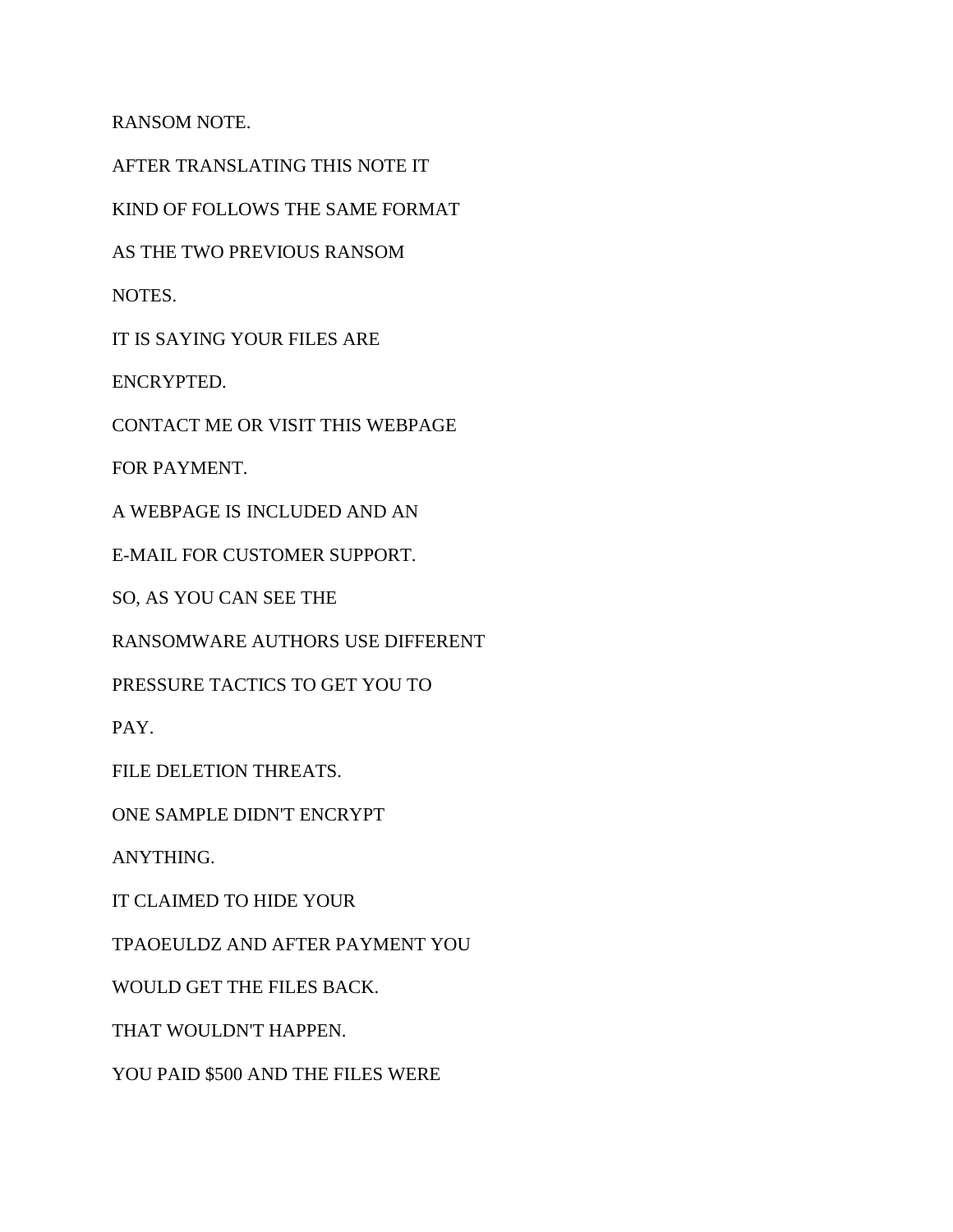GONE REGARDLESS IF YOU PAID OR

NOT.

THERE IS THE IN CRESS IN PRICE

TACTIC YOU SAW WITH THE JIGSAW

SCAM APPROXIMATELY.

A COMMON WAS THREE DAYS.

AFTER THREE DAYS THE PRICE GOES

UP.

A SHORT ACTION WINDOW PREVENTS

YOU FROM TALKING TO A THIRD

PARTY OR ANY RESEARCH.

YOU PREFER TO GET YOUR FILES

BACK BEFORE ANYTHING HAPPENS TO

THEM.

THE FRIGHTENING USER EXPERIENCE.

THE MAN IN THE CAMO WITH THE

GUN, A CHARACTER TPRER A HORROR

MOVIE AND A BUNCH OF EXAMPLES.

ONE SERVER SORT OF PWHRAEURZ A

MESSAGE TO YOU FROM THE

COMPUTER.

YOUR COMPUTER PLAYS AN AUTOMATED

MESSAGE SAYING YOUR FILES ARE EN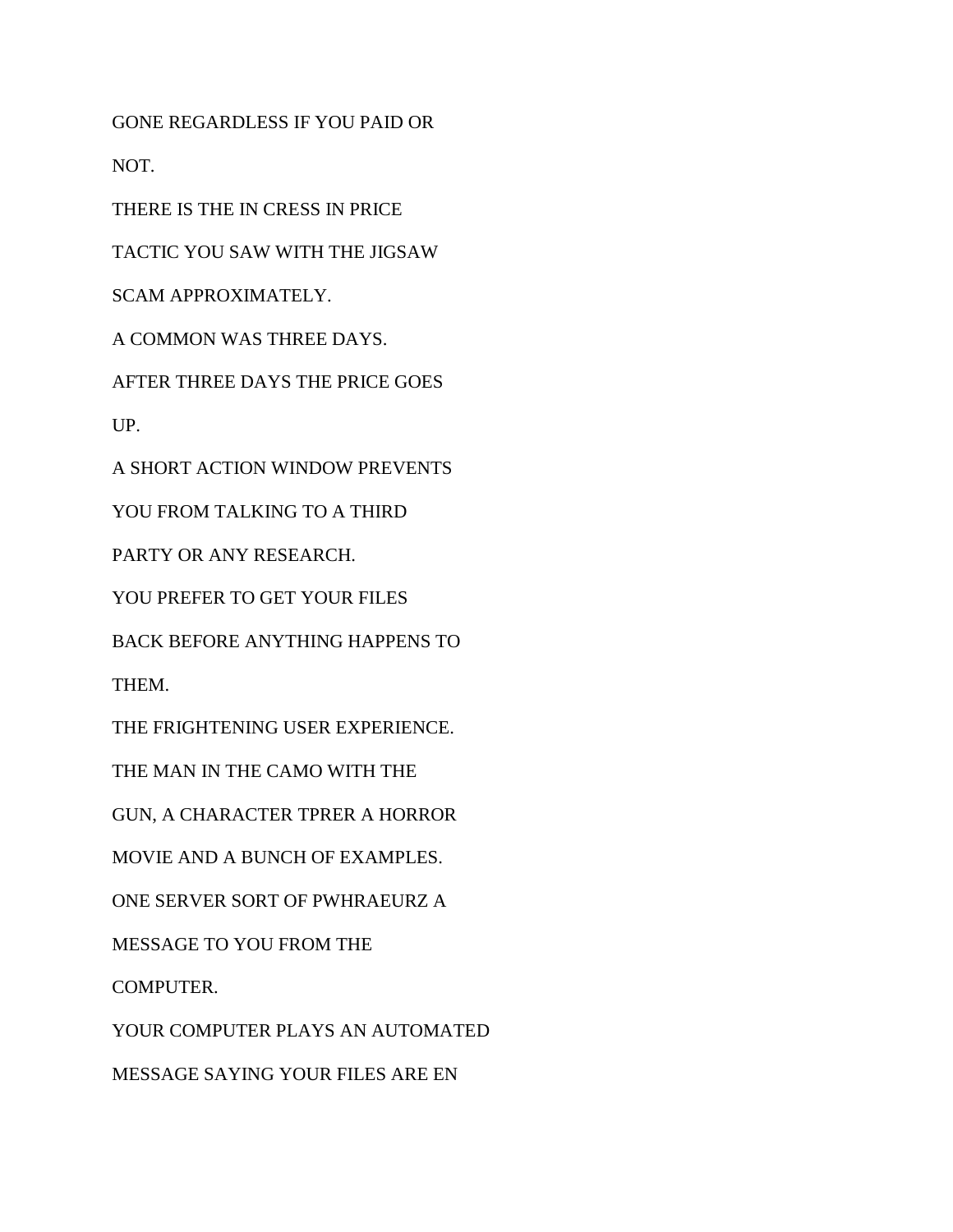CRIPPED.

THIS ARE AGGRESSIVE DELETION

TACTICS.

WE HAVE SEEN REPORTS OF

EXFILTRATION.

DURING MIER ARE SEARCH I DIDN'T

OBSERVE IF DATA WAS EXFILL TRAIT

TODAY THIRD PARTY SERVER.

SO, THIS IS MY SUCCESS RATE BY

COUNTRY.

AS YOU CAN SEE ALL OF THE

SAMPLES RAN WHEN IT WAS SET TO

INDIA, JAPANESE AND U.S.

ONLY 90 PERCENT WHEN SET TO THE

RUSSIAN LOCAL.

IN THIS CASE THE PROCESS WOULD

START.

AFTER A COUPLE OF SECONDS IT

WOULD HALT AND IDLE OR CLOSE

ITSELF.

IT'S FARE TO NOTE THE ORIGIN OF

THE SAMPLES WERE A ENGLISH

SPEAKING MAL WARE RESOS TORY REPOSITORY.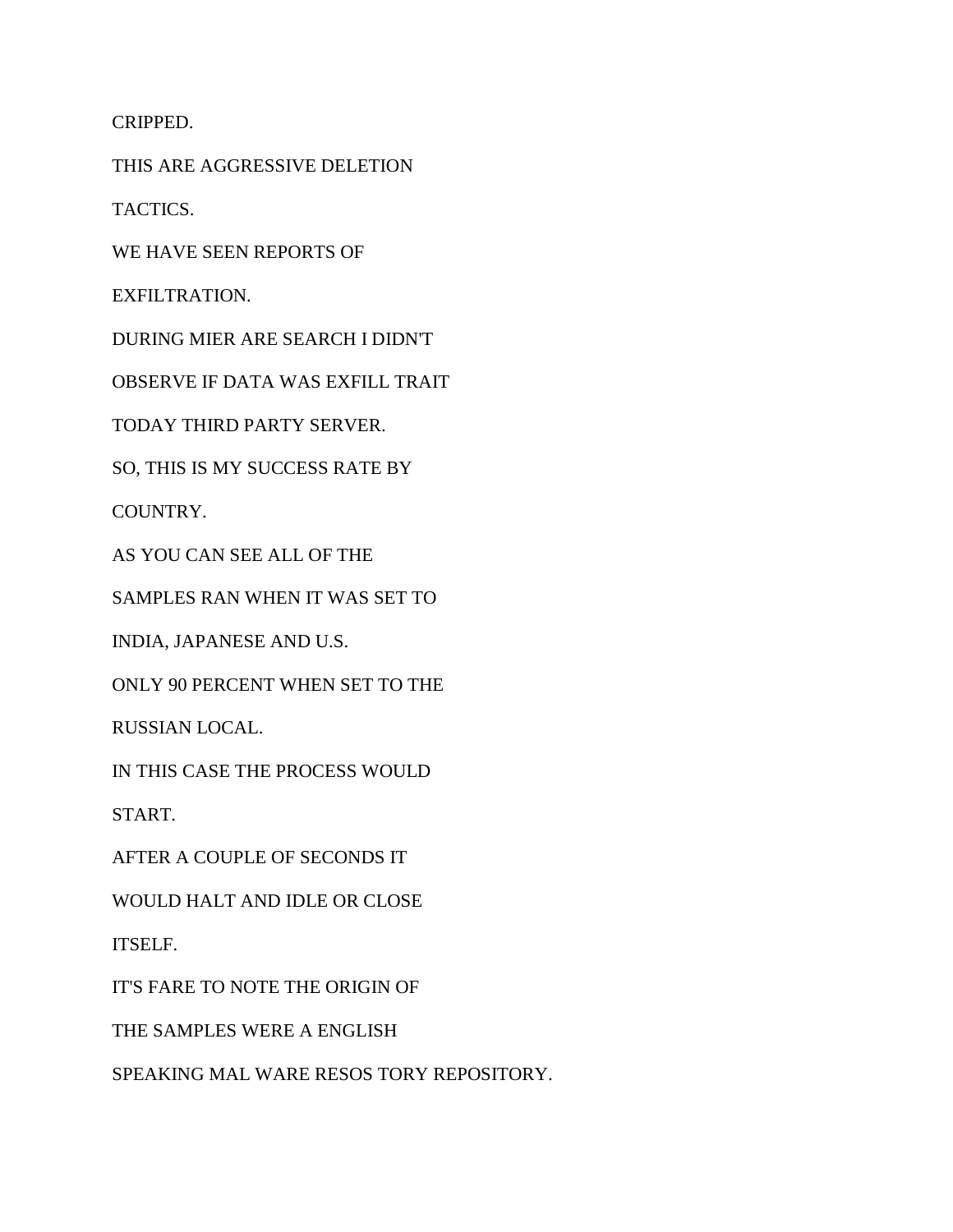THIS IS THE LANGUAGE.

80 PERCENT IN ENGLISH.

23 PERCENT IN RUSH YAWN.

RUSSIAN AND 3 INITALIAN.

THAT'S MORE THAN A HUNDRED

PERCENT.

SOME HAD ENGLISH AND RUSSIAN.

SO, OF THE 30 SAMPLES WE

OBSERVED ENCRYPTING FILES ON THE

VIRTUAL MACHINE 21 ENCRYPTED OUR

CAN AIRY FOLDER.

SOME SKIPPED THE FOLDER.

SOME BLOCKED ACCESS TO THE PC.

SOME SIMPLY TKHROETED FILES

INTENTIONALLY OR DUE TO JUST

SHOTLY CODED.

ENCRYPTION MAY OF OCCURRED IN

OTHER POINTS OF THE SYSTEM.

FOR THE PURPOSE OF THE ACADEMIC

STUDY WE FOCUSED ON THE CAN

ARROW FOLDER.

WE DISREGARDED SAMPLES

ENCRYPTING EVERYTHING BUT THAT.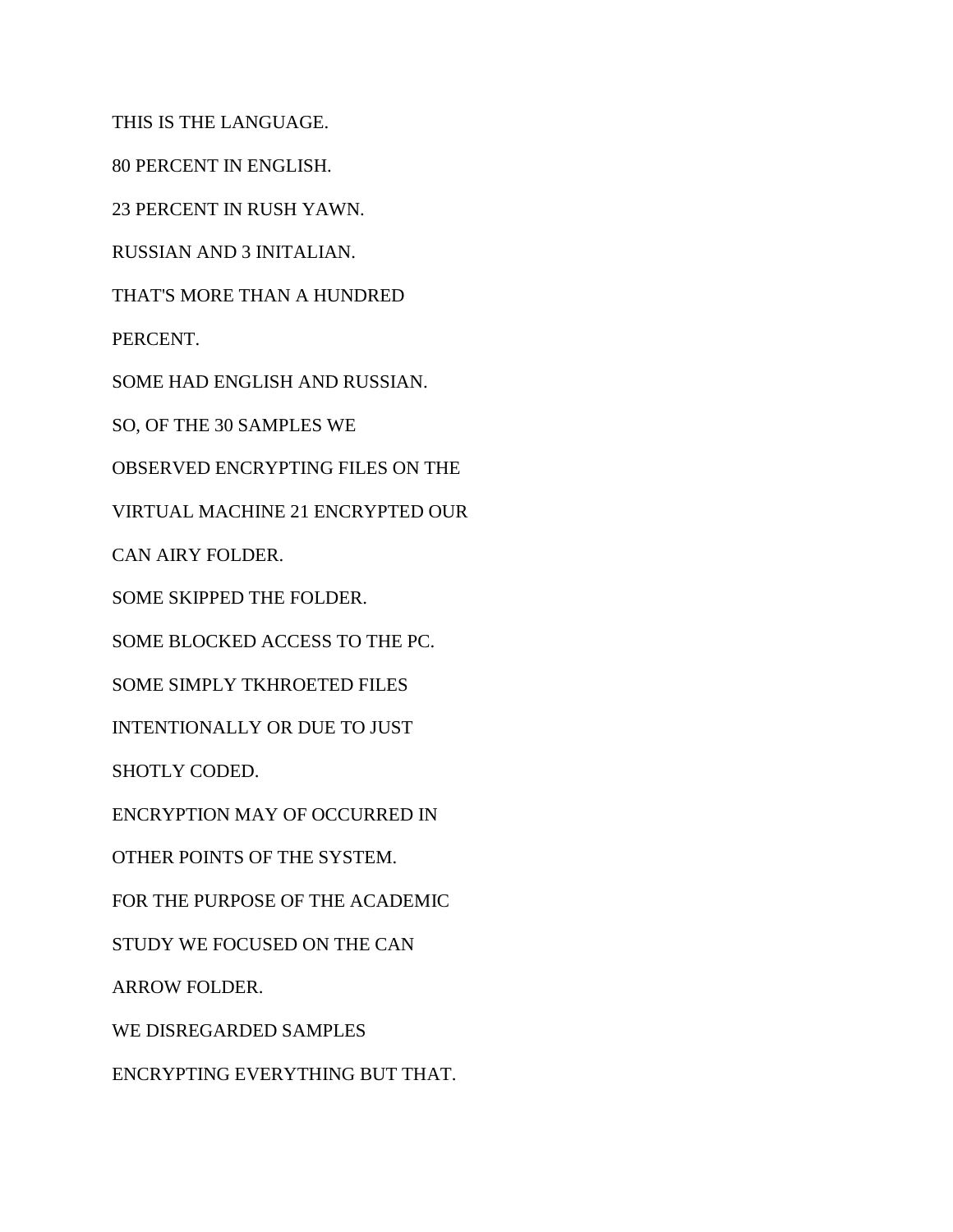SO, HERE YOU CAN SEE A YAH OF THE FILE TYPES ENCRYPTED. TOWARDS THE LEFT OF THE GRAPH YOU WILL SEE A LOT OF FILE TYPES THAT ARE FAMILIAR TO YOU. CASUAL COMPUTER USE. I BELIEVE ALL OF THE SAMPLES ENCRYPTED MICROSOFT WORD DOCUMENTS J PEG IMAGES LIKE A DIGITAL CAMERA OR CELLPHONE, GOING FURTHER DOWN THE LIST YOU MAY SEE THE PDF PORTABLE DOCUMENT FORMAT, DATABASES, FILE TYPES THAT ARE USED BY I AM STATION SOFTWARE. SINCE I HAD ABOUT 300 SAMPLES, THROW HUNDRED DIFFERENT FILE EXTENSIONS IT'S FARE TO NOTE THE DIFFERENT CATEGORIES OF FILES ENCRYPTED BY THE RANSOMWARE. YOU CAN SEE A COMPUTER CODE, MULTI MEDIA, SPECIFIC FILES RELATED TO ENCRYPTION, VIRTUAL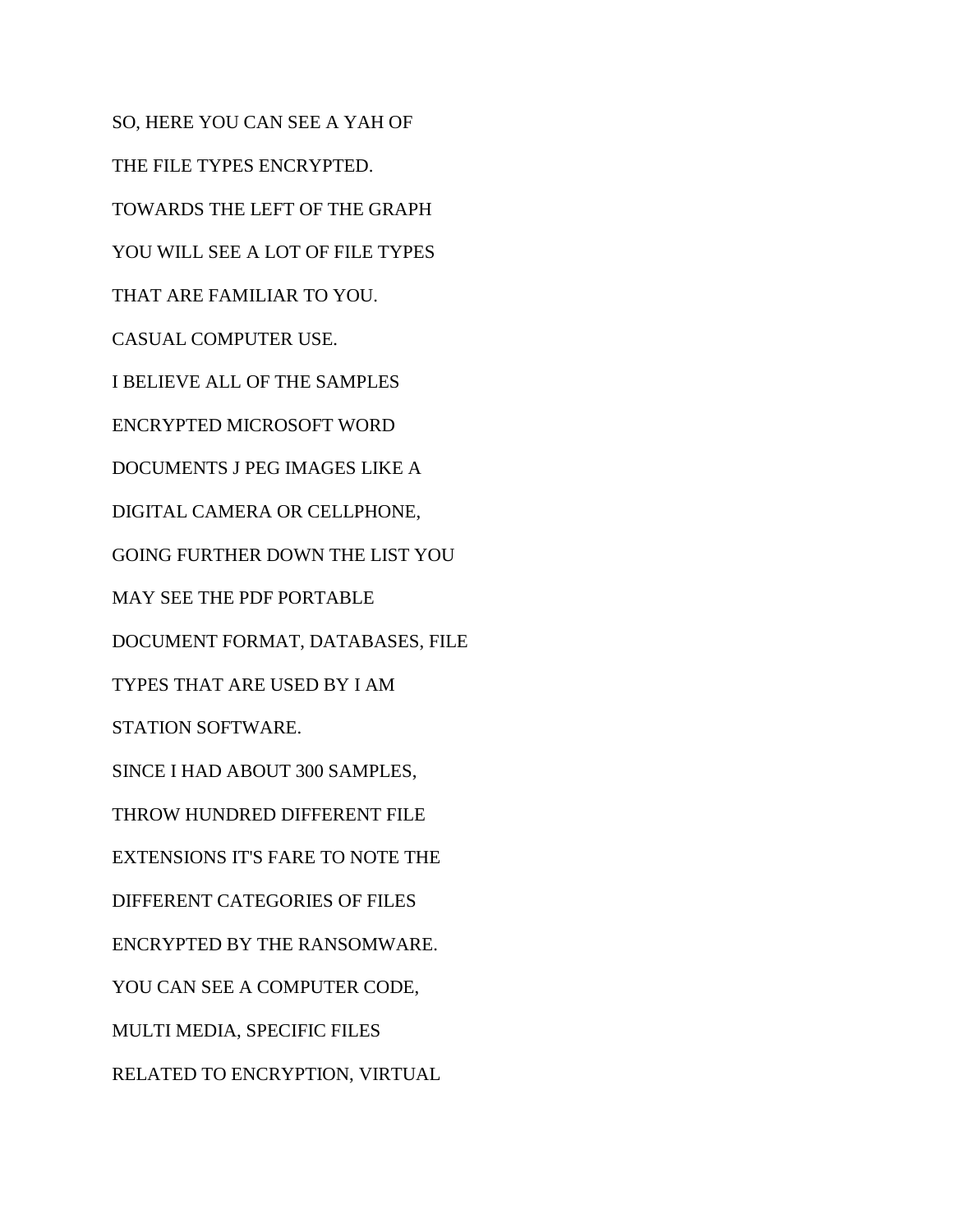MACHINE RELATED FILES. VIRTUAL MACHINE DISK FILES. VIRTUAL CARDS, TAX INFORMATION SO IT'S INTERESTING TO NOTE THAT THE RANSOMWARE AUTHORS MAY GO AFTER THESE CATEGORIES DO TO THE FACT THEY'RE HARD TO REPLACE. YOU CAN'T PULL MORE IMAGES OFF OF THE SMART PHONE. THINGS THAT ARE VALUABLE TO YOU. THAT MAYBE THE REASON BEHIND THE FILE FORMATS CHOSEN. THE AVERAGE RANSOM AMOUNT INITIALLY WAS ABOUT \$570. WHICH -- IS FAIRLY LARGE SUM OF MONEY ON THE PC. WE SAW A MINIMUM AMOUNT -- UP TO \$3300 IN ONE CASE. NOW IF YOU WERE TO WAIT FOR AN ARBITRARY TIME PERIOD. LIKE THE EXAMPLE BEFORE WAS ABOUT THREE DAYS. THE RANDOM WOULD GENERALLY GO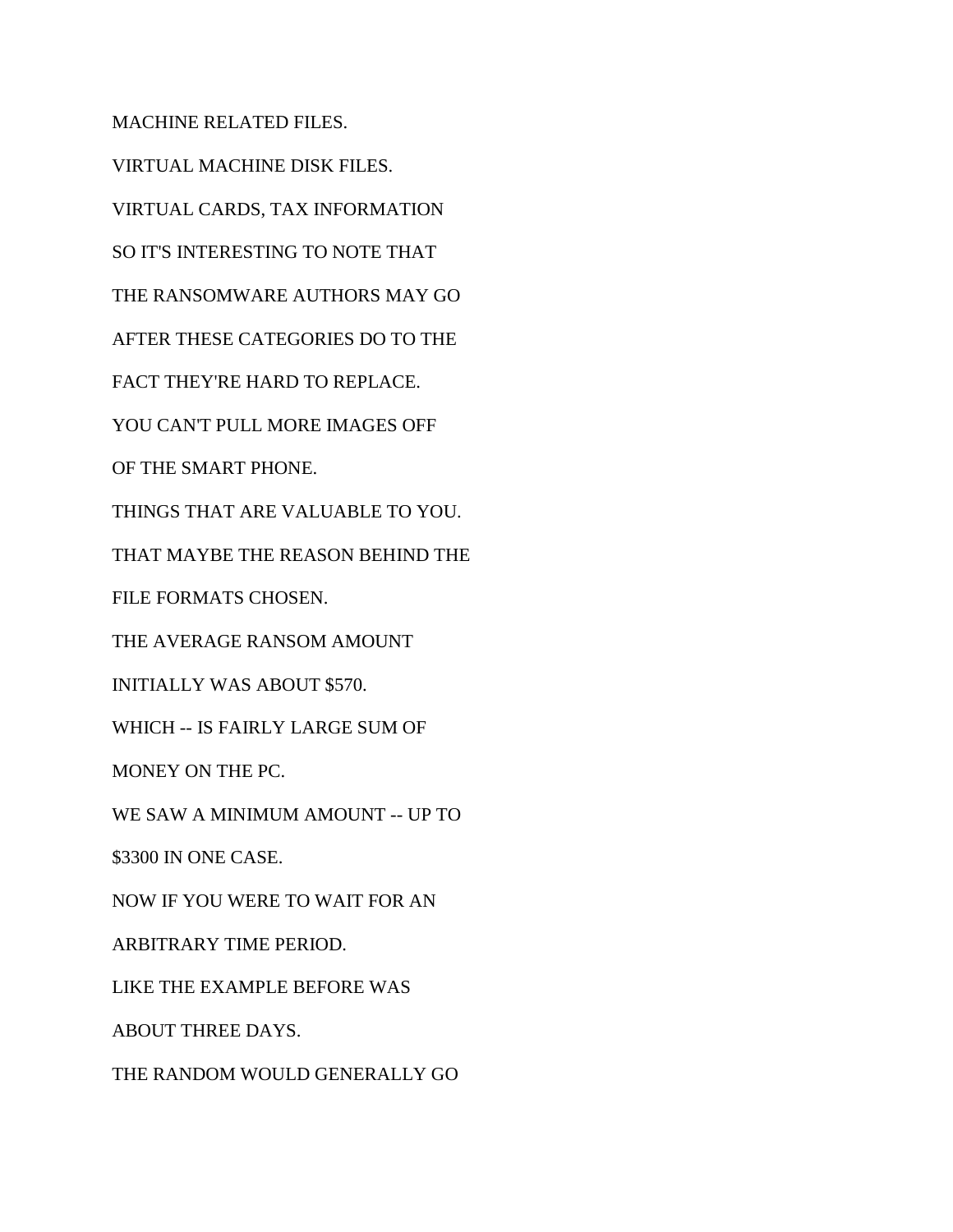UP.

THE AVERAGE IN THAT CASE WENT UP TO ABOUT \$715. WE SUE THE MEDIAN AMOUNT RISE TO \$436. WHILE THE MINIMAX WERE ROUGHLY UNCHANGED. SO THERE ARE A COUPLE OF OTHER NOTE WORK WORTHY THINGS I OBSERVED DURING THE RESEARCH. THE VARIANCE, ACCESS REGISTERING KEY TO E-MAIL CLIENTS CREDENTIALS, ACTIVITIES OF KEY LOGGING, COLLECTION OF PRIVATE INFORMATION FROM THE BROWSER AND BROWSER HISTORY, AND BOOK MARKS AND GEO LOCATION EXAMINATION. SOME SOUGHT THE EXTERNAL IP ADDRESS AND WHERE THE PC IS LOCATED IN THE WORLD. SO, DURING MY ANALYSIS I CAME ACROSS A BUNCH OF URLs LEFT BEHIND A SPECIFIC SAMPLE.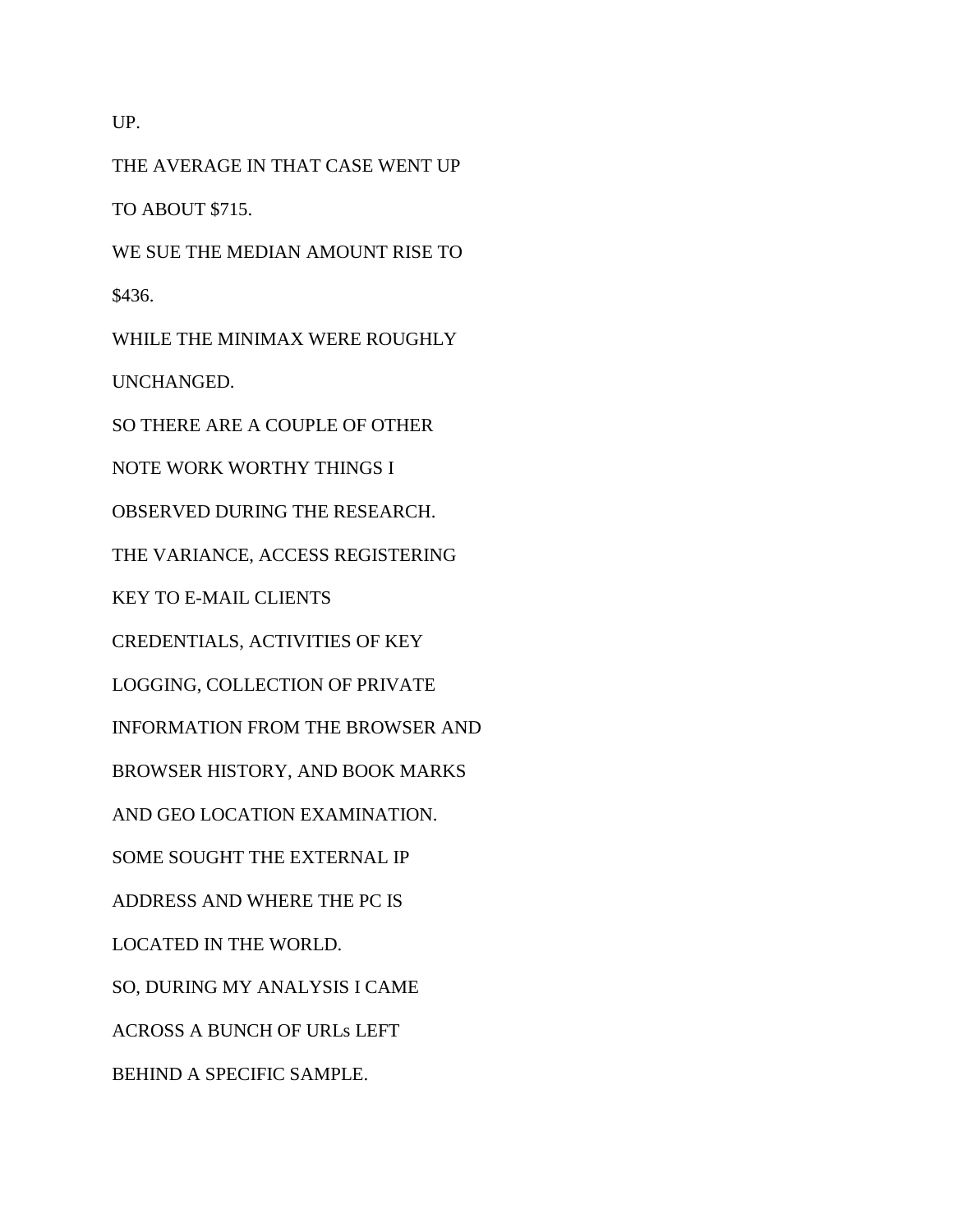WHEN LOOKING TO EXAMINE THE CANNING CONTROL SERVES WHERE THE DECRYPTER WAS LOCATED I NOTICED ONE WAS WITH A SMALL BUSINESS. A MOM AND POP STORE IN THE UNITED STATES. ALONG WITH PHEBE -- OF OTEP WE WERE ABLE TO FIND A COUPLE OF VARIABLES IN THE QUEARY STRING AND RECOVER WINE AIR HE'S THAT WERE INDICATIVE OF DISTRIBUTING RANSOMWARE AND THOSE OF PREUF LEMED. ANOTHER FORM OF MAL WARE UNRELATED TO THE MAL WARE. RUED FOR DATA AND KEY LOGGING AND A PHP -- I SAID THAT. WE WERE ABLE TO, WE WERE ABLE TO CONTACT THE OWNER OF THIS WEBSITE. INFORM THEM THE WEB WAGE WAS DIB TRIBUTING THIS WHAT WAS INTERESTING IS THEY APPEARED TO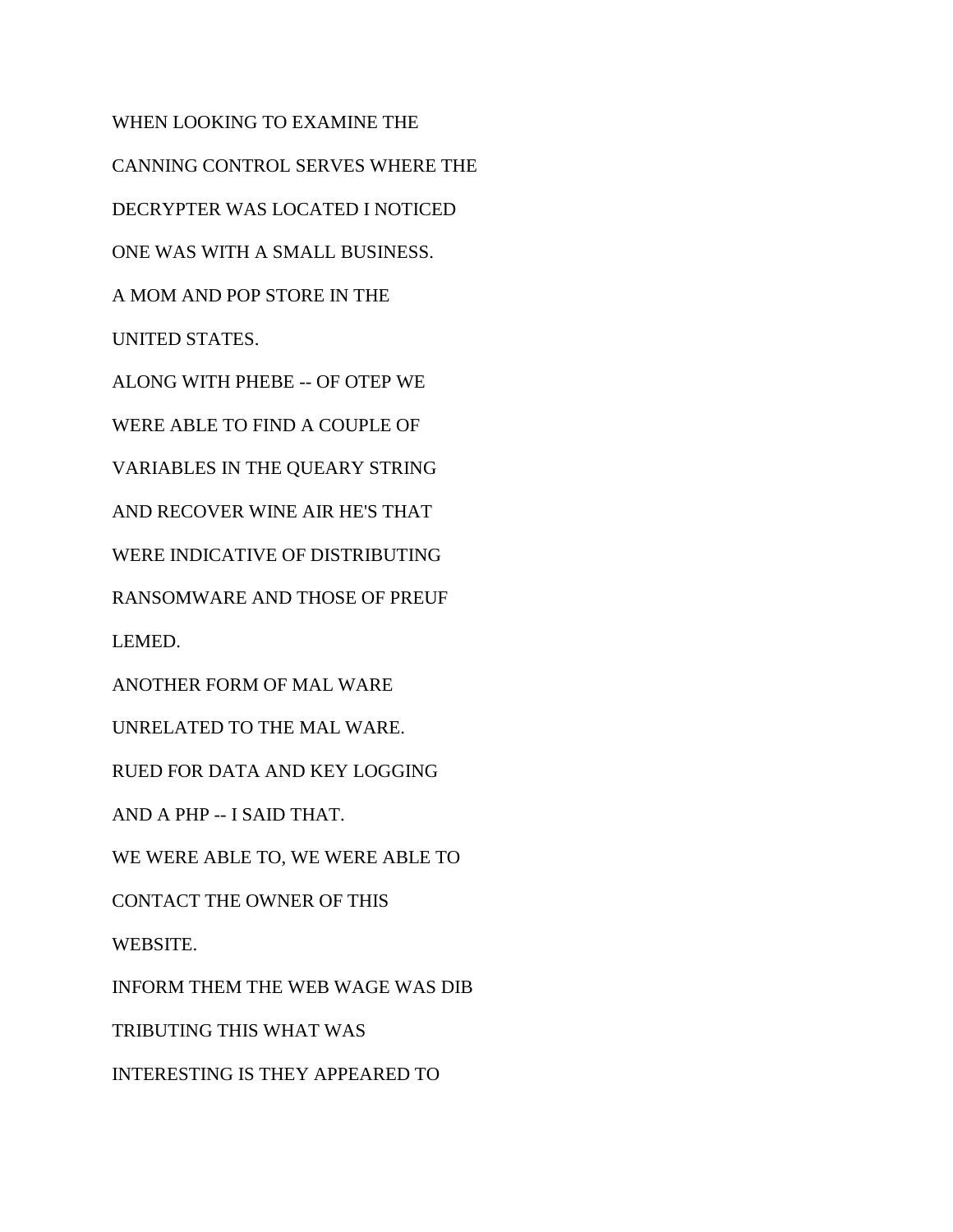BE COMPROMISED THROUGH THE WEB

STORE.

THEY WERE UNAWARE WHEN ACCESSING

THEIR WEBSITE.

THE RANSOMWARE, DESTRICTER AND

OTHER BAD FILES WERE LOCATED IN

A DIRECTORY TUCKED AWAY.

ONE ACCESSED VIA URL PROVIDED IF

YOU WERE INFECTED WITH THE

RANSOMWARE.

SO THE WEBSITE WAS SHORTLY

DECOMMISSIONED.

 $\gg$  OKAY.

RECALL EARLIER THE RANSOMWARE

PROVIDED US WITH E-MAILS FOR THE

AUTHORS AND THE PEOPLE BEHIND

THE RANSOMWARE AND OTHER THINGS.

WE WANTED TO REACH OUT AND SEE

WHAT THE ATTRACTIONS MIGHT BE

BETWEEN THE VICTIMS OF

RANSOMWARE AND THE PEOPLE BEHIND

IT.

THE IDEA WAS TO GET AN IDEA OF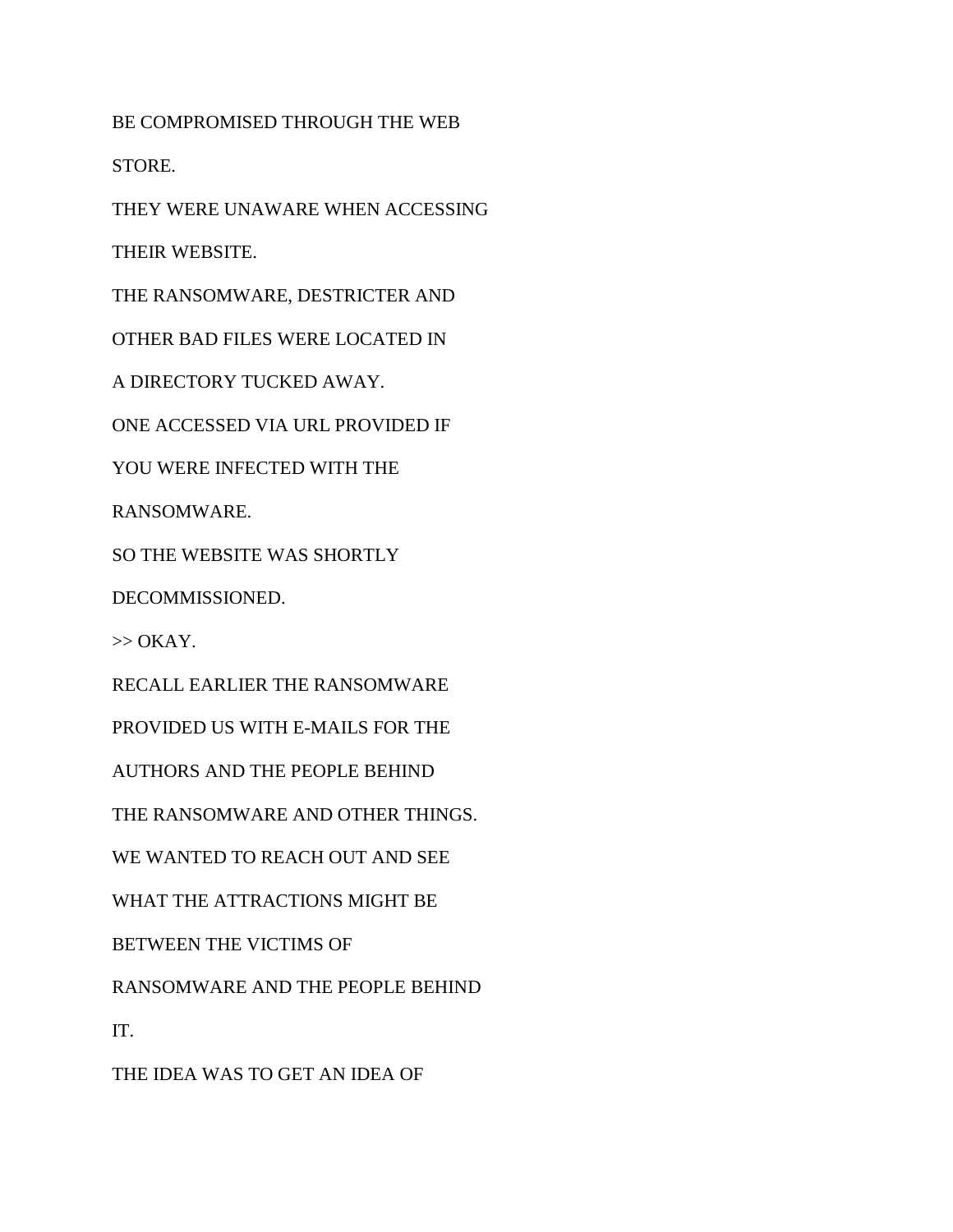THE RANSOM PHAOUPBTSZ YOU MAY

GET AND WHETHER YOU COULD

NEGOTIATE AND GENERALLY WHAT THE

EXPERIENCE MIGHT BE LIKE.

WE WANTED TO REPLICATE THE BASIC

PROCEDURES.

WE DEVELOPED SCRIPTS INTEND TODD

TARGET A INDAN CASE, U.S. CASE,

JAPANESE CASE AND A RUSSIAN

CASE.

WE USED ENGLISH LANGUAGE WITH

INDAN IDIOMS FOR THE INDAN CASE.

FOR THE U.S. WE USED U.S.

IDIOMS.

FOR JAPANESE WE USED JAPANESE

LANGUAGE.

FOR THE RUSSIAN CASE WE USED

RUSSIAN LANGUAGE.

WE LAY LIMITED NUMBER OF SAMPLES

FOR THIS.

IF YOU CONTACT ONE IN A LANGUAGE

AND SEND THEM A NOTE IN A

DIFFERENT LANGUAGE THEY MAY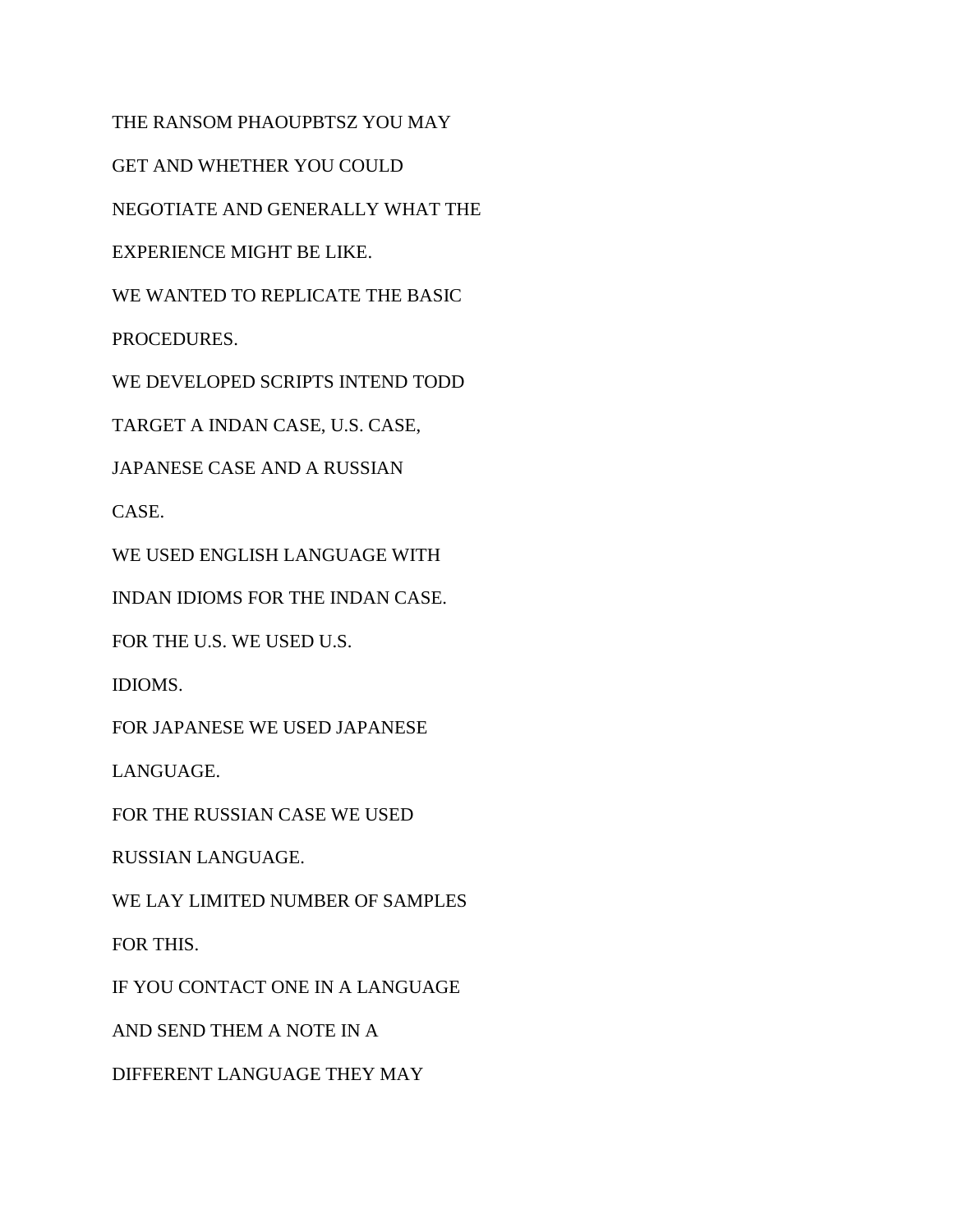CATCH ON.

WE WANT TO RANDOMIZE THE ORE +\*D ORDER FOR INITIAL RESULTS. THESE ARE NOT SIGNIFICANT BUT HINTS OF WHAT TO OBSERVE IN PRACTICE. WE DO THE EQUIVALENT OF FLIPPING A COIN TO FIGURE THE LADIES AND GENTLEMENNAGE TO REACH OUT FIRST. THEN RANDOMIZE IT AFTER THAT. WITH THE GOAL OF THE E-MAIL ADDRESSES WE WOULD GET DIVERSITY IN TERMS OF THE LANGUAGE OR COUNTRY THAT WE WERE USING TO REACH OUT TO EACH ONE. AND ALSO IT'S WORTH NOTING FOR EACH ONE WE USED A WEB MAIL ADDRESS THAT WOULD OF BEEN POPULAR IN THE CORRESPONDING COUNTRY. WE HAD 13 SAM P-LDZ OVER ALL TO

REACH OUT.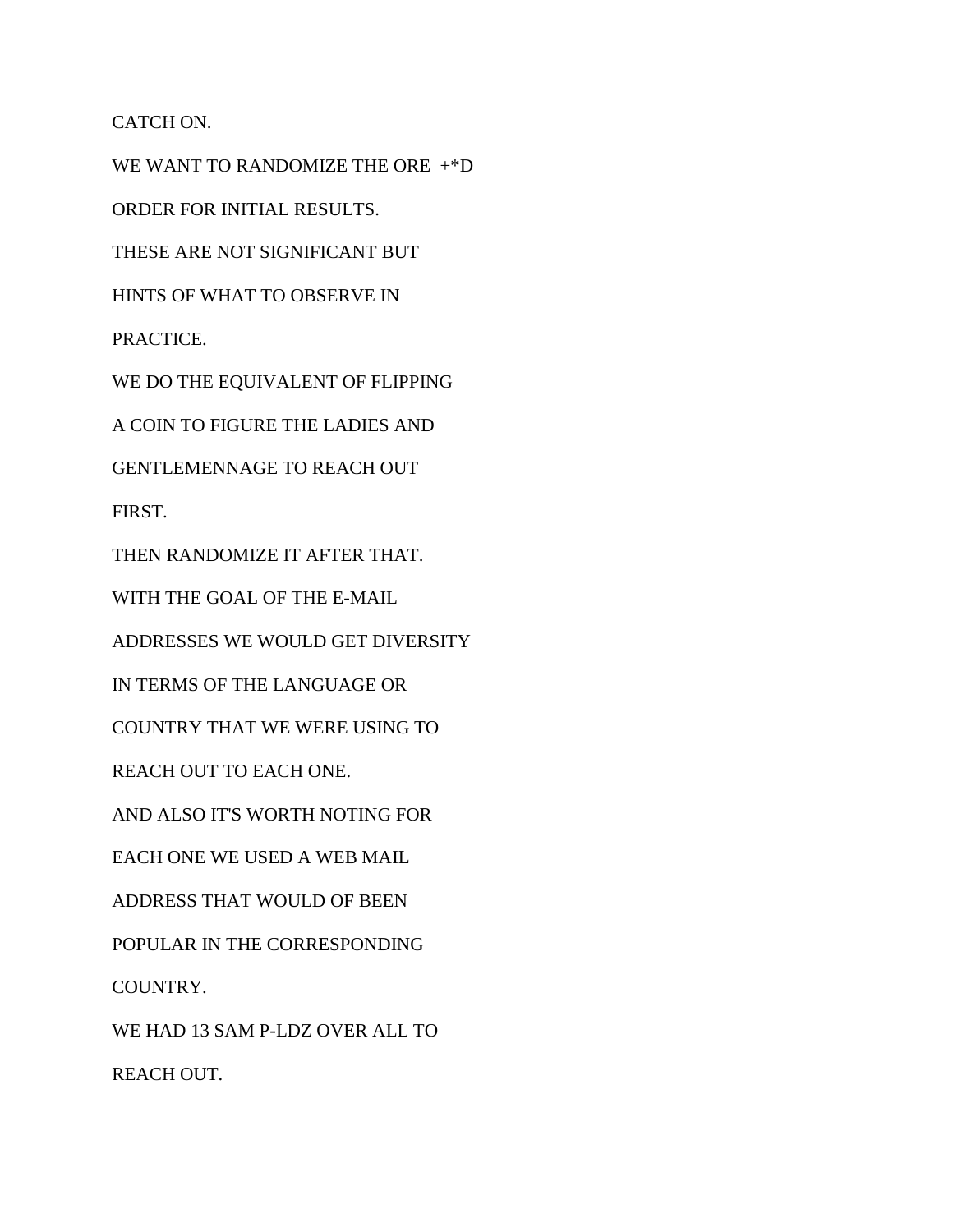OUT OF THOSE TEN WERE

FUNCTIONAL.

THREE WERE NOT FUNCTIONAL.

IT RAISES A QUESTION WHAT

HAPPENS IF YOUR COMPUTER IS

INFECTED.

YOU ATTEMPT TO REACH OUT AND IT

BOUNCES BACK.

WHAT DO YOU DO FROM THERE IF YOU

ARE PAYING THE RANSOM.

IT'S A PRETTY DIFFICULT

POSITION.

SO WE REACHED OUT TO ALL TEN

THAT DIDN'T BOUNCE BACK.

SIX OF THEM YIELDED RESPONSES

FOR AT LEAST ONE OF THE FOUR

COUNTRY CASES I MENTIONED

EARLIER.

VIRTUALLY ALL RESPONDED TO THE

DIFFERENT CASES WITH THREE

EXCEPTIONS.

FOR ONE CASE WE DIDN'T GET A

RESPONSE FOR THE INDAN CASE.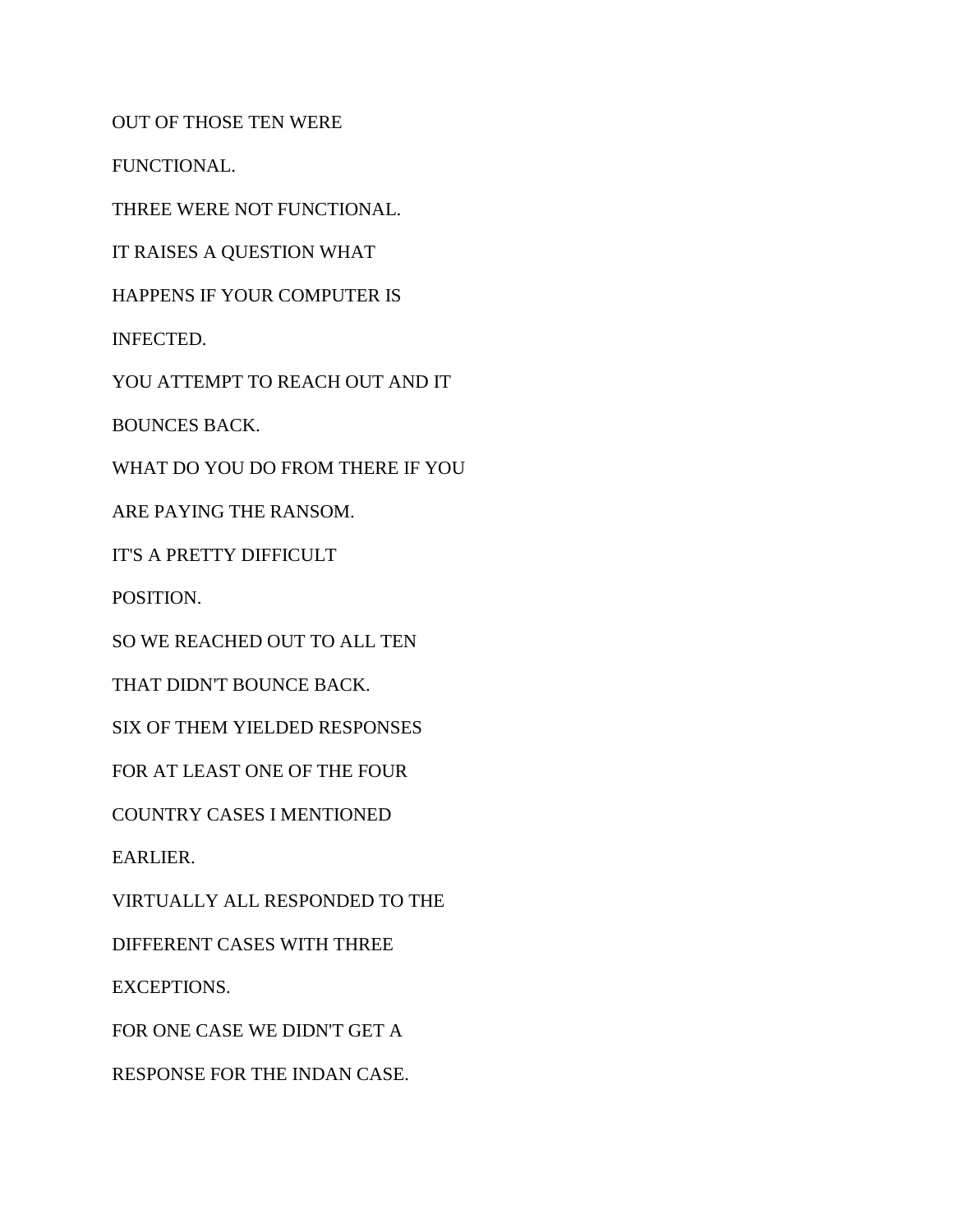AND TWO FOR THE JAPANESE TEST CASES.

NOW THERE ARE SPOT LANGUAGES

SKEWED TOWARDS ENGLISH.

IT'S WORTH NOTING FOR HALF OF

THE CASES HALF OF THE

COMMUNICATION WAS IN ENGLISH.

THE ORIGIN WAS AN ENGLISH SITE.

THIS IS NOT TOTALLY SURPRISING

TO US BECAUSE OF THE POPULARITY

OF ENGLISH.

THIS IS THE RESPONSE EXAMPLE WE

SAW BACK.

THE PERSON DESCRIBED WHAT THEY

HAVE BUN, A FREE SECURITY SCAN

ON THE COMPUTER.

COMPUTER SCANS COST TENS OF

THOUSANDS OF DOLLARS IT'S ALL

FOR FREE.

NOW THEY CAN STORE ABOUT 2.5 BIT

COINS MAY INCREASE TO P BIT

COINS.

THAT'S BETWEEN 1500 TO \$1800.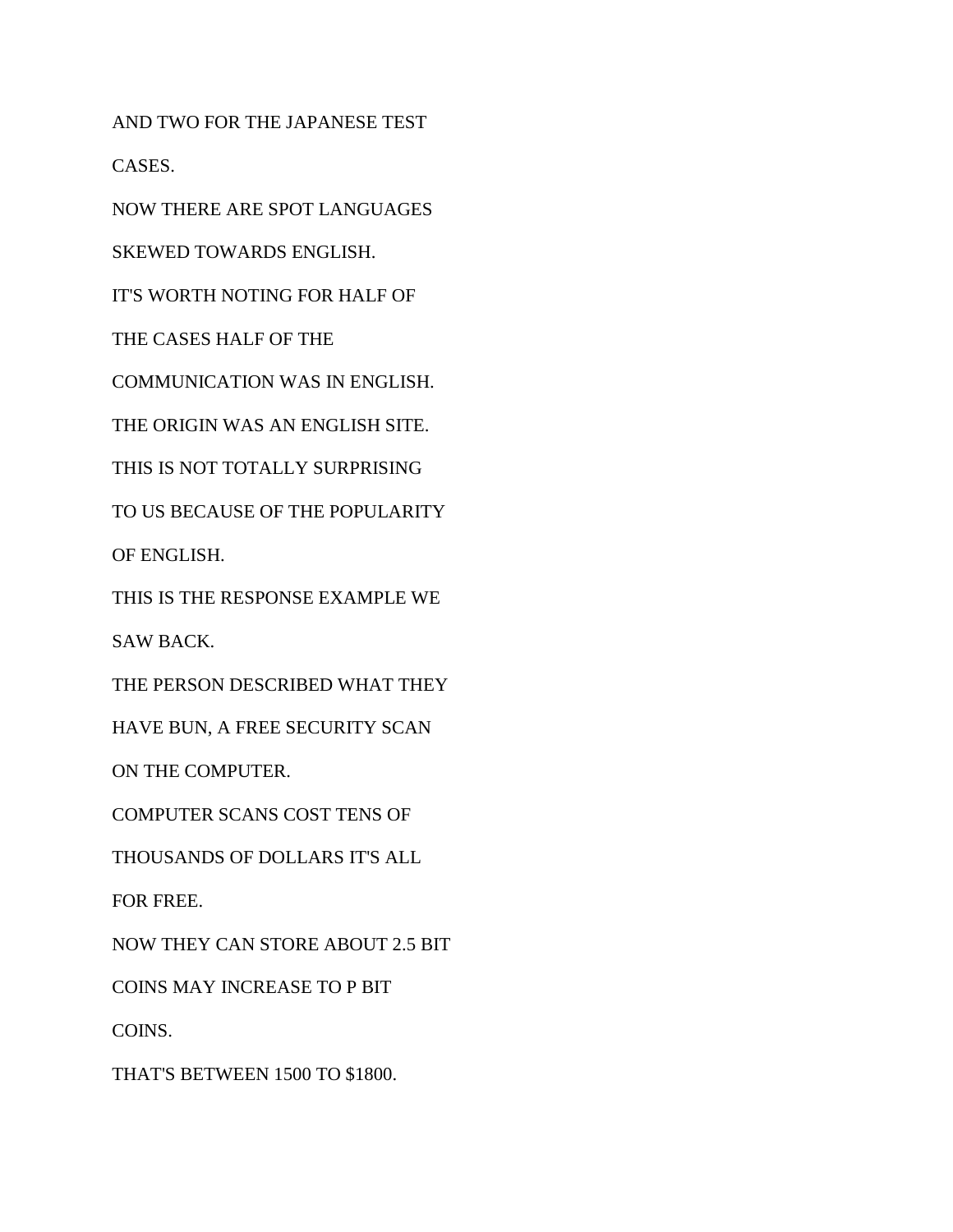SO THEY ARE PROVIDING THESE PEOPLE WITH A GREAT SERVICE. NOW HERE IS AN EXAMPLE OF AN ANECDOTE AL NEGOTIATION. I CHOSE THIS IT'S NOT REPRESENTATIVE OF ALL THE CASES WE GOT RESPONSES FOR THE DIFFERENT LANGUAGES AND FOR, ALSO WE PROCEED PRO +\*E SEEDD WITH A MEASURE OF NEGOTIATION WITH THEM MUCH BEFORE WE SKWRUPL TO A CONCLUSION THIS IS ILL STRAY TIFF OF ALL CASES I WILL TKHREFL INTO THE SPECIFICS. FOR EACH CASE WE REACHED OUT. THE INDAN CASE, U.S. AND JAPANESE CASE WE GOT A QUOTE OF \$1200 INITIALLY. FOR THE RUSSIAN CASE WE GOT A QUOTE OF .4 BIT COINS JUST UNDER 250 TKHRAORZ. WE PROCEEDED TO NEGOTIATE DOWN THE PRICES FOR EACH CASE.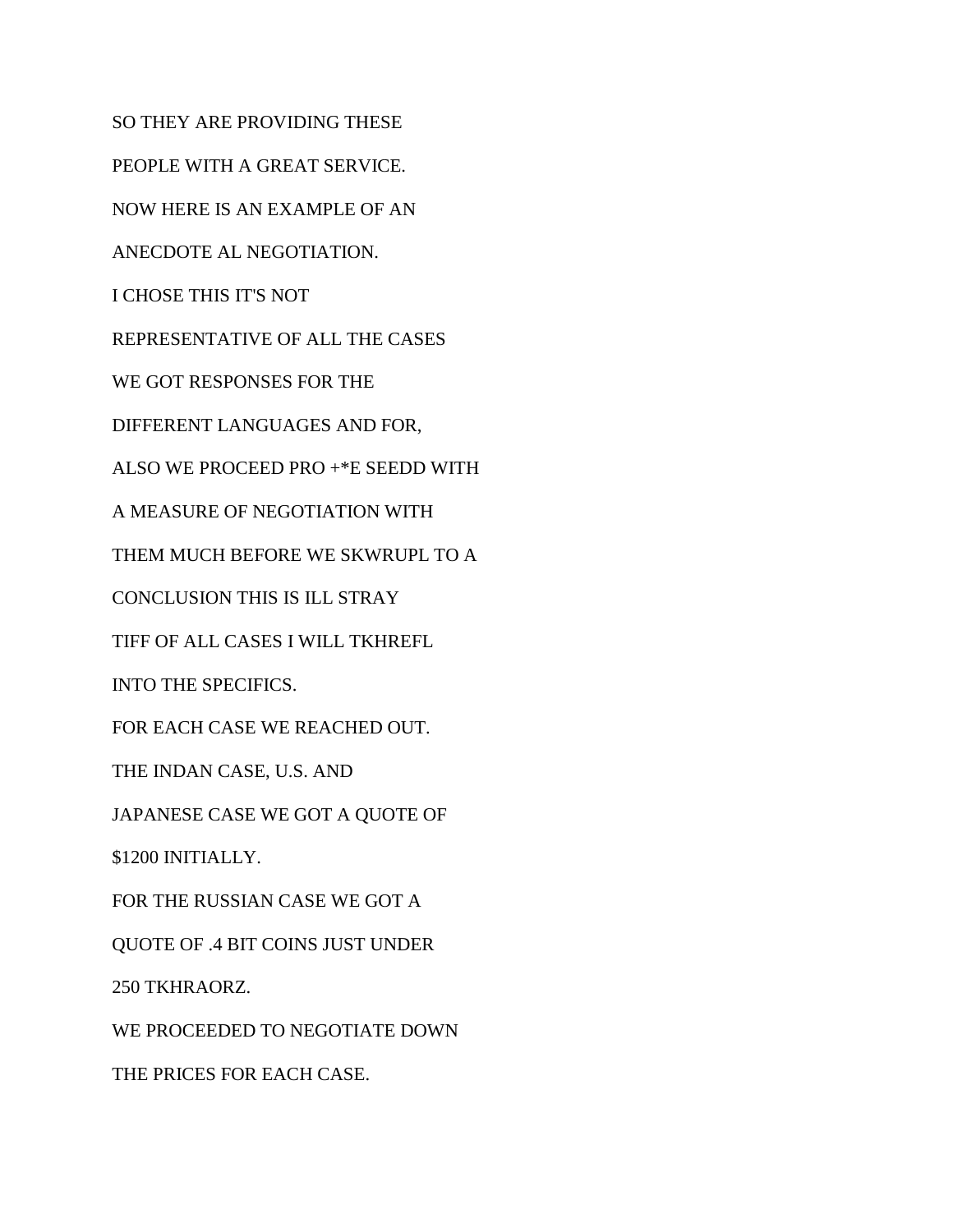FOR THE INDAN CASE AND U.S. CASE WE GOT THE AMOUNT BELOW \$900. FOR THE JAPANESE CASE SLIGHTLY ABOVE \$900. WE NOTICED THIS FOR A COUPLE OF EXAMPLE CASES. THE JAPANESE CASE WAS SLIGHTLY ABOVE THE OTHER CASES. THIS COULD BE VARIOUS REASONS THAT MAY OCCUR. MAYBE THAT JAPANESE LANGUAGE IS LESS GEOGRAPHICKY DISTRIBUTED AND TIE TODAY HIGHER LEVEL OF GDT. WE DON'T HAVE THE DATA TO BACK THAT UP. FOR THE RUSSIAN CASE WE WERE ABLE TO NEGOTIATE TO DOWN BELOW \$200. NOW FOR THREE SAMPLES OR THREE OVER ALL WE NEGOTIATED DOWN THE

AMOUNT.

FOR THREE OUT OF THE SIX WE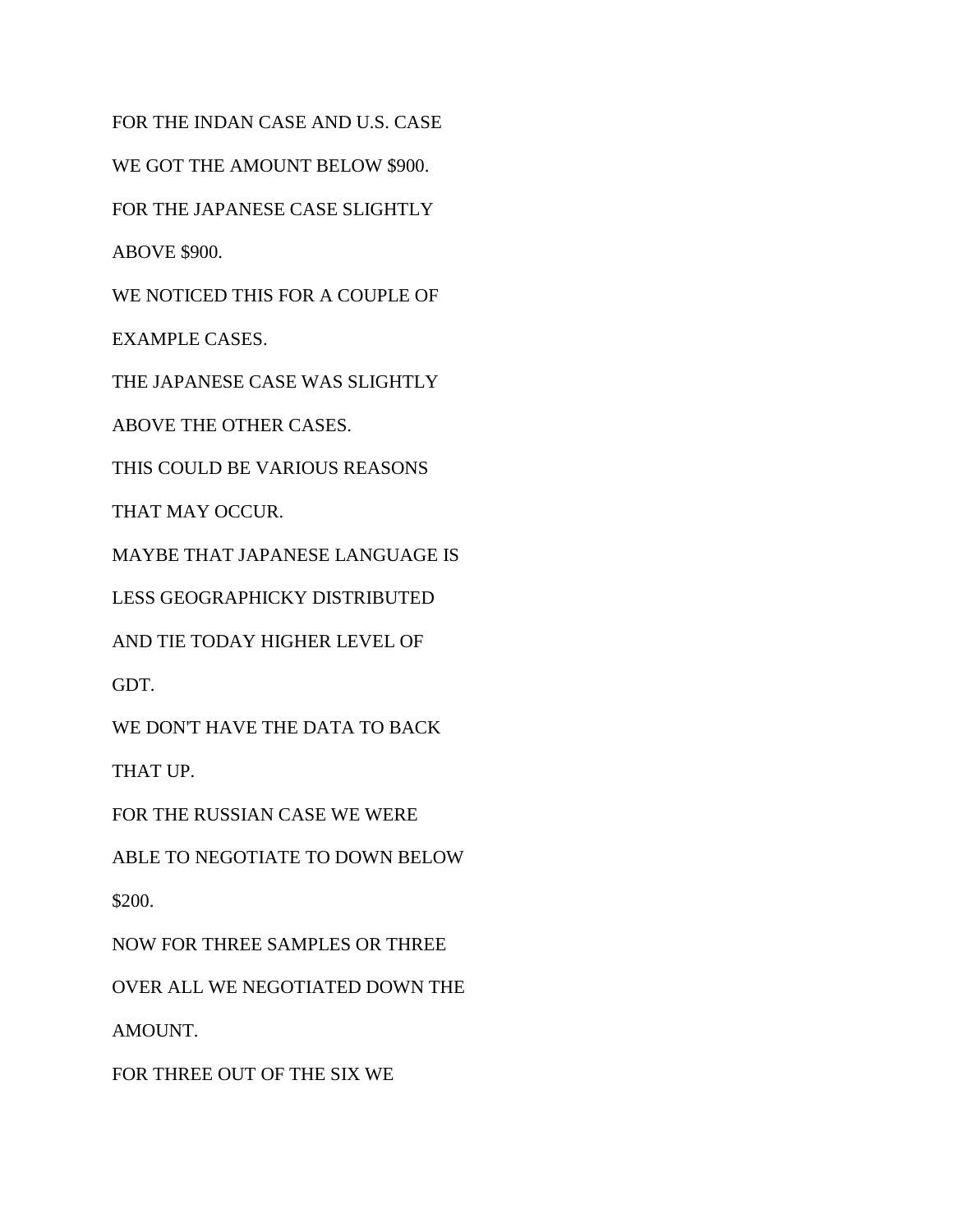NEGOTIATED DOWN.

SINCE WE DIDN'T PAY THE RAN SOPLZ WE DON'T KNOW IF PEOPLE HELD TO THE AMOUNTS THEY SAID. THIS IS AN EARLY INDICATION IT MIGHT BE WORTHWHILE TO NEGOTIATE DOWN IF YOU IN FEND TO PAY THE RANSOM. IF YOU SHOULD OR SHOULDN'T IS A DIFFERENT QUESTION. IT'S WORTH NOTING FOR THE RUSSIAN CASE, THE JAPANESE CASE WAS A TREND WE SAW ACROSS SAMPLES. IN MANY CASE THE RUSSIAN WAS SIMILAR ACROSS THE SAMPLES WE. THIS HINTS DIFFERENS BASED ON LOCAL. IN TERMS OF FUTURE WORK ONE AREA YOU MAY LOOK AT IS DEEPER ANALYSIS AND POSSIBLE REVERSE ENGINEERING TO FIGURE OUT WHAT IS HAPPENING IN THE RANSOMWARE.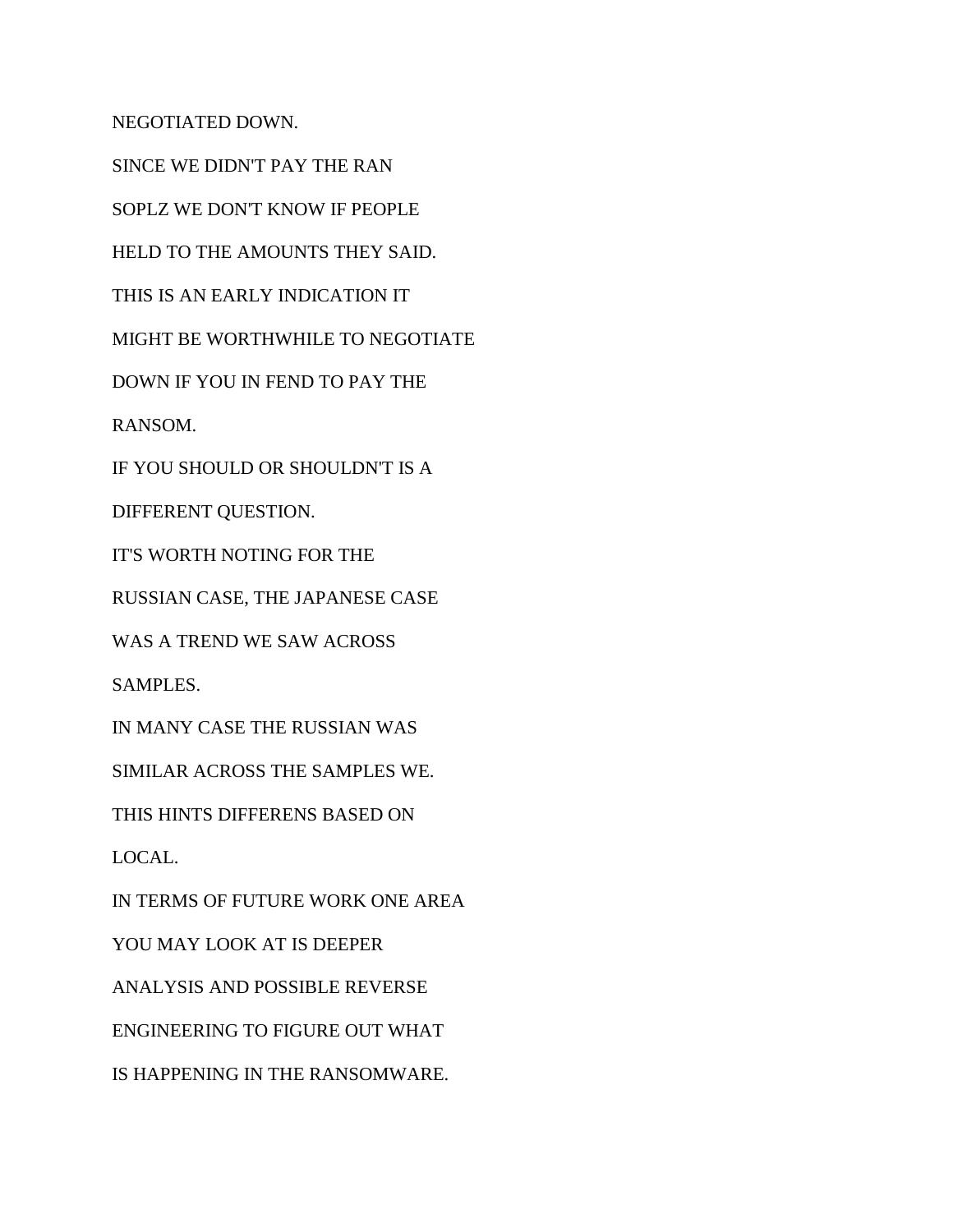ANTHONY HINTED AT WHAT WE HAVE SEEN. ONE COULD DIVE DEEPER AND SEE WHAT THE CODE IS ACTUALLY DOING IN PRACTICE. ALSO YOU CAN DO MORE FORENSIC ANALYSIS. WE NOTICED SOME RANSOMWARE SUPERFICIALLY LOOKED SIMILAR. BASED ON RANSOMWARE AS A SERVICE IT'S POSSIBLE THEY'RE DEVELOPING EFFECTIVELY THESE PIECES. IT LOOKS LIKELY DIFFERENT BUT DEVELOPED BY THE SAME GROUP OF PEOPLE PERFORMING SIMILARLY. MORE GENERALLY YOU MAY EXPLORE THIS IS A SERVICE INFRASTRUCTURE. IT MAYBE WORTHWHILE LOOKING INTO EMERGING THREATS. GEORGIA GAVE GREAT EXAMPLES. TARGETING MOBILE DEVICES AND THERMOSTATS.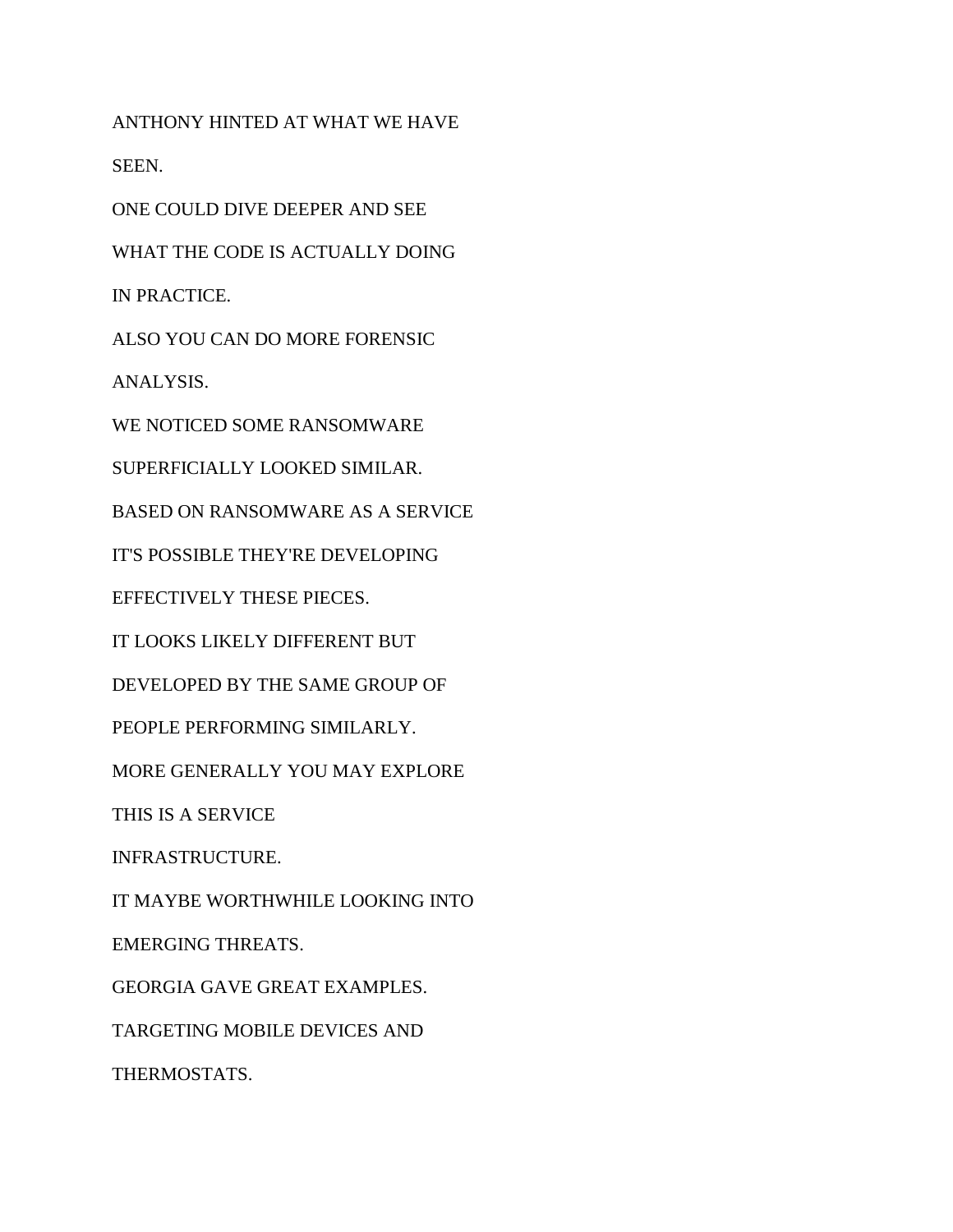WE HAVE SEEN THINGS LIKE ANDROID TVs CAN BE LOCKED DOWN LIKE ANDROID PHONES. SO, IN CONCLUSION WE SAW RANSOM AMOUNTS FROM \$15 TO JUST UNDER \$3300. THE EXAMPLE PIECE OF RANSOMWARE WE TESTED. WE NOTICED DWIGHT A BIT OF ENCRYPTION OF HIGH VALUE DATA AND HIGH PRESSURE TACTICS TO GET TO YOU PAY AND PAY QUICKLY. WE SA +\*U HINTS OF HOW THESE PIECE OF RANSOMWARE OPERATE AND YOUR INTERACTIONS BEHIND THE RAM SON WARE. OVER ALL THIS CAN BE A CHALLENGE TO AVOID AND MITIGATE. THINGS LIKE THE RESTAURANT CASE YOU MAY VISIT A WEBSITE AND GET INFECTED.

OVER ALL THIS IS AN EVOLVING

FUTURE THREAT.